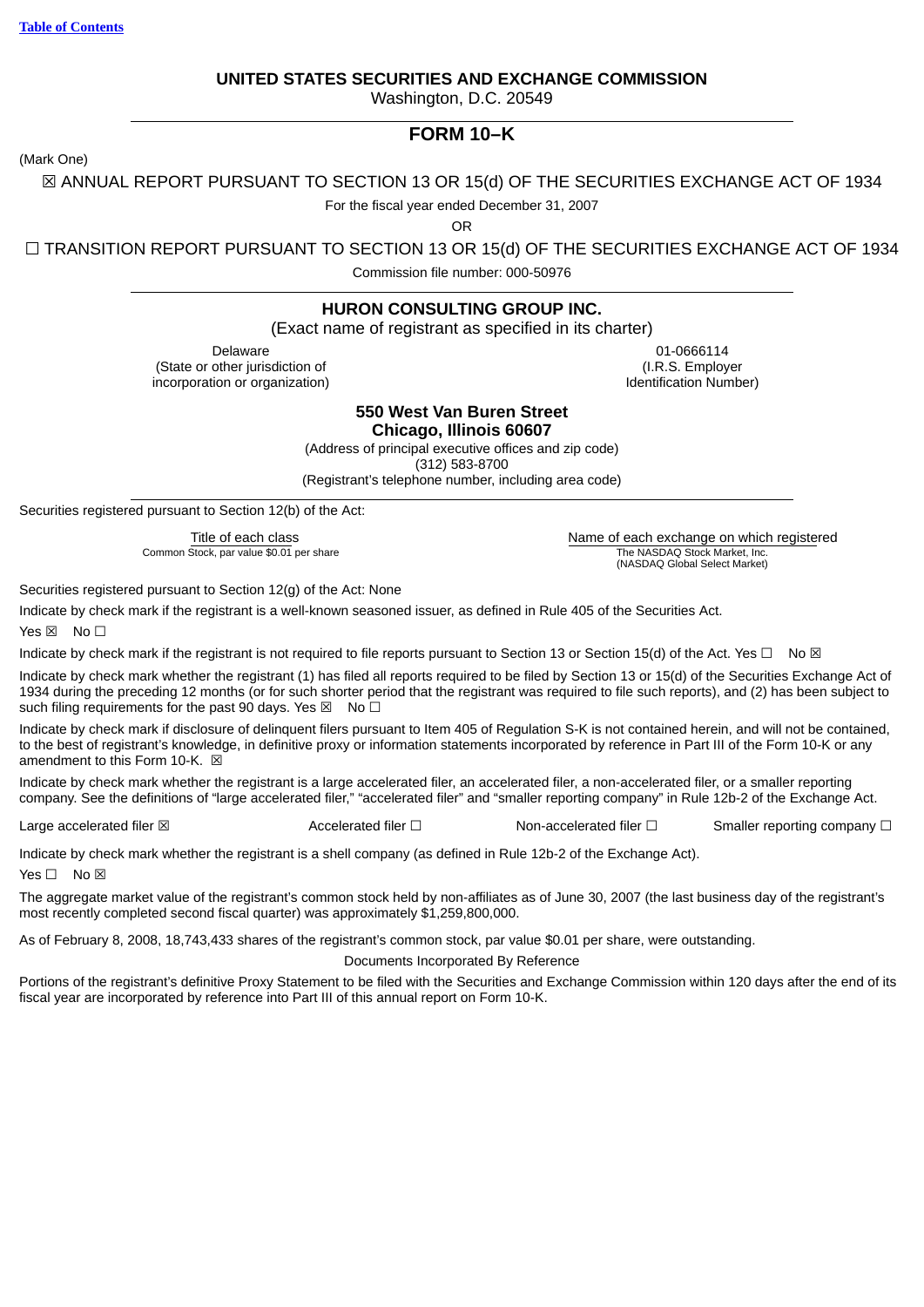# **HURON CONSULTING GROUP INC.**

# ANNUAL REPORT ON FORM 10-K FOR FISCAL YEAR ENDED DECEMBER 31, 2007

<span id="page-1-0"></span>

|                                                                                                           | <b>TABLE OF CONTENTS</b>                                                                                                                                                                                                                                                                                                                                                                                                                                                                                                               |                                                           |
|-----------------------------------------------------------------------------------------------------------|----------------------------------------------------------------------------------------------------------------------------------------------------------------------------------------------------------------------------------------------------------------------------------------------------------------------------------------------------------------------------------------------------------------------------------------------------------------------------------------------------------------------------------------|-----------------------------------------------------------|
| <b>PART I</b><br>Item 1.<br>Item 1A.<br>Item 1B.<br>Item 2.<br>Item 3.<br>Item 4.                         | <b>Business</b><br><b>Risk Factors</b><br><b>Unresolved Staff Comments</b><br><b>Properties</b><br><b>Legal Proceedings</b><br><b>Submission of Matters to a Vote of Security Holders</b>                                                                                                                                                                                                                                                                                                                                              | <u>Page</u><br>$\mathbf{1}$<br>14<br>20<br>20<br>20<br>21 |
| <b>PART II</b><br>Item 5.<br>Item 6.<br>Item 7.<br>Item 7A.<br>Item 8.<br>Item 9.<br>Item 9A.<br>Item 9B. | Market for Registrant's Common Equity, Related Stockholder Matters and Issuer Purchases of Equity Securities<br><b>Selected Financial Data</b><br><b>Management's Discussion and Analysis of Financial Condition and Results of Operations</b><br><b>Quantitative and Qualitative Disclosures About Market Risk</b><br><b>Financial Statements and Supplementary Data</b><br><b>Changes in and Disagreements with Accountants on Accounting and Financial Disclosure</b><br><b>Controls and Procedures</b><br><b>Other Information</b> | 22<br>23<br>24<br>43<br>43<br>43<br>43<br>44              |
| <b>PART III</b><br>Item $10.$<br>Item $11$ .<br>Item $12$ .<br>Item $13.$<br>Item $14.$                   | <b>Directors, Executive Officers and Corporate Governance</b><br><b>Executive Compensation</b><br>Security Ownership of Certain Beneficial Owners and Management and Related Stockholder Matters<br>Certain Relationships and Related Transactions, and Director Independence<br><b>Principal Accounting Fees and Services</b>                                                                                                                                                                                                         | 45<br>45<br>46<br>46<br>46                                |
| <b>PART IV</b><br>Item $15.$<br><b>SIGNATURES</b>                                                         | <b>Exhibits and Financial Statement Schedules</b>                                                                                                                                                                                                                                                                                                                                                                                                                                                                                      | 47<br>51                                                  |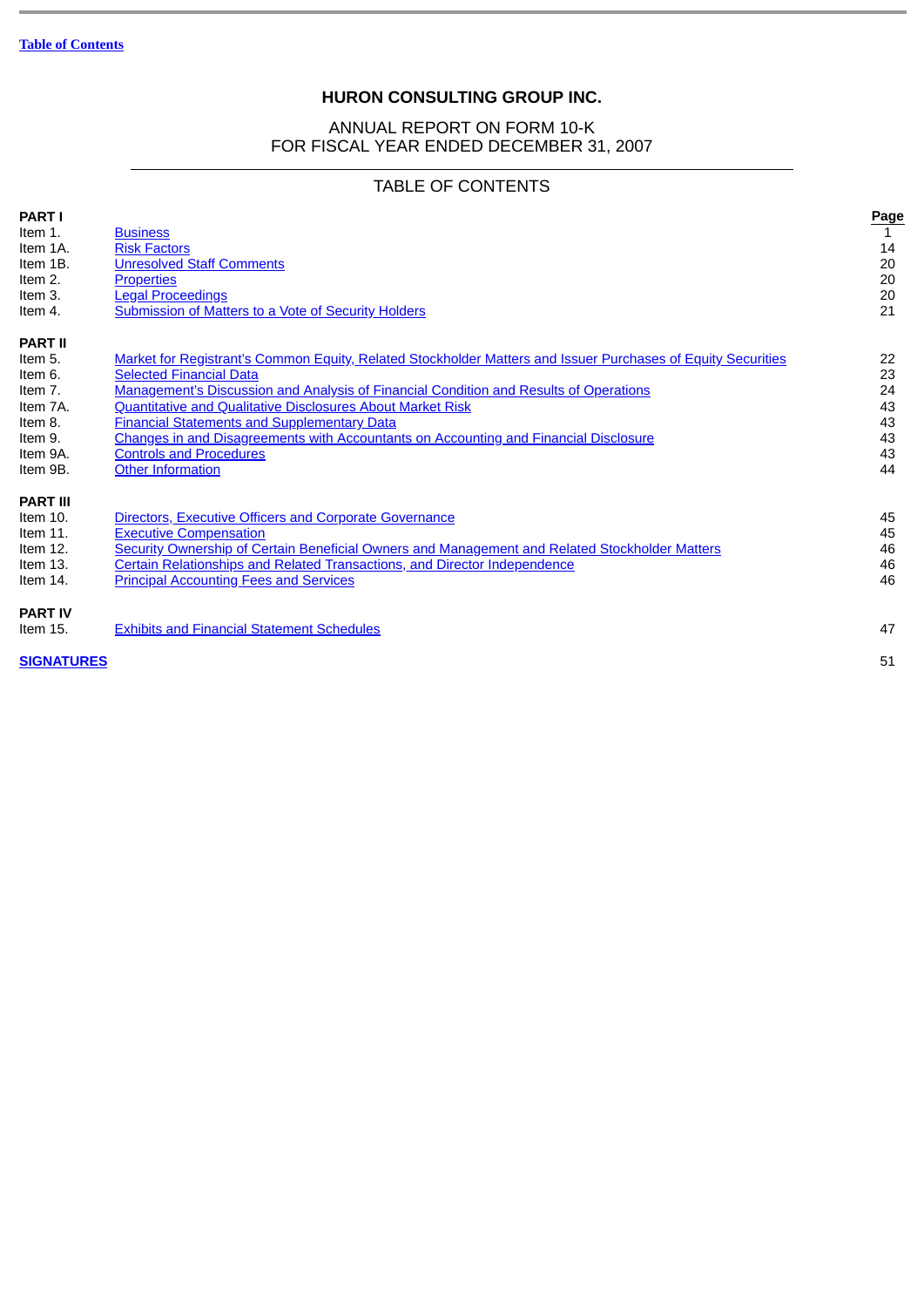In this annual report on Form 10-K, unless the context otherwise requires, the terms "Huron," "company," "we," "us" and "our" refer to Huron Consulting Group Inc. and its subsidiaries.

This annual report on Form 10-K, including the information incorporated by reference, contains forward-looking statements within the meaning of Section 27A of the Securities Act and Section 21E of the Securities Exchange Act of 1934. Forward-looking statements are identified by words such as "may," "should," "expects," "plans," "anticipates," "believes," "estimates" or "continues" or the negative of such terms or other comparable terminology. These forward-looking statements reflect our current expectation about our future results, levels of activity, performance or achievements, including, without limitation, that our business continues to grow at the current expectations with respect to, among other factors, utilization rates, billing rates and number of revenue-generating professionals; that we are able to expand our service offerings; that we successfully integrate the businesses we acquire; and that existing market conditions do not change from current expectations. These statements involve known and unknown risks, uncertainties and other factors, including, among others, those described under "Item 1A. Risk Factors," that may cause actual results, levels of activity, performance or achievements to be materially different from any future results, levels of activity, performance or achievements expressed or implied by these forward-looking statements.

# **PART I**

# <span id="page-2-0"></span>**ITEM 1. BUSINESS.**

### **OVERVIEW**

We are an independent provider of financial and operational consulting services. Our highly experienced professionals, many of whom have master's degrees in business administration, have doctorates in economics, are certified public accountants, or are accredited valuation specialists and forensic accountants, employ their expertise in accounting, finance, economics and operations to provide our clients with specialized analyses and customized advice and solutions that are tailored to address each client's particular challenges and opportunities.

Huron was formed in March 2002 and commenced operations in May 2002. We were founded by a core group of experienced financial and operational consultants that consisted primarily of former Arthur Andersen LLP partners and professionals, including our Chief Executive Officer, Gary E. Holdren, with equity sponsorship from a group of investors led by Lake Capital Management LLC. In October 2004, we completed our initial public offering and became a publicly traded company.

From the date of our initial public offering through December 31, 2007, we completed the following acquisitions:

- In May 2005, we acquired Speltz & Weis LLC ("Speltz & Weis," renamed in 2007 to Wellspring Management Services LLC), a specialized consulting firm that provides interim management and crisis management services to healthcare facilities. Speltz & Weis helps hospitals and other healthcare facilities improve their financial, operational and market performance through organizational renewal. With this acquisition, we began to provide full-service offerings to distressed hospitals and other healthcare facilities.
- In April 2006, we acquired MSGalt & Company, LLC ("Galt"), a specialized advisory firm that designs and implements corporate-wide programs to improve shareholder returns. With the acquisition of Galt, we expanded our value and service offerings to the offices of the chief executive officer and boards of Fortune 500 companies.
- In July 2006, we acquired Document Review Consulting Services LLC ("DRCS"), a consulting firm that provides comprehensive document review using experienced contract reviewers. Also in July 2006, we acquired Aaxis Technologies Inc. ("Aaxis"). Aaxis provides full-service electronic data discovery support to litigation teams and corporate counsel with a focus on forensics and data gathering, endto-end data processing, and information consulting. The acquisitions of DRCS and Aaxis enhanced our service offerings to the offices of the general counsel and law firms by helping them manage digital information in a comprehensive manner during litigation, investigations, mergers and acquisitions, and other major transactions.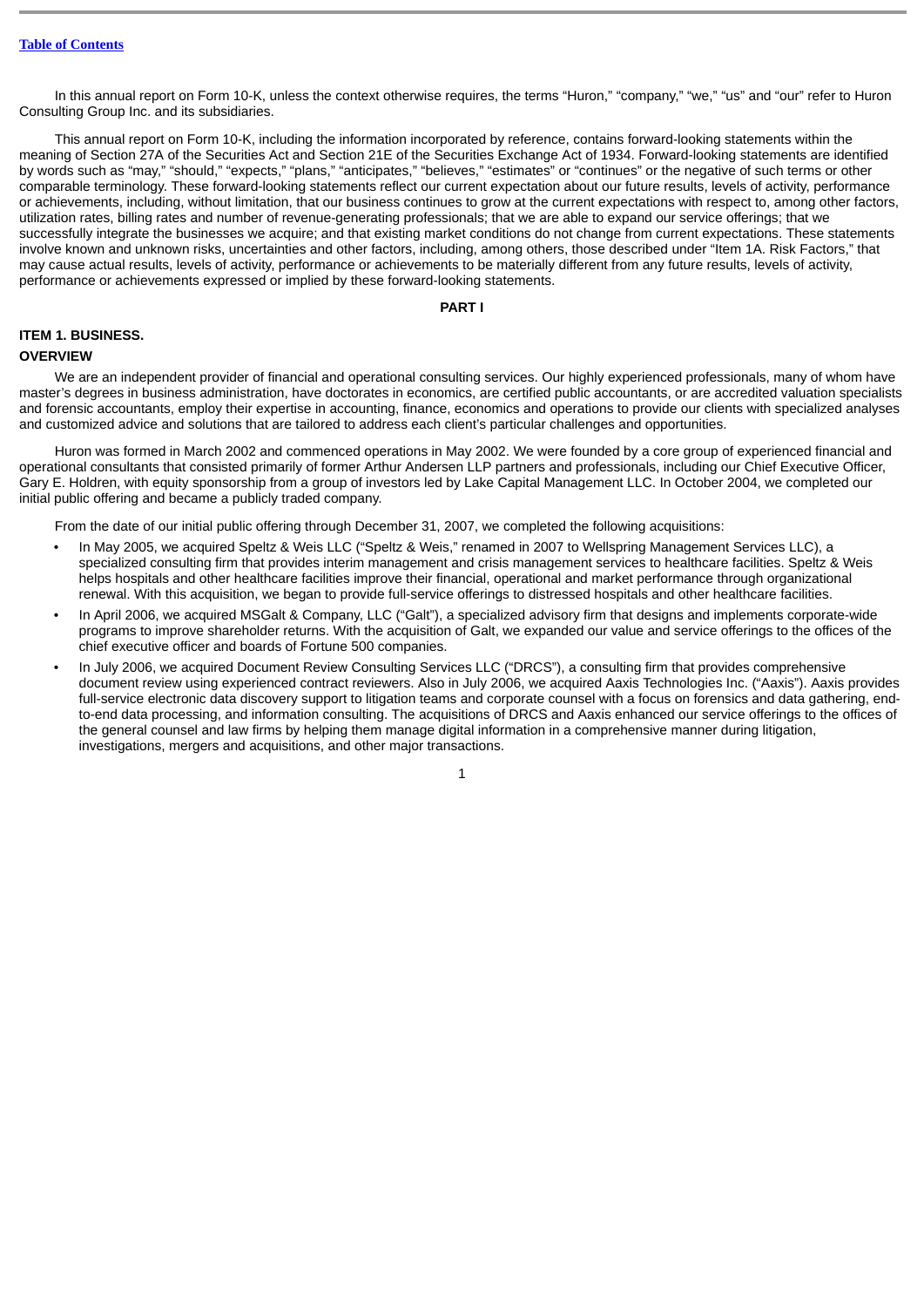- In January 2007, we acquired Wellspring Partners LTD ("Wellspring"), a management consulting firm specializing in integrated performance improvement services for hospitals and health systems. With the acquisition of Wellspring, we expanded our national presence in the healthcare provider sector and now provide a full complement of services to a wide spectrum of hospitals and multihospital systems.
- Also in January 2007, we acquired Glass & Associates, Inc. ("Glass"), a turnaround and restructuring consulting firm that provides advice and leadership to troubled businesses in the United States and Europe. With the acquisition of Glass, we expanded our position in the consulting and restructuring marketplace, as well as expanded our interim management capabilities to distressed companies in industries beyond healthcare.
- In July 2007, we acquired Callaway Partners, LLC ("Callaway"), a professional services firm that specializes in finance and accounting projects, financial reporting, internal audit and controls, and corporate tax solutions. With Callaway's extensive senior consultant and project management skills, along with its variable, on-demand workforce, we are better positioned to assist our clients with their accounting and corporate compliance challenges.

We have grown significantly since we commenced operations, increasing the number of our full-time revenue-generating professionals from 213 as of May 31, 2002 to 1,281 as of December 31, 2007 through hiring and acquisitions of complementary businesses. We have hired experienced professionals from a variety of organizations, including the four largest public accounting firms, referred to as the Big Four, and other consulting firms. As of December 31, 2007, we had 163 managing directors who have revenue-generating responsibilities. These individuals have an average of 22 years of business experience. In addition to our headquarters in Chicago, we have other offices located in Atlanta, Boston, Charlotte, Dallas, Detroit, Houston, Los Angeles, New York City, San Francisco, Tokyo and Washington D.C. We also have four document review centers located in Houston, Texas, Miramar, Florida, Morrisville, North Carolina and Rock Hill, South Carolina.

# **OUR SERVICES**

We are an independent provider of consulting services. We help clients effectively address complex challenges that arise in litigation. disputes, investigations, regulatory compliance, procurement, financial distress, and other sources of significant conflict or change. We also help our clients deliver superior customer and capital market performance through integrated strategic, operational, and organizational change.

Historically, we provided our services through two operating segments: Financial Consulting and Operational Consulting. In response to our continued growth and acquisitions of complementary businesses, effective January 1, 2007, we reorganized our practice areas and service lines to better meet market demands and serve our clients. Under our current organizational structure, we manage our business under four operating segments: Financial Consulting, Legal Consulting, Health and Education Consulting, and Corporate Consulting, For the year ended December 31, 2007, we derived 30.9%, 17.8%, 36.0% and 15.3% of our revenues from Financial Consulting, Legal Consulting, Health and Education Consulting and Corporate Consulting, respectively. For further financial information on our segment results, see "Item 7. Management's Discussion and Analysis of Financial Condition and Results of Operations" and note "16. Segment Information" in the notes to consolidated financial statements included elsewhere in this annual report on Form 10-K.

# **Financial Consulting**

Our Financial Consulting segment assists corporations with complex accounting and financial reporting matters, financial analysis in business disputes and litigation, as well as valuation analysis related to business acquisitions. This segment also consults with management in the areas of corporate governance, Sarbanes-Oxley compliance, internal audit, and corporate tax. Additionally, the Financial Consulting segment provides experienced, project leadership and credentialed on-demand resources to assist clients with finance and accounting projects. This segment is comprised of certified public accountants, economists, certified fraud examiners, chartered financial analysts and valuation experts who serve attorneys and corporations as expert witnesses and consultants in connection with business disputes, as well as in regulatory or internal investigations. This segment's practices and the services they offer include:

• **Disputes and investigations.** Our disputes and investigations practice provides financial analyses to support law firms and corporations in connection with business disputes, lawsuits, and regulatory or internal investigations. We have extensive experience in the areas of financial investigations and forensic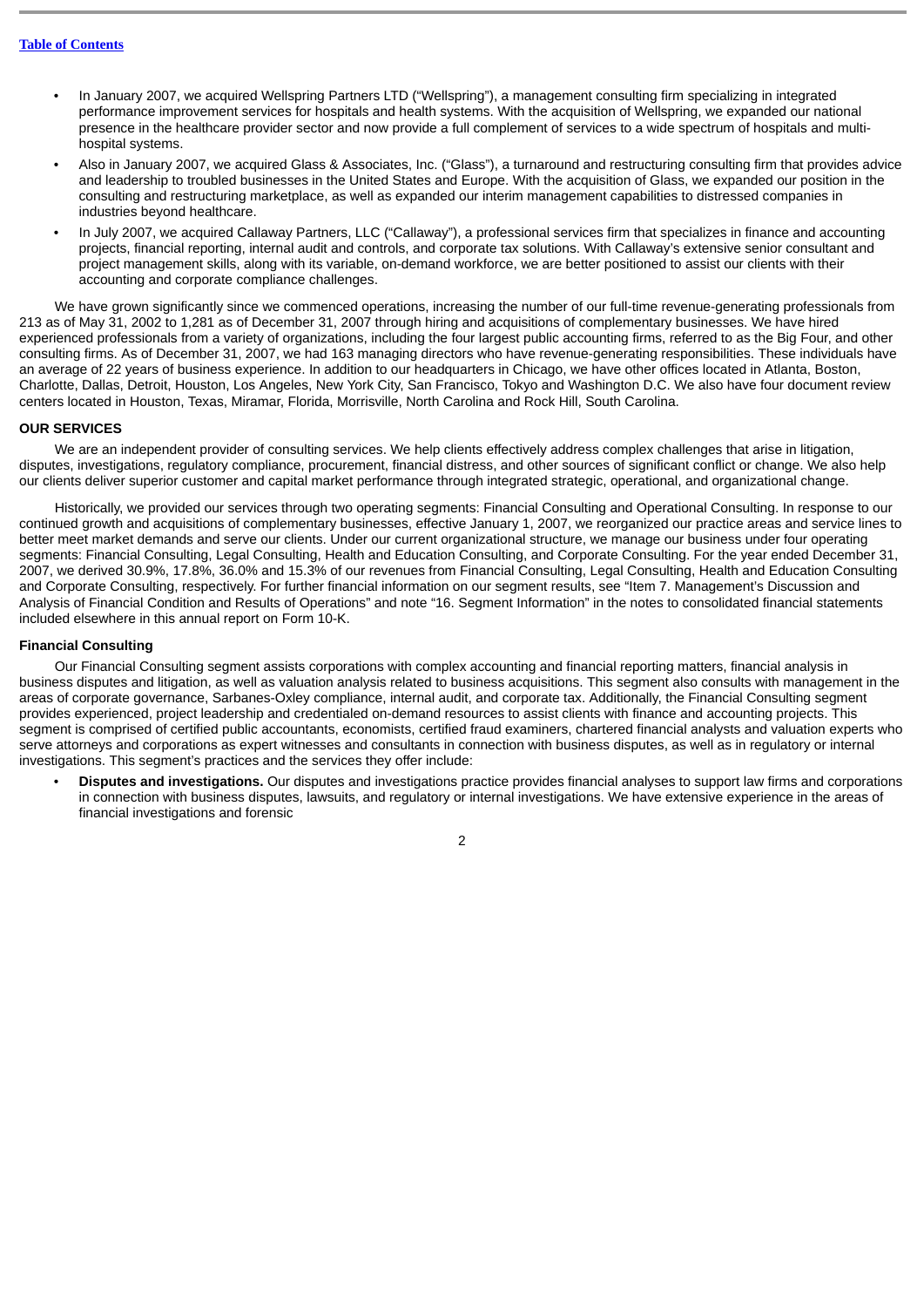accounting, including matters involving the United States Securities and Exchange Commission ("SEC") or other regulatory inquiries or investigations, financial restatements, and special accounting projects. We provide specialized accounting services to gather and analyze voluminous financial data and reconstruct complex transactions and events.

- **Economic consulting**. Our economic consulting practice works with clients to provide economic and statistical analyses in situations that arise in connection with litigation, regulatory hearings, complex transactions, bankruptcy, and public policy issues. Our economic consulting group also provides economic-value-driven strategic advice that combines the highly complementary disciplines of economics, accounting, and finance. Our team includes consultants with doctorates in economics and leading academics who perform event studies, sales and claims forecasting, economic damages calculations, policy analysis, and compliance studies.
- **Valuation.** Our valuation practice delivers expert valuation analyses to clients and their advisors. We perform valuations of businesses, financial interests, intellectual property, real property, machinery and equipment, and other tangible and intangible assets. Our valuation group typically supports client needs in the following contexts:
	- Transactions: supporting clients' financial and tax reporting, especially in the context of acquisitions and other corporate transactions;
	- Litigation or disputes: valuing businesses or assets; and
	- Bankruptcies: supporting the restructuring process or the sale of business assets.
- **Corporate governance.** Our corporate governance practice possesses the thought leadership, methodologies, tools, and experience needed to provide optimal solutions to our clients in the areas of enterprise risk management, internal audit, and Sarbanes-Oxley compliance. We help clients identify and document business risks across their organization, linking them to processes and subprocesses, and evaluating the related controls on an ongoing basis.
- **Tax compliance.** Our tax compliance practice consists of an experienced team of senior tax professionals who direct, manage, or support the ever-changing corporate tax compliance and reporting requirements. We also work with external auditors to effectively meet SEC filing requirements and IRS filing deadlines.

# **Legal Consulting**

Our Legal Consulting segment provides guidance and business services to address the challenges that confront today's legal organizations. These services add value to corporate law departments, law firms, and government agencies by helping to reduce legal spending, enhance client service delivery, and increase operational effectiveness. This segment provides measurable results in the areas of digital evidence and discovery services, document review, law firm management services, records management, and strategic and operational improvements. This segment's practices and the services they offer include:

- Legal consulting. Our legal consulting practice helps both in-house legal departments and outside counsel enhance the quality of legal services while reducing costs by more efficiently aligning strategy, people, processes, and technology. We provide strategic advice to help legal departments and law firms improve their organizational design and business processes, and to help management in their use of outside counsel. We also have extensive experience in selecting, customizing, and successfully rolling out engagement management systems and electronic billing systems that help legal departments track and manage lawsuits and other legal matters. These systems are powerful tools for managing budgets, spending, and resources. We provide similar services for document management systems and patent management applications.
- **Electronic discovery and records management.** We work with corporations and law firms to provide solutions to enhance their discovery process management and electronic discovery needs. One area of emphasis is helping clients choose and implement technology solutions that improve legal department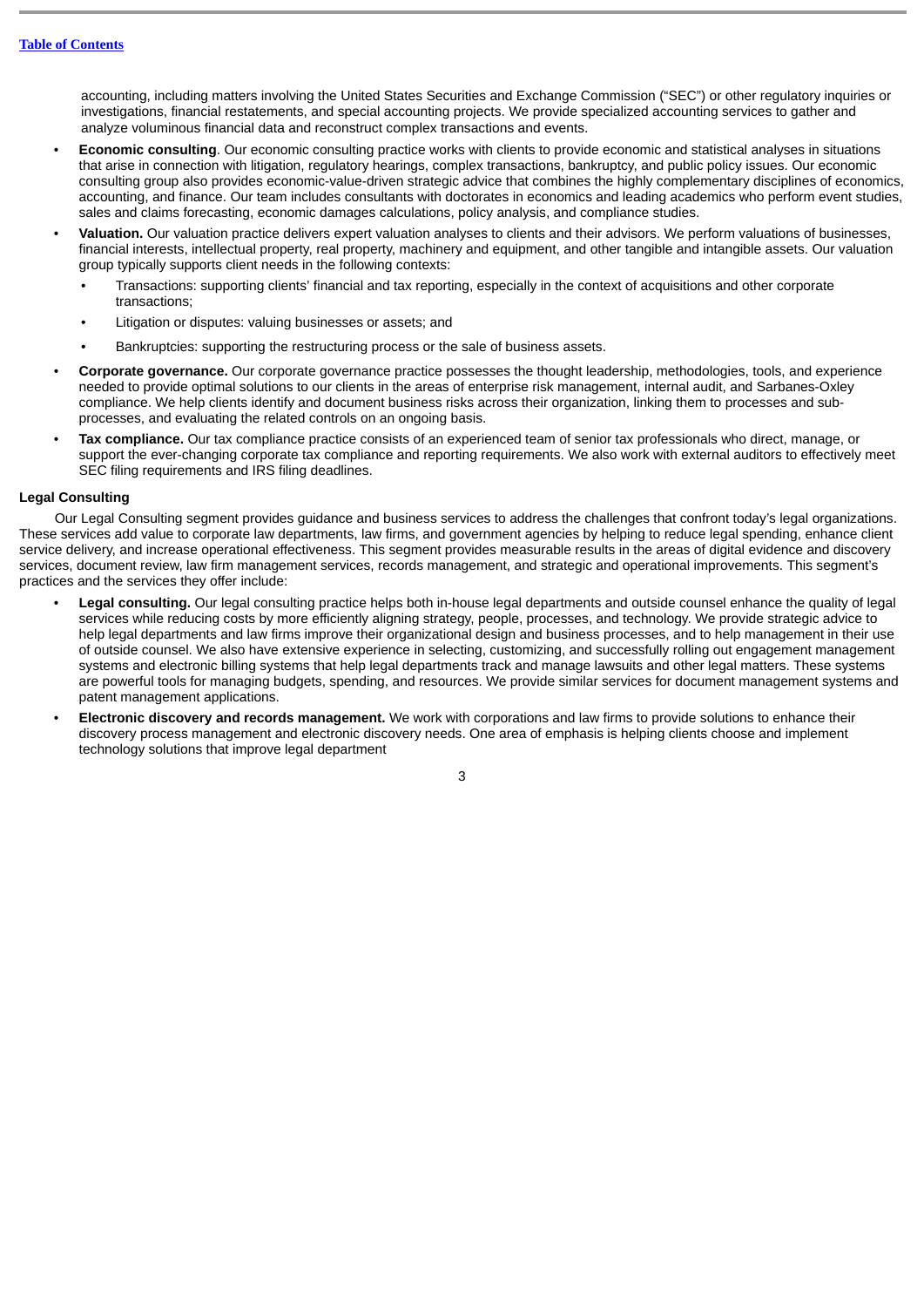operations. We provide a full array of digital evidence, discovery, and records management services that include discovery process execution, electronic discovery services, computer forensics, data management, document processing, document review, records program development, records improvement planning and process, and program management, all aimed at reducing costs, coordinating matters and people, streamlining processes and reducing risks.

#### **Health and Education Consulting**

Our Health and Education Consulting segment provides consulting services to hospitals, health systems, physicians, managed care organizations, academic medical centers, colleges, universities, and pharmaceutical and medical device manufacturers. This segment's professionals develop and implement solutions to help clients address financial management, strategy, operational and organizational effectiveness, research administration, and regulatory compliance. This segment also provides consulting services related to hospital or healthcare organization performance improvement, turnarounds, merger or affiliation strategies, labor productivity, non-labor cost management, information technology, revenue cycle improvement, physician practice management, interim management, clinical quality and medical management, and governance and board development. This segment's practices and the services they offer include:

- **Pharmaceutical and health plans.** Our pharmaceutical and health plans practice focuses on operational, compliance, and government contracting issues related to federal healthcare programs. We assist the health insurance industry to navigate and respond to a wide array of business matters and compliance requirements that arise within the industry and from contracting relationships with the federal government. Our services include federal healthcare contract consulting, medical cost containment, operational and financial advisory services, and regulatory and contract compliance services. We help pharmaceutical and medical device manufacturers optimize performance, improve operations, mitigate risk, manage compliance, and support counsel in regulatory investigations. Our services include government price reporting and commercial contracting, medical affairs and clinical activities, regulatory compliance, off-label communication, and sales and marketing compliance.
- **Healthcare.** Our Healthcare practice helps healthcare providers and payors effectively address their strategic, operational, management and financial challenges. We help hospitals, physicians and other healthcare providers improve operations by performing assessments and implementing solutions designed to reduce costs and increase effectiveness. Our engagements typically focus on revenue cycle and cash acceleration, supply chain improvements, strategic growth and planning, financial planning and physician/ancillary services.
- **Higher education.** Our higher education practice provides operational consulting services to colleges, universities, hospitals, and academic medical centers. We have worked with the majority of the largest research institutions in the U.S. to develop and implement solutions in a manner consistent with each institution's unique culture. Our professionals have worked on engagements that have provided us substantial understanding of the issues facing higher education and healthcare institutions. We provide high-quality consulting services designed to address our clients' most pressing issues in the areas of research administration, regulatory compliance, clinical research, technology planning and implementation, and financial management and strategy.

#### **Corporate Consulting**

Our Corporate Consulting segment leads clients through various stages of transformation that result in measurable and sustainable performance improvement. This segment works with clients to solve complex business problems and implements strategies and solutions to effectively address and manage stagnant or declining stock price, acquisitions and divestitures, process inefficiency, third-party contracting difficulties, lack of or misaligned performance measurements, margin and cost pressures, performance issues, bank defaults, covenant violations, and liquidity issues. This segment's practices and the services they offer include:

• **Restructuring and turnaround.** Our restructuring and turnaround practice provides consulting assistance to financially distressed companies, creditor constituencies, and other stakeholders in connection with out-of-court restructurings and bankruptcy proceedings. For companies in financial distress, we work with management to assess the viability of their business, to develop and implement a turnaround plan to improve cash flow, and to implement a debt-restructuring plan to improve the balance sheet. In some instances, we serve in interim management roles. When out-of-court solutions are not achievable, we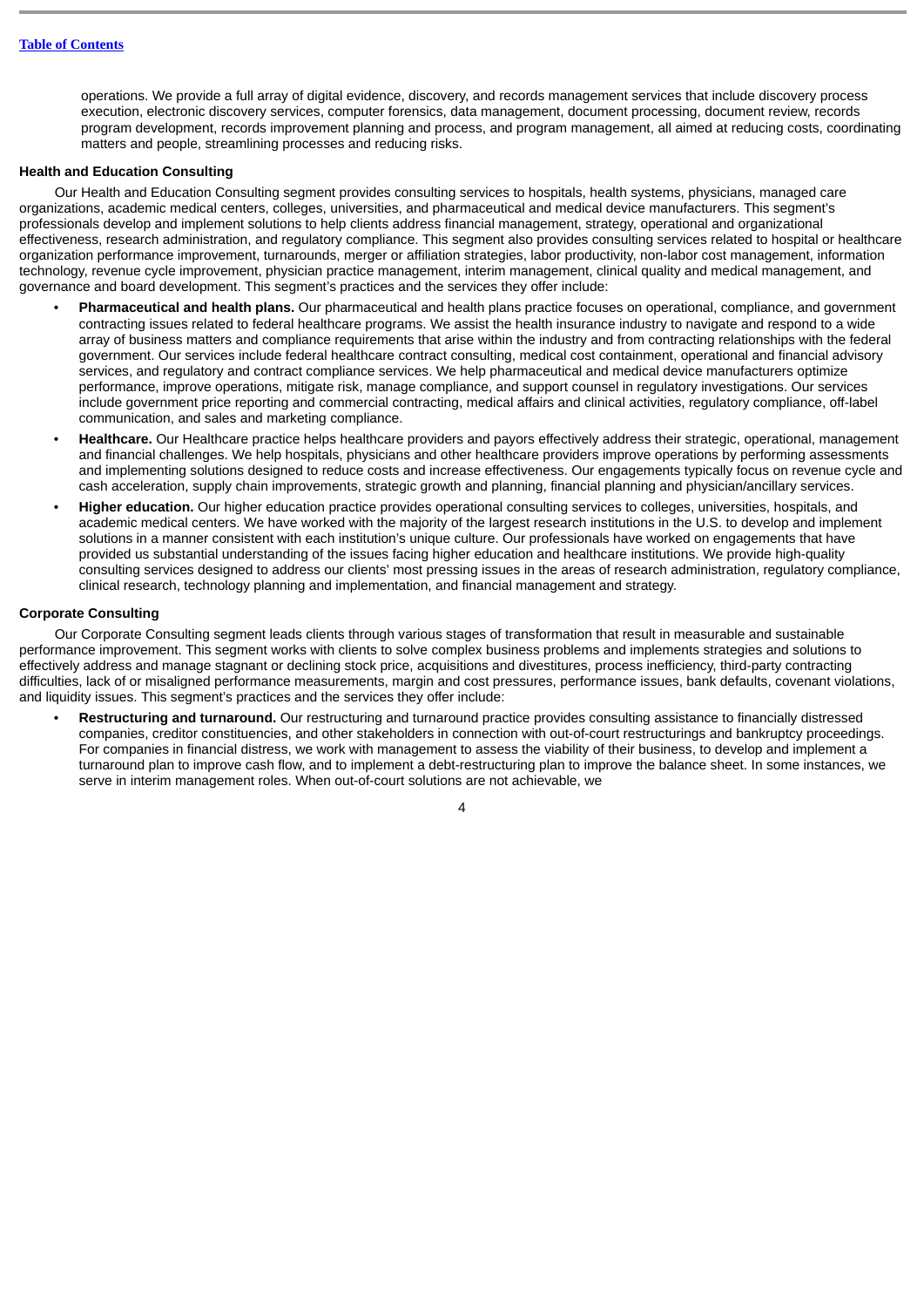assist clients in preparing for Chapter 11 bankruptcy filings and with all aspects of the bankruptcy process by gathering, analyzing, and presenting financial and business information needed to achieve successful reorganizations. We also provide claims management services to help companies process and analyze complex and voluminous claims filed in bankruptcies and related litigation matters.

Galt & Company. Our strategy practice focuses exclusively on helping well-managed companies deliver superior shareholder returns. Galt works with management to develop the strategies and organizational capabilities that accelerate profitable growth and improve shareholder value. In effect, Galt brings the discipline of the capital markets inside an organization, building the capabilities to effectively manage growth and maximize shareholder value.

# **OUR CLIENTS**

We provide consulting services to a wide variety of both financially sound and distressed organizations, including Fortune 500 companies, medium-sized businesses, leading academic institutions, healthcare organizations, and the law firms that represent these various organizations. Our clients are in a broad array of industries, including education, professional services, transportation services, healthcare, telecommunications, financial services, electronics, consumer products, energy and utilities, industrial manufacturing, and food and beverage. Since commencing operations in May 2002, we have conducted over 5,300 engagements for over 2,400 clients, and we have worked on engagements with all of the 50 largest U.S. law firms listed in The American Lawyer 2007 Am Law 100. Our top ten clients represented approximately 26.1%, 31.2% and 38.3% of our revenues in the years ended December 31, 2007, 2006 and 2005, respectively. No single client accounted for more than 10% of our revenues in 2007. Revenues from one client represented 10.2% of our revenues in 2006. Revenues from another client represented 11.1% of our revenues in 2005. The following are examples of engagements that we have performed for our clients.

# **Financial Consulting**

| <b>Practice</b>             | <b>Client Need</b>                                                                                                                                                                                                                                                                                                                                                                                                 | <b>Huron Solution</b>                                                                                                                                                                                                                                                         |
|-----------------------------|--------------------------------------------------------------------------------------------------------------------------------------------------------------------------------------------------------------------------------------------------------------------------------------------------------------------------------------------------------------------------------------------------------------------|-------------------------------------------------------------------------------------------------------------------------------------------------------------------------------------------------------------------------------------------------------------------------------|
| Disputes and investigations | Assist legal counsel<br>representing a major<br>retail company with<br>analyzing various<br>accounting and<br>disclosure issues that<br>were raised in an<br>investigation by the<br>SEC.<br>Assist legal counsel for a<br>debtor estate and<br>unsecured creditors<br>committee with financial<br>and economic analyses<br>related to litigation<br>involving breach of<br>fiduciary duty by a<br>parent company. | Ø Forensic accounting experts conducted in-depth financial analyses of<br>accounting records and analyzed issues such as compliance with debt<br>covenants, warranty arrangements, accrual calculation methodology, lease<br>accounting, and financial statement disclosures. |
|                             |                                                                                                                                                                                                                                                                                                                                                                                                                    | ØProvided client with electronic discovery, computer forensics, and data<br>preservation services.                                                                                                                                                                            |
|                             |                                                                                                                                                                                                                                                                                                                                                                                                                    | ØAssisted the client in presentation of facts and investigation findings to the SEC.                                                                                                                                                                                          |
|                             |                                                                                                                                                                                                                                                                                                                                                                                                                    | Ø Synthesized large volumes of financial data and other documents and<br>performed solvency tests of the subsidiary.                                                                                                                                                          |
|                             |                                                                                                                                                                                                                                                                                                                                                                                                                    | ØCalculated damages arising from the termination of funding by the parent<br>company based on valuations of the company under various scenarios.                                                                                                                              |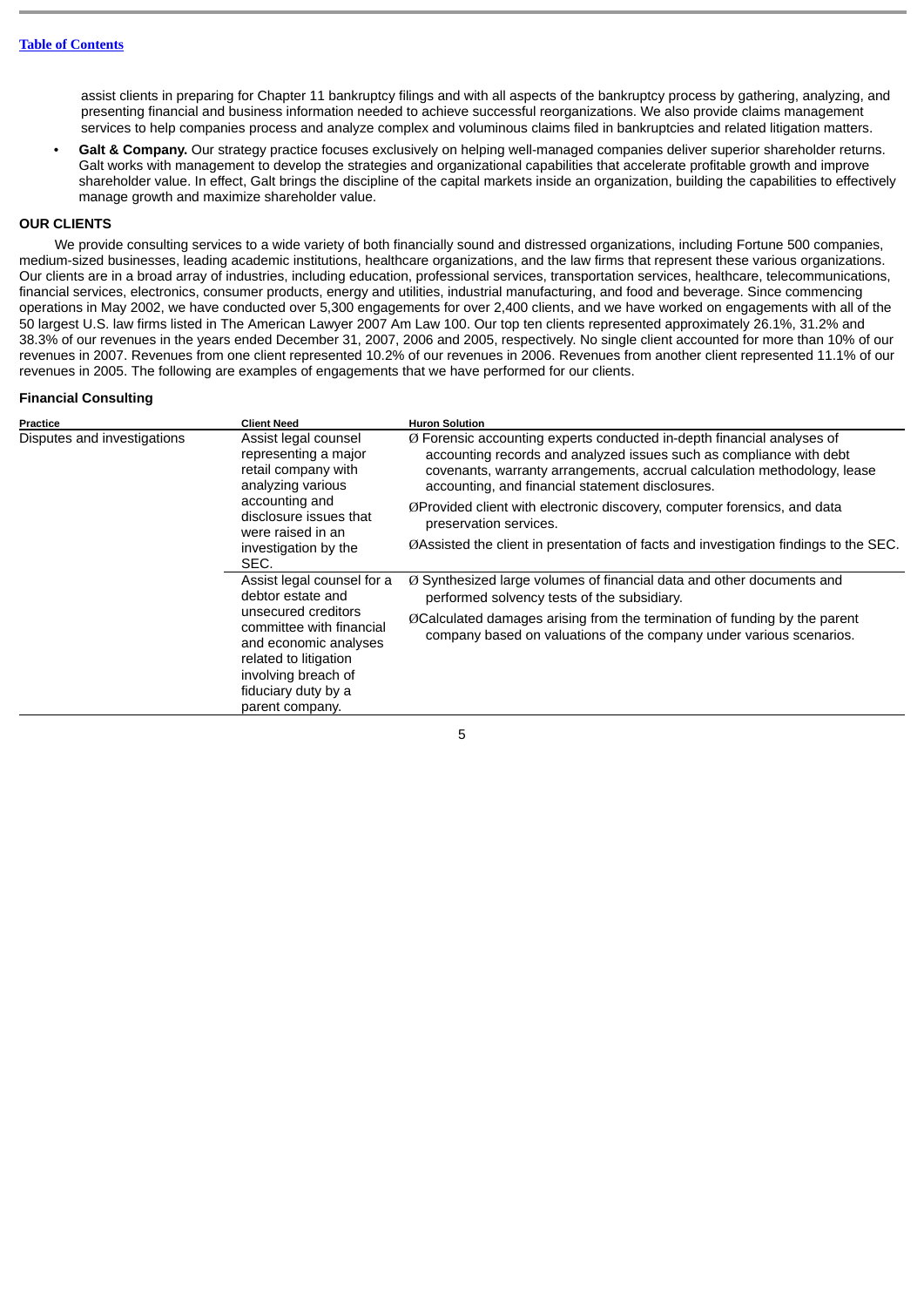| <b>Practice</b>      | <b>Client Need</b>                                                                                                                                                                                                                                                                                                                                                                                           | <b>Huron Solution</b>                                                                                                                                                                                                                                                                                                                                                                                                                                                                                                 |
|----------------------|--------------------------------------------------------------------------------------------------------------------------------------------------------------------------------------------------------------------------------------------------------------------------------------------------------------------------------------------------------------------------------------------------------------|-----------------------------------------------------------------------------------------------------------------------------------------------------------------------------------------------------------------------------------------------------------------------------------------------------------------------------------------------------------------------------------------------------------------------------------------------------------------------------------------------------------------------|
| Economic consulting  | Assist legal counsel<br>representing a major<br>investment servicing and<br>management company<br>facing multiple lawsuits<br>and government<br>inquiries, as well as<br>client questions<br>concerning the nature<br>and extent of<br>investments made in<br>sophisticated mortgage-<br>backed securities that<br>performed poorly during<br>the recent credit crisis in<br>the summer and fall of<br>2007. | $\varnothing$ Performed a detailed review and analysis of daily security holdings and client<br>transactions for dozens of company funds.<br>Ø Assisted the company in the presentation of facts and findings to the company's<br>clients, insurers, and government regulators.                                                                                                                                                                                                                                       |
| Valuation            | Value intangible assets,<br>including international<br>route authorities, take-off<br>and landing rights,<br>tradenames and<br>trademarks, and<br>customer relationships<br>for an international<br>airline operating under<br>Chapter 11 protection.                                                                                                                                                        | $\emptyset$ Estimated the liquidation value of the intangible assets for hypothetical<br>liquidation analysis, which was filed as part of the company's plan of<br>reorganization filed with the bankruptcy court.<br>$Ø$ Estimated the fair value and remaining economic life of the intangible assets in<br>accordance with generally accepted accounting principles for financial reporting<br>purposes.<br>Ø Assisted management in the preparation of its annual impairment test for<br>indefinite-lived assets. |
| Corporate Governance | Assist an international<br>financial services group<br>to pursue compliance<br>with rules promulgated<br>by the National<br>Association of Insurance<br>Commissioners.                                                                                                                                                                                                                                       | $Ø$ Performed top down risk assessments; prepared narratives and process flows<br>for key controls; identified gaps and created test scripts.<br>$\varnothing$ Documented entity level controls and general computer and information<br>technology controls.                                                                                                                                                                                                                                                          |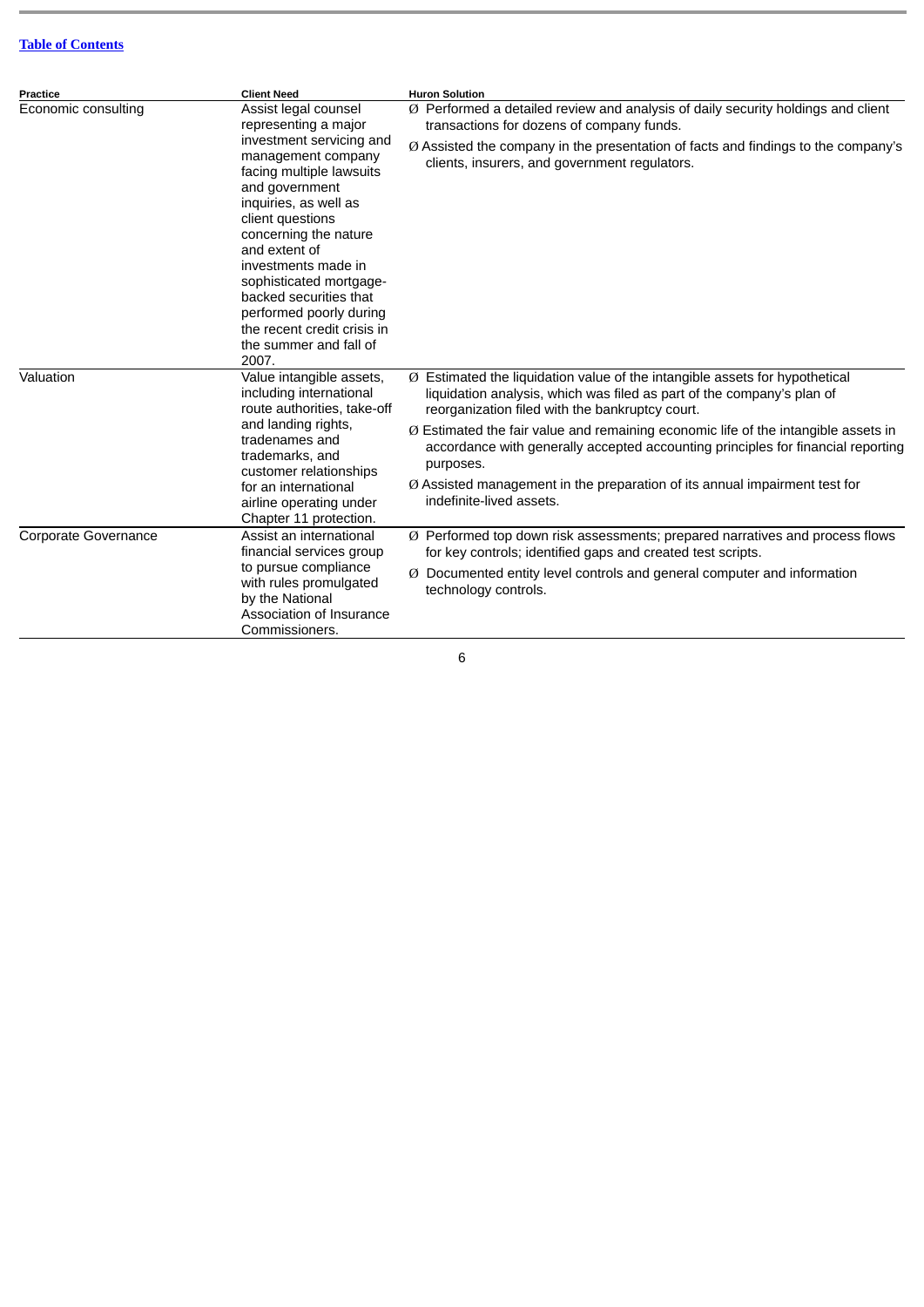# **Legal Consulting**

| <b>Practice</b>                                | <b>Client Need</b>                                                                                                                                                                                                                                                                                                                                           | <b>Huron Solution</b>                                                                                                                                                                                                                                              |  |  |  |
|------------------------------------------------|--------------------------------------------------------------------------------------------------------------------------------------------------------------------------------------------------------------------------------------------------------------------------------------------------------------------------------------------------------------|--------------------------------------------------------------------------------------------------------------------------------------------------------------------------------------------------------------------------------------------------------------------|--|--|--|
| Electronic discovery and records<br>management | Develop and implement<br>a practical solution for<br>the management and<br>control of e-mails at a<br>global chemical<br>company to reduce<br>storage costs, improve<br>system performance,<br>and ensure the retention<br>of e-mails in accordance<br>with multiple country<br>records retention<br>requirements.                                           | Ø Obtained records retention regulation information relevant to countries in North<br>America, Europe and Asia.                                                                                                                                                    |  |  |  |
|                                                |                                                                                                                                                                                                                                                                                                                                                              | ØUpdated client records retention schedules in accordance with business and<br>regulatory requirements.                                                                                                                                                            |  |  |  |
|                                                |                                                                                                                                                                                                                                                                                                                                                              | ØDeveloped enterprise electronic information management strategy, policy and<br>standards.                                                                                                                                                                         |  |  |  |
|                                                |                                                                                                                                                                                                                                                                                                                                                              | ØDeveloped technical, legal/regulatory and user specifications for e-mail<br>management system.                                                                                                                                                                    |  |  |  |
|                                                |                                                                                                                                                                                                                                                                                                                                                              | ØProvided expertise for the development of a request for proposal and test scripts<br>for software selection.                                                                                                                                                      |  |  |  |
|                                                |                                                                                                                                                                                                                                                                                                                                                              | Ø Conducted proof of concept testing on selected software tool to ensure<br>technical compatibility with client IT infrastructure and ensure required level of<br>risk and regulatory functionality.                                                               |  |  |  |
|                                                |                                                                                                                                                                                                                                                                                                                                                              | ØConducted full production pilot with a representative sample of client end users<br>to ensure email solution met the ease of use acceptance criteria.                                                                                                             |  |  |  |
|                                                |                                                                                                                                                                                                                                                                                                                                                              | ØProvided technical expertise for training and change management process used<br>for company-wide rollout of the system.                                                                                                                                           |  |  |  |
| Electronic discovery and records               | Assist a Europe-based<br>global energy company<br>in the implementation of<br>a new law department<br>global technology<br>platform consisting of<br>matter management,<br>spend management, and<br>document<br>management. Led the<br>requirements gathering,<br>process re-engineering<br>and design efforts, as<br>well as other<br>implementation tasks. | Ø Conducted user requirements gathering sessions across the world.                                                                                                                                                                                                 |  |  |  |
| management                                     |                                                                                                                                                                                                                                                                                                                                                              | ØDeveloped a global requirements document for the complete technology<br>platform solution.                                                                                                                                                                        |  |  |  |
|                                                |                                                                                                                                                                                                                                                                                                                                                              | ØDesigned the global matter management system, document management<br>system, and spend management system.                                                                                                                                                         |  |  |  |
|                                                |                                                                                                                                                                                                                                                                                                                                                              | ØCreated policies and procedures for the law department.                                                                                                                                                                                                           |  |  |  |
|                                                |                                                                                                                                                                                                                                                                                                                                                              | ØDeveloped change management process for rollout of the system.                                                                                                                                                                                                    |  |  |  |
|                                                |                                                                                                                                                                                                                                                                                                                                                              |                                                                                                                                                                                                                                                                    |  |  |  |
| Legal consulting                               | Assist the law                                                                                                                                                                                                                                                                                                                                               | $Ø$ Implemented a matter management system involving the merging of processes                                                                                                                                                                                      |  |  |  |
|                                                | department of a major oil<br>and gas company in<br>cost-saving initiatives.                                                                                                                                                                                                                                                                                  | and data from two legacy law departments. The department focused on system<br>design, conversion mapping, system testing, rollout and implementation of<br>matter management, electronic billing, and legal liability accrual management.                          |  |  |  |
|                                                |                                                                                                                                                                                                                                                                                                                                                              | ØCreated an in-house document discovery process and capability that is<br>supplemented as needed by outside contract resources for peak<br>demand. These initiatives resulted in substantial cost savings and created a<br>strong foundation for future endeavors. |  |  |  |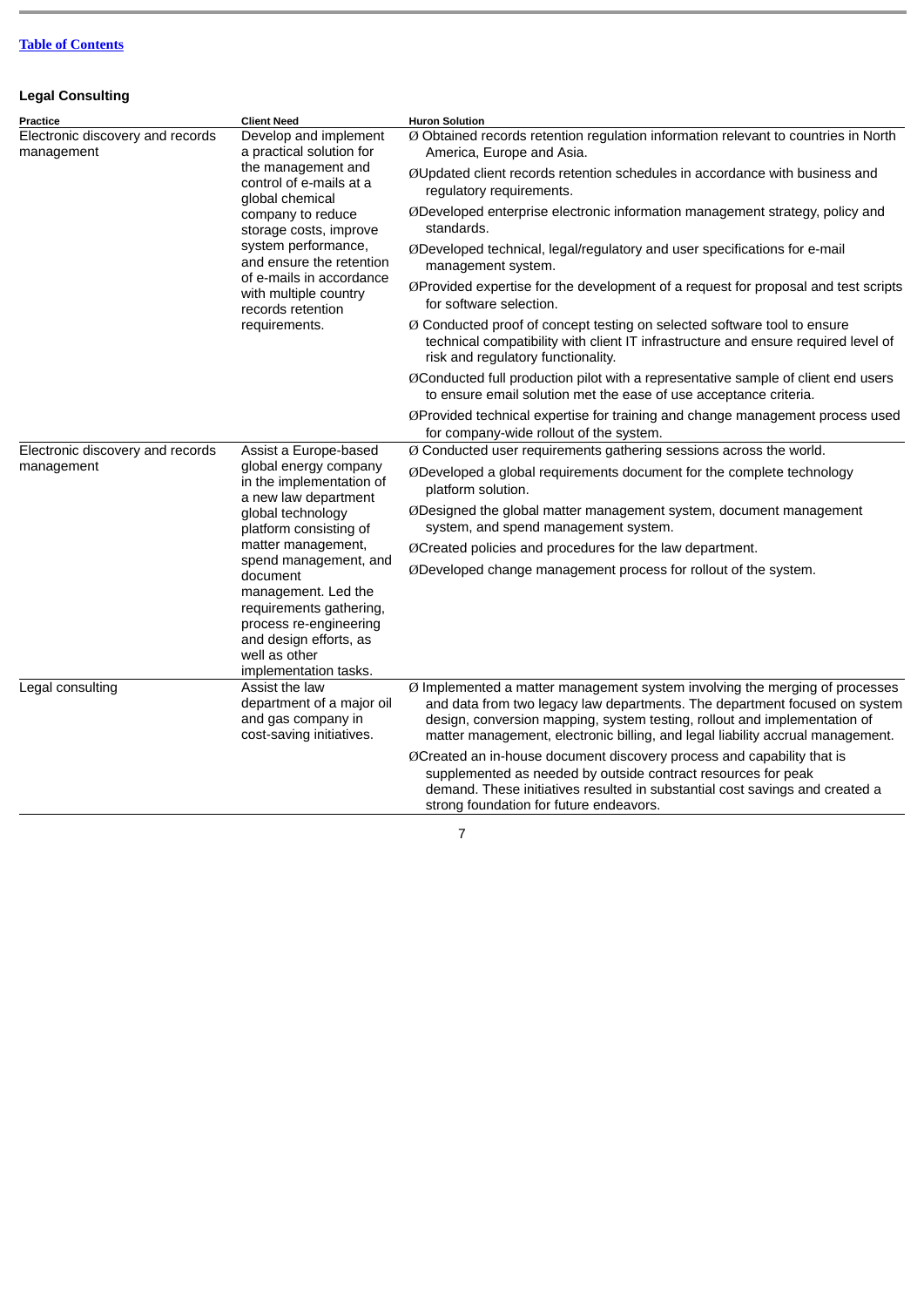| <b>Practice</b>                                | <b>Client Need</b>                                                                                                                                                                                                                     | <b>Huron Solution</b>                                                                                                                         |
|------------------------------------------------|----------------------------------------------------------------------------------------------------------------------------------------------------------------------------------------------------------------------------------------|-----------------------------------------------------------------------------------------------------------------------------------------------|
| Electronic discovery and records<br>management | Provide project<br>management and<br>comprehensive<br>document review<br>services for a<br>multinational company<br>with more than 6 million<br>pages that had to be<br>produced to the<br>opposing party in a<br>condensed timeframe. | $Ø$ Worked with outside counsel to develop a work flow for the processing, review,<br>and production of responsive, non-privileged documents. |
|                                                |                                                                                                                                                                                                                                        | Ø Conducted the review at Huron's customized review facilities, using more than<br>150 review professionals working around the clock.         |
|                                                |                                                                                                                                                                                                                                        | ØRedacted confidential information from responsive documents.                                                                                 |
|                                                |                                                                                                                                                                                                                                        | ØManaged the production of documents to opposing counsel.                                                                                     |

# **Health and Education Consulting**

| <b>Practice</b>                 | <b>Client Need</b>                                                                         | <b>Huron Solution</b>                                                                                                                                                                                                                                                          |  |  |  |
|---------------------------------|--------------------------------------------------------------------------------------------|--------------------------------------------------------------------------------------------------------------------------------------------------------------------------------------------------------------------------------------------------------------------------------|--|--|--|
| Pharmaceutical and health plans | Improve financial                                                                          | Ø Analyzed two years of claims data using internal and external data sources.                                                                                                                                                                                                  |  |  |  |
|                                 | performance.                                                                               | Øldentified more than \$12 million in claim overpayments, which the client was<br>able to recover and improve bottom line performance.                                                                                                                                         |  |  |  |
|                                 | Win government                                                                             | $\varnothing$ Assisted a consortium of health plans bid and ultimately win a \$10 billion                                                                                                                                                                                      |  |  |  |
|                                 | business.                                                                                  | TRICARE contract from the Department of Defense.                                                                                                                                                                                                                               |  |  |  |
|                                 | Assist meeting the                                                                         | $\varnothing$ Served as the Independent Review Organization (IRO) to pharmaceutical                                                                                                                                                                                            |  |  |  |
|                                 | requirements of a                                                                          | manufacturers with recent CIAs. Developed and performed transaction testing                                                                                                                                                                                                    |  |  |  |
|                                 | Corporate Integrity                                                                        | procedures to test Sales and Medical Affairs activities involving dissemination                                                                                                                                                                                                |  |  |  |
|                                 | Agreement (CIA).                                                                           | of off-label information about FDA-approved products.                                                                                                                                                                                                                          |  |  |  |
| Healthcare                      | Improvement of<br>operational and financial<br>performance of a<br>medical center that was | $\varnothing$ Performed a comprehensive assessment and implementation of all areas of<br>performance improvement, including labor cost reduction, non-labor strategies,<br>revenue cycle improvements, cash acceleration, net revenue enhancements,<br>and debt restructuring. |  |  |  |
|                                 | facing a fiscal year loss<br>of \$25 million.                                              | ØAchieved a \$21.2 million decrease in operating loss, including \$17.0 million in<br>revenue improvement and \$4.2 million in expense reductions.                                                                                                                             |  |  |  |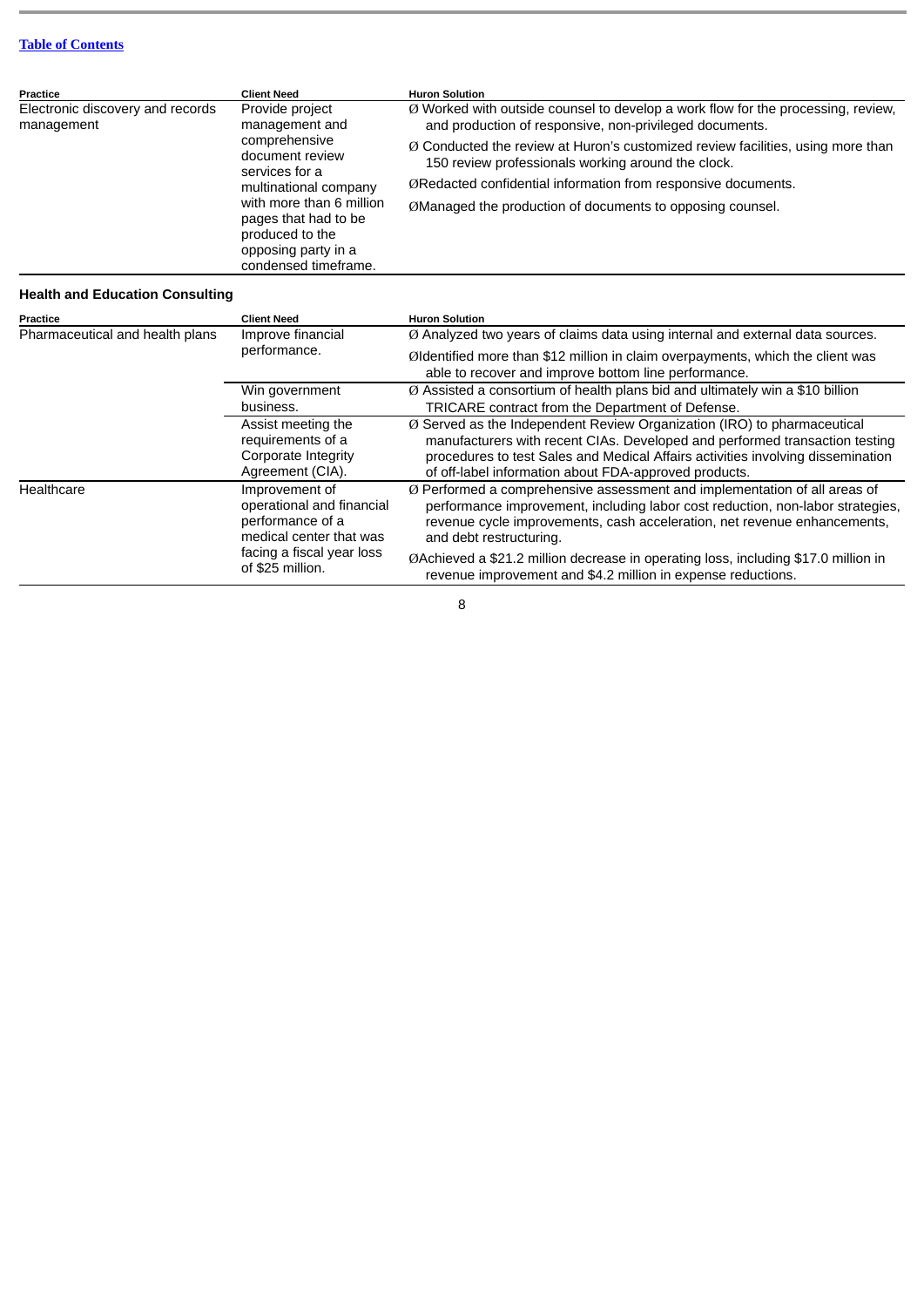| <b>Practice</b>  | <b>Client Need</b>                                                                                                                                                                                                                            | <b>Huron Solution</b>                                                                                                                                                                                                                         |  |  |  |  |  |  |                                          |  |  |  |                                             |
|------------------|-----------------------------------------------------------------------------------------------------------------------------------------------------------------------------------------------------------------------------------------------|-----------------------------------------------------------------------------------------------------------------------------------------------------------------------------------------------------------------------------------------------|--|--|--|--|--|--|------------------------------------------|--|--|--|---------------------------------------------|
| Higher education | Assess and identify the<br>economic impact of a<br>leading university on the<br>immediate region and<br>state; deliver strategic<br>recommendations to the<br>university to optimize<br>future impact and<br>improve competitive<br>position. | $\varnothing$ Identified the economic impact that the university has had on the state and<br>regional economies.                                                                                                                              |  |  |  |  |  |  |                                          |  |  |  |                                             |
|                  |                                                                                                                                                                                                                                               | Ø Outlined the key factors that have enabled other research institutions and<br>regions to be leading economic performers.                                                                                                                    |  |  |  |  |  |  |                                          |  |  |  |                                             |
|                  |                                                                                                                                                                                                                                               | $\varnothing$ Reviewed the unique circumstances that exist in the state that relate to future<br>economic development in a technology-based global economy.                                                                                   |  |  |  |  |  |  |                                          |  |  |  |                                             |
|                  |                                                                                                                                                                                                                                               | $\varnothing$ Identified issues and constraints, including structural and policy areas, which<br>were impeding the ability of the university to compete with peer institutions and<br>serve as a key driver of high-end economic development. |  |  |  |  |  |  |                                          |  |  |  |                                             |
|                  |                                                                                                                                                                                                                                               | Ø Identified strategies and recommendations to enhance the university's<br>contribution to the future growth and development of the state's and region's<br>economies, including:                                                             |  |  |  |  |  |  |                                          |  |  |  |                                             |
|                  |                                                                                                                                                                                                                                               |                                                                                                                                                                                                                                               |  |  |  |  |  |  |                                          |  |  |  | Expansion of a vibrant research enterprise, |
|                  |                                                                                                                                                                                                                                               |                                                                                                                                                                                                                                               |  |  |  |  |  |  | Improved access to intellectual capital, |  |  |  |                                             |
|                  |                                                                                                                                                                                                                                               | Creation of new private-public partnerships and joint ventures, and                                                                                                                                                                           |  |  |  |  |  |  |                                          |  |  |  |                                             |
|                  |                                                                                                                                                                                                                                               | Expansion of an infrastructure primed to anticipate and react immediately to<br>market changes; to make investments to get to the market first; and to<br>ultimately increase economic growth.                                                |  |  |  |  |  |  |                                          |  |  |  |                                             |

# **Corporate Consulting**

| Restructuring and turnaround | As a result of a liquidity<br>crisis and an ongoing<br>investigation of the             | Ø Served as chief restructuring officer and treasurer to protect the companies from<br>further harm, filed for Chapter 11 bankruptcy protection, marshaled the entities'<br>assets, and cooperated with the investigating authorities.                                                                                                                    |
|------------------------------|-----------------------------------------------------------------------------------------|-----------------------------------------------------------------------------------------------------------------------------------------------------------------------------------------------------------------------------------------------------------------------------------------------------------------------------------------------------------|
|                              | owner by authorities.<br>replacement<br>management is needed<br>to take control of real | Ø Stabilized the businesses, preserved the integrity of business records, addressed<br>customer issues, and began the forensic investigation into "where the money"<br>went."                                                                                                                                                                             |
|                              | estate and tax<br>transaction related<br>businesses.                                    | $\varnothing$ Despite the lack of available funding, Huron worked with numerous customers to<br>complete transactions and address customer issues to minimize losses and<br>claims.                                                                                                                                                                       |
|                              |                                                                                         | Ø Worked with counsel and the Unsecured Creditors Committee to pursue a fast<br>track refinancing plan; when the principal failed to carry through in connection with<br>the refinancing, Huron and the Committee obtained a turnover of all interests in<br>other assets and businesses from the principal avoiding protracted and costly<br>litigation. |
|                              |                                                                                         | $\varnothing$ Transitioned the cases to a Chapter 11 trustee and continued to provide necessary<br>support as the trustee pursues collection of the interests related to the asset                                                                                                                                                                        |

turnover agreement. 9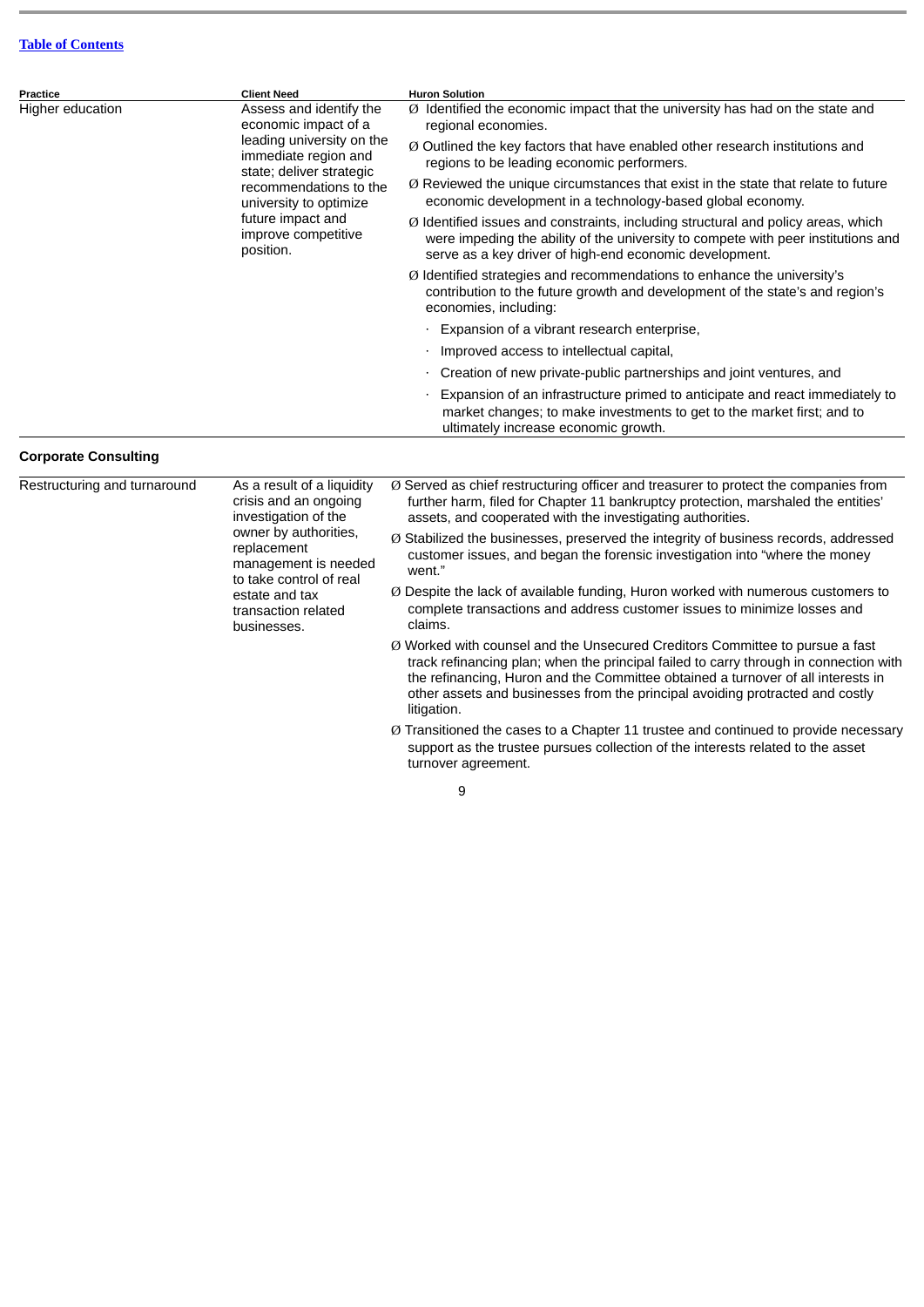| Galt & Company | Help client achieve and                                    | Ø | Worked with client management to:                                                                                                                                           |
|----------------|------------------------------------------------------------|---|-----------------------------------------------------------------------------------------------------------------------------------------------------------------------------|
|                | sustain superior<br>shareholder value<br>growth over time. |   | Establish agreement with a clear definition of "winning" and implement financial<br>goals and measures consistent with success in both the customer and capital<br>markets. |
|                |                                                            |   | Deepen understanding of sources and drivers of shareholder value growth by<br>recognizing where and why profitable growth will be concentrated,                             |
|                |                                                            |   | Establish an explicit and ongoing value growth agenda, focusing on the 5-10<br>key priorities that will drive shareholder value growth,                                     |
|                |                                                            |   | Develop and deploy differentiated business models and reallocate resources to<br>gain a disproportionate share of market profitability, and                                 |
|                |                                                            |   | Enhance management decision standards, processes and capabilities to<br>sustain the improvements and identify and capture future value growth<br>opportunities.             |

#### **INDUSTRY BACKGROUND**

We believe many organizations are facing increasingly large and complex business disputes and lawsuits, a growing number of regulatory and internal investigations and more intense public scrutiny. Concurrently, we believe increased competition and regulation are presenting significant operational and financial challenges for organizations. Distressed companies are responding to these challenges by restructuring and reorganizing their businesses and capital structures, while financially healthy organizations are striving to capitalize on opportunities by improving operations, reducing costs and enhancing revenue. Many organizations have limited dedicated resources to respond effectively to these challenges and opportunities. Consequently, we believe these organizations will increasingly seek to augment their internal resources with experienced independent consultants like us. We believe the demand for our services is driven by the following factors:

- **SEC and internal investigations.** The increased scrutiny of accounting practices, internal controls, and financial disclosures has contributed to a large number of financial restatements by public companies. According to Glass Lewis & Co., an institutional investor advisory firm, companies with U.S.-listed securities filed 1,538 financial restatements in 2006, up 13% from what had been a record number in 2005. Further, about one out of every ten public companies filed a restatement in 2006, compared with one for every twelve in 2005. In response to a number of recent incidences of corporate malfeasance and accounting irregularities, the SEC has conducted an increasing number of public company investigations over the past few years. In fiscal year 2007, the SEC initiated 776 investigations, 262 civil actions, and 394 administrative proceedings covering a wide range of issues, including financial fraud, abusive backdating of stock options, insider trading, violations by broker-dealers, and fraud related to mutual funds. For fiscal 2009, the President's budget request for the SEC is \$914 million, compared to the \$905 million funding level for 2008. The budget for the SEC enforcement division, which has opened three dozen subprime mortgage related cases, would rise \$3 million to a total of \$318 million if the budget is adopted as proposed. In addition, an increasing number of boards of directors, audit committees and special independent committees of companies that have had to review their historical financials or respond to complaints by whistleblowers have conducted internal forensic investigations to determine the underlying facts. These dynamics have driven demand for independent financial consultants like us who help clients respond to SEC investigations, evaluate restatements of financial statements and support internal investigations by combining investigative accounting and financial reporting skills with business and practical experience.
- **Healthcare investigations.** As healthcare expenditures continue to grow in the United States, the industry faces greater pressure to reduce healthcare spending, particularly as it relates to publicly funded programs. The pressure to stem the tide of cost growth has resulted in a significant increase in investigations driven by whistleblowers, government audits, and individual complaints. The Department of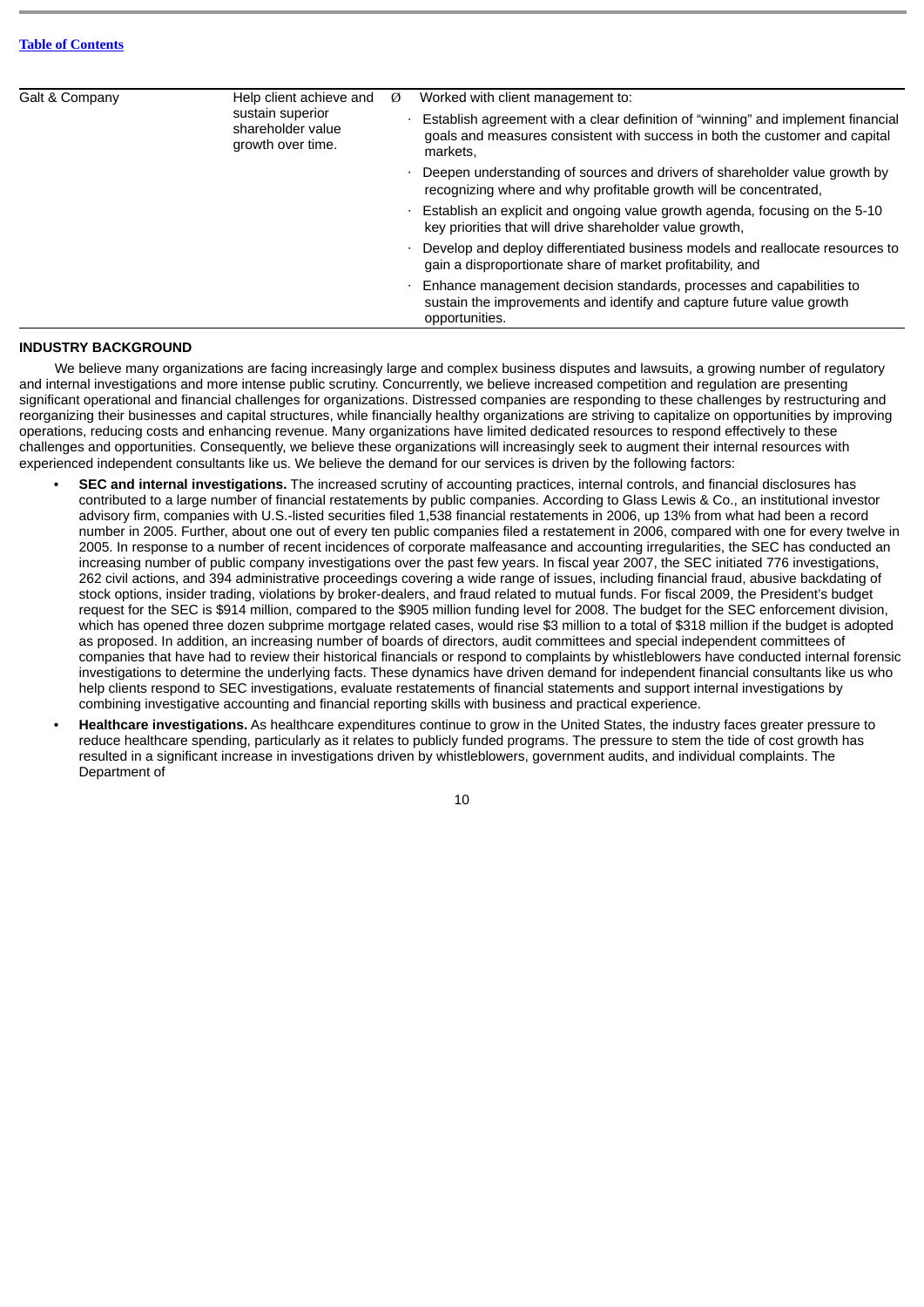Health and Human Services Office of Inspector General reported total fiscal year 2007 savings and expected recoveries of \$43 billion, \$5 billion more than the year before and more than double the savings and recoveries of just five years ago. Often times, these government investigations lead to follow-on class action lawsuits by commercial payors.

- **Litigation and disputes.** Litigation and business disputes are prevalent in the United States and, we believe, the volume of this activity does not necessarily correlate with the economic cycle. The breadth and magnitude of these matters is increasing. For example, antitrust investigation and enforcement activities by federal, state and local authorities present heightened complexities and risks for companies in the areas of mergers and acquisitions, pricing policies, distribution relationships and patent and intellectual property matters. In addition, private parties can bring antitrust claims asserting a variety of violations. In its *Third Annual Litigation Trends Survey*, Fulbright & Jaworski L.L.P. polled 422 in-house law departments worldwide and found that for U.S. companies with \$1 billion or more in annual revenues, the number of lawsuits soared to 556 cases, with almost half facing 50 new suits annually. Further, these companies spent an annual average of \$31.5 million on all their legal matters. In complex litigation and disputes, organizations and the law firms that represent them regularly engage experienced consultants to provide or support expert testimony or perform data analyses involving financial, economic and accounting issues.
- **Sarbanes-Oxley and stockholder activism.** The enactment of the Sarbanes-Oxley Act of 2002 has substantially limited the scope of non-audit services that large public accounting firms, such as the Big Four, can provide to their audit clients. These limitations represent a significant opportunity for independent consulting firms. Further, certain influential institutional investors, citing concerns over perceived conflicts of interest, have opposed the ratification of auditors and the election of directors of companies that engage their auditors to perform permissible non-audit services. The restrictions of Sarbanes-Oxley, stockholder opposition to auditors performing consulting services for their audit clients, and the relatively small number of large public accounting firms has led many clients to choose independent consulting firms over the Big Four when seeking providers of various consulting services.
- **Operational challenges and opportunities.** Organizations must constantly re-evaluate business processes in order to manage change and risk, and minimize or recover costs. For example, in the healthcare industry, the steady flow of changes that affect healthcare funding, treatments, delivery and administration increase the difficulty in managing a complex mix of factors, including rising healthcare costs and insurance premiums and the increasing number of uninsured citizens. In the higher education industry, research universities and academic medical centers must develop and maintain programs to effectively manage research compliance risks and implement systems that support the recovery of research costs. Additionally, the difficulties of managing a large number of legal matters prompted in-house legal departments to seek ways to improve their efficiency and effectiveness, which drives the demand for consultants specializing in legal department operations. The changes to the Federal Rules of Civil Procedure and the interpretation and adoption by the states of the Civil Procedure rules have compelled corporations and their outside counsel to be in command of their obligations in responding to discovery much earlier in the process. The demand for consultants to assist them with the technical, business and process challenges associated with the new rules and electronic discovery has never been greater. In general, a variety of organizations seek to improve their procurement efficiencies, improve operational processes and reduce costs. We believe that in seeking to meet these challenges and capitalize on these opportunities, organizations will increasingly augment their internal resources with consultants who can provide a combination of industry expertise and strong technical skills.
- **Merger and acquisition activity.** Despite depressed levels in recent years, there was a rebound in mergers and acquisitions activity, or M&A, in the marketplace. According to "Mergers & Acquisitions Insights," published by Piper Jaffray & Company, despite the credit crunch that has curtailed dealmaking for large buyouts since mid-2007, M&A activity in the U.S. continues to be strong. Through the first nine months of 2007, M&A activity, as measured by the number of transactions with U.S. targets, increased 7% over the same period in 2006. Further, the total value of 2007 transactions through the third quarter of 2007 was \$1.11 trillion, 30% more than the \$857 billion in transaction value over the same period in 2006. Over the past ten years, the number of transactions has averaged approximately 8,750 per year with a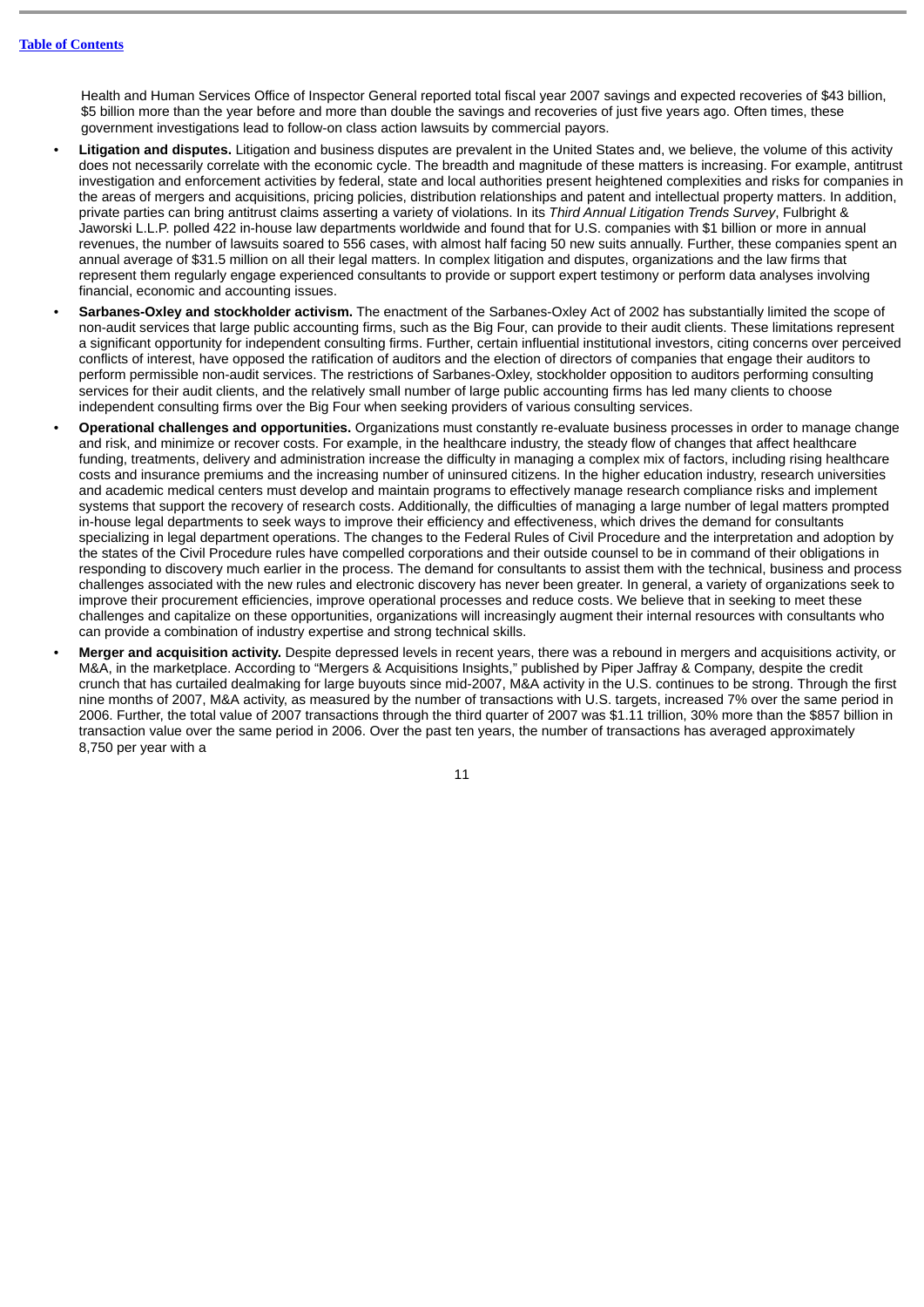combined average annual value of approximately \$1.08 trillion. Annual transaction value in 2007 is projected to greatly exceed the 10 year average. We believe M&A activity creates demand for financial consulting services, such as purchase price allocations and other similar valuation services and dispute and litigation services, as well as operational consulting services, such as merger integration, margin improvement and strategic sourcing.

- **Financial distress.** Despite the decline in corporate bankruptcy filings, we believe there will continue to be a sufficient number of bankruptcies of the size and complexity that typically require debtors and other constituents to retain the services of financial advisors. Additionally, there is an ongoing need for restructuring and turnaround consulting services to assist financially distressed, underperforming and debt-laden companies and their stakeholders outside of the bankruptcy process. Further, the subprime mortgage world is under tremendous pressure. In March of 2006, the Mortgage Bankers Association announced that 13 percent of subprime loans are delinquent and greater than two percent of subprime loans had foreclosure proceedings launched in the fourth quarter of 2005 alone. The recent news surrounding improperly managed subprime mortgages, which has in some cases forced bankruptcy, requires that companies carefully evaluate risks immediately to determine an appropriate course of action. We believe that subprime lenders in particular, and many lenders in general, will need to modify their lending strategy in this fast changing market to appropriately consider the risks of a borrower's ability to repay their loans.
- **Strategy.** According to Kennedy Information, a leading source of research reports, analysis and trends for the consulting marketplace, the client drive for profitable growth and the traction for newer services have placed strategy back at the forefront of clients' minds. In recent years, strategy consulting returned to strong growth after a sharp depression in 2003. Kennedy expects the strategy market to continue to be strong in the upcoming years and to maintain a growth trajectory between 5% and 10% going forward. Strategy consulting is expected to grow faster than the overall management consulting market, outpacing the growth of operations management, information technology, and human resources consulting service lines.

#### **EMPLOYEES**

Our ability to bring the right expertise together to address client issues requires a willingness to work and think outside the bounds of a single practice or specialty. Our success depends on our ability to attract and retain highly talented professionals by creating a work environment where both individuals and teams thrive and individuals are rewarded not only for their own contributions but also for the success of our organization as a whole. To accomplish those goals and recognize performance, we have adopted a comprehensive rewards program incorporating compensation, training and development opportunities, performance management and special recognition plans that motivates individual performance and promotes teamwork.

As of December 31, 2007, we had 1,600 full-time employees, consisting of 1,281 full-time revenue-generating professionals and 319 nonrevenue-generating professionals. The 1,281 revenue-generating professionals consisted of 163 managing directors and 1,118 directors, managers, associates, analysts and assistants. Many of these individuals have master's degrees in business administration, have doctorates in economics, are certified public accountants, or are accredited valuation specialists and forensic accountants. Our revenue-generating managing directors serve clients as advisors and engagement team leaders, originate revenue through new and existing client relationships, and work to strengthen our intellectual capital, develop our people and enhance our reputation. Our directors and managers manage day-to-day client relationships and oversee the delivery and overall quality of our work product. Our associates and analysts gather and organize data, conduct detailed analyses and prepare presentations that synthesize and distill information to support recommendations we deliver to clients.

Our 319 non-revenue-generating professionals at December 31, 2007 consisted of 19 managing directors and 300 directors, managers, associates, analysts and assistants. Our non-revenue-generating professionals include our senior management team, senior client relationship managers, and finance, human resources, information technology, legal and marketing personnel.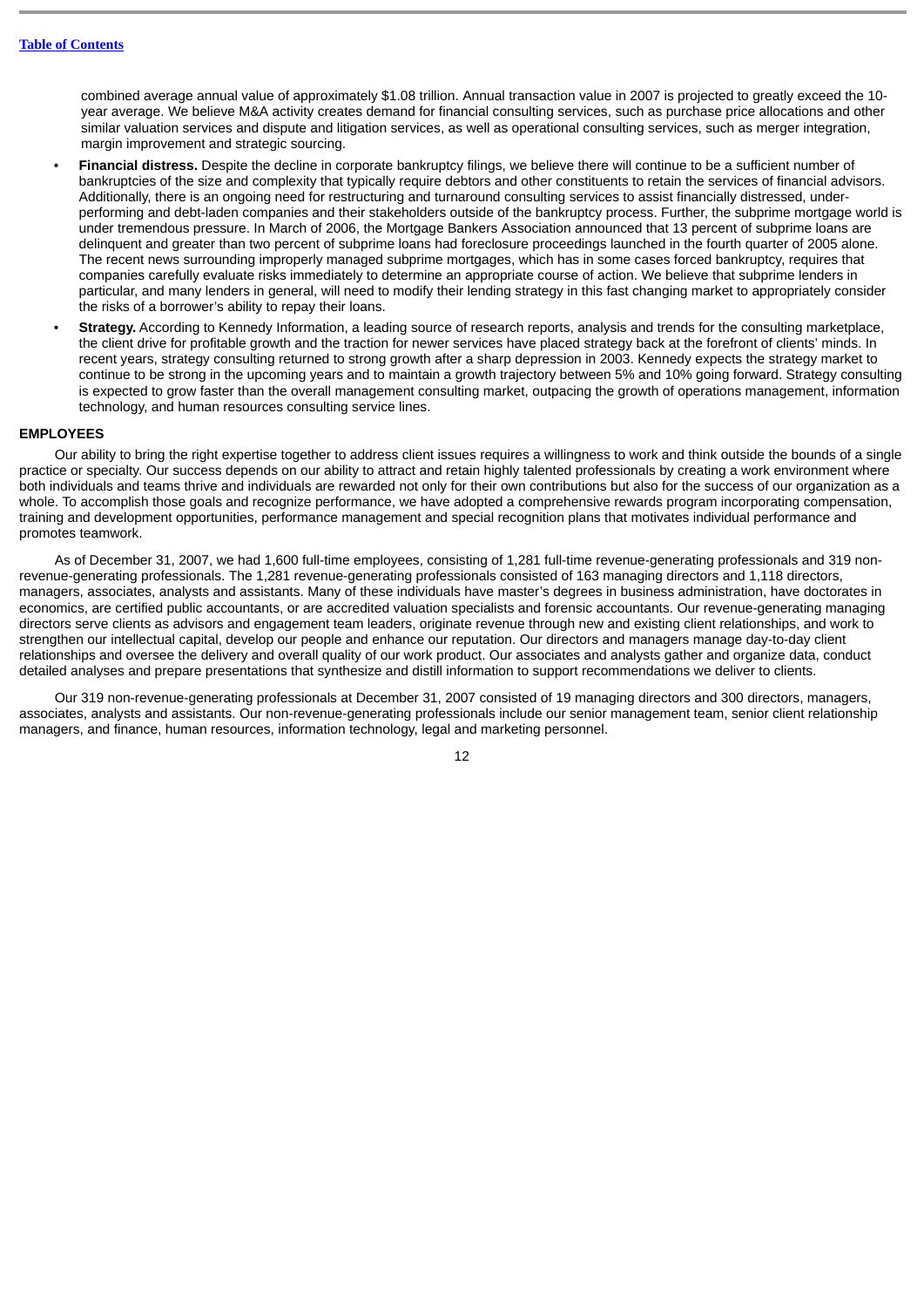In addition to our full-time professionals, we have a roster of highly-credentialed variable, on-demand consultants and contract reviewers. We utilize these variable resources extensively, particularly within our Financial Consulting and Legal Consulting segments.

We assimilate and support employees in their career progression through training and development programs. We have structured orientation and training programs for new analysts, "milestone" programs to help recently promoted employees quickly become effective in their new roles, and opportunities for self-directed training, including both on-line and live technical and consulting courses. We also support the pursuit and ongoing maintenance of many certifications. Employees are assigned internal performance coaches to identify opportunities for development, formal training or certifications.

Our compensation plan includes competitive base salary, incentives and benefits. Under our incentive plan, directors, managers, associates and analysts set goals each year with a performance coach. These goals are aligned with our business goals as well as individual interests and development needs. Managing directors set goals with their practice leader using a balanced scorecard. The incentive plan balances our value of teamwork with recognition of individual performance, and incentive compensation is tied to both team and individual performance. Incentives for managing directors are based on their individual performance and their contribution to their practice and to our business as a whole. Funding of the incentive pool is based on our achievement of annual financial goals and each practice's achievement of its financial goals. In addition, managing directors may receive long-term equity incentives.

#### **BUSINESS DEVELOPMENT AND MARKETING**

Our business development activities aim to build relationships and a strong brand reputation with key sources of business and referrals, especially top-tier law firms and the offices of the chief executive officer, chief financial officer, and general counsel of organizations. We believe that excellent service delivery to clients is critical to building relationships and our brand reputation, and we emphasize the importance of client service to all of our employees.

We generate most of our new business opportunities through relationships that our managing directors have with individuals working in corporations, academic institutions, healthcare organizations, and top-tier law firms. We also view cross-selling as a key component in building our business. Often, the client relationship of a managing director in one practice leads to opportunities in another practice. Although some managing directors spend more time on service delivery than new business development, all of our managing directors understand their role in ongoing relationship and business development, which is reinforced through our compensation and incentive programs. We actively seek to identify new business opportunities, and we frequently receive referrals and repeat business from past and current clients and from the law firms with which we have worked. In addition, to complement the business development efforts of our managing directors, we have a group of senior client relationship managers who are focused exclusively on developing client relationships and generating new business through their extensive network of contacts.

We also host, participate and sponsor conferences that facilitate client development opportunities and promote brand recognition. For example, during 2007, we hosted such events as The Summit GC 2007, the Unstructured Records and Information Management Roundtable, and the Inaugural ECRT Users Meeting. Additionally, we participated and/or sponsored numerous conferences for organizations such as National Council of University Research Administrators (NCURA), Turnaround Management Association (TMA), Financial Executive Institute (FEI), Center for Business Intelligence (CBI), Association for Corporate Growth (ACG), and Healthcare Financial Management Association (HFMA). These events provided a forum to build and strengthen client relationships, as well as to stay abreast of industry trends and developments.

We have a centralized marketing department with a marketing professional assigned to each of our practices. These professionals coordinate traditional marketing programs, such as participation in seminars, sponsorship of client events, and publication of articles in industry publications to actively promote our name and capabilities. The marketing department also manages the content delivery on Huron's website, develops collateral materials, performs research and provides database management to support sales efforts.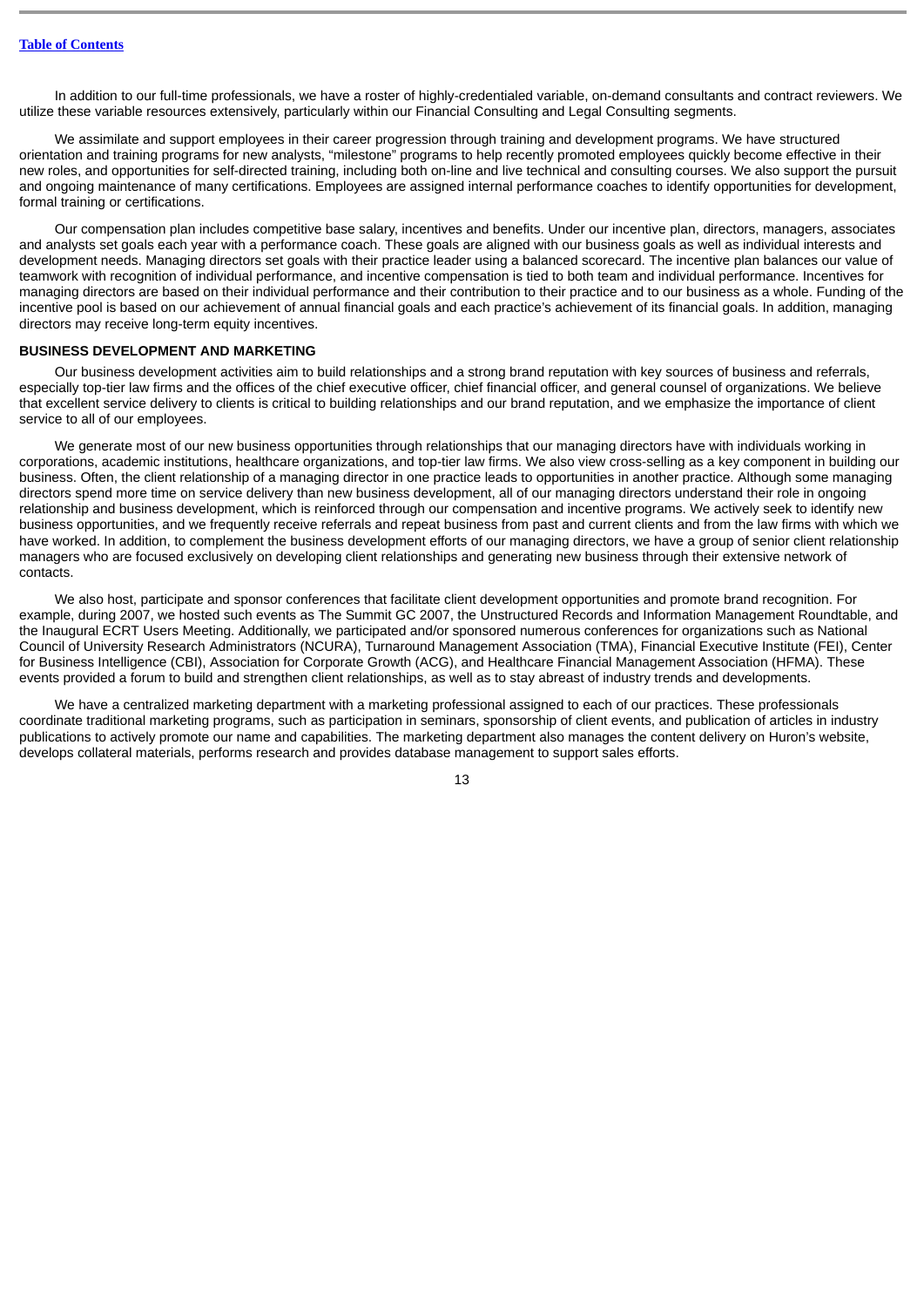#### **COMPETITION**

The consulting services industry is extremely competitive, highly fragmented and subject to rapid change. The industry includes a large number of participants with a variety of skills and industry expertise, including other business operations and financial consulting firms, general management consulting firms, the consulting practices of major accounting firms, technical and economic advisory firms, regional and specialty consulting firms and the internal professional resources of organizations. We compete with a large number of service providers in all of our segments. Our competitors often vary depending on the particular practice area. In addition, we also expect to continue to face competition from new entrants because the barriers to entry into consulting services are relatively low.

We believe the principal competitive factors in our market include firm and consultant reputations, client and law firm relationships and referrals, the ability to attract and retain top professionals, the ability to manage engagements effectively and the ability to be responsive and provide high quality services. There is also competition on price, although to a lesser extent due to the critical nature of many of the issues that the types of services we offer address. Many of our competitors have a greater geographic footprint, including a broader international presence, and name recognition, as well as have significantly greater personnel, financial, technical and marketing resources than we do. We believe that our experience, reputation, industry focus, and a broad range and balanced portfolio of service offerings enable us to compete favorably and effectively in the consulting marketplace.

#### **AVAILABLE INFORMATION**

Our annual report on Form 10-K, quarterly reports on Form 10-Q, current reports on Form 8-K, and amendments to those reports filed or furnished pursuant to Section 13(a) or 15(d) of the Exchange Act are available free of charge on our website, *www.huronconsultinggroup.com*, as soon as reasonably practicable after we electronically file such material with, or furnish it to, the Securities and Exchange Commission.

#### <span id="page-15-0"></span>**ITEM 1A. RISK FACTORS.**

# **An inability to retain our senior management team and other managing directors would be detrimental to the success of our business.**

We rely heavily on our senior management team, including Gary Holdren, our Chief Executive Officer, Daniel Broadhurst, our Vice President and Chief Operating Officer, Gary Burge, our Chief Financial Officer and Treasurer, our practice leaders, and other managing directors; and our ability to retain them is particularly important to our future success. Given the highly specialized nature of our services, the senior management team must have a thorough understanding of our service offerings as well as the skills and experience necessary to manage an organization consisting of a diverse group of professionals. In addition, we rely on our senior management team and other managing directors to generate and market our business. Further, in light of our limited operating history, our senior management's and other managing directors' personal reputations and relationships with our clients are a critical element in obtaining and maintaining client engagements. Although we enter into non-solicitation agreements with our senior management team and other managing directors, we generally do not enter into non-competition agreements. Accordingly, members of our senior management team and our other managing directors are not contractually prohibited from leaving or joining one of our competitors, and some of our clients could choose to use the services of that competitor instead of our services. If one or more members of our senior management team or our other managing directors leave and we cannot replace them with a suitable candidate quickly, we could experience difficulty in securing and successfully completing engagements and managing our business properly, which could harm our business prospects and results of operations.

# **Our inability to hire and retain talented people in an industry where there is great competition for talent could have a serious negative effect on our prospects and results of operations.**

Our business involves the delivery of professional services and is highly labor-intensive. Our success depends largely on our general ability to attract, develop, motivate and retain highly skilled professionals. The loss of a significant number of our professionals or the inability to attract, hire, develop, train and retain additional skilled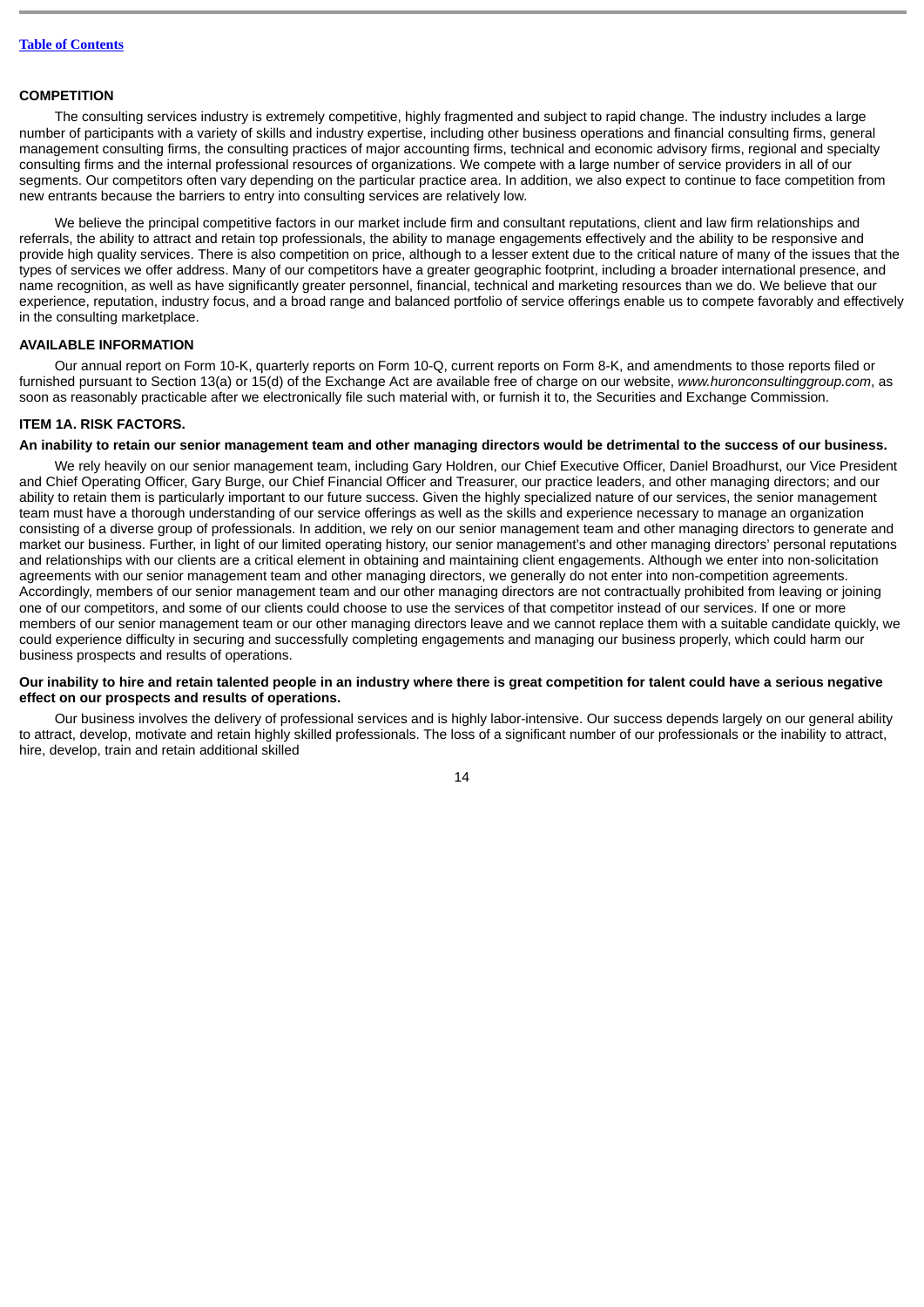personnel could have a serious negative effect on us, including our ability to manage, staff and successfully complete our existing engagements and obtain new engagements. Qualified professionals are in great demand, and we face significant competition for both senior and junior professionals with the requisite credentials and experience. Our principal competition for talent comes from other consulting firms, accounting firms and technical and economic advisory firms, as well as from organizations seeking to staff their internal professional positions. Many of these competitors may be able to offer significantly greater compensation and benefits or more attractive lifestyle choices, career paths or geographic locations than we do. Therefore, we may not be successful in attracting and retaining the skilled consultants we require to conduct and expand our operations successfully. Increasing competition for these revenue-generating professionals may also significantly increase our labor costs, which could negatively affect our margins and results of operations.

#### **Our limited operating history makes evaluating our business difficult.**

We have a limited operating history and although we generated net income of \$41.9 million, \$26.7 million and \$17.8 million for the years ended December 31, 2007, 2006 and 2005, respectively, we may not sustain profitability in the future. To sustain profitability, we must:

- attract, integrate, retain and motivate highly qualified professionals:
- achieve and maintain adequate utilization and suitable billing rates for our revenue-generating professionals;
- expand our existing relationships with our clients and identify new clients in need of our services;
- maintain and enhance our brand recognition; and
- adapt to meet changes in our markets and competitive developments.

We may not be successful in accomplishing these objectives. Further, our limited operating history makes it difficult to evaluate our business and prospects. Our prospects must be considered in light of the risks, uncertainties, expenses and difficulties frequently encountered by companies in their early stages of development, particularly companies in highly competitive industries. The historical information in this report may not be indicative of our future financial condition and future performance. For example, we expect that our future annual growth rate in revenues will moderate and likely be less than the growth rates experienced in the early part of our history.

#### **If we are unable to manage the growth of our business successfully, we may not be able to sustain profitability.**

We have grown significantly since we commenced operations, increasing the number of our revenue-generating professionals from 213 as of May 31, 2002 to 1,281 as of December 31, 2007. As we continue to increase the number of our employees, we may not be able to successfully manage a significantly larger workforce. Additionally, our considerable growth has placed demands on our management and our internal systems, procedures and controls and will continue to do so in the future. To successfully manage growth, we must add administrative staff and periodically update and strengthen our operating, financial, accounting and other systems, procedures and controls, which will increase our costs and may adversely affect our gross profits and our ability to sustain profitability if we do not generate increased revenues to offset the costs. This need to augment our support infrastructure due to growth is compounded by our decision to become a public reporting company and the increased expense that has arisen in complying with existing and new regulatory requirements. As a public company, our information and control systems must enable us to prepare accurate and timely financial information and other required disclosure. If we discover deficiencies in our existing information and control systems that impede our ability to satisfy our reporting requirements, we must successfully implement improvements to those systems in an efficient and timely manner.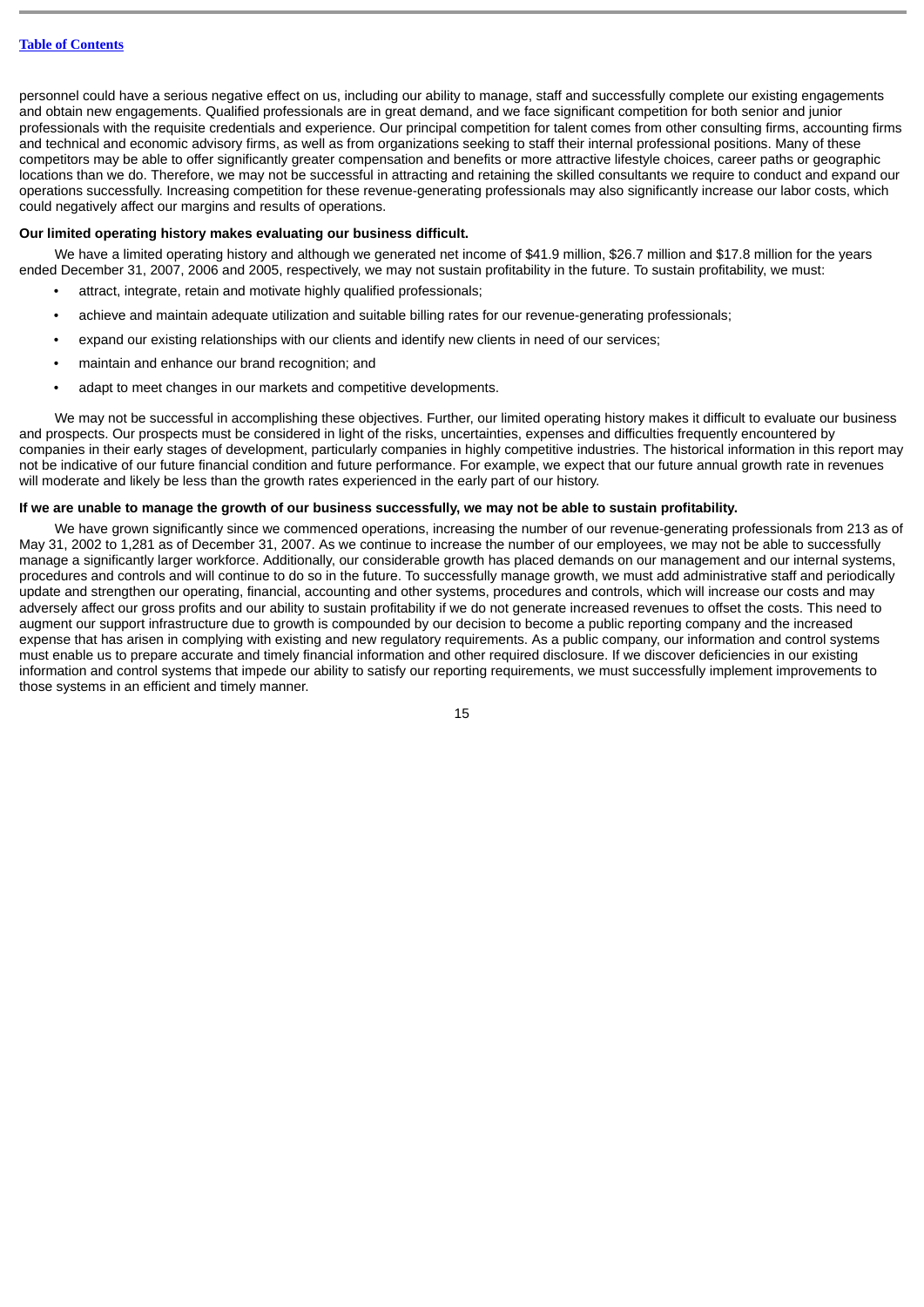# **Our financial results could suffer if we are unable to achieve or maintain adequate utilization and suitable billing rates for our revenuegenerating professionals.**

Our profitability depends to a large extent on the utilization and billing rates of our professionals. Utilization of our professionals is affected by a number of factors, including:

- the number and size of client engagements;
- the timing of the commencement, completion and termination of engagements, which in many cases is unpredictable;
- our ability to transition our consultants efficiently from completed engagements to new engagements;
- the hiring of additional consultants because there is generally a transition period for new consultants that results in a temporary drop in our utilization rate;
- unanticipated changes in the scope of client engagements;
- our ability to forecast demand for our services and thereby maintain an appropriate level of consultants; and
- conditions affecting the industries in which we practice as well as general economic conditions.

The billing rates of our consultants that we are able to charge are also affected by a number of factors, including:

- our clients' perception of our ability to add value through our services;
- the market demand for the services we provide;
- introduction of new services by us or our competitors;
- our competition and the pricing policies of our competitors; and
- general economic conditions.

If we are unable to achieve and maintain adequate overall utilization as well as maintain or increase the billing rates for our consultants, our financial results could materially suffer.

# **A significant portion of our revenues is derived from a limited number of clients, and our engagement agreements, including those related to our largest clients, can be terminated by our clients with little or no notice and without penalty, which may cause our operating results to be unpredictable.**

As a consulting firm, we have derived, and expect to continue to derive, a significant portion of our revenues from a limited number of clients. Our ten largest clients accounted for approximately 26.1%, 31.2% and 38.3% of our revenues for the years ended December 31, 2007, 2006 and 2005, respectively. No single client accounted for more than 10.0% of our revenues in 2007. Revenues from one client accounted for 10.2% of our revenues in 2006 while revenues from another client accounted for 11.1% of our revenues in 2005. Our clients typically retain us on an engagement-by-engagement basis, rather than under fixed-term contracts; the volume of work performed for any particular client is likely to vary from year to year and a major client in one fiscal period may not require or decide not to use our services in any subsequent fiscal period. Moreover, a large portion of our new engagements comes from existing clients. Accordingly, the failure to obtain new large engagements or multiple engagements from existing or new clients could have a material adverse effect on the amount of revenues we generate.

In addition, almost all of our engagement agreements can be terminated by our clients with little or no notice and without penalty. For example, in engagements related to litigation, if the litigation were to be settled, our engagement for those services would no longer be necessary and, therefore, would be terminated. In client engagements that involve multiple engagements or stages, there is a risk that a client may choose not to retain us for additional stages of an engagement or that a client will cancel or delay additional planned engagements. For clients in bankruptcy, a bankruptcy court could elect not to retain our interim management consultants, terminate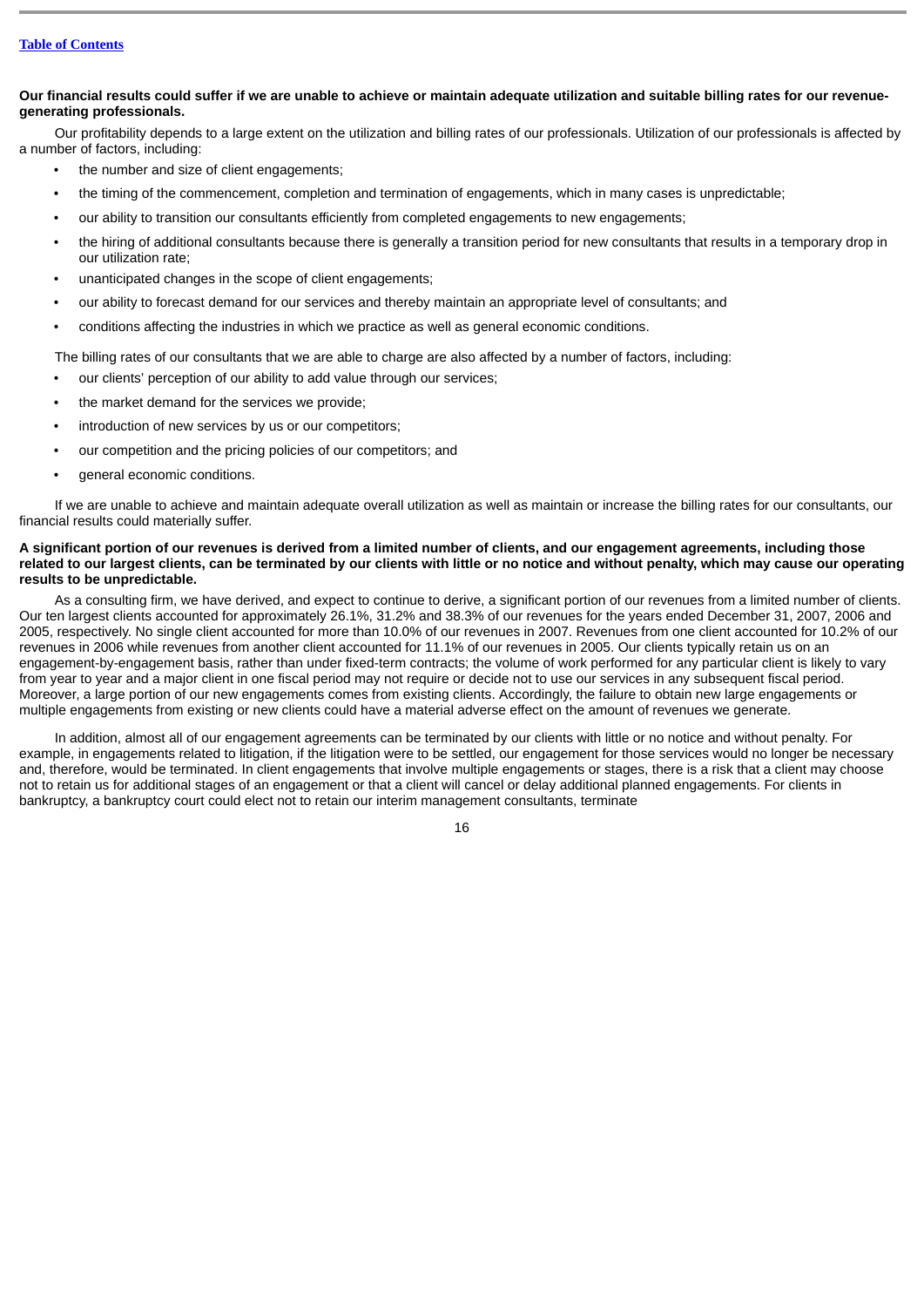our retention, require us to reduce our fees for the duration of an engagement, or approve claims against fees earned by us prior to or after the bankruptcy filing. For example, shortly after we acquired Speltz & Weis LLC, its largest client, which accounted for approximately 82.8% of its 2004 revenues and which accounted for approximately \$14.5 million, or 7.0%, of our revenues in the year ended December 31, 2005, filed for bankruptcy. While the Bankruptcy Court approved our retention, it did so subject to certain fee reductions that we negotiated with the client and certain other interested parties. Depending on the outcome of the bankruptcy proceeding, we may not receive the full amount of these negotiated amounts. Terminations of engagements, cancellations of portions of the project plan, delays in the work schedule or reductions in fees could result from factors unrelated to our services. When engagements are terminated or reduced, we lose the associated future revenues, and we may not be able to recover associated costs or redeploy the affected employees in a timely manner to minimize the negative impact. In addition, our clients' ability to terminate engagements with little or no notice and without penalty makes it difficult to predict our operating results in any particular fiscal period.

# **Our ability to maintain and attract new business depends upon our reputation, the professional reputation of our revenue-generating employees and the quality of our services.**

As a professional services firm, our ability to secure new engagements depends heavily upon our reputation and the individual reputations of our professionals. Any factor that diminishes our reputation or that of our employees, including not meeting client expectations or misconduct by our employees, could make it substantially more difficult for us to attract new engagements and clients. Similarly, because we obtain many of our new engagements from former or current clients or from referrals by those clients or by law firms that we have worked with in the past, any client that questions the quality of our work or that of our consultants could impair our ability to secure additional new engagements and clients.

### **The consulting services industry is highly competitive, and we may not be able to compete effectively.**

The consulting services industry in which we operate includes a large number of participants and is intensely competitive. We face competition from other business operations and financial consulting firms, general management consulting firms, the consulting practices of major accounting firms, technical and economic advisory firms, regional and specialty consulting firms and the internal professional resources of organizations. In addition, because there are relatively low barriers to entry, we expect to continue to face additional competition from new entrants into the business operations and financial consulting industries. Many of our competitors have a greater national and international presence, as well as have significantly greater personnel, financial, technical and marketing resources. In addition, these competitors may generate greater revenues and have greater name recognition than we do. Our ability to compete also depends in part on the ability of our competitors to hire, retain and motivate skilled professionals, the price at which others offer comparable services and our competitors' responsiveness to their clients. If we are unable to compete successfully with our existing competitors or with any new competitors, our financial results will be adversely affected.

#### **Additional hiring and business acquisitions could disrupt our operations, increase our costs or otherwise harm our business.**

Our business strategy is dependent in part upon our ability to grow by hiring individuals or groups of individuals and by acquiring complementary businesses. However, we may be unable to identify, hire, acquire or successfully integrate new employees and acquired businesses without substantial expense, delay or other operational or financial obstacles. Competition for future hiring and acquisition opportunities in our markets could increase the compensation we offer to potential employees or the prices we pay for businesses we wish to acquire. In addition, we may be unable to achieve the financial, operational and other benefits we anticipate from any hiring or acquisition, including those we have completed so far. Hiring additional employees or acquiring businesses could also involve a number of additional risks, including:

- the diversion of management's time, attention and resources from managing and marketing our company;
- the failure to retain key acquired personnel;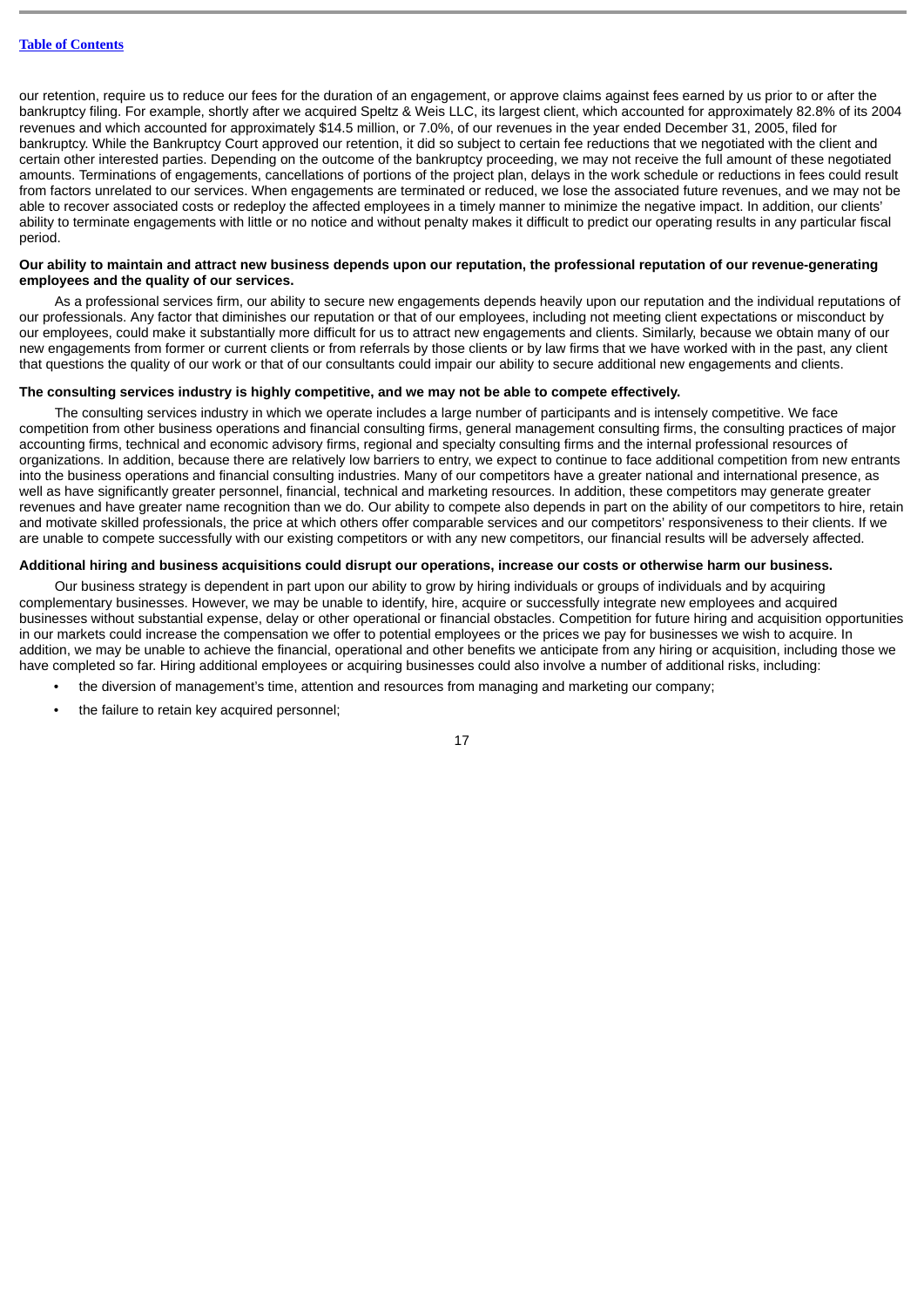- the adverse short-term effects on reported operating results from the amortization or write-off of acquired goodwill and other intangible assets, such as described in "Management's Discussion and Analysis—Client Bankruptcy Case";
- potential impairment of existing relationships with our clients, such as client satisfaction or performance problems, whether as a result of integration or management difficulties or otherwise;
- the creation of conflicts of interest that require us to decline or resign from engagements that we otherwise could have accepted;
- the potential need to raise significant amounts of capital to finance a transaction or the potential issuance of equity securities that could be dilutive to our existing stockholders;
- increased costs to improve, coordinate or integrate managerial, operational, financial and administrative systems;
- the usage of earn-outs based on the future performance of our business acquisitions may deter the acquired company from fully integrating into our existing business;
- a decision not to fully integrate an acquired business may lead to the perception of inequalities if different groups of employees are eligible for different benefits and incentives or are subject to different policies and programs; and
- difficulties in integrating diverse backgrounds and experiences of consultants, including if we experience a transition period for newly hired consultants that results in a temporary drop in our utilization rates or margins.

If we fail to successfully address these risks, our ability to compete may be impaired.

# **The profitability of our fixed-fee engagements with clients may not meet our expectations if we underestimate the cost of these engagements.**

When making proposals for fixed-fee engagements, we estimate the costs and timing for completing the engagements. These estimates reflect our best judgment regarding the efficiencies of our methodologies and consultants as we plan to deploy them on engagements. Any increased or unexpected costs or unanticipated delays in connection with the performance of fixed-fee engagements, including delays caused by factors outside our control, could make these contracts less profitable or unprofitable, which would have an adverse effect on our profit margin. For the years ended December 31, 2007, 2006 and 2005, fixed-fee engagements represented 25.9%, 13.4% and 11.5% respectively, of our revenues. The percentage of fixed-fee engagements in our Health and Education Consulting segment has grown from 17.3% in 2006 to 44.8% in 2007. The increase was primarily due to our 2007 acquisition of Wellspring, which has a larger percentage of fixed-fee engagements.

# **Revenues from our performance-based engagements are difficult to predict, and the timing and extent of recovery of our costs is uncertain.**

From time to time, we enter into engagement agreements under which our fees include a significant performance-based component. Performance-based fees are contingent on the achievement of specific measures, such as our clients meeting cost-saving or other contractually defined goals. The achievement of these contractually-defined goals is often impacted by factors outside of our control, such as the actions of our client or third parties. Because performance-based fees are contingent, revenues on such engagements, which are recognized when all revenue recognition criteria are met, are not certain and the timing of receipt is difficult to predict and may not occur evenly throughout the year. While performance-based fees comprised only 2.3%, 2.8% and 3.7% of our revenues for the years ended December 31, 2007, 2006 and 2005, respectively, we intend to continue to enter into performance-based fee arrangements and these engagements may impact our revenues to a greater extent in the future. Should performance-based fee arrangements represent a greater percentage of our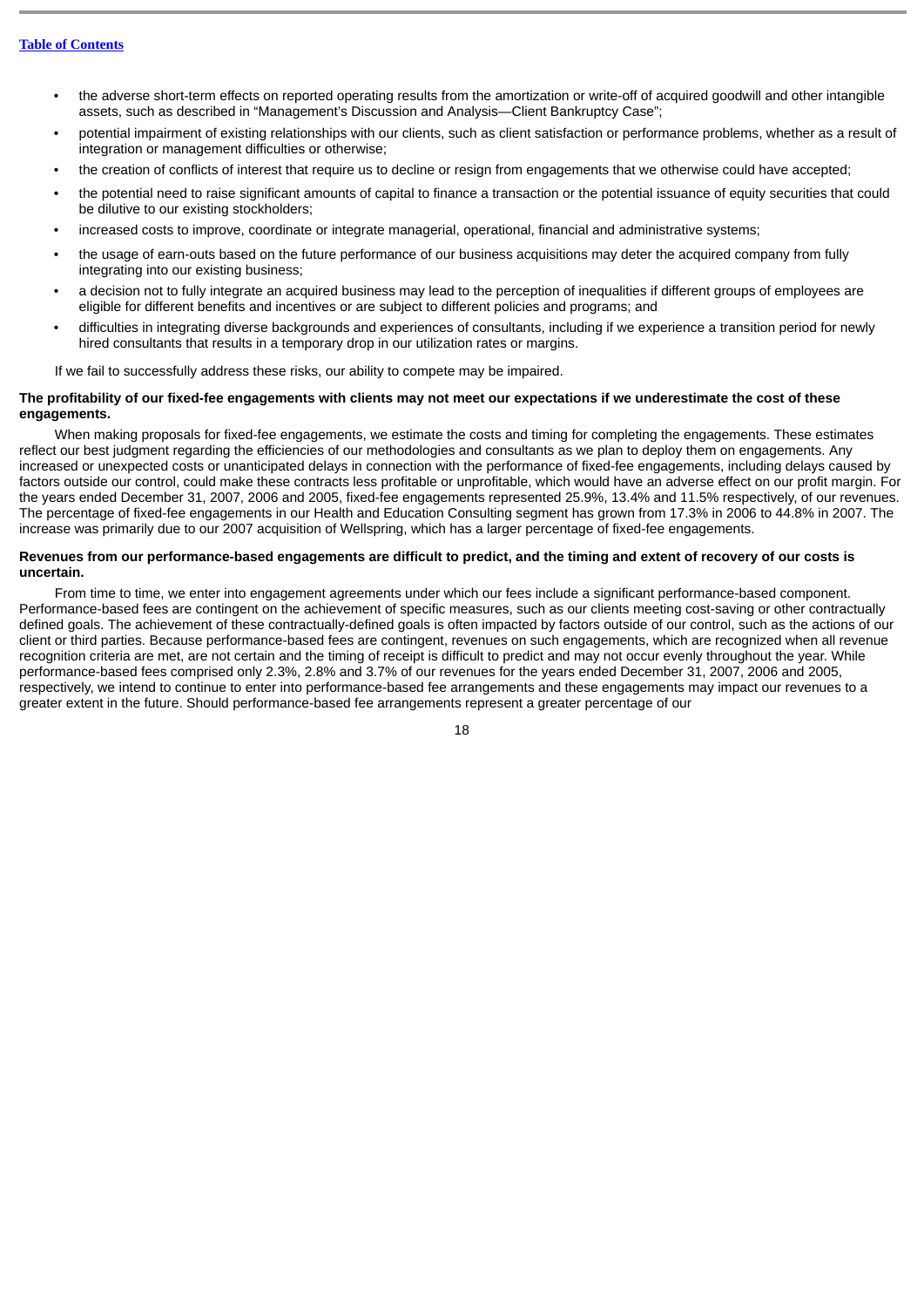business in the future, we may experience increased volatility in our working capital requirements and greater variations in our quarter-to-quarter results, which could affect the price of our common stock. In addition, an increase in the proportion of performance-based fee arrangements may temporarily offset the positive effect on our operating results from increases in our utilization rate or average billing rate per hour.

#### **Conflicts of interest could preclude us from accepting engagements thereby causing decreased utilization and revenues.**

We provide services in connection with bankruptcy proceedings and litigation proceedings that usually involve sensitive client information and frequently are adversarial. In connection with bankruptcy proceedings, we are required by law to be "disinterested" and may not be able to provide multiple services to a particular client. In litigation we would generally be prohibited from performing services in the same litigation for the party adverse to our client. In addition, our engagement agreement with a client or other business reasons may preclude us from accepting engagements with our clients' competitors or adversaries. As we increase the size of our operations and the complement of consulting services, the number of conflict situations will continue to increase. Moreover, in many industries in which we provide services, there has been a continuing trend toward business consolidations and strategic alliances. These consolidations and alliances reduce the number of companies that may seek our services and increase the chances that we will be unable to accept new engagements as a result of conflicts of interest. If we are unable to accept new engagements for any reason, our consultants may become underutilized, which would adversely affect our revenues and results of operations in future periods.

#### **Expanding our service offerings or number of offices may not be profitable.**

We may choose to develop new service offerings or open new offices because of market opportunities or client demands. Developing new service offerings involves inherent risks, including:

- our inability to estimate demand for the new service offerings;
- competition from more established market participants;
- a lack of market understanding; and
- unanticipated expenses to recruit and hire qualified consultants and to market our new service offerings.

In addition, expanding into new geographic areas and/or expanding current service offerings is challenging and may require integrating new employees into our culture as well as assessing the demand in the applicable market. For example, in August 2003, we established a small office in Palo Alto, California to service the Silicon Valley marketplace and, in September 2003, we established a small office in Miami, Florida to deepen our corporate finance capabilities. These offices did not meet our expectations and, therefore, we subsequently closed those offices and incurred a restructuring charge of \$2.1 million in 2004. Also in 2004, we decided to eliminate a service offering of a practice area in our operational consulting segment that was not meeting our expectations and incurred a restructuring charge of \$1.3 million. If we cannot manage the risks associated with new service offerings or new locations effectively, we are unlikely to be successful in these efforts, which could harm our ability to sustain profitability and our business prospects.

# **Our engagements could result in professional liability, which could be very costly and hurt our reputation.**

Our engagements typically involve complex analyses and the exercise of professional judgment. As a result, we are subject to the risk of professional liability. If a client questions the quality of our work, the client could threaten or bring a lawsuit to recover damages or contest its obligation to pay our fees. Litigation alleging that we performed negligently or breached any other obligations to a client could expose us to significant legal liabilities and, regardless of outcome, is often very costly, could distract our management and could damage our reputation. We are not always able to include provisions in our engagement agreements that are designed to limit our exposure to legal claims relating to our services. Even if these limiting provisions are included in an engagement agreement, they may not protect us or may not be enforceable under some circumstances. In addition, we carry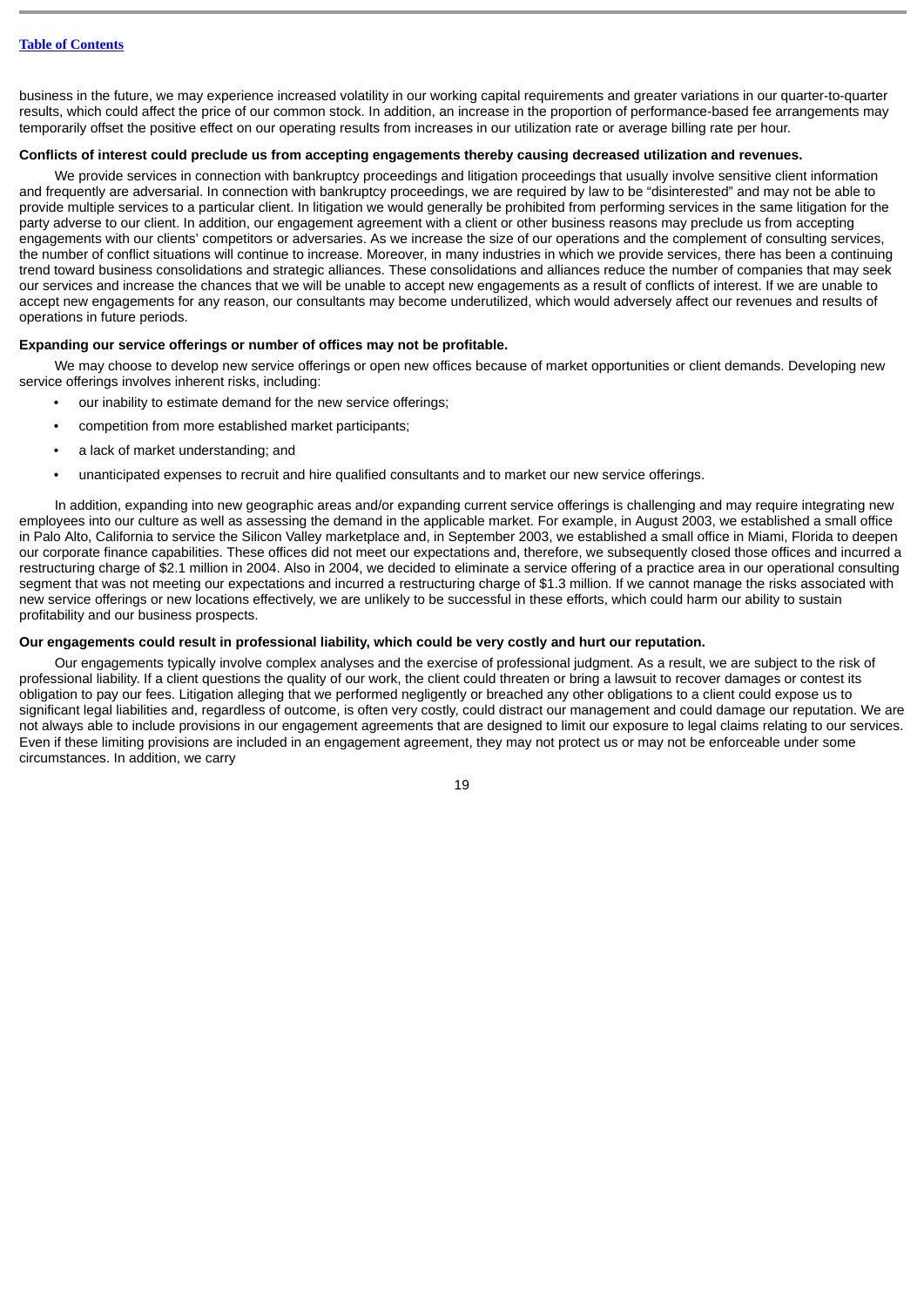professional liability insurance to cover many of these types of claims, but the policy limits and the breadth of coverage may be inadequate to cover any particular claim or all claims plus the cost of legal defense. For example, we provide services on engagements in which the impact on a client may substantially exceed the limits of our errors and omissions insurance coverage. If we are found to have professional liability with respect to work performed on such an engagement, we may not have sufficient insurance to cover the entire liability.

### **Our intellectual property rights in our "Huron Consulting Group" name are important, and any inability to use that name could negatively impact our ability to build brand identity.**

We believe that establishing, maintaining and enhancing the "Huron Consulting Group" name is important to our business. We are, however, aware of a number of other companies that use names containing "Huron." There could be potential trade name or service mark infringement claims brought against us by the users of these similar names and marks and those users may have trade name or service mark rights that are senior to ours. If another company were to successfully challenge our right to use our name, or if we were unable to prevent a competitor from using a name that is similar to our name, our ability to build brand identity could be negatively impacted.

# **As a holding company, we are totally dependent on distributions from our operating subsidiaries to pay dividends or other obligations and there may also be other restrictions on our ability to pay dividends in the future.**

We are a holding company with no business operations. Our only significant asset is the outstanding equity interests of our wholly-owned operating subsidiaries. As a result, we must rely on payments from our subsidiaries to meet our obligations. Accordingly, although we do not anticipate paying any dividends in the foreseeable future, our subsidiaries may not be able to generate sufficient cash flow to distribute funds to us in order to allow us to pay future dividends on, or make any distribution with respect to, our common stock. Our future credit facilities, other future debt obligations and statutory provisions may also limit our ability to pay dividends or make any distribution in respect of our common stock.

### <span id="page-21-0"></span>**ITEM 1B. UNRESOLVED STAFF COMMENTS.**

None.

# <span id="page-21-1"></span>**ITEM 2. PROPERTIES.**

As of December 31, 2007, our principal executive offices in Chicago, Illinois, consisted of approximately 96,000 square feet of office space, under a lease that expires in September 2014. We have two five-year renewal options under the lease that will allow us to continue to occupy this office space until September 2024. This facility accommodates our executive team and corporate departments, as well as professionals in each of our practices. We also have a core office located in New York City, New York, consisting of approximately 57,000 square feet of office space, under a lease that expires in July 2016, with one five-year renewal option. Additionally, we occupy leased facilities for our other offices located in Atlanta, Boston, Charlotte, Dallas, Detroit, Houston, Los Angeles, San Francisco, Tokyo and Washington, D.C. We also occupy leased facilities for our four document review centers located in Houston, Texas, Miramar, Florida, Morrisville, North Carolina and Rock Hill, South Carolina. We do not own any real property. We believe that our leased facilities are adequate to meet our current needs and that additional facilities are available for lease to meet future needs.

#### <span id="page-21-2"></span>**ITEM 3. LEGAL PROCEEDINGS.**

On July 3, 2007, The Official Committee (the "Committee") of Unsecured Creditors of Saint Vincents Catholic Medical Centers of New York d/b/a Saint Vincent Catholic Medical Centers ("St. Vincents"), et al. filed suit against Huron Consulting Group Inc., certain of our subsidiaries, including Speltz & Weis LLC, and two of our former managing directors, David E. Speltz ("Speltz") and Timothy C. Weis ("Weis"), in the Supreme Court of the State of New York, County of New York. On November 26, 2007, Gray & Associates, LLC ("Gray"), in its capacity as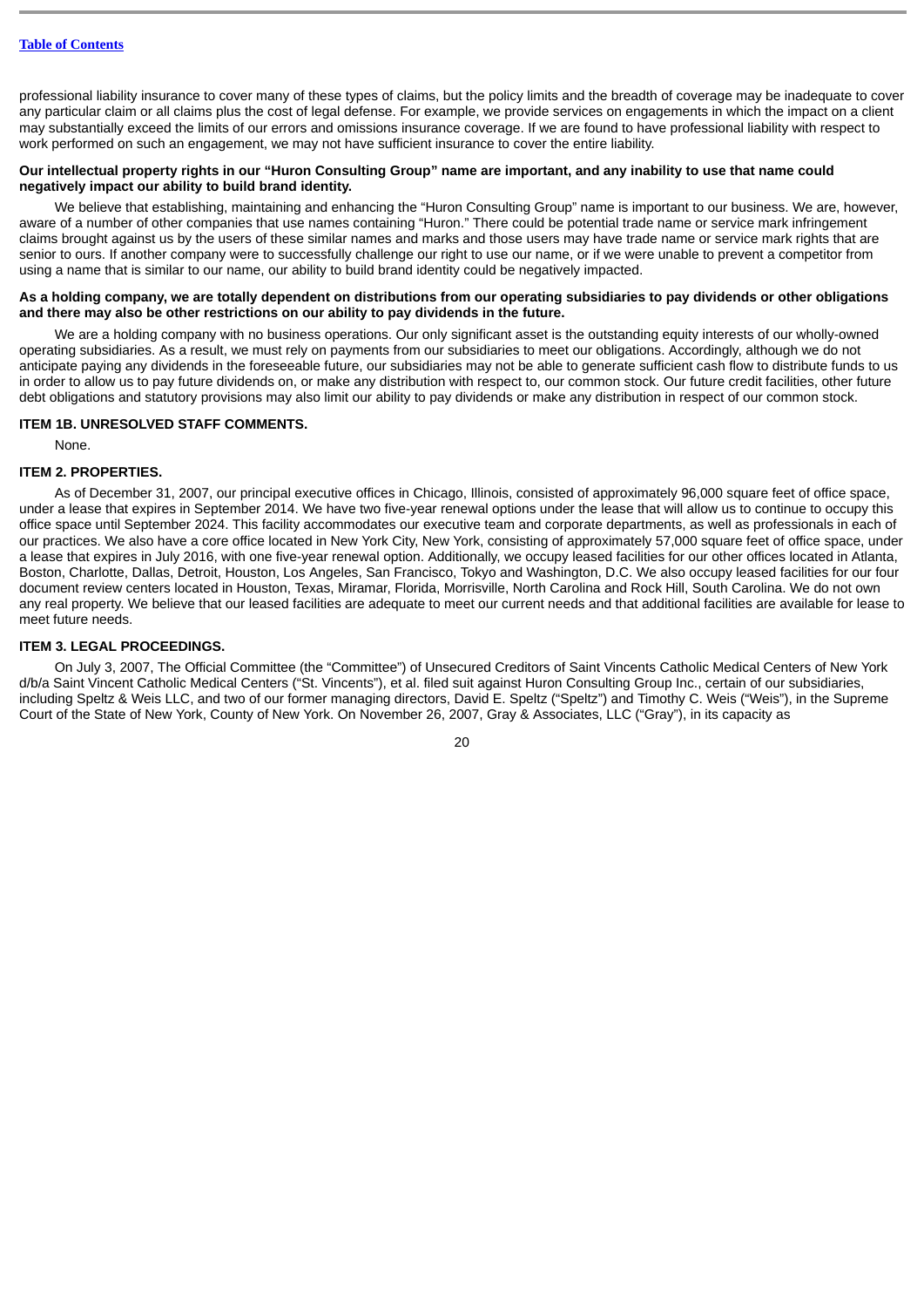trustee on behalf of the SVCMC Litigation Trust, was substituted as plaintiff in the place of the Committee and on February 19, 2008, Gray filed an amended complaint in the action. Beginning in 2004, St. Vincents retained Speltz & Weis LLC to provide management services to St. Vincents, and its two principals, Speltz and Weis, were made the interim chief executive officer and chief financial officer, respectively, of St. Vincents. In May of 2005, we acquired Speltz & Weis LLC. On July 5, 2005, St. Vincents filed for bankruptcy in the United States Bankruptcy Court for the Southern District of New York ("Bankruptcy Court"). On December 14, 2005, the Bankruptcy Court approved the retention of Speltz & Weis LLC and us in various capacities, including interim management, revenue cycle management and strategic sourcing services. The amended complaint filed by Gray alleges, among other things, breach of fiduciary duties, breach of the New York Not-For-Profit Corporation Law, malpractice, breach of contract, tortious interference with contract, aiding and abetting breaches of fiduciary duties, certain fraudulent transfers and fraudulent conveyances, breach of the implied duty of good faith and fair dealing, fraud, aiding and abetting fraud, negligent misrepresentation, and civil conspiracy, and seeks at least \$200 million in damages, disgorgement of fees, return of funds or other property transferred to Speltz & Weis LLC, attorneys' fees, and unspecified punitive and other damages. We believe that the claims are without merit and intend to vigorously defend ourselves in this matter. The suit is in the pre-trial stage and no trial date has been set.

From time to time, we are involved in legal proceedings and litigation arising in the ordinary course of business. As of the date of this annual report on Form 10-K, we are not a party to or threatened with any other litigation or legal proceeding that, in our opinion, could have a material adverse effect on our business, operating results or financial condition.

### **ITEM 4. SUBMISSION OF MATTERS TO A VOTE OF SECURITY HOLDERS.**

<span id="page-22-0"></span>No matters were submitted to a vote of security holders during the fourth quarter of 2007.

| I<br>×. |
|---------|
|         |
|         |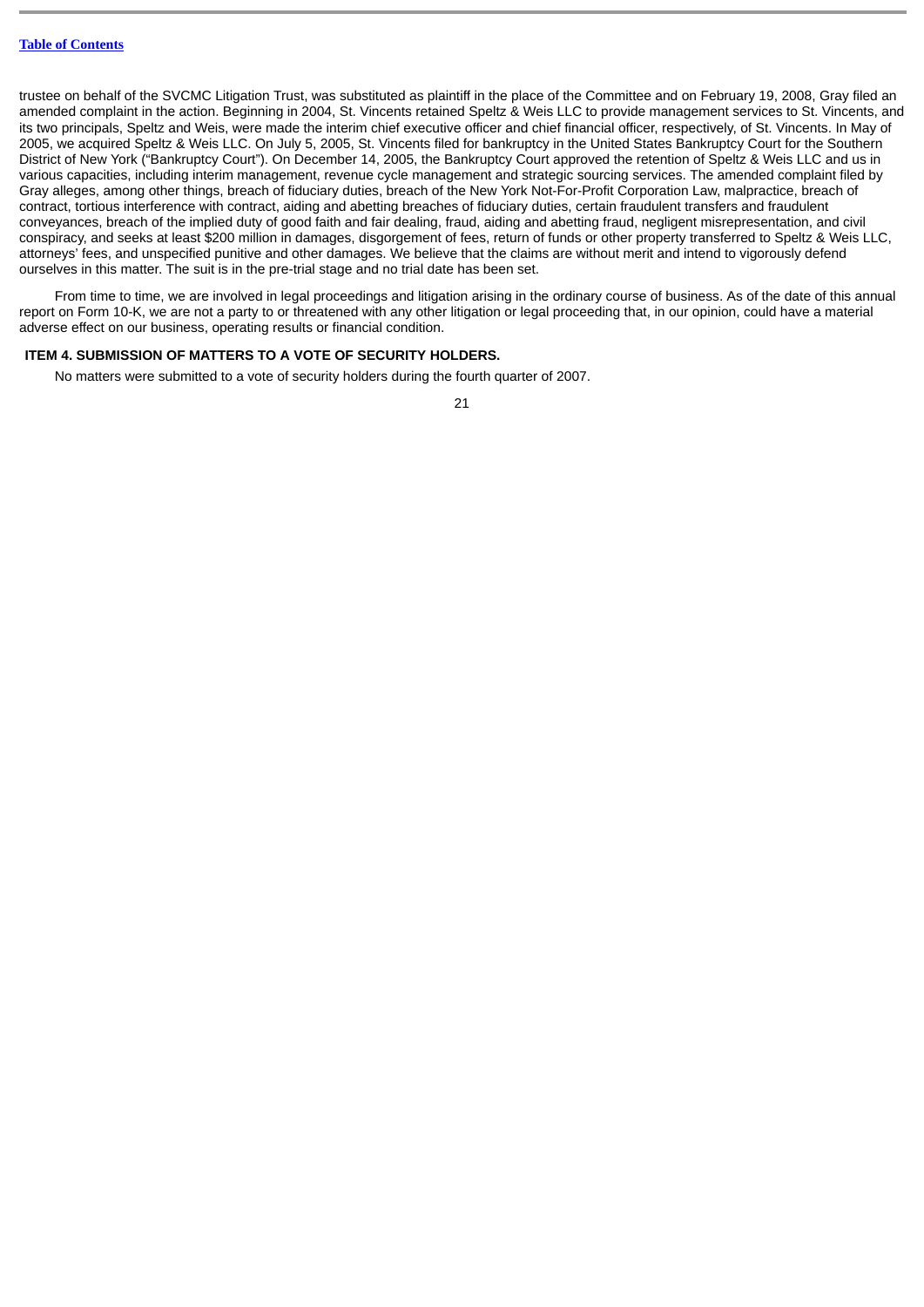### **PART II**

# <span id="page-23-0"></span>**ITEM 5. MARKET FOR REGISTRANT'S COMMON EQUITY, RELATED STOCKHOLDER MATTERS AND ISSUER PURCHASES OF EQUITY SECURITIES.**

# **Market Information**

Trading in Huron's common stock commenced on October 13, 2004, under the symbol "HURN." HURN is traded on The NASDAQ Global Select Market. The following table sets forth, on a per share basis and for the period indicated, the high and low closing sales prices for Huron's common stock as reported by The NASDAQ Stock Market.

|                       | High    | Low     |
|-----------------------|---------|---------|
| 2006:                 |         |         |
| <b>First Ouarter</b>  | \$31.31 | \$23.90 |
| <b>Second Quarter</b> | \$36.05 | \$29.60 |
| <b>Third Quarter</b>  | \$39.89 | \$32.09 |
| <b>Fourth Quarter</b> | \$45.98 | \$36.92 |
| 2007:                 |         |         |
| <b>First Ouarter</b>  | \$67.32 | \$44.26 |
| <b>Second Quarter</b> | \$73.47 | \$60.01 |
| <b>Third Quarter</b>  | \$77.06 | \$61.77 |
| <b>Fourth Quarter</b> | \$83.25 | \$62.79 |

#### **Holders**

As of February 8, 2008, there were 25 holders of record of Huron's common stock.

# **Dividends**

Other than a special dividend in 2004, we have not declared or paid any dividends on our common stock since our inception and do not intend to pay any dividends on our common stock in the foreseeable future. We currently expect that we will retain our future earnings, if any, for use in the operation and expansion of our business. Future cash dividends, if any, will be at the discretion of our board of directors and will depend upon, among other things, our future operations and earnings, capital requirements and surplus, general financial condition, contractual restrictions and other factors the board of directors may deem relevant. In addition, our bank credit agreement restricts dividends to an amount up to \$10 million per fiscal year plus 50% of consolidated net income (adjusted for non-cash share-based compensation expense) for such fiscal year, plus 50% of net cash proceeds during such fiscal year with respect to any issuance of capital securities.

# **Securities Authorized for Issuance Under Equity Compensation Plans**

The information required by this item appears under "Item 12. Security Ownership of Certain Beneficial Owners and Management and Related Stockholders Matters" included elsewhere in this annual report on Form 10-K.

# **Purchases of Equity Securities by the Issuer and Affiliated Purchasers**

Our 2004 Omnibus Stock Plan permits the netting of common stock upon vesting of restricted stock awards to satisfy individual tax withholding requirements. During the quarter ended December 31, 2007, we redeemed 59,796 shares of common stock with a weighted-average fair market value of \$74.63 as a result of such tax withholdings as presented in the table below.

| Period                               | <b>Total Number of</b><br><b>Shares Redeemed</b><br>to Satisfy Employee<br><b>Tax Withholding</b><br>Requirements | Weighted-<br>Average Fair<br><b>Market Value</b><br><b>Per Share</b><br>Redeemed | <b>Total Number of</b><br><b>Shares Purchased</b><br>as Part of Publicly<br><b>Announced Plans</b><br>or Programs | <b>Maximum Number</b><br>of Shares that May<br><b>Yet Be Purchased</b><br><b>Under the Plans</b><br>or Programs |
|--------------------------------------|-------------------------------------------------------------------------------------------------------------------|----------------------------------------------------------------------------------|-------------------------------------------------------------------------------------------------------------------|-----------------------------------------------------------------------------------------------------------------|
| October 1, 2007 - October 31, 2007   | 58,088                                                                                                            | 74.80                                                                            | N/A                                                                                                               | N/A                                                                                                             |
| November 1, 2007 - November 30, 2007 | 1.708                                                                                                             | 69.12                                                                            | N/A                                                                                                               | N/A                                                                                                             |
| December 1, 2007 - December 31, 2007 |                                                                                                                   |                                                                                  | N/A                                                                                                               | N/A                                                                                                             |
| Total                                | 59.796                                                                                                            | 74.63                                                                            | N/A                                                                                                               | N/A                                                                                                             |

N/A – Not applicable.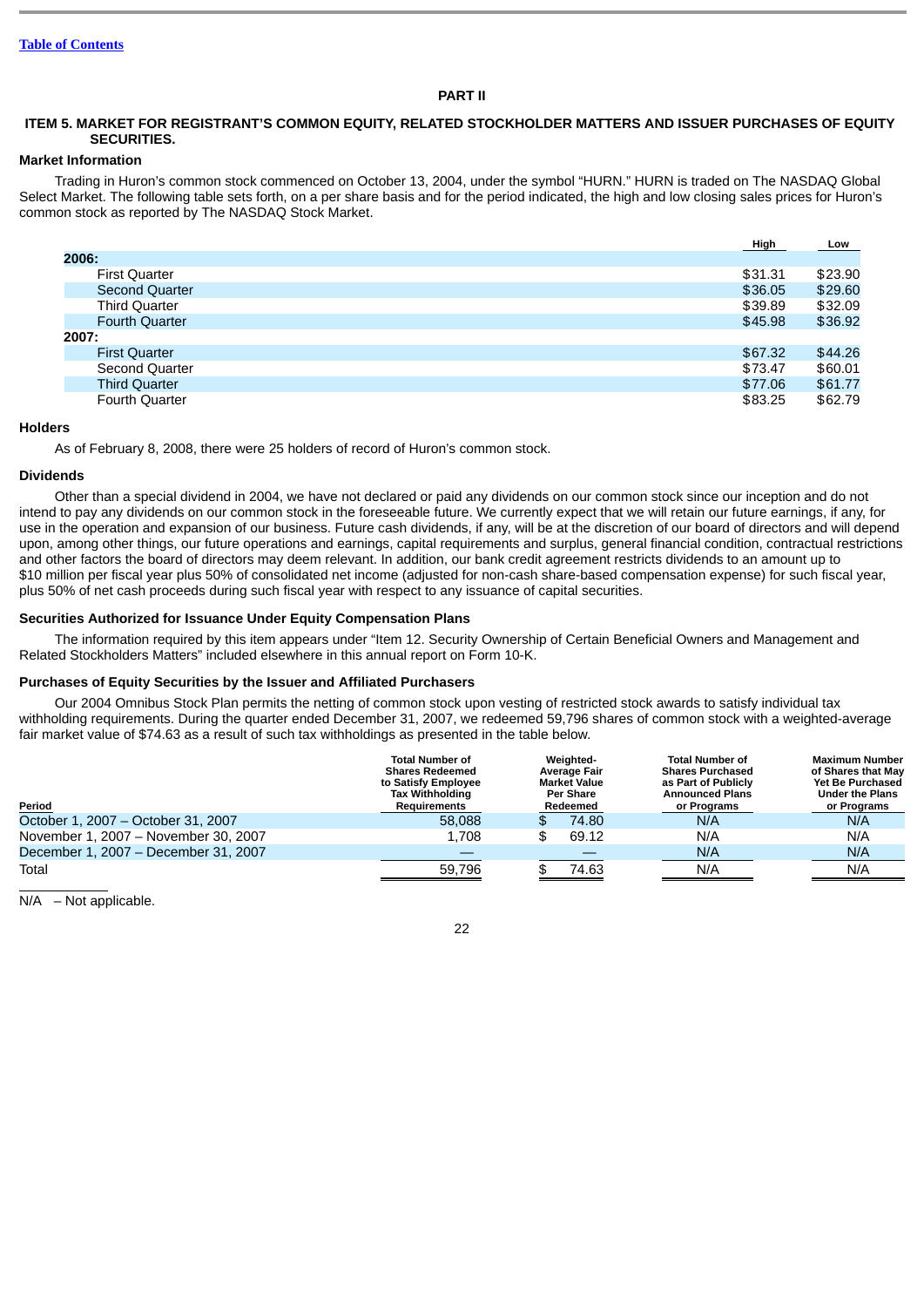# <span id="page-24-0"></span>**ITEM 6. SELECTED FINANCIAL DATA.**

We have derived the following selected consolidated financial data as of and for the years ended December 31, 2007, 2006, 2005, 2004 and 2003 from our audited consolidated financial statements. The following data reflects the business acquisitions that we have completed through December 31, 2007. The results of operations for the acquired businesses have been included in our results of operations since the date of their acquisitions. The information set forth below is not necessarily indicative of the results of future operations and should be read in conjunction with "Item 7. Management's discussion and analysis of financial condition and results of operations" and the consolidated financial statements and related notes included elsewhere in this annual report on Form 10-K.

| <b>Consolidated Statements of Operations Data</b>                                                                       | <b>Year Ended December 31,</b> |    |           |            |             |                |
|-------------------------------------------------------------------------------------------------------------------------|--------------------------------|----|-----------|------------|-------------|----------------|
| (in thousands, except per share data):                                                                                  | 2007                           |    | 2006      | 2005       | 2004        | 2003           |
| Revenues and reimbursable expenses:                                                                                     |                                |    |           |            |             |                |
| Revenues                                                                                                                | \$504,292                      |    | \$288,588 | \$207,213  | \$159,550   | \$101,486      |
| Reimbursable expenses                                                                                                   | 43,661                         |    | 33,330    | 18,749     | 14,361      | 8,808          |
| Total revenues and reimbursable expenses                                                                                | 547.953                        |    | 321,918   | 225,962    | 173,911     | 110,294        |
| Direct costs and reimbursable expenses (exclusive of depreciation<br>and amortization shown in operating expenses) (1): |                                |    |           |            |             |                |
| Direct costs                                                                                                            | 293,387                        |    | 163,569   | 117,768    | 93,248      | 69,401         |
| Intangible assets amortization                                                                                          | 7,993                          |    | 2,207     | 1,314      |             |                |
| Reimbursable expenses                                                                                                   | 43,449                         |    | 33,506    | 18,982     | 14,281      | 8,929          |
| Total direct costs and reimbursable expenses                                                                            | 344.829                        |    | 199,282   | 138,064    | 107,529     | 78,330         |
| <b>Operating expenses:</b>                                                                                              |                                |    |           |            |             |                |
| Selling, general and administrative                                                                                     | 102,176                        |    | 65,926    | 51,035     | 40,858      | 25,185         |
| Depreciation and amortization (1)                                                                                       | 17,207                         |    | 9,201     | 5,282      | 2,365       | 5,328          |
| Restructuring charges                                                                                                   |                                |    |           |            | 3,475       |                |
| Loss on lease abandonment                                                                                               |                                |    |           |            |             | 1,668          |
| Total operating expenses                                                                                                | 119,383                        |    | 75,127    | 56,317     | 46,698      | 32,181         |
| Operating income (loss)                                                                                                 | 83,741                         |    | 47,509    | 31,581     | 19,684      | (217)          |
| Other income (expense):                                                                                                 |                                |    |           |            |             |                |
| Interest income (expense), net                                                                                          | (8, 263)                       |    | (703)     | 472        | (692)       | (856)          |
| Other income (expense)                                                                                                  | 19                             |    | 16        | (37)       |             | (112)          |
| Total other income (expense)                                                                                            | (8, 244)                       |    | (687)     | 435        | (692)       | (968)          |
| Income (loss) before provision (benefit) for income taxes                                                               | 75,497                         |    | 46,822    | 32,016     | 18,992      | (1, 185)       |
| Provision (benefit) for income taxes                                                                                    | 33,596                         |    | 20,133    | 14,247     | 8,128       | (122)          |
| Net income (loss)                                                                                                       | 41,901                         |    | 26,689    | 17,769     | 10,864      | (1,063)        |
| Accrued dividends on 8% preferred stock                                                                                 |                                |    |           |            | 931         | 1,066          |
| Net income (loss) attributable to common stockholders                                                                   | 41,901<br>\$                   | \$ | 26,689    | \$17,769   | \$<br>9,933 | \$<br>(2, 129) |
| Net income (loss) attributable to common stockholders per share (2):                                                    |                                |    |           |            |             |                |
| <b>Basic</b>                                                                                                            | \$<br>2.47                     | \$ | 1.63      | \$<br>1.13 | \$<br>0.77  | \$<br>(0.18)   |
| <b>Diluted</b>                                                                                                          | \$<br>2.32                     | \$ | 1.54      | \$<br>1.05 | \$<br>0.72  | \$<br>(0.18)   |
| Weighted average shares used in calculating net income (loss) attributable<br>to common stockholders per share (2):     |                                |    |           |            |             |                |
| <b>Basic</b>                                                                                                            | 16,944                         |    | 16,359    | 15,741     | 12,820      | 11,871         |
| <b>Diluted</b>                                                                                                          | 18,033                         |    | 17,317    | 16,858     | 13,765      | 11,871         |
| Cash dividend per common share (3)                                                                                      | \$                             | \$ |           | \$         | \$<br>0.09  | \$             |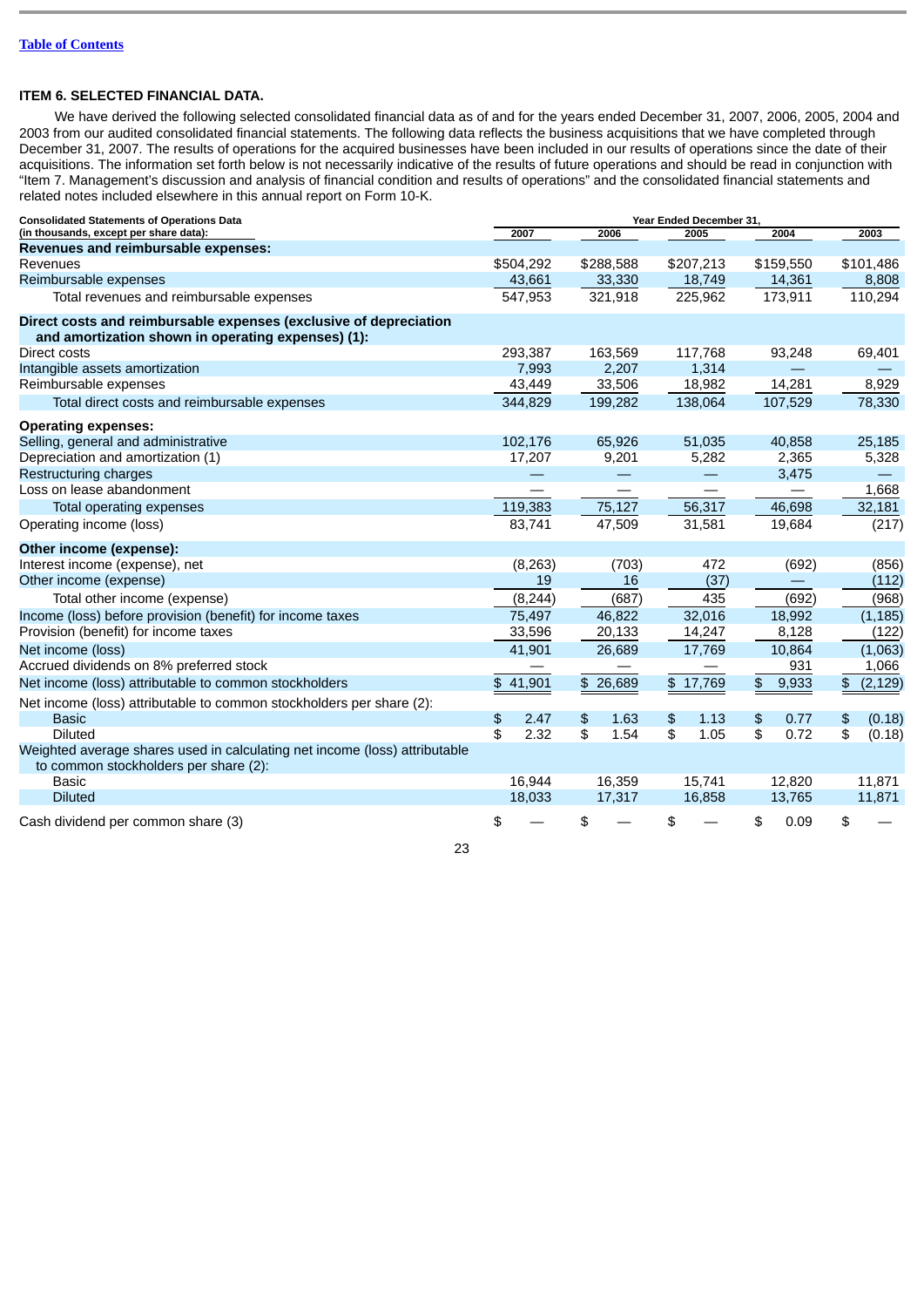|                                                 | As of December 31. |             |             |                                |            |  |
|-------------------------------------------------|--------------------|-------------|-------------|--------------------------------|------------|--|
| Consolidated Balance Sheet Data (in thousands): | 2007               | 2006        | 2005        | 2004                           | 2003       |  |
| Cash and cash equivalents                       | \$2.993            | \$16.572    | \$31.820    | \$28,092                       | \$4.251    |  |
| Working capital                                 | \$ 33.511          | \$36.047    | \$52,272    | \$42.898                       | \$10.159   |  |
| Total assets                                    | \$443,213          | \$199,444   | \$129,699   | \$83.219                       | \$39.889   |  |
| Long-term debt (4)                              | \$123.734          | \$<br>1,000 | \$<br>2,127 | \$<br>$\overline{\phantom{a}}$ | \$10.076   |  |
| 8% preferred stock (5)                          |                    |             |             |                                | \$14,212   |  |
| Total stockholders' equity (deficit)            | \$183.784          | \$116.580   | \$75,532    | \$49,233                       | \$ (6,624) |  |

- (1) Intangible assets amortization relating to customer contracts is presented as a component of total direct costs. Depreciation, amortization of leasehold improvements and amortization of intangible assets other than customer contracts are presented as a component of operating expenses.
- (2) Adjusted for a 1 for 2.3 reverse stock split effected on October 5, 2004.
- (3) On May 12, 2004, we declared a special dividend on each outstanding share of our common stock and 8% preferred stock payable to holders of record on May 25, 2004. We paid the special dividend on June 29, 2004. The 8% preferred stock participated on an as converted basis. The aggregate amount of the dividend was \$1.25 million, or \$0.09 per share of common stock and \$9.64 per share of 8% preferred stock. Other than the special dividend, we have not declared or paid any dividends on our common stock since our inception and do not intend to pay any dividends on our common stock in the foreseeable future.
- (4) Consists of bank borrowings and capital lease obligations, net of current portions, at December 31, 2007. Consists of notes payable issued in connection with the acquisition of Speltz & Weis LLC at December 31, 2006 and 2005. Also includes capital lease obligations, net of current portions, at December 31, 2005. Consists of 8% promissory notes at December 31, 2003.
- (5) On October 18, 2004, we used \$15.1 million of the proceeds from our initial public offering to redeem all of the outstanding 8% preferred stock, plus cumulative dividends and a liquidation participation amount totaling \$2.6 million.

# <span id="page-25-0"></span>**ITEM 7. MANAGEMENT'S DISCUSSION AND ANALYSIS OF FINANCIAL CONDITION AND RESULTS OF OPERATIONS.**

# **OVERVIEW**

We are an independent provider of financial and operational consulting services. Our highly experienced professionals employ their expertise in accounting, finance, economics and operations to provide our clients with specialized analyses and customized advice and solutions that are tailored to address each client's particular challenges and opportunities. Huron was formed in March 2002 and we commenced operations in May 2002. We were founded by a core group of experienced consultants, composed primarily of former Arthur Andersen LLP partners and professionals, along with equity sponsorship from a group of investors led by Lake Capital Management LLC. In October 2004, we completed our initial public offering ("IPO") and became a publicly traded company.

Historically, we provided our services through two operating segments: Financial Consulting and Operational Consulting. In response to our continued growth and acquisitions of complementary businesses, effective January 1, 2007, we reorganized our practice areas and service lines to better meet market demands and serve our clients. Under our current organizational structure, we manage our business under four operating segments: Financial Consulting, Legal Consulting, Health and Education Consulting, and Corporate Consulting. See "Item 1. Business—Overview —Our Services" included elsewhere in this annual report on Form 10-K for a detailed discussion of our four segments.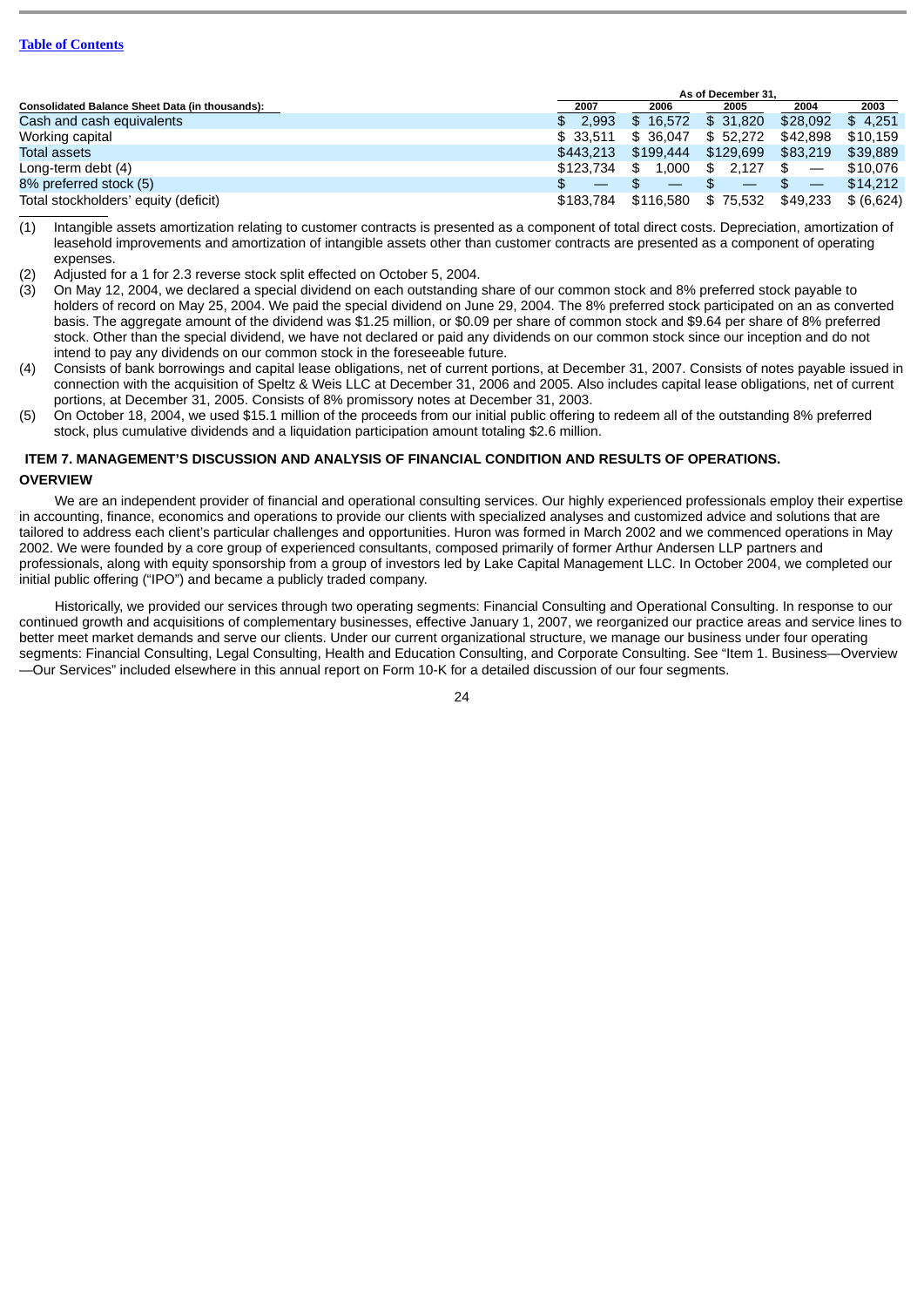We have grown significantly since we commenced operations, increasing the number of our full-time revenue-generating professionals from 213 as of May 31, 2002 to 1,281 as of December 31, 2007 through hiring and acquisitions of complementary businesses. Revenues in 2007 totaled \$504.3 million, a 74.7% increase from 2006 and a 143.4% increase from 2005. These increases resulted from a combination of organic growth and business acquisitions. Since inception through December 31, 2007, we have completed the following acquisitions:

#### **Speltz & Weis LLC**

In May 2005, we acquired Speltz & Weis LLC ("Speltz & Weis," renamed in 2007 to Wellspring Management Services LLC), a specialized consulting firm that provides interim management and crisis management services to healthcare facilities. With the acquisition of Speltz & Weis, we began to provide full-service offerings to distressed hospitals and other healthcare facilities. This acquisition was consummated on May 9, 2005 and the results of operations of Speltz & Weis have been included within our Health and Education Consulting segment since that date. The aggregate purchase price of the acquisition was \$17.2 million, which consisted of \$14.0 million in cash paid at closing, notes payable totaling \$3.0 million payable in three equal annual installments of \$1.0 million (together with accrued interest at 4% per annum) that began on May 8, 2006, and \$0.2 million of transaction costs.

### **MSGalt & Company, LLC**

In April 2006, we acquired substantially all of the assets of MSGalt & Company, LLC ("Galt"), a specialized advisory firm that designs and implements corporate-wide programs to improve shareholder returns. With the acquisition of Galt, we expanded our value and service offerings to the offices of the chief executive officer and boards of Fortune 500 companies. This acquisition was consummated on April 3, 2006 and the results of operations of Galt have been included within our Corporate Consulting segment since that date. The aggregate purchase price of this acquisition was \$34.2 million, which consisted of \$20.4 million in cash paid at closing, \$0.3 million of transaction costs, and \$13.5 million of additional purchase price earned by selling shareholders subsequent to the acquisition, as certain performance targets and conditions were met. We financed this acquisition with cash on hand and borrowings of \$6.5 million under our bank credit agreement. Additional purchase consideration may be payable if specific performance targets are met over a four-year period. Such amounts will be recorded as additional purchase price and an adjustment to goodwill. Also, additional payments may be made based on the amount of revenues the Company receives from referrals made by Galt employees over a four-year period. Such amounts will be recorded as an expense.

### **Document Review Consulting Services LLC and Aaxis Technology Inc.**

In July 2006, we acquired Document Review Consulting Services LLC ("DRCS"), a consulting firm that provides comprehensive document review using experienced contract reviewers. Also in July 2006, we acquired Aaxis Technologies Inc. ("Aaxis"). Aaxis provides full-service electronic data discovery support to litigation teams and corporate counsel with a focus on forensics and data gathering, end-to-end data processing, and information consulting. The acquisitions of DRCS and Aaxis enhanced our service offerings to the offices of the general counsel and law firms by helping them manage digital information in a comprehensive manner during litigation, investigations, mergers and acquisitions, and other major transactions.

#### **Wellspring Partners LTD**

In January 2007, we acquired Wellspring Partners LTD ("Wellspring"), a management consulting firm specializing in integrated performance improvement services for hospitals and health systems. With the acquisition of Wellspring, we expanded our national presence in the healthcare provider sector and now provide a full complement of services to a wide spectrum of hospitals and multi-hospital systems. This acquisition was consummated on January 2, 2007 and the results of operations of Wellspring have been included within our Health and Education Consulting segment since that date. The aggregate purchase price of this acquisition was approximately \$90.9 million, consisting of \$64.7 million in cash paid at closing, \$0.4 million of transaction costs, a \$1.5 million working capital adjustment, \$0.3 million held back pending the collection of receivables acquired, and \$24.0 million of additional purchase price earned by selling shareholders subsequent to the acquisition, as certain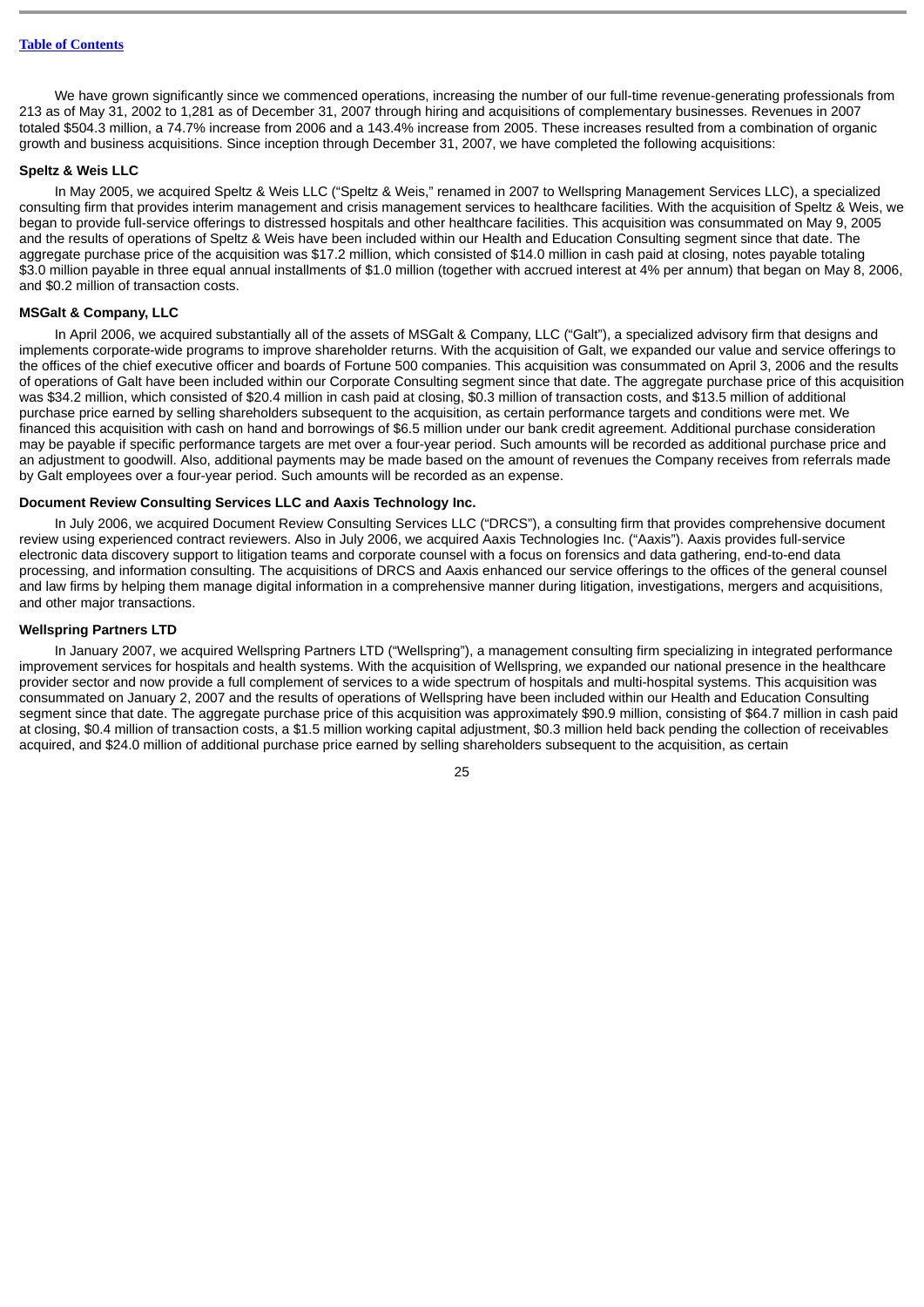performance targets were met. We financed this acquisition with a combination of cash on hand and borrowings of \$55.0 million under our bank credit agreement. Additional purchase consideration may be payable if specific performance targets are met over a five-year period. Such amounts will be recorded as additional purchase price and an adjustment to goodwill.

#### **Glass & Associates, Inc.**

Also in January 2007, we acquired Glass & Associates, Inc. ("Glass"), a turnaround and restructuring consulting firm that provides advice and leadership to troubled businesses in the United States and Europe. With the acquisition of Glass, we expanded our position in the consulting and restructuring marketplace, as well as expanded our interim management capabilities to distressed companies in industries beyond healthcare. The stock purchase agreement for this acquisition was executed on January 2, 2007 and the transaction was consummated on January 9, 2007 upon the satisfaction of certain closing conditions. The results of operations of Glass have been included within our Corporate Consulting segment since January 2, 2007. The aggregate purchase price of this acquisition was approximately \$35.0 million, consisting of \$30.0 million in cash paid at closing, \$0.8 million of transaction costs, a \$1.0 million working capital adjustment, \$1.6 million cash paid to sellers for a tax election reimbursement, and \$1.6 million of additional purchase price earned by selling shareholders subsequent to the acquisition. We financed this acquisition with a combination of cash on hand and borrowings of \$20.0 million under our bank credit agreement. Additional purchase consideration may be payable if specific performance targets are met over a four-year period. Such amounts will be recorded as additional purchase price and an adjustment to goodwill. Also, additional payments may be made based on the amount of revenues the Company receives from referrals made by certain employees of Glass over a four-year period. Such amounts will be recorded as an expense.

### **Callaway Partners, LLC**

In July 2007, we acquired Callaway Partners, LLC ("Callaway"), a professional services firm that specializes in finance and accounting projects, financial reporting, internal audit and controls, and corporate tax solutions. With Callaway's extensive senior consultant and project management skills, along with its variable, on-demand workforce, we are better positioned to assist our clients with their accounting and corporate compliance challenges. This acquisition was consummated on July 29, 2007 and the results of operations of Callaway have been included within our Financial Consulting segment since that date. The aggregate purchase price of this acquisition was approximately \$65.4 million, consisting of \$58.5 million in cash paid at closing, \$0.6 million of transaction costs, a \$4.8 million working capital adjustment, and \$1.5 million held back pending the collection of receivables acquired. The \$58.5 million paid at closing was financed with borrowings under our bank credit agreement. Additional purchase consideration may be payable if specific performance targets are met over a five-year period beginning on January 1, 2008 and ending on December 31, 2012. Such amounts will be recorded as additional purchase price and an adjustment to goodwill. Also, additional payments may be made based on the amount of revenues the Company receives from referrals made by employees of Callaway over a period beginning on August 1, 2007 and ending on December 31, 2012. Such amounts will be recorded as an expense.

#### **Revenues**

A large portion of our revenues is generated by our full-time billable consultants who provide consulting services to our clients and are billable to our clients based on the number of hours they worked. A smaller portion of our revenues is generated by our other professionals, consisting of variable, on-demand finance and accounting consultants and specialized operational consultants. Our other professionals also include our document review and electronic data discovery groups who utilize contract reviewers and information technology professionals. Our document review and electronic data discovery groups generate revenues primarily based on number of hours worked and units produced, such as pages reviewed or data processed. We refer to our full-time billable consultants and other professionals collectively as revenue-generating professionals.

Revenues generated by our full-time billable consultants are primarily driven by the number of consultants we employ and their utilization rates, as well as the billing rates we charge our clients. Revenues generated by our other professionals are largely dependent on the number of variable consultants we employ, their hours worked and billing rates charged, as well as the number of pages reviewed and amount of data processed.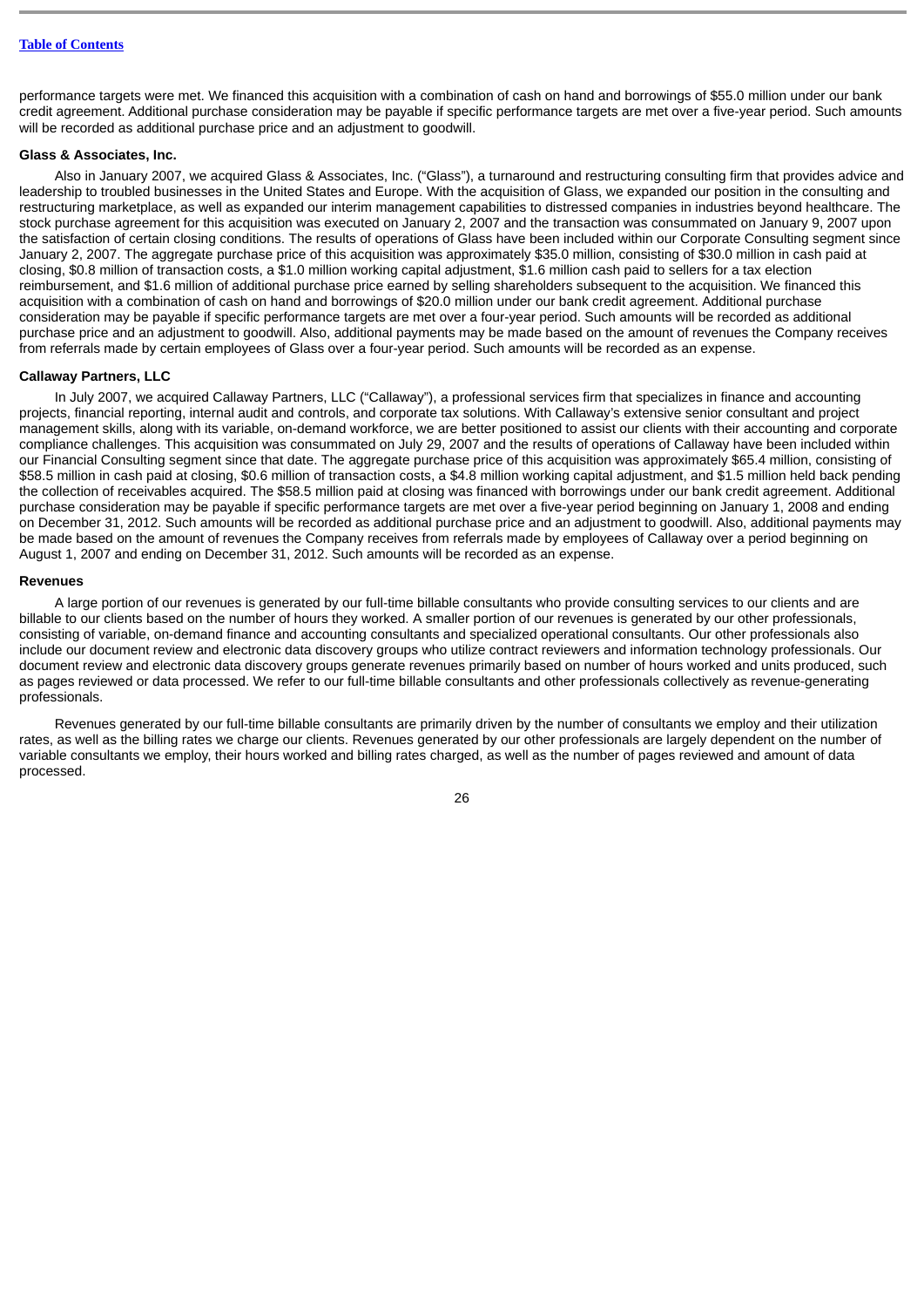Most of our revenues are generated under billing arrangements that are based on either the number of hours worked or units produced by our revenue-generating professionals at agreed upon rates. We refer to these types of arrangements as time-and-expense engagements. Timeand-expense engagements represented 71.8%, 83.8% and 84.8% of our revenues in 2007, 2006 and 2005, respectively.

In fixed-fee engagements, we agree to a pre-established fee in exchange for a pre-determined set of consulting services. We set the fees based on our estimates of the costs and timing for completing the fixed-fee engagements. It is the client's expectation in these engagements that the pre-established fee will not be exceeded except in mutually agreed upon circumstances. For the years ended December 31, 2007, 2006 and 2005, fixed-fee engagements represented approximately 25.9%, 13.4% and 11.5%, respectively, of our revenues. The increase primarily reflects the 2007 acquisition of Wellspring, which has a larger percentage of fixed-fee engagements.

Performance-based fee engagements generally tie fees to the attainment of contractually defined objectives. We enter into performancebased engagements in essentially two forms. First, we generally earn fees that are directly related to the savings formally acknowledged by the client as a result of adopting our recommendations for improving cost effectiveness in the procurement area. Second, we have performance-based engagements in which we earn a success fee when and if certain pre-defined outcomes occur. Often this type of success fee supplements timeand-expense or fixed-fee engagements. While performance-based fee revenues represented only 2.3%, 2.8% and 3.7% of our revenues in 2007, 2006 and 2005, respectively, such revenues in the future may cause significant variations in quarterly revenues and operating results due to the timing of achieving the performance-based criteria.

Our quarterly results are impacted principally by our full-time billable consultants utilization rate, the number of business days in each quarter and the number of our revenue-generating professionals who are available to work. Our utilization rate can be negatively affected by increased hiring because there is generally a transition period for new professionals that results in a temporary drop in our utilization rate. Our utilization rate can also be affected by seasonal variations in the demand for our services from our clients. For example, during the third and fourth quarters of the year, vacations taken by our clients can result in the deferral of activity on existing and new engagements, which would negatively affect our utilization rate. The number of business work days is also affected by the number of vacation days taken by our consultants and holidays in each quarter. We typically have 10% to 15% fewer business work days available in the third and fourth quarters of the year, which can impact revenues during those periods.

### **Reimbursable expenses**

Reimbursable expenses that are billed to clients, primarily relating to travel and out-of-pocket expenses incurred in connection with engagements, are included in total revenues and reimbursable expenses, and typically an equivalent amount of these expenses are included in total direct costs and reimbursable expenses. Reimbursable expenses also include those subcontractors who are billed to our clients at cost. The amount of reimbursable expenses included in total revenues and reimbursable expenses may not always correspond with the amount of these expenses included in total direct costs and reimbursable expenses due to the fact that revenues from reimbursable expenses associated with performance-based engagements may be deferred and recognized at a later date when the revenue on these engagements is recognized. This treatment can result in a timing difference between when revenue from reimbursable expenses is recognized and when such expenses are recognized in the statement of operations. Such timing differences are eliminated when the performance-based engagement is completed, as total cumulative revenues from reimbursable expenses will equal the total cumulative reimbursable expenses incurred on the engagement. We manage our business on the basis of revenues before reimbursable expenses. We believe this is the most accurate reflection of our services because it eliminates the effect of these reimbursable expenses that we bill to our clients at cost.

### **Total direct costs**

Our most significant expenses are costs classified as total direct costs. These total direct costs primarily include direct costs consisting of salaries, performance bonuses, payroll taxes and benefits for revenue-generating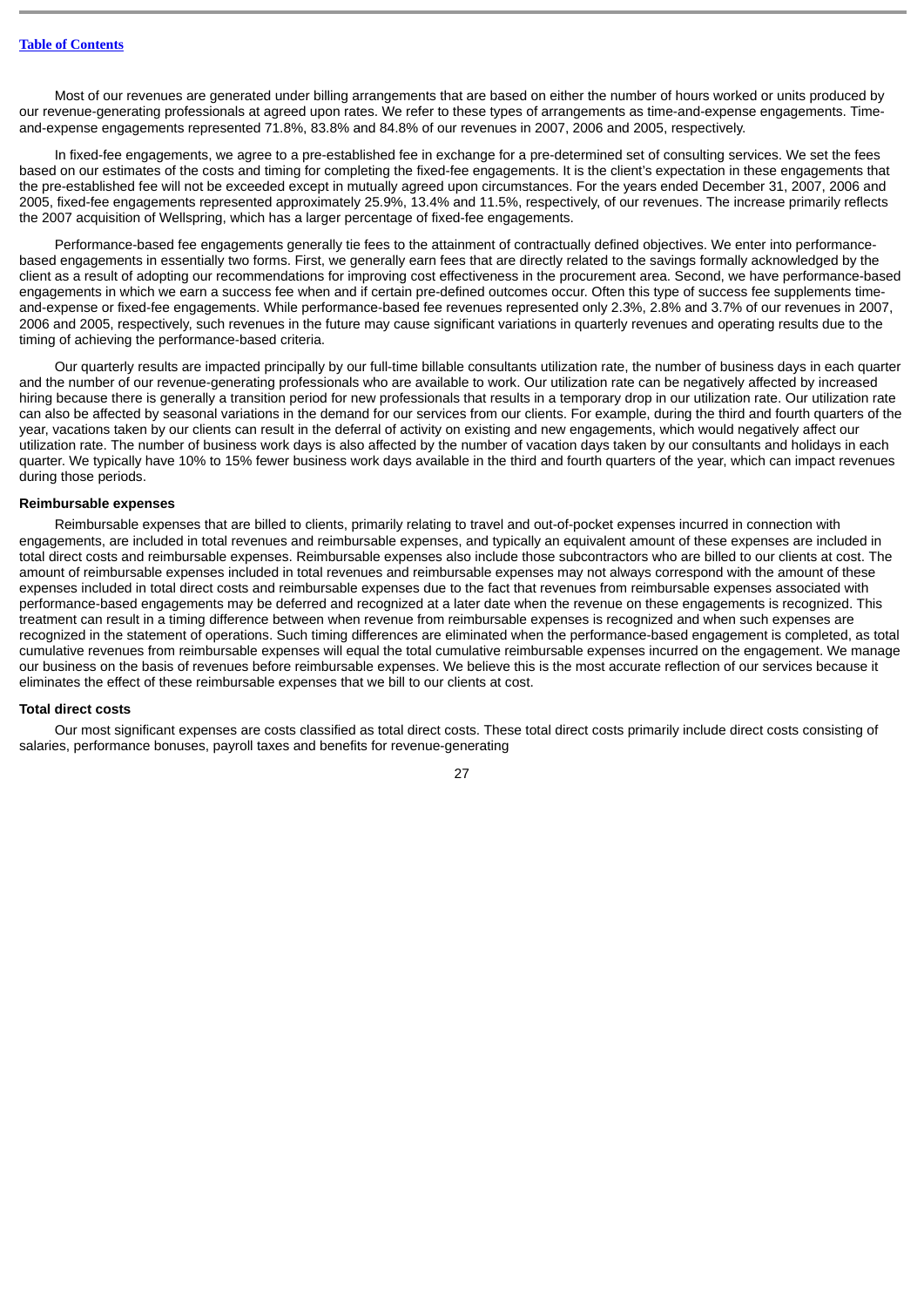professionals, as well as fees paid to independent subcontractors that we retain to supplement these professionals, typically on an as-needed basis for specific client engagements. Direct costs also include share-based compensation, which represents the cost of restricted stock and stock option awards granted to our revenue-generating professionals. Compensation for share-based awards is amortized on a straight-line basis over the requisite service period, which is generally four years. As a result of the granting of restricted common stock awards and anticipated future awards, share-based compensation expense will increase in the future. Total direct costs also include intangible assets amortization relating to customer contracts.

#### **Operating expenses**

Our operating expenses include selling, general and administrative expenses, which consist primarily of salaries, performance bonuses, payroll taxes and benefits, as well as share-based compensation for our non-revenue-generating professionals. Compensation for share-based awards is amortized on a straight-line basis over the requisite service period, which is generally four years. As a result of the granting of restricted common stock awards and anticipated future awards, share-based compensation expense will increase in the future. Also included in this category are other sales and marketing related expenses, rent and other office-related expenses, and professional fees. Other operating expenses include certain depreciation and amortization expenses not included in total direct costs.

# **Segment results**

Segment operating income consists of the revenues generated by a segment, less the direct costs of revenue and selling, general and administrative costs that are incurred directly by the segment. Unallocated corporate costs include costs related to administrative functions that are performed in a centralized manner that are not attributable to a particular segment. These administrative function costs include corporate office support costs, certain office facility costs, costs relating to accounting and finance, human resources, legal, marketing, information technology and company-wide business development functions, as well as costs related to overall corporate management.

### **CRITICAL ACCOUNTING POLICIES**

Management's discussion and analysis of financial condition and results of operations are based upon our consolidated financial statements, which have been prepared in accordance with accounting principles generally accepted in the United States of America, or GAAP. The notes to our consolidated financial statements include disclosure of our significant accounting policies. We review our financial reporting and disclosure practices and accounting policies to ensure that our financial reporting and disclosures provide accurate information relative to the current economic and business environment. The preparation of financial statements in conformity with GAAP requires management to make assessments, estimates and assumptions that affect the reported amount of assets and liabilities and disclosure of contingent assets and liabilities as of the date of the financial statements, as well as the reported amounts of revenues and expenses during the reporting period. Critical accounting policies are those policies that we believe present the most complex or subjective measurements and have the most potential to impact our financial position and operating results. While all decisions regarding accounting policies are important, we believe that there are five accounting policies that could be considered critical. These critical policies relate to revenue recognition, allowances for doubtful accounts and unbilled services, carrying values of goodwill and other intangible assets, income taxes and share-based compensation.

#### **Revenue recognition**

We recognize revenues in accordance with Staff Accounting Bulletin, or SAB, No. 101, "Revenue Recognition in Financial Statements," as amended by SAB No. 104, "Revenue Recognition." Revenue is recognized when persuasive evidence of an arrangement exists, the related services are provided, the price is fixed or determinable and collectibility is reasonably assured. Most of our services are rendered under arrangements that require the client to pay based on either the number of hours incurred or units produced by our revenue-generating professionals at agreed-upon rates and recognized as services are provided. Revenues related to fixed-fee engagements are recognized based on estimates of work completed versus the total services to be provided under the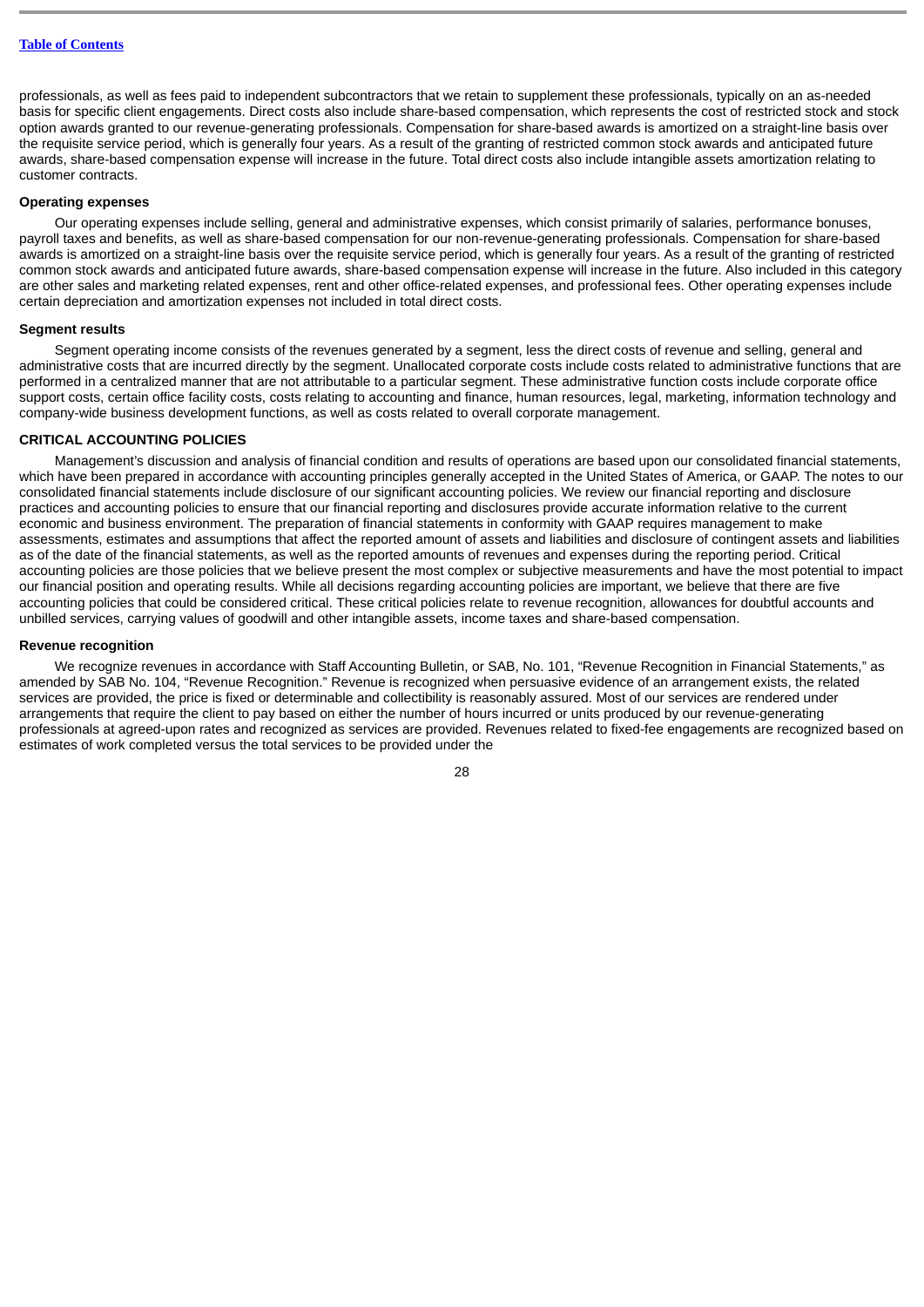engagement. Losses, if any, on fixed-fee engagements are recognized in the period in which the loss first becomes probable and reasonably estimable. To date, such losses have not been significant. Revenues related to performance-based engagements are recognized when all performance-based criteria are met. We also have contracts with clients to deliver multiple services that are covered under both individual and separate engagement letters. These arrangements allow for our services to be valued and accounted for on a separate basis. We recognize reimbursable expenses related to time-and-expense and fixed-fee engagements as revenue in the period in which the expense is incurred. We recognize reimbursable expenses subject to performance-based criteria as revenue when all performance criteria are met. We recognize direct costs incurred on all types of engagements, including performance-based engagements, in the period in which incurred.

We record differences between the timing of billings and the recognition of revenue as either unbilled services or deferred revenue. Revenues recognized for services performed but not yet billed to clients are recorded as unbilled services. Amounts billed to clients but not yet recognized as revenues are recorded as deferred revenue. Client prepayments and retainers that are unearned are also classified as deferred revenue and recognized over future periods as earned in accordance with the applicable engagement agreement.

### **Allowances for doubtful accounts and unbilled services**

We maintain allowances for doubtful accounts and for services performed but not yet billed for estimated losses based on several factors, including the historical percentages of fee adjustments and write-offs by practice group, an assessment of a client's ability to make required payments and the estimated cash realization from amounts due from clients. The allowances are assessed by management on a regular basis. If the financial condition of a client deteriorates in the future, impacting the client's ability to make payments, an increase to our allowances might be required or our allowances may not be sufficient to cover actual write-offs.

We record the provision for doubtful accounts and unbilled services as a reduction in revenue to the extent the provision relates to fee adjustments and other discretionary pricing adjustments. To the extent the provision relates to a client's inability to make required payments on accounts receivables, we record the provision in operating expenses.

#### **Carrying value of goodwill and other intangible assets**

Goodwill represents the excess of the cost of an acquired entity over the net of the amounts assigned to assets acquired and liabilities assumed. Our goodwill balance as of December 31, 2007 was \$223.1 million. Pursuant to the provisions of Statement of Financial Accounting Standards, or SFAS, No. 142, "Goodwill and Other Intangible Assets," we test goodwill for impairment annually or whenever indications of impairment arise, such as loss of key personnel, unanticipated competition, or other unforeseen developments. Impairment exists when the carrying amount of goodwill exceeds its implied fair value, resulting in an impairment charge for the excess. An impairment test involves considerable management judgment and estimates regarding future operating results and cash flows. Pursuant to our policy, we performed the annual goodwill assessment as of April 30, 2007 and determined that no impairment of goodwill existed as of that date. Further, no indications of impairment have arisen since that date.

Intangible assets represent purchased assets that lack physical substance but can be distinguished from goodwill. Our intangible assets, net of accumulated amortization, totaled \$13.9 million at December 31, 2007 and consist of customer contracts, customer relationships, noncompetition agreements, a tradename, as well as technology and software. We use valuation techniques in estimating the initial fair value of acquired intangible assets. These valuations are primarily based on the present value of the estimated net cash flows expected to be derived from the client contracts and relationships, discounted for assumptions about future customer attrition. We evaluate our intangible assets for impairment whenever events or changes in circumstances indicate that the carrying amount of the assets may not be recoverable. Therefore, higher or earlierthan-expected customer attrition may result in higher future amortization charges or an impairment charge for customer-related intangible assets. For example, during the third quarter of 2005, we wrote off a portion of the intangible assets pertaining to a customer contract as described in "Client Bankruptcy Case" below.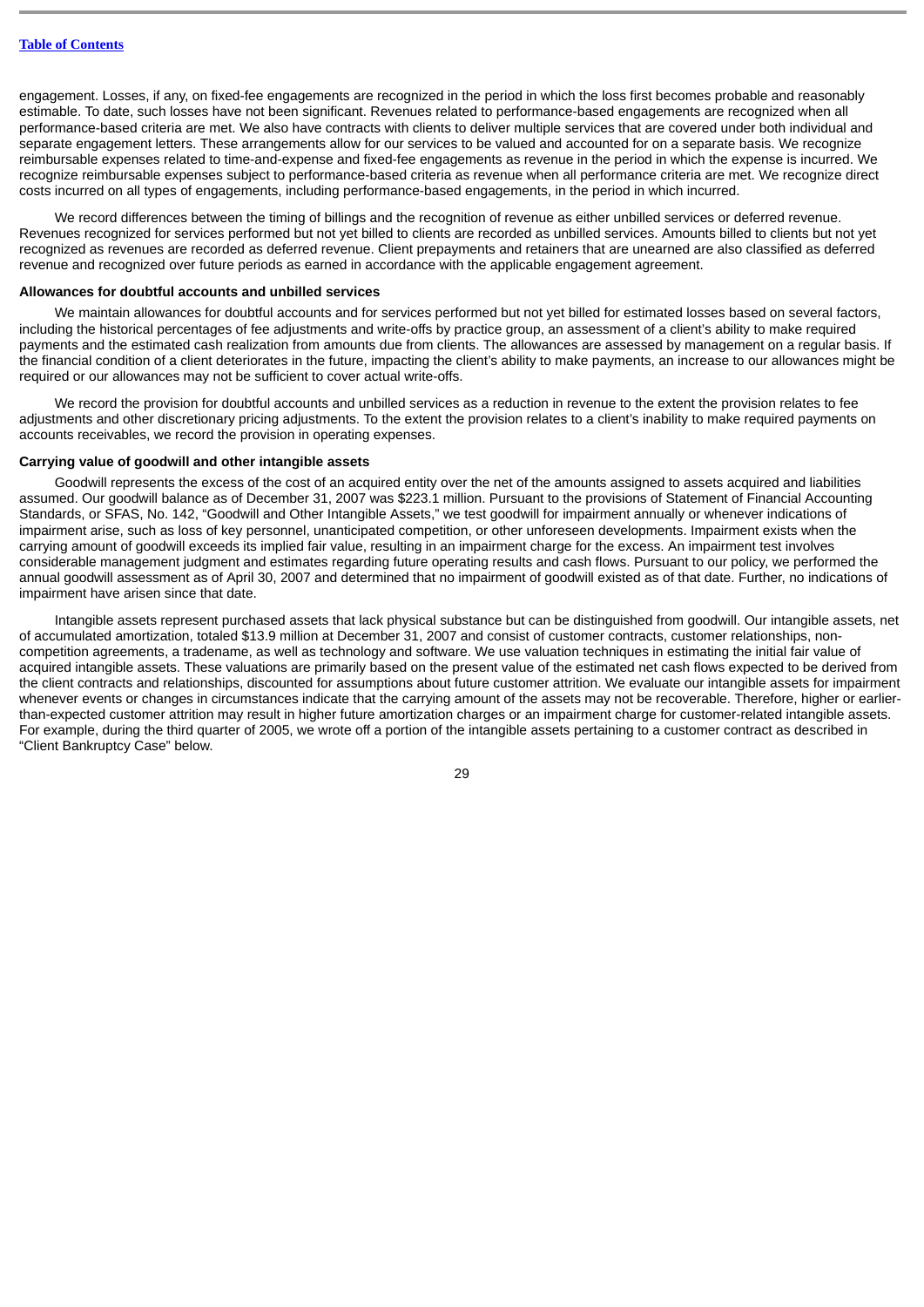#### **Income taxes**

We account for income taxes in accordance with SFAS No. 109, "Accounting for Income Taxes." Deferred tax assets and liabilities are recorded for future tax consequences attributable to temporary differences between the financial statement carrying amounts of existing assets and liabilities and their respective tax bases. These deferred tax assets and liabilities are measured using enacted tax rates expected to apply to taxable income in the years in which those temporary differences are expected to be recovered or settled. To the extent that deferred tax assets will not likely be recovered from future taxable income, a valuation allowance is established against such deferred tax assets.

In preparing financial statements, we exercise significant judgment in determining our provision for income taxes, deferred tax assets and liabilities, and the valuation allowance. In determining our provision for income taxes on an interim basis, we estimate our annual effective tax rate based on information available at each interim period. In determining whether a valuation allowance is warranted, we consider the historical and estimated future taxable income and other relevant factors of the operation recording the respective deferred tax asset. If actual results differ from our estimates, or if these estimates are adjusted in future periods, an adjustment to the valuation allowance may be required. To the extent that we increase the valuation allowance, our provision for income taxes will increase and our net income will decrease in the period that the adjustment is made. As of December 31, 2007, we have recorded net deferred tax assets totaling \$17.3 million and have established a valuation allowance of \$0.8 million due to uncertainties relating to our ability to utilize deferred tax assets recorded for foreign operating losses.

#### **Share-based compensation**

Effective January 1, 2006, we adopted SFAS No. 123 (revised 2004), "Share-Based Payment," which requires that companies recognize compensation expense for grants of stock, stock options and other equity instruments based on fair value. Given the lack of a public market for our common stock prior to our IPO, we established an estimated fair value of the common stock as well as the exercise price for the options to purchase this stock. We estimated the fair value of our common stock by evaluating our results of business activities and projections of our future results of operations.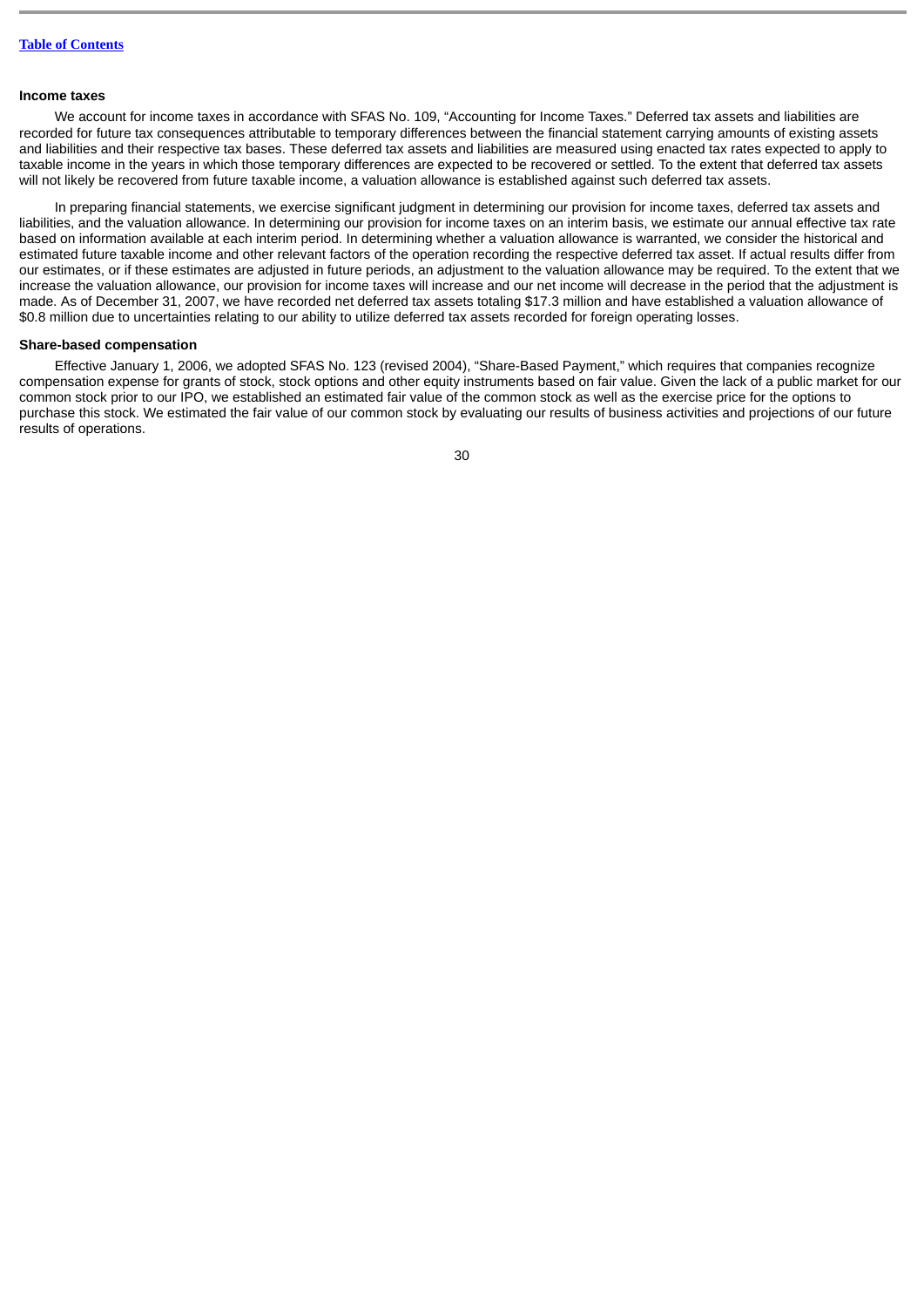# **RESULTS OF OPERATIONS**

As previously described, historically we have provided our services through two operating segments: Financial Consulting and Operational Consulting. In response to our continued growth and acquisitions of complementary businesses, effective January 1, 2007, we reorganized our practice areas and service lines to better meet market demands and serve our clients. Under our current organizational structure, we manage our business under four operating segments: Financial Consulting, Legal Consulting, Health and Education Consulting, and Corporate Consulting. The following table sets forth selected segment and consolidated operating results and other operating data for the periods indicated. Segment information for the years ended December 31, 2006 and 2005 have been restated to reflect the current operating segment structure.

| <b>Segment and Consolidated Operating Results</b>                      |           | Year Ended December 31, |           |  |  |  |  |
|------------------------------------------------------------------------|-----------|-------------------------|-----------|--|--|--|--|
| (in thousands):                                                        | 2007      | 2006                    | 2005      |  |  |  |  |
| Revenues and reimbursable expenses:                                    |           |                         |           |  |  |  |  |
| <b>Financial Consulting</b>                                            | \$156,013 | \$109,220               | \$82,390  |  |  |  |  |
| <b>Legal Consulting</b>                                                | 89.849    | 47,774                  | 25,503    |  |  |  |  |
| <b>Health and Education Consulting</b>                                 | 181,439   | 84,108                  | 61,317    |  |  |  |  |
| <b>Corporate Consulting</b>                                            | 76,991    | 47,486                  | 38,003    |  |  |  |  |
| <b>Total revenues</b>                                                  | 504,292   | 288,588                 | 207,213   |  |  |  |  |
| Total reimbursable expenses                                            | 43,661    | 33,330                  | 18,749    |  |  |  |  |
| Total revenues and reimbursable expenses                               | \$547,953 | \$321,918               | \$225,962 |  |  |  |  |
| <b>Operating income:</b>                                               |           |                         |           |  |  |  |  |
| <b>Financial Consulting</b>                                            | \$60,873  | \$50,304                | \$37,172  |  |  |  |  |
| <b>Legal Consulting</b>                                                | 28,293    | 13,884                  | 8,620     |  |  |  |  |
| <b>Health and Education Consulting</b>                                 | 66,289    | 25,375                  | 17,652    |  |  |  |  |
| <b>Corporate Consulting</b>                                            | 19,961    | 17,816                  | 14,912    |  |  |  |  |
| Total segment operating income                                         | 175,416   | 107,379                 | 78,356    |  |  |  |  |
| Operating expenses not allocated to segments                           | 91,675    | 59,870                  | 46,775    |  |  |  |  |
| Operating income                                                       | \$83,741  | \$47,509                | \$31,581  |  |  |  |  |
| <b>Other Operating Data</b>                                            |           |                         |           |  |  |  |  |
| Number of full-time billable consultants (at period end) (1):          |           |                         |           |  |  |  |  |
| <b>Financial Consulting</b>                                            | 367       | 268                     | 221       |  |  |  |  |
| <b>Legal Consulting</b>                                                | 173       | 121                     | 107       |  |  |  |  |
| <b>Health and Education Consulting</b>                                 | 439       | 274                     | 204       |  |  |  |  |
| <b>Corporate Consulting</b>                                            | 230       | 131                     | 100       |  |  |  |  |
| Total                                                                  | 1,209     | 794                     | 632       |  |  |  |  |
| Average number of full-time billable consultants (for the period) (1): |           |                         |           |  |  |  |  |
| <b>Financial Consulting</b>                                            | 315       | 239                     | 209       |  |  |  |  |
| <b>Legal Consulting</b>                                                | 139       | 112                     | 86        |  |  |  |  |
| Health and Education Consulting                                        | 381       | 231                     | 166       |  |  |  |  |
| <b>Corporate Consulting</b>                                            | 191       | 117                     | 103       |  |  |  |  |
| Total                                                                  | 1,026     | 699                     | 564       |  |  |  |  |
| Full-time billable consultant utilization rate (2):                    |           |                         |           |  |  |  |  |
| <b>Financial Consulting</b>                                            | 73.7%     | 81.6%                   | 78.7%     |  |  |  |  |
| <b>Legal Consulting</b>                                                | 73.4%     | 71.7%                   | 71.5%     |  |  |  |  |
| <b>Health and Education Consulting</b>                                 | 79.4%     | 79.3%                   | 79.4%     |  |  |  |  |
| <b>Corporate Consulting</b>                                            | 67.7%     | 72.7%                   | 71.9%     |  |  |  |  |
| Total                                                                  | 74.6%     | 77.8%                   | 76.5%     |  |  |  |  |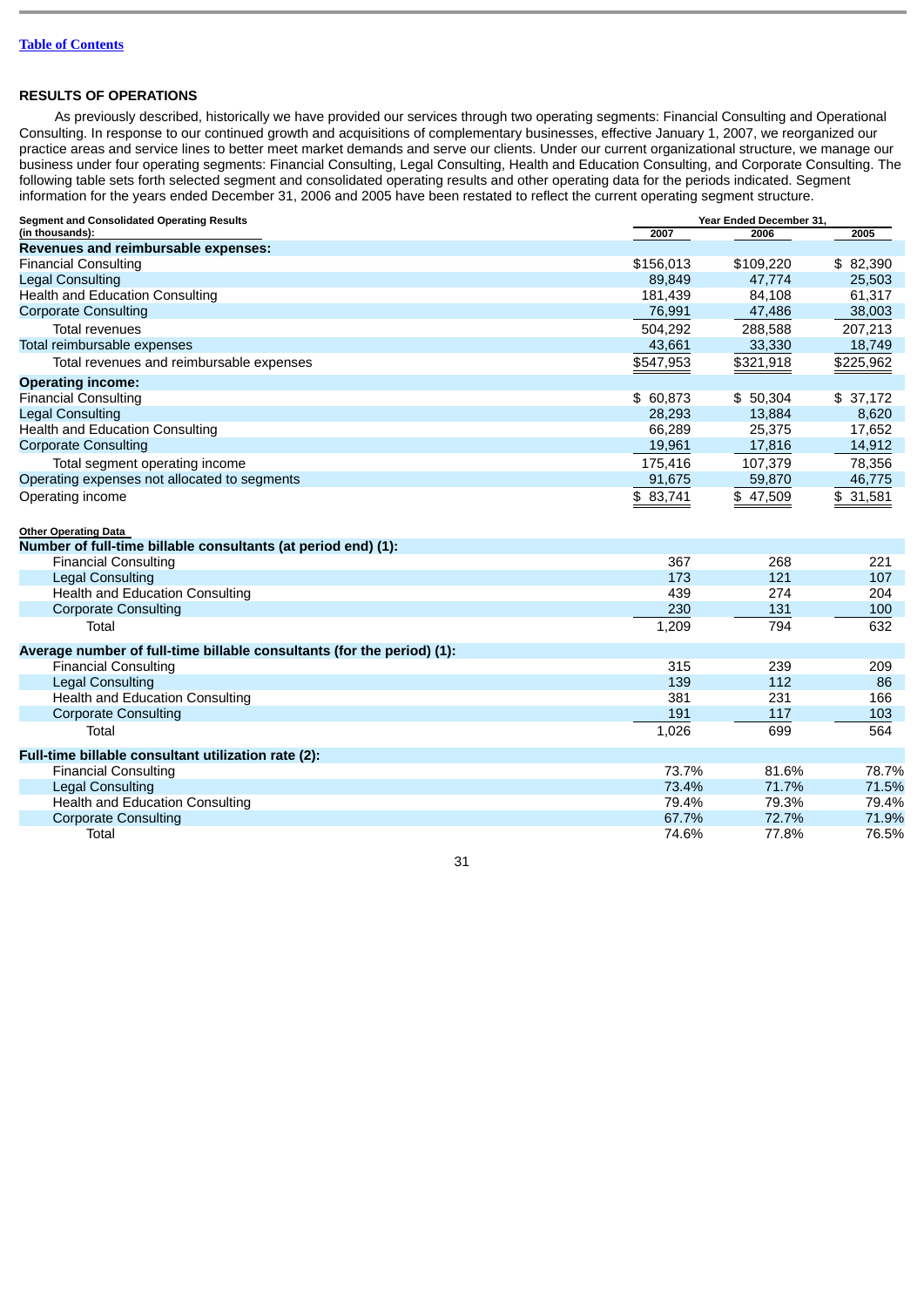|                                                                  |            | <b>Year Ended December 31.</b> |           |  |
|------------------------------------------------------------------|------------|--------------------------------|-----------|--|
| <b>Other Operating Data (continued):</b>                         | 2007       | 2006                           | 2005      |  |
| Full-time billable consultant average billing rate per hour (3): |            |                                |           |  |
| <b>Financial Consulting</b>                                      | \$290      | \$285                          | \$<br>276 |  |
| <b>Legal Consulting</b>                                          | 240<br>\$  | \$232                          | 207<br>\$ |  |
| Health and Education Consulting                                  | 271<br>\$  | \$231                          | \$<br>230 |  |
| <b>Corporate Consulting</b>                                      | \$303      | \$307                          | 270<br>\$ |  |
| Total                                                            | \$ 278     | \$263                          | \$<br>250 |  |
| Revenue per full-time billable consultant (in thousands):        |            |                                |           |  |
| <b>Financial Consulting</b>                                      | \$<br>398  | \$443                          | \$<br>391 |  |
| <b>Legal Consulting</b>                                          | \$305      | \$297                          | 290<br>\$ |  |
| <b>Health and Education Consulting</b>                           | 407<br>\$. | \$345                          | 344<br>\$ |  |
| <b>Corporate Consulting</b>                                      | \$390      | \$403                          | 361<br>\$ |  |
| Total                                                            | \$387      | \$381                          | 357<br>\$ |  |
| Average number of full-time equivalents (for the period) (4):    |            |                                |           |  |
| <b>Financial Consulting</b>                                      | 125        | 7                              | 2         |  |
| <b>Legal Consulting</b>                                          | 338        | 120                            | 1         |  |
| Health and Education Consulting                                  | 60         | 14                             | 9         |  |
| <b>Corporate Consulting</b>                                      |            | $\mathbf{1}$                   | 3         |  |
| Total                                                            | 530        | 142                            | 15        |  |
| Revenue per full-time equivalents (in thousands):                |            |                                |           |  |
| <b>Financial Consulting</b>                                      | \$246      | \$474                          | \$<br>290 |  |
| <b>Legal Consulting</b>                                          | \$141      | \$121                          | \$<br>529 |  |
| <b>Health and Education Consulting</b>                           | 438<br>\$  | \$319                          | 472<br>\$ |  |
| <b>Corporate Consulting</b>                                      | \$344      | \$282                          | \$<br>260 |  |
| Total                                                            | 202<br>\$  | \$<br>159                      | 409<br>\$ |  |

(1) Consists of our full-time professionals who provide consulting services and generate revenues based on the number of hours worked.<br>(2) Utilization rate for our full-time billable consultants is calculated by dividing t

Utilization rate for our full-time billable consultants is calculated by dividing the number of hours all our full-time billable consultants worked on client assignments during a period by the total available working hours for all of these consultants during the same period, assuming a fortyhour work week, less paid holidays and vacation days.

(3) Average billing rate per hour for our full-time billable consultants is calculated by dividing revenues for a period by the number of hours worked on client assignments during the same period.

(4) Consists of our variable, on-demand consultants, contract reviewers and other professionals who generate revenues primarily based on number of hours worked and units produced, such as pages reviewed and data processed.

# **Year ended December 31, 2007 compared to year ended December 31, 2006**

#### **Revenues**

Revenues increased \$215.7 million, or 74.7%, to \$504.3 million for the year ended December 31, 2007 from \$288.6 million for the year ended December 31, 2006. Revenues for 2007 included revenues from our acquisitions of Wellspring and Glass since January 2007 and Callaway since August 2007. Revenues for 2006 and 2007 included revenues from our acquisition of Galt since April 2006 and revenues from our acquisitions of DRCS and Aaxis since July 2006.

Of the overall \$215.7 million increase in revenues, \$131.3 million was attributable to our full-time billable consultants and \$84.4 million was attributable to our full-time equivalents. Full-time equivalents consist of our variable, on-demand consultants, contract reviewers and our document review and processing groups. The \$131.3 million increase in full-time billable consultant revenues reflected growing demand for our services from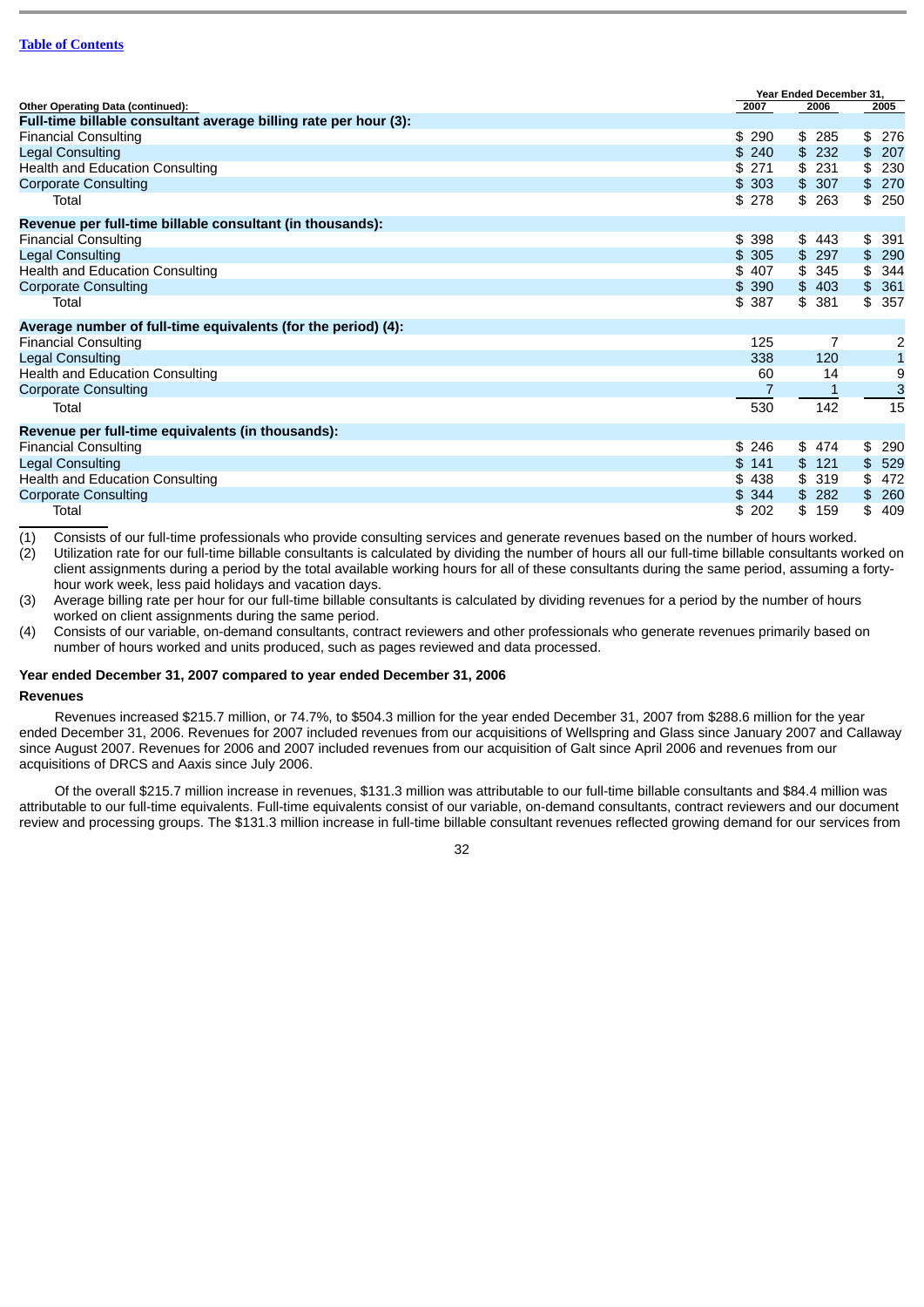new and existing clients and our acquisitions. This increase was attributable to an increase in the number of consultants across all of our segments due to internal growth and our acquisitions and an increase in our average billing rate, partially offset by a decline in the utilization rate of our billable consultants. The \$84.4 million increase in full-time equivalent revenues was due to increased demand and usage of contract reviewers in our document review group and our acquisitions of Callaway and Wellspring, both of which heavily utilize variable, on-demand consultants and independent contractors.

#### **Total direct costs**

Our direct costs increased \$129.8 million, or 79.4%, to \$293.4 million for the year ended December 31, 2007 from \$163.6 million for the year ended December 31, 2006. Approximately \$116.0 million of the increase was attributable to the increase in the number of full-time billable consultants and greater utilization of variable, on-demand consultants and contract reviewers as described above, as well as the promotion of our employees during the year, including 16 to the managing director level effective January 1, 2007, and their related salaries, bonuses and benefit costs. Share-based compensation expense associated with our revenue-generating professionals increased \$5.4 million, or 80.6%, to \$12.1 million during 2007 from \$6.7 million during 2006.

Total direct costs for the year ended December 31, 2007 included \$8.0 million of intangible assets amortization expense, primarily attributable to the acquisitions of Wellspring, Glass and Callaway, in which customer contracts totaling \$7.6 million were acquired and fully amortized during the year. Intangible assets amortization for the year ended December 31, 2006 was \$2.2 million, primarily attributable to the acquisitions of Galt, DRCS and Aaxis, in which customer contracts totaling \$2.1 million were acquired and fully amortized during the year.

### **Operating expenses**

Selling, general and administrative expenses increased \$36.3 million, or 55.0%, to \$102.2 million for the year ended December 31, 2007 from \$65.9 million for the year ended December 31, 2006. Approximately \$9.6 million of this increase was due to an increase in non-revenuegenerating professionals and their related salaries, bonuses and benefits costs. We added a number of non-revenue-generating professionals during the past year to support our growth. Promotional and marketing expenses increased \$6.5 million, or 81.3%, to \$14.5 million for 2007 from \$8.0 million for 2006, as we continue to build our brand. Share-based compensation expense associated with our non-revenue-generating professionals increased \$4.6 million, or 148.4%, to \$7.7 million during 2007 from \$3.1 million during 2006. The remaining increase in selling, general and administrative costs during 2007 compared to 2006 was due to a \$3.4 million increase in facilities costs, a \$1.7 million increase in legal fees, a \$1.6 million increase attributable to outside professional services, and a \$1.2 million increase reflecting higher severance costs. These increases were partially offset by the absence of secondary offering costs. During the first quarter of 2006 in connection with a secondary offering of our common stock, we incurred costs totaling \$0.6 million after tax, or \$0.03 per diluted share.

Depreciation expense increased \$4.0 million, or 58.0%, to \$10.9 million for the year ended December 31, 2007 from \$6.9 million for the year ended December 31, 2006 as computers, network equipment, furniture and fixtures, and leasehold improvements were added to support our increase in employees. Non-direct intangible assets amortization expense for 2007 and 2006 was \$6.3 million and \$2.3 million, respectively. The increase in 2007 was attributable to amortization of intangible assets, including customer relationships, non-competition agreements and a tradename, acquired in connection with our business acquisitions in 2007.

# **Operating income**

Operating income increased \$36.2 million, or 76.3%, to \$83.7 million for the year ended December 31, 2007 from \$47.5 million for the year ended December 31, 2006. The increase in operating income was primarily due to the increase in revenues, partially offset by the increases in direct costs and operating expenses as discussed above. Operating margin, which is defined as operating income expressed as a percentage of revenues, remained steady at 16.6% in 2007 compared to 16.5% in 2006. Lower selling, general and administrative expenses as a percentage of revenues in 2007 were offset by increases in salaries and related costs, as well as an increase in intangible assets amortization expense as discussed above.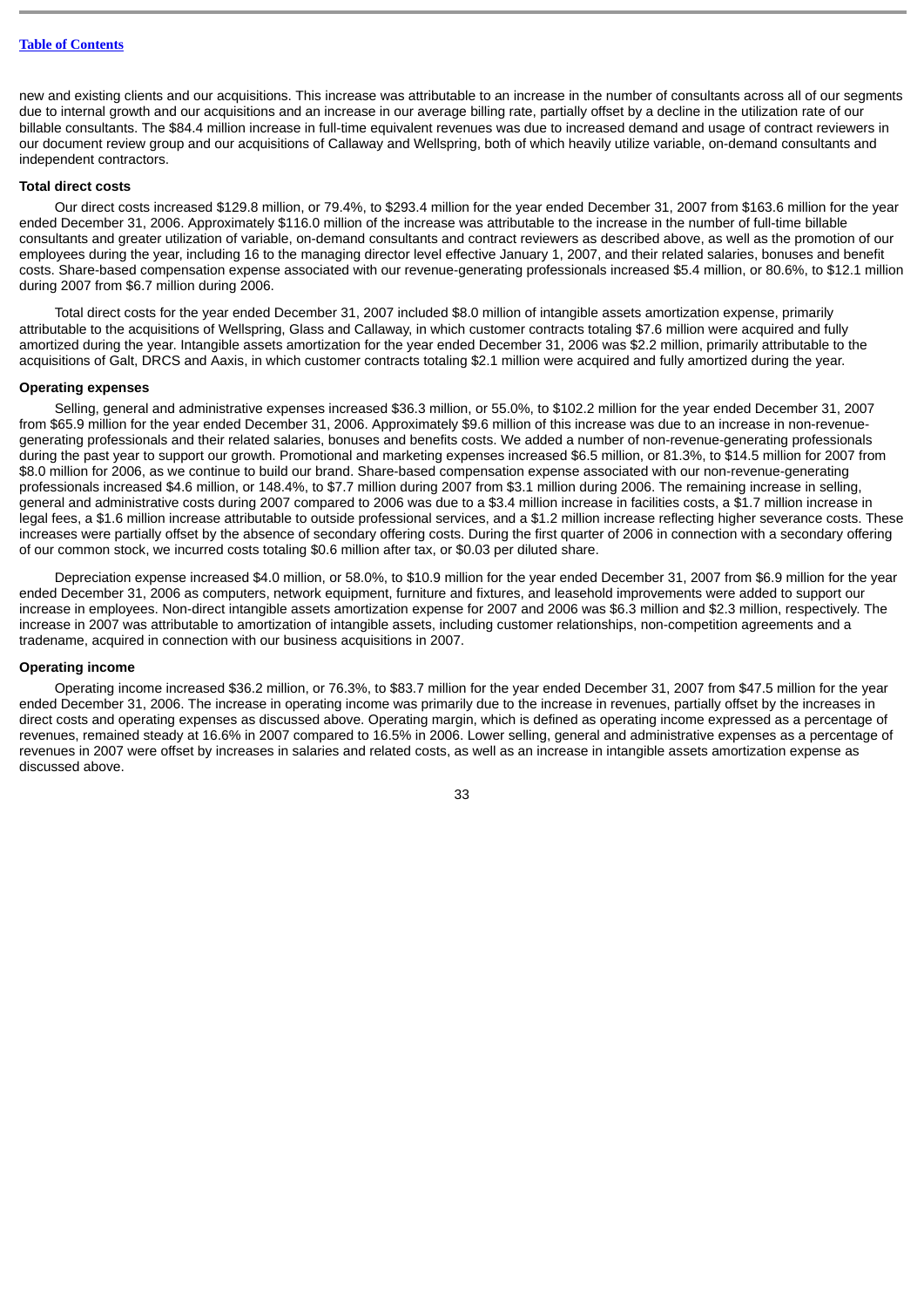Due to the costs associated with the factors listed below, combined with continuing growth in our business activity, we expect our direct costs and operating expenses to continue to increase in 2008 as compared to 2007.

- During 2007, we increased the number of our full-time revenue-generating managing directors from 99 at December 31, 2006 to 163 at December 31, 2007 through new hires and business acquisitions. In addition, in January 2008, we promoted ten of our revenuegenerating directors to the managing director level. During 2008, we expect to continue to hire additional managing directors and anticipate that some of them may not be in a position to generate revenues for a period of six months or more, as they will initially focus their time on new sales efforts. Additionally, a significant number of the managing directors who we will hire in 2008 may be subject to restrictive covenants and may require additional time to establish new client relationships.
- In 2008, we expect to hire additional managers, associates and analysts to expand support for our existing practices and better leverage our directors and managing directors.
- We expect to continue to use variable on-demand consultants, contract reviewers and independent contractors to supplement our fulltime staff as needed based on demand for our services.
- To attract, retain and recognize talented professionals, we have and will continue to use share-based awards as a component of our compensation program. If the price of Huron's common stock increases, share-based compensation expense associated with future awards may also increase.

#### **Net income**

Net income increased \$15.2 million, or 57.0%, to \$41.9 million for the year ended December 31, 2007 from \$26.7 million for the year ended December 31, 2006. Diluted earnings per share increased 50.6% to \$2.32 for the year ended December 31, 2007 from \$1.54 for the year ended December 31, 2006. The increase was primarily attributable to an increase in net income, slightly offset by an increase in weighted-average shares outstanding.

#### **Segment results**

#### **Financial Consulting**

# **Revenues**

Financial Consulting segment revenues, which include revenues from our acquisition of Callaway since August 2007, increased \$46.8 million, or 42.8%, to \$156.0 million for the year ended December 31, 2007 from \$109.2 million for the year ended December 31, 2006. For both 2007 and 2006, most of this segment's revenues were from time-and-expense engagements.

Of the overall \$46.8 million increase in revenues, \$19.4 million was attributable to our full-time billable consultants and \$27.4 million was attributable to our full-time equivalents. The \$19.4 million increase in full-time billable consultant revenues reflected an increase in the number of consultants, an increase in the average billing rate per hour for this segment, partially offset by a decrease in the utilization rate of this segment's billable consultants. The \$27.4 million increase in full-time equivalent revenues resulted from our acquisition of Callaway, which heavily utilizes variable, on-demand consultants.

# **Operating income**

Financial Consulting segment operating income increased \$10.6 million, or 21.0%, to \$60.9 million for the year ended December 31, 2007 from \$50.3 million for the year ended December 31, 2006. The Financial Consulting segment operating margin, defined as segment operating income expressed as a percentage of segment revenues, decreased to 39.0% in 2007 from 46.1% in 2006. The decline was attributable to lower utilization of this segment's full-time billable consultants as we added a significant number of consultants to position us for future market demand. The decline in this segment's operating margin has also been impacted by the acquisition of Callaway, which currently operates at an operating margin that is slightly lower than the average for the segment. Higher share-based compensation expense and intangible assets amortization expense also contributed to the decline in operating margin.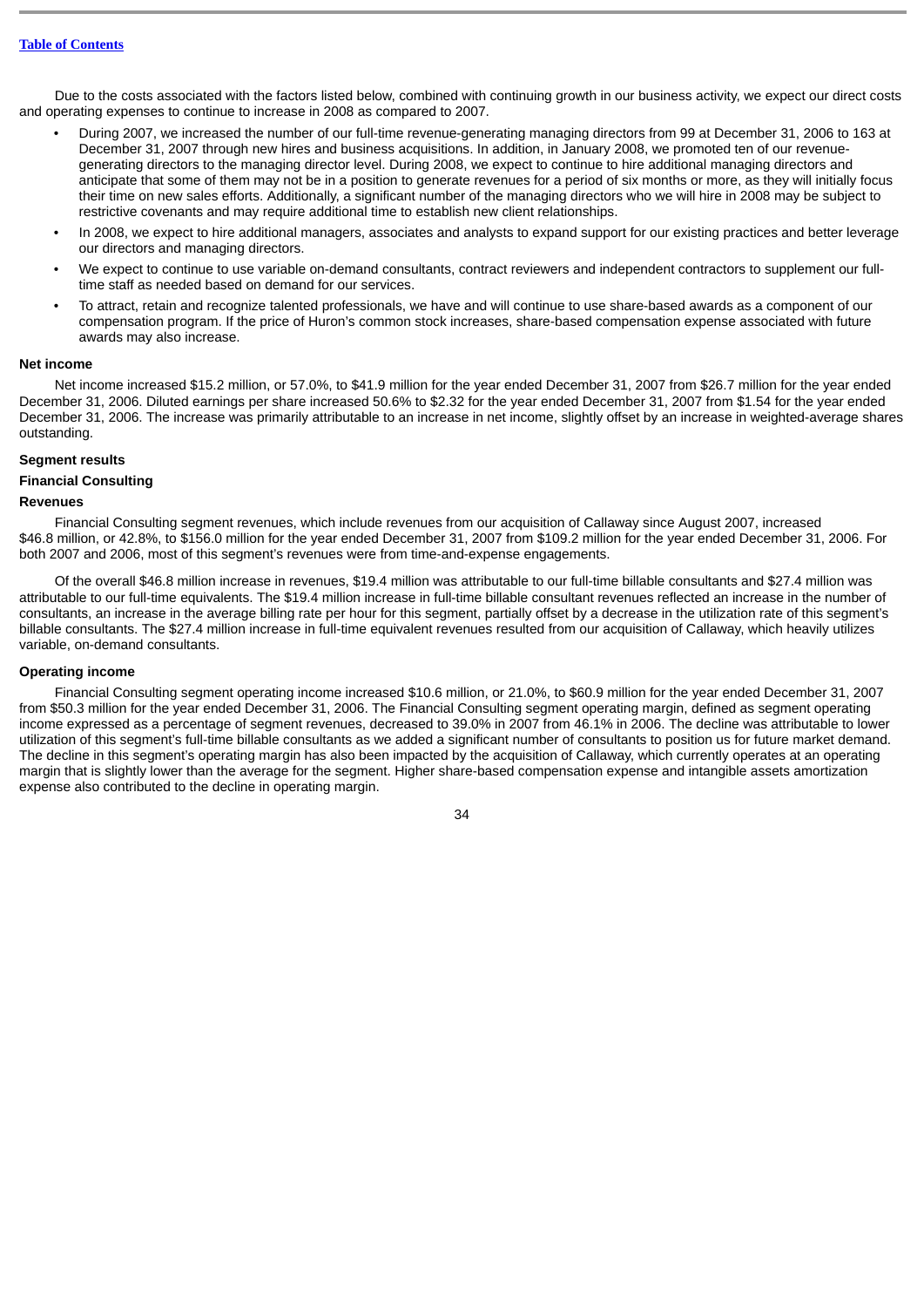### **Legal Consulting**

## **Revenues**

Legal Consulting segment revenues, which include revenues from our acquisitions of DRCS and Aaxis since July 2006, increased \$42.0 million, or 88.1%, to \$89.8 million for the year ended December 31, 2007 from \$47.8 million for the year ended December 31, 2006. For 2007, revenues from time-and-expense engagements, fixed-fee engagements and performance-based engagements represented 90.8%, 7.7% and 1.5% of this segment's revenues, respectively, compared to 86.4%, 9.5% and 4.1%, respectively, for 2006.

Of the overall \$42.0 million increase in revenues, \$9.0 million was attributable to our full-time billable consultants and \$33.0 million was attributable to our full-time equivalents. The \$9.0 million increase in full-time billable consultant revenues reflected an increase in the number of consultants, an increase in the average billing rate per hour for this segment, and an increase in the utilization rate of this segment's billable consultants. The \$33.0 million increase in full-time equivalent revenues reflects greater demand and usage of contract reviewers in our document review group.

### **Operating income**

Legal Consulting segment operating income increased \$14.4 million, or 103.8%, to \$28.3 million for the year ended December 31, 2007 from \$13.9 million for the year ended December 31, 2006. Operating margin for the Legal Consulting segment increased to 31.5% in 2007 from 29.1% in 2006, primarily due to improved financial results in our document review group, higher utilization of our full-time billable consultants, particularly at the analyst and associate levels, and a decrease in intangible assets amortization.

### **Health and Education Consulting**

### **Revenues**

Health and Education Consulting segment revenues, which include revenues from our acquisition of Wellspring since January 2007, increased \$97.3 million, or 115.7%, to \$181.4 million for the year ended December 31, 2007 from \$84.1 million for the year ended December 31, 2006. For 2007, revenues from time-and-expense engagements, fixed-fee engagements and performance-based engagements represented 51.3%, 44.8% and 3.9% of this segment's revenues, respectively, compared to 77.3%, 17.3% and 5.4%, respectively, for 2006. The increase in fixed-fee engagements primarily reflects the acquisition of Wellspring, which has a larger percentage of these engagements.

Of the overall \$97.3 million increase in revenues, \$75.5 million was attributable to our full-time billable consultants and \$21.8 million was attributable to our full-time equivalents. The \$75.5 million increase in full-time billable consultant revenues reflected an increase in the number of consultants and an increase in the average billing rate per hour for this segment. The increase in the average billing rate per hour was partially due to \$3.2 million of performance-based fees earned during the third quarter of 2007 upon achieving targeted levels of cost savings on two engagements. The \$21.8 million increase in full-time equivalent revenues resulted from our acquisition of Wellspring, which heavily utilizes independent contractors.

### **Operating income**

Health and Education Consulting segment operating income increased \$40.9 million, or 161.2%, to \$66.3 million for the year ended December 31, 2007 from \$25.4 million for the year ended December 31, 2006. Operating margin for the Health and Education Consulting segment increased to 36.5% in 2007 from 30.2% in 2006, partially due to \$3.2 million of performance-based fees earned during the third quarter of 2007 as discussed above. This increase was partially offset by amortization of customer contracts relating to the Wellspring acquisition.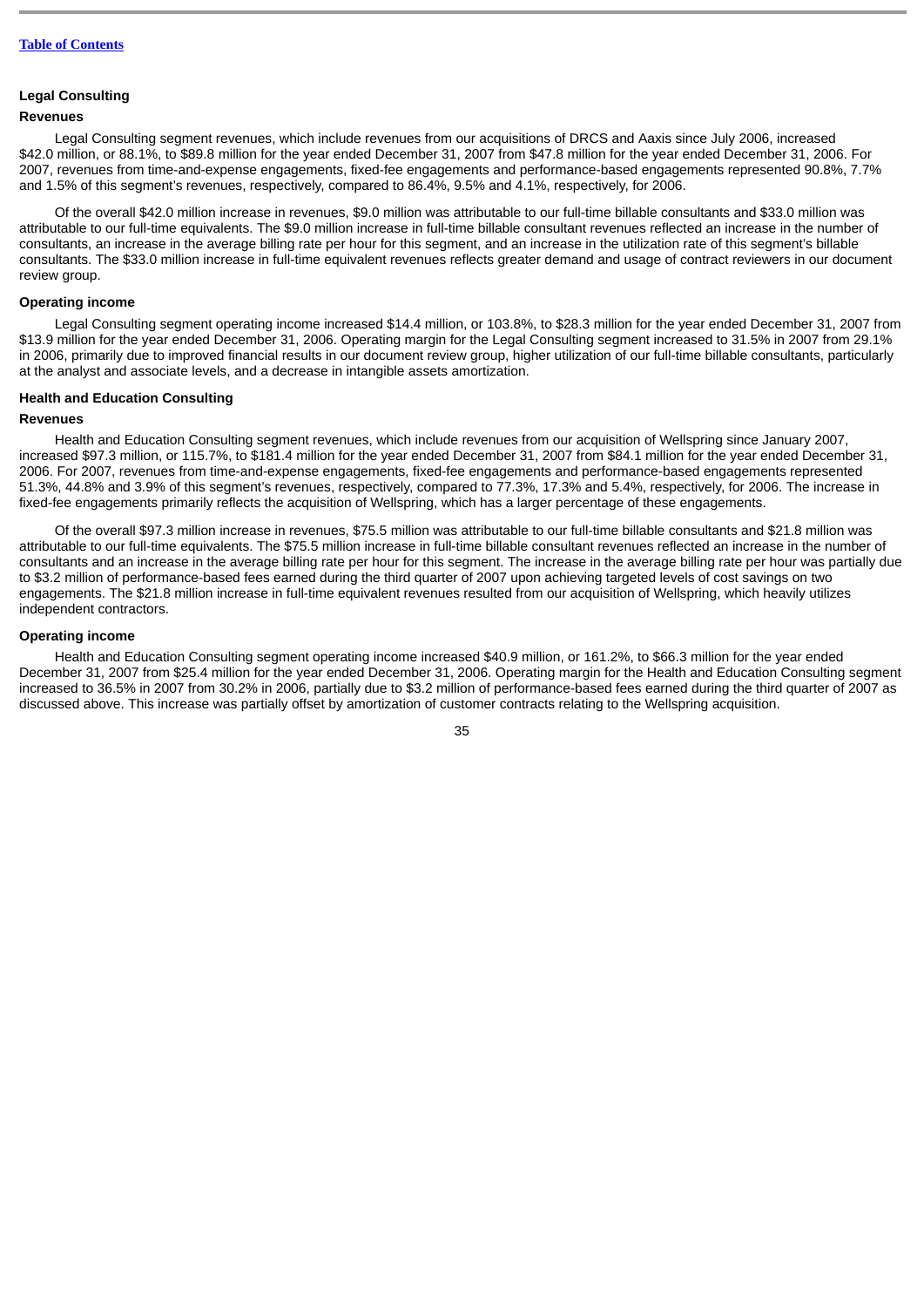## **Corporate Consulting**

## **Revenues**

Corporate Consulting segment revenues, which include revenues from our acquisition of Galt since April 2006 and revenues from our acquisition of Glass since January 2007, increased \$29.5 million, or 62.1%, to \$77.0 million for the year ended December 31, 2007 from \$47.5 million for the year ended December 31, 2006. For 2007, revenues from time-and-expense engagements, fixed-fee engagements and performance-based engagements represented 45.3%, 50.9% and 3.8% of this segment's revenues, respectively, compared to 60.3%, 36.7% and 3.0%, respectively, for 2006.

Of the overall \$29.5 million increase in revenues, \$27.4 million was attributable to our full-time billable consultants and \$2.1 million was attributable to our full-time equivalents. The \$27.4 million increase in full-time billable consultant revenues reflected an increase in the number of consultants, partially offset by a decline in both the average billing rate per hour for this segment and the utilization rate of this segment's billable consultants.

### **Operating income**

Corporate Consulting segment operating income increased \$2.2 million, or 12.0%, to \$20.0 million for the year ended December 31, 2007 from \$17.8 million for the year ended December 31, 2006. Operating margin for the Corporate Consulting segment decreased to 25.9% in 2007 from 37.5% in 2006, primarily due to higher compensation costs and selling, general and administrative expenses for this segment, as well as expenses associated with our expansion into Japan.

# **Year ended December 31, 2006 compared to year ended December 31, 2005**

## **Revenues**

Revenues increased \$81.4 million, or 39.3%, to \$288.6 million for the year ended December 31, 2006 from \$207.2 million for the year ended December 31, 2005. Revenues for 2006 included revenues from our acquisition of Galt since April 2006 and revenues from our acquisitions of DRCS and Aaxis since July 2006.

Of the overall \$81.4 million increase in revenues, \$65.0 million was attributable to our full-time billable consultants and \$16.4 million was attributable to our full-time equivalents. The \$65.0 million increase in full-time billable consultant revenues reflected growing demand for our services from new and existing clients and our acquisitions. This increase was attributable to an increase in the number of consultants across all of our segments due to internal growth and our acquisitions, an increase in our average billing rate, and an increase in the utilization rate of our billable consultants. The \$16.4 million increase in full-time equivalent revenues was primarily due to our acquisition of DRCS, which heavily utilizes contract reviewers.

### **Total direct costs**

Our direct costs increased \$45.8 million, or 38.9%, to \$163.6 million for the year ended December 31, 2006 from \$117.8 million for the year ended December 31, 2005. Approximately \$41.1 million of the increase was attributable to the increase in the number of full-time billable consultants and usage of contract reviewers as described above, as well as the promotion of our employees during the year, including nine to the managing director level effective January 1, 2006, and their related salaries, bonuses and benefit costs. Share-based compensation expense associated with our revenue-generating professionals increased \$1.7 million, or 34.0%, to \$6.7 million during 2006 from \$5.0 million during 2005.

Total direct costs for the years ended December 31, 2006 and 2005 included \$2.2 million and \$1.3 million, respectively, of intangible assets amortization expense. The increase in 2006 was primarily attributable to the 2006 acquisitions of Galt, DRCS and Aaxis, in which customer contracts totaling \$2.1 million were acquired and fully amortized during the year.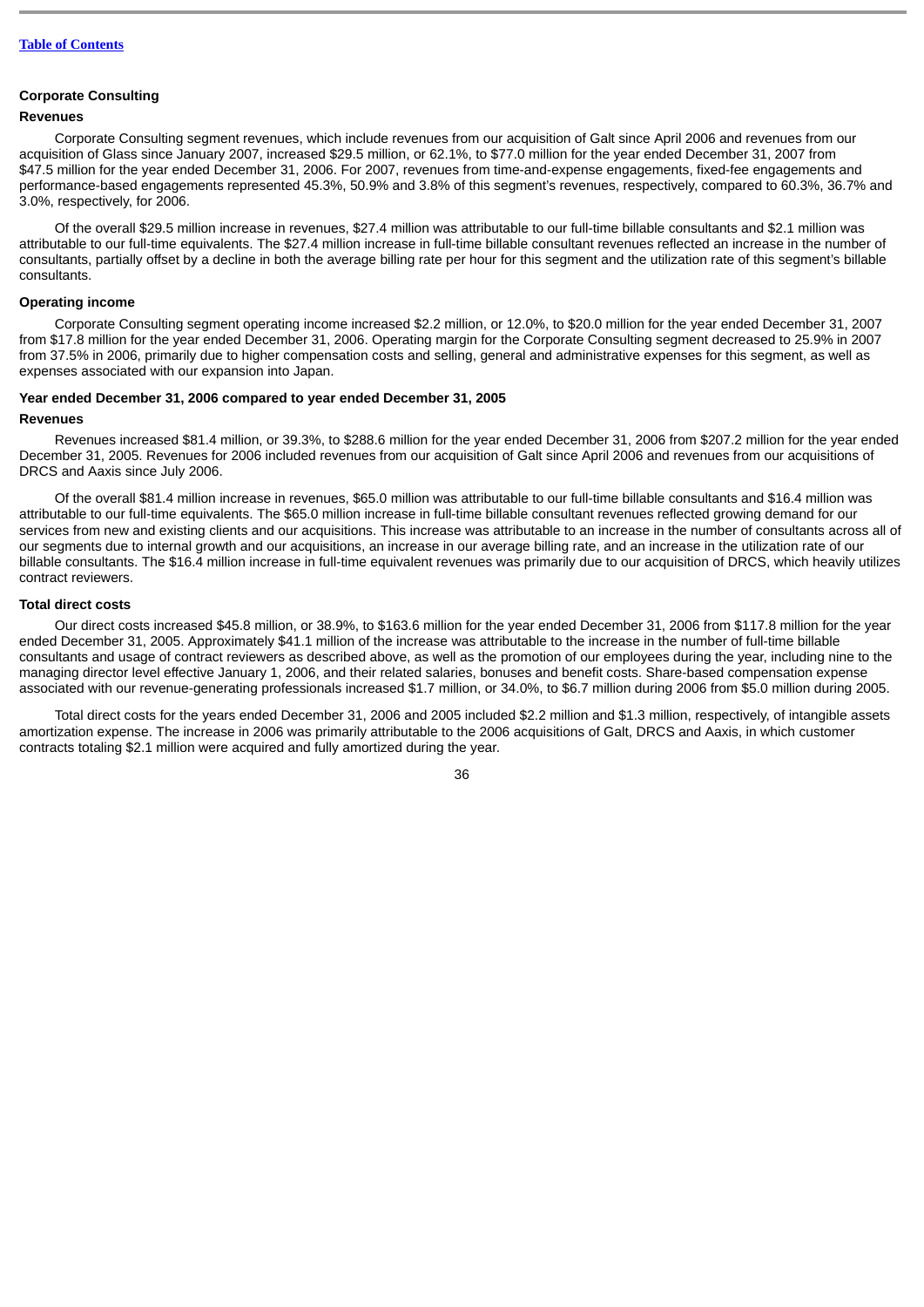### **Operating expenses**

Selling, general and administrative expenses increased \$14.9 million, or 29.2%, to \$65.9 million for the year ended December 31, 2006 from \$51.0 million for the year ended December 31, 2005. Approximately \$3.8 million of this increase was due to an increase in non-revenue-generating professionals and their related salaries, bonuses and benefits costs. We added a number of non-revenue-generating professionals during the past year to continue to support a public company infrastructure and to support our growth. Share-based compensation expense associated with our non-revenue-generating professionals increased \$1.2 million, or 63.2%, to \$3.1 million during 2006 from \$1.9 million during 2005. Another \$3.7 million of the increase was due to higher facilities costs attributable to two new leases that we entered into during the second half of 2005. The remaining increase in selling, general and administrative costs during 2006 compared to the same period last year was due to a \$1.8 million increase in marketing and promotional expenses and a \$1.7 million increase in training and recruiting costs. During 2005, we incurred costs associated with a secondary offering that was withdrawn in November 2005 and a secondary offering that was completed in February 2006. These costs totaled \$0.5 million after tax, or \$0.03 per diluted share. During the first quarter of 2006, we completed our secondary offering and recorded related costs totaling \$0.6 million after tax, or \$0.03 per diluted share. These costs were expensed in the period incurred because we did not issue new securities in the offering.

Depreciation expense increased \$2.5 million, or 56.8%, to \$6.9 million in the year ended December 31, 2006 from \$4.4 million in the year ended December 31, 2005 as computers, network equipment, furniture and fixtures, and leasehold improvements were added to support our increase in employees. Amortization of non-direct intangible assets, which include customer relationships and non-competition agreements, was \$2.3 million and \$0.9 million, for the years ended December 31, 2006 and 2005, respectively. Also included in amortization expense in the year ended December 31, 2005 is a \$0.6 million charge representing the write-off of an intangible asset relating to a Speltz & Weis customer contract, as described in "Client Bankruptcy Case" below.

### **Operating income**

Operating income increased \$15.9 million, or 50.4%, to \$47.5 million for the year ended December 31, 2006 from \$31.6 million for the year ended December 31, 2005. The increase in operating income was primarily due to the increase in revenues, partially offset by the increases in direct costs and operating expenses as discussed above. Operating margin, which is defined as operating income expressed as a percentage of revenues, was 16.5% in the year ended December 31, 2006 compared to 15.2% in the year ended December 31, 2005.

#### **Net income**

Net income increased \$8.9 million, or 50.2%, to \$26.7 million for the year ended December 31, 2006 from \$17.8 million for the year ended December 31, 2005. Diluted earnings per share increased 46.7% to \$1.54 for the year ended December 31, 2006 from \$1.05 for the year ended December 31, 2005. The increase was primarily attributable to an increase in net income, slightly offset by an increase in weighted-average shares outstanding.

## **Segment results**

## **Financial Consulting**

### **Revenues**

Financial Consulting segment revenues increased \$26.8 million, or 32.6%, to \$109.2 million for the year ended December 31, 2006 from \$82.4 million for the year ended December 31, 2005. For the years ended 2006 and 2005, most of this segment's revenues were from time-andexpense engagements.

Of the overall \$26.8 million increase in revenues, \$24.1 million was attributable to our full-time billable consultants and \$2.7 million was attributable to our full-time equivalents. The \$24.1 million increase in full-time billable consultant revenues reflected an increase in the number of consultants, an increase in the average billing rate per hour for this segment, and an increase in the utilization rate of this segment's billable consultants. These increases were reflective of growing demand for our services from new and existing clients.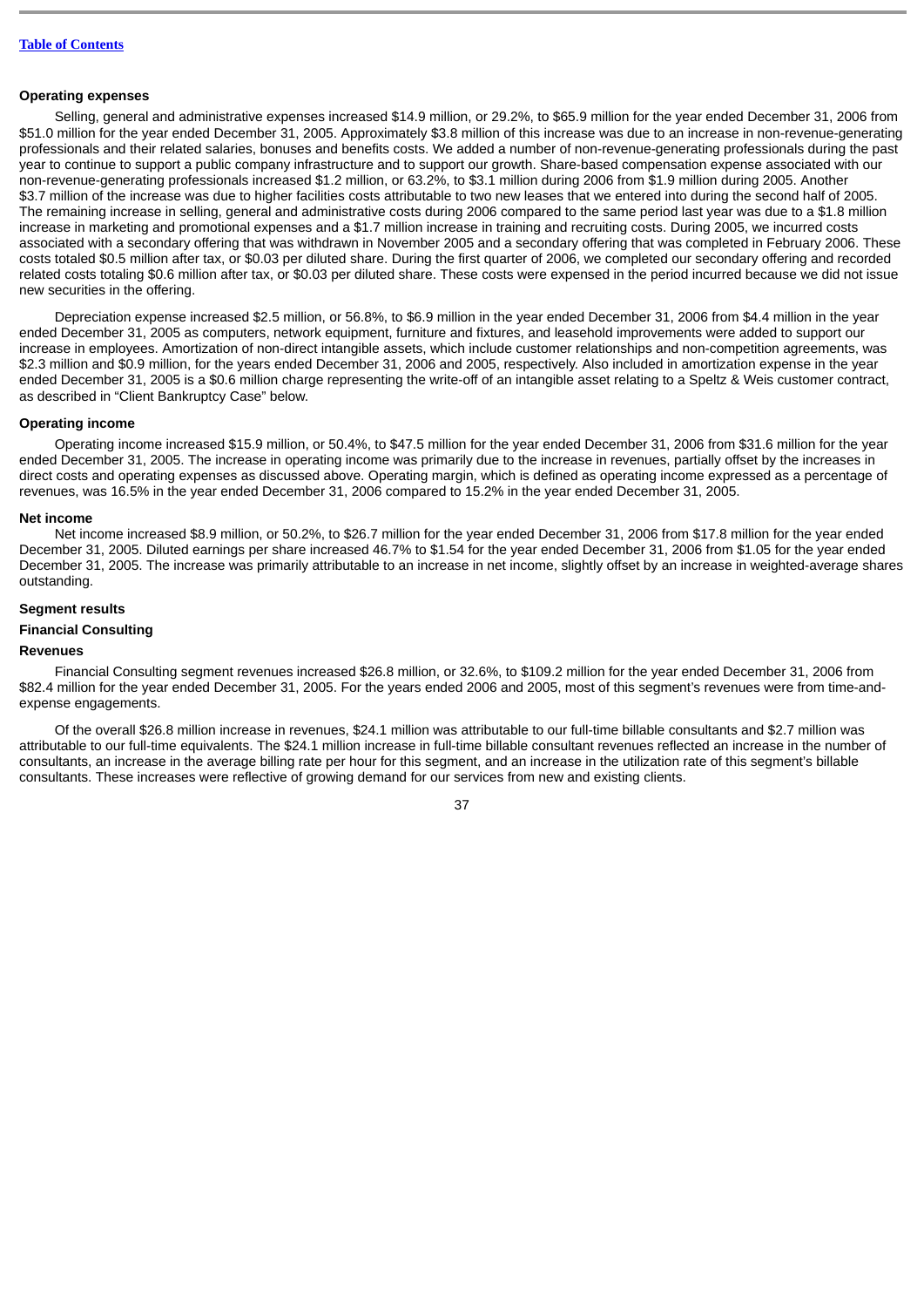### **Operating income**

Financial Consulting segment operating income increased \$13.1 million, or 35.3%, to \$50.3 million for the year ended December 31, 2006 from \$37.2 million in the year ended December 31, 2005. Operating margin for the Financial Consulting segment increased slightly to 46.1% for the year ended December 31, 2006 from 45.1% for the year ended December 31, 2005.

### **Legal Consulting**

## **Revenues**

Legal Consulting segment revenues, which include revenues from our acquisitions of DRCS and Aaxis since July 2006, increased \$22.3 million, or 87.3%, to \$47.8 million for the year ended December 31, 2006 from \$25.5 million for the year ended December 31, 2005. For the year ended December 31, 2006, revenues from time-and-expense engagements, fixed-fee engagements and performance-based engagements represented 86.4%, 9.5% and 4.1% of this segment's revenues, respectively, compared to 69.0%, 28.0% and 3.0%, respectively, for the year ended December 31, 2005.

Of the overall \$22.3 million increase in revenues, \$8.3 million was attributable to our full-time billable consultants and \$14.0 million was attributable to our full-time equivalents. The \$8.3 million increase in full-time billable consultant revenues reflected an increase in the number of consultants and an increase in the average billing rate per hour for this segment. The \$14.0 million increase in full-time equivalent revenues was primarily due to our acquisition of DRCS, which heavily utilizes contract reviewers.

#### **Operating income**

Legal Consulting segment operating income increased \$5.3 million, or 61.1%, to \$13.9 million for the year ended December 31, 2006 from \$8.6 million for the year ended December 31, 2005. Operating margin for the Legal Consulting segment decreased to 29.1% for the year ended December 31, 2006 from 33.8% for the year ended December 31, 2005 primarily due to amortization of customer contracts relating to the acquisitions of DRCS and Aaxis, coupled with higher general and administrative costs.

#### **Health and Education Consulting**

### **Revenues**

Health and Education Consulting segment revenues, which include revenues from our acquisition of Speltz & Weis since May 2005, increased \$22.8 million, or 37.2%, to \$84.1 million for the year ended December 31, 2006 from \$61.3 million for the year ended December 31, 2005. For the year ended December 31, 2006, revenues from time-and-expense engagements, fixed-fee engagements and performance-based engagements represented 77.3%, 17.3% and 5.4% of this segment's revenues, respectively, compared to 78.3%, 13.3% and 8.4%, respectively, for the year ended December 31, 2005.

Of the overall \$22.8 million increase in revenues, \$22.6 million was attributable to our full-time billable consultants and \$0.2 million was attributable to our full-time equivalents. The \$22.6 million increase in full-time billable consultant revenues reflected an increase in the number of consultants and growth in demand for our services from new and existing clients.

#### **Operating income**

Health and Education Consulting segment operating income increased \$7.7 million, or 43.8%, to \$25.4 million for the year ended December 31, 2006 from \$17.7 million for the year ended December 31, 2005. Operating margin for the Health and Education segment increased to 30.2% for the year ended December 31, 2006 from 28.8% for the year ended December 31, 2005 primarily due to lower amortization of customer contracts relating to the acquisition of Speltz & Weis.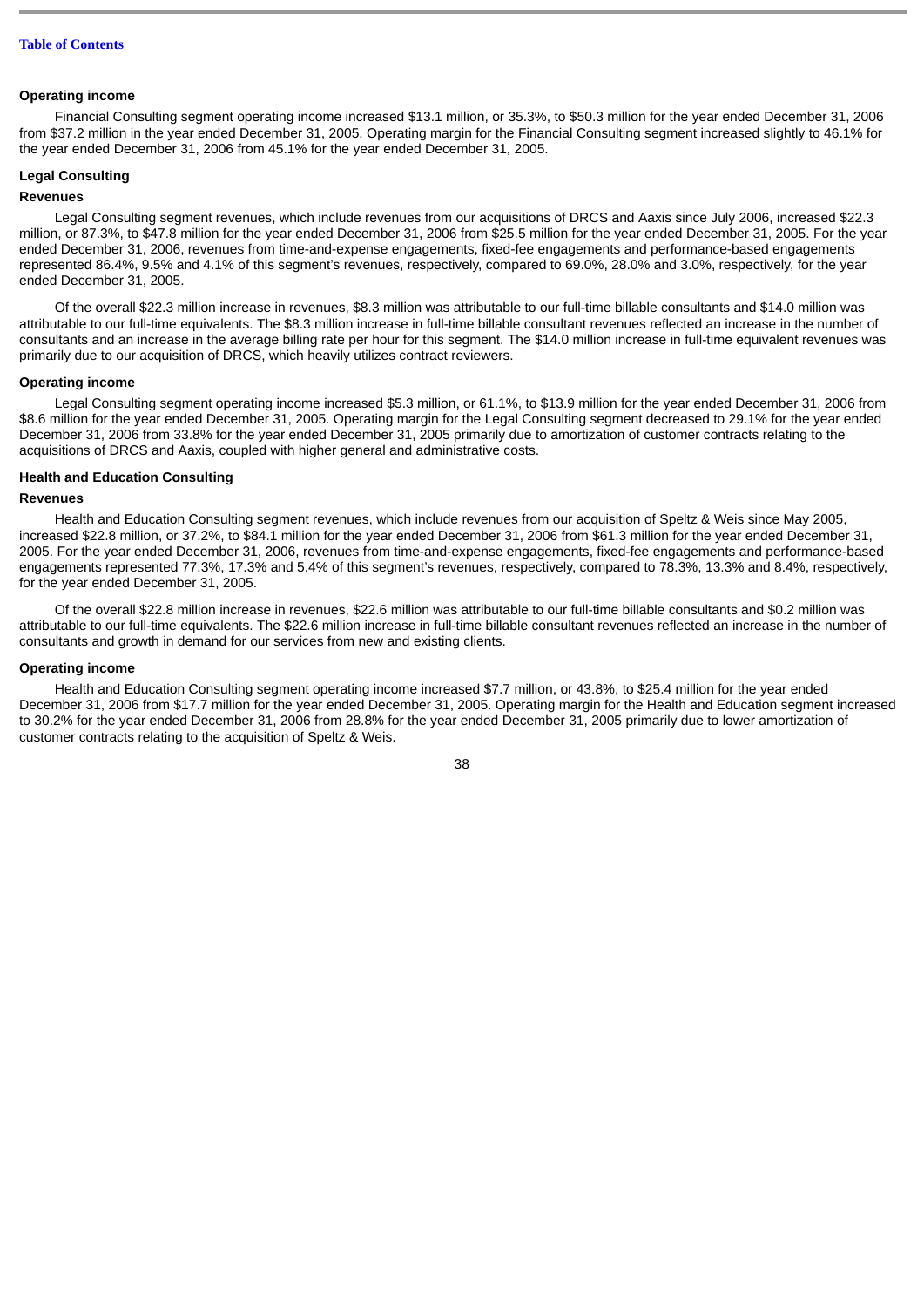## **Corporate Consulting**

## **Revenues**

Corporate Consulting segment revenues, which include revenues from our acquisition of Galt since April 2006, increased \$9.5 million, or 87.3%, to \$47.5 million for the year ended December 31, 2006 from \$38.0 million for the year ended December 31, 2005. For the year ended December 31, 2006, revenues from time-and-expense engagements, fixed-fee engagements and performance-based engagements represented 60.3%, 36.7% and 3.0% of this segment's revenues, respectively, compared to 82.5%, 13.2% and 4.3%, respectively, for the year ended December 31, 2005.

The overall \$9.5 million increase in revenues was attributable to a \$10.0 million increase in revenues for our full-time billable consultants, partially offset by a decrease of \$0.5 million attributable to our full-time equivalents. The increase in full-time billable consultant revenues reflected an increase in the number of consultants, an increase in the average billing rate per hour for this segment, and an increase in the utilization rate of our consultants.

## **Operating income**

Corporate Consulting segment operating income increased \$2.9 million, or 19.5%, to \$17.8 million for the year ended December 31, 2006 from \$14.9 million for the year ended December 31, 2005. Segment operating margin decreased to 37.5% for the year ended December 31, 2006 from 39.2% for the year ended December 31, 2005 primarily due to amortization of customer contracts relating to the acquisition of Galt and higher general and administrative costs, partially offset by lower direct costs as a percentage of revenues.

## **CLIENT BANKRUPTCY CASE**

On July 5, 2005, one of our clients filed for bankruptcy. Subsequent to the filing of the bankruptcy, we continued to provide interim management, revenue cycle management and strategic sourcing services under an engagement contract with the client. In addition, we continued to provide services pursuant to a separate engagement contract with the client's bankruptcy counsel to assist with the bankruptcy process.

On October 21, 2005, the client filed an application with the Bankruptcy Court to authorize our retention during the bankruptcy process. In connection with the application, new financial terms and conditions of the engagement contracts, including billing terms and rates for our services, were negotiated and agreed to with the client and certain other interested parties retroactive to July 5, 2005 pursuant to a new engagement contract that superseded the original contracts. At a hearing held on October 28, 2005, the Bankruptcy Court approved on an interim basis our retention based on these agreed upon terms. On December 14, 2005, the Bankruptcy Court approved our retention on a permanent basis. The client emerged from bankruptcy on August 30, 2007. Objections have been filed to our final fee application. The United States Trustee (the "Trustee") has objected to the fees earned by us between November 9, 2006 and November 27, 2006, which total approximately \$0.1 million. The Trustee has also argued that damages should not necessarily be limited to that amount, without specifying any other amount which the Trustee would like to see disallowed. In addition, a general objection was filed by the plaintiff in the litigation discussed in "Item 3. Legal Proceedings," in order to protect its rights. The plaintiff seeks either a deferral of any final ruling on our final fee application or a court order expressly reserving all rights with respect to claims that are or might be raised in the litigation. A hearing on the final fee application is scheduled to be held during the first quarter of 2008. Additional information regarding this litigation is included in "Item 3. Legal Proceedings."

The change in financial terms approved by the Bankruptcy Court on December 14, 2005 resulted in \$0.6 million, \$2.2 million and \$2.1 million less revenues than the amounts provided for under the original terms of the interim management contract for the years ended December 31, 2007, 2006 and 2005, respectively. The results for the years ended December 31, 2007, 2006 and 2005 also reflect legal and related costs totaling approximately \$0.5 million, \$0.6 million and \$0.9 million, respectively, associated with the bankruptcy process.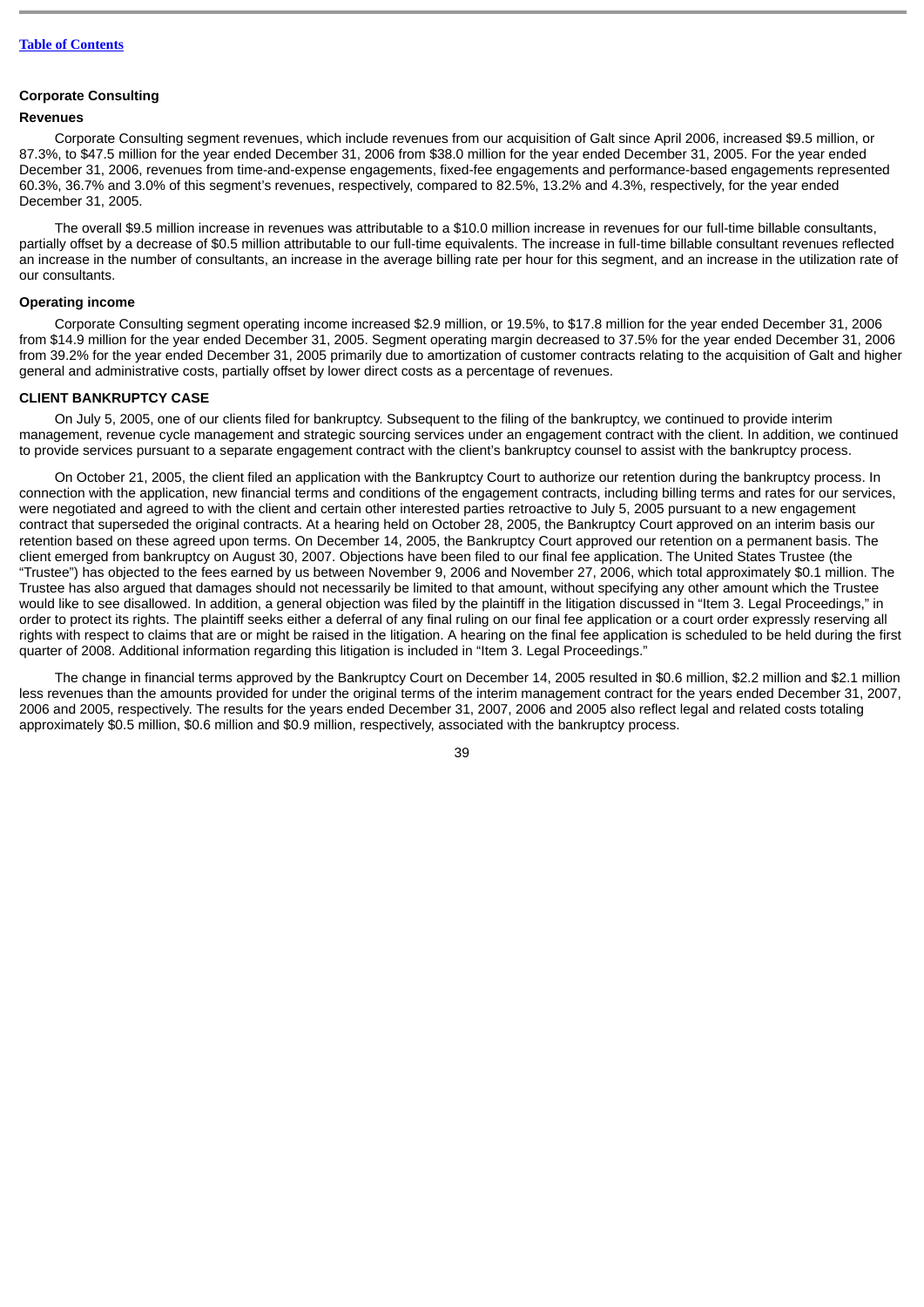Based on the projected cash flows under the new financial terms and conditions approved by the Bankruptcy Court, the intangible value that we assigned to the interim management contract in connection with the Speltz & Weis acquisition decreased. Accordingly, we wrote off the remaining carrying value of this contract in the third quarter of 2005. This charge, totaling \$0.6 million, is included in depreciation and amortization for the year ended December 31, 2005 and was attributable to the Health and Education Consulting segment.

### **LIQUIDITY AND CAPITAL RESOURCES**

Our primary sources of liquidity are cash flows from operations and debt capacity available under our credit facility. Cash and cash equivalents was \$3.0 million at December 31, 2007, a decrease of \$13.6 million from December 31, 2006. Cash and cash equivalents at December 31, 2006 was \$16.6 million, a \$15.2 million decrease from December 31, 2005. Strong cash flows from operations in both 2007 and 2006 were more than offset by cash paid for business acquisitions.

### **Operating activities**

During 2007, cash flows generated by operating activities totaled \$53.7 million, compared to \$42.5 million for the year ended December 31, 2006. Cash flows from an increase in revenues were partially offset by a net increase in our operating assets and liabilities. Our operating assets and liabilities consist primarily of receivables from billed and unbilled services, accounts payable and accrued liabilities, and accrued payroll and related benefits. The volume of billings and timing of collections of our receivables, and payments of our liabilities, affect our cash flows. Our receivables from billed and unbilled services increased by \$39.0 million during 2007 and were attributable to a greater volume of billings as more services were rendered. Additionally, our days sales outstanding, which is a measure of the average number of days that we take to collect our receivables, increased from 2006 to 2007. Accrued payroll and related benefits at December 31, 2007 increased by \$14.0 million from December 31, 2006, which was primarily related to accrued bonuses that we will pay out in the first quarter of 2008. Accrued bonuses at December 31, 2007 were higher than the prior year due to an increase in the number of employees.

Cash flows generated by operating activities totaled \$42.5 million for the year ended December 31, 2006 and \$26.0 million for the year ended December 31, 2005. The increase in cash provided by operations for the year ended December 31, 2006 was primarily attributable to an increase in revenues and improved financial results due to the general growth of our business, which was partially offset by growth in our accrued liabilities, as well as an increase in our income tax receivable. Accrued payroll and related benefits at December 31, 2006 increased by \$9.6 million compared to December 31, 2005, which was primarily related to accrued bonuses that we paid out in the first quarter of 2007. Accrued bonuses at December 31, 2006 were higher than the prior year due to an increase in employees and improved financial results.

## **Investing activities**

Cash used in investing activities was \$187.1 million, \$69.2 million and \$21.1 million for the year ended December 31, 2007, 2006 and 2005, respectively. The use of cash in all three periods pertained to our business acquisitions and purchases of computer hardware and software, furniture and fixtures, and leasehold improvements needed to meet the ongoing needs relating to the hiring of additional employees and the expansion of office space. We estimate that our cash utilized for capital expenditures in 2008 will be approximately \$20 million primarily for leasehold improvements and computer equipment.

## **Financing activities**

Cash provided by financing activities was \$119.8 million in 2007 and \$11.4 million in 2006, compared to cash used in financing activities of \$1.2 million in 2005. During the years ended December 31, 2007, 2006 and 2005 upon the vesting of restricted stock awards, we redeemed 146,100, 99,471 and 56,145, respectively, shares of our common stock at an average stock price of \$69.02, \$34.78 and \$24.16, respectively, to satisfy employee tax withholding requirements.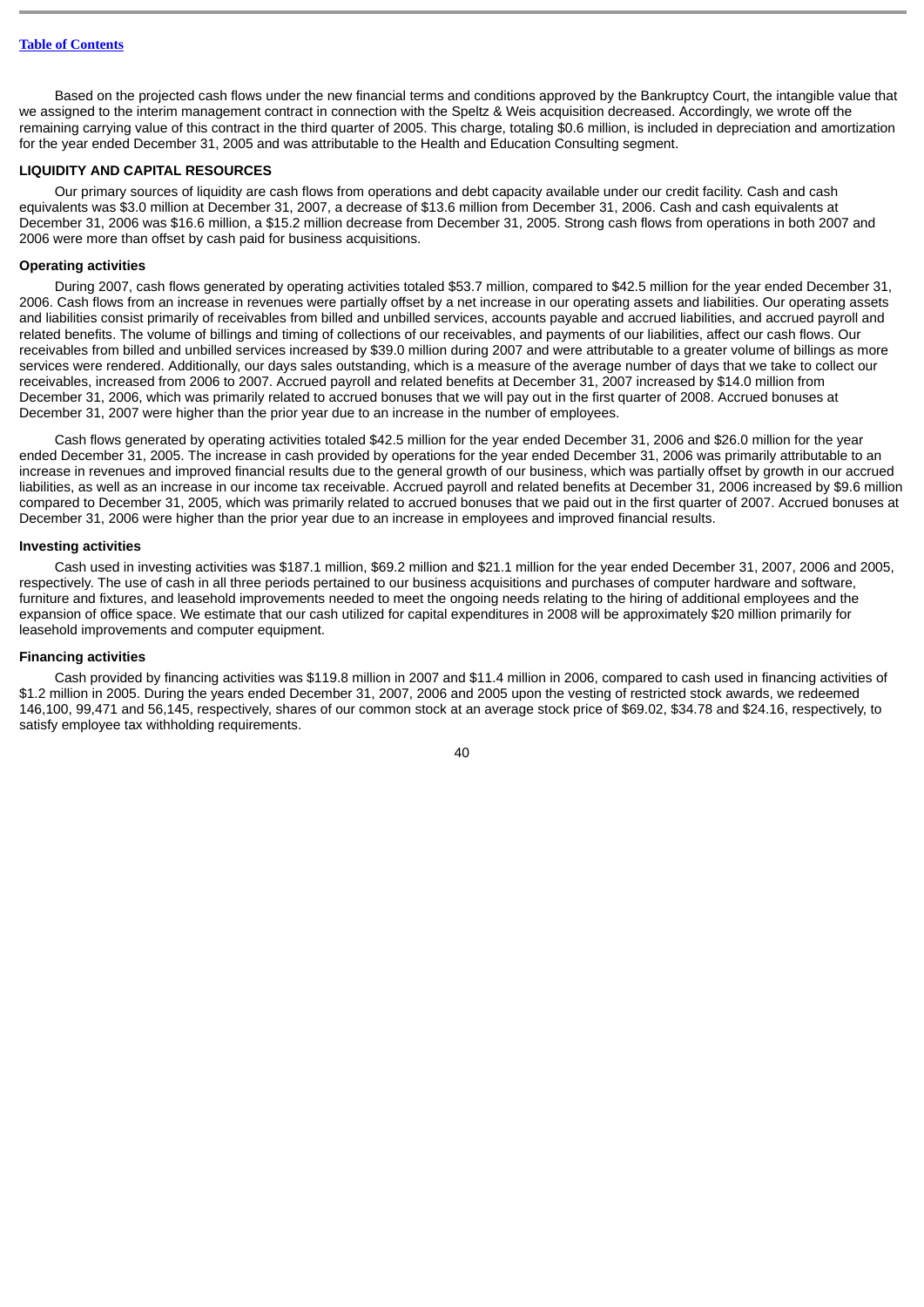At December 31, 2006, we had a credit agreement with various financial institutions under which we may borrow up to \$130.0 million. On February 23, 2007, we amended the credit agreement so that the maximum amount of principal that may be borrowed increased to \$175.0 million, with an accordion feature allowing for an additional amount of up to \$50.0 million to be borrowed upon approval from the lenders. On July 27, 2007, we executed a fourth amendment to the credit agreement, increasing the maximum amount of principal that may be borrowed to \$200.0 million. Fees and interest on borrowings vary based on our total debt to earnings before interest, taxes, depreciation and amortization ("EBITDA") ratio as set forth in the credit agreement and will be based on a spread over the London Interbank Offered Rate ("LIBOR") or a spread over the base rate, which is the greater of the Federal Funds Rate plus 0.5% or the Prime Rate, as selected by us. All outstanding principal is due upon expiration of the credit agreement on February 23, 2012. The credit agreement includes quarterly financial covenants that require us to maintain certain interest coverage ratio, total debt to EBITDA ratio, and net worth levels. In addition, certain future acquisitions and similar transactions will need to be approved by the lenders.

During both 2007 and 2006, we borrowed against our credit facility to fund our daily operations and our business acquisitions. For the years ended December 31, 2007 and 2006, the average daily outstanding balance under our credit facility was \$126.4 million and \$11.9 million, respectively. Borrowings outstanding under this credit facility at December 31, 2007 totaled \$123.5 million and bear a weighted-average interest rate of 6.1%. Borrowings outstanding at December 31, 2006 totaled \$8.0 million and bear interest at 5.9%. We were in compliance with our debt covenants as of December 31, 2007 and 2006.

#### **Future needs**

Our primary financing need has been to fund our growth. Our growth strategy is to expand our service offerings, which will require investments in new hires, acquisitions of complementary businesses, expansion into other geographic areas, and capital expenditures for information technology, office space, furniture and fixtures, as well as leasehold improvements. In connection with our past business acquisitions, we may be required under earn-out provisions to pay additional purchase consideration to the sellers if specific performance targets are met. We also have other cash commitments as described below in contractual obligations. We intend to fund the Company's growth over the next twelve months with funds generated from operations and borrowings under our credit agreement. Because we expect that our future annual growth rate in revenues and related percentage increases in working capital balances will moderate, we believe our internally generated liquidity, together with access to external capital resources, will be adequate to fund our long-term growth and capital needs arising from earn-out provisions and cash commitments. Our ability to secure short-term and long-term financing in the future will depend on several factors, including our future profitability, the quality of our accounts receivable and unbilled services, our relative levels of debt and equity and the overall condition of the credit markets.

## **CONTRACTUAL OBLIGATIONS**

The following table represents our obligations and commitments to make future payments under contracts, such as lease agreements, and under contingent commitments as of December 31, 2007 (in thousands).

|                               | <b>Less than</b><br>1 year<br>(2008) | 1-3 years<br>(2009 to<br>2010) | 3-5 years<br>(2011 to<br>2013) | More than<br>5 years<br>(2013 and<br>thereafter) | Total     |
|-------------------------------|--------------------------------------|--------------------------------|--------------------------------|--------------------------------------------------|-----------|
| Long-term bank borrowings     | £                                    | \$                             | \$123,500                      |                                                  | \$123,500 |
| Notes payable                 | 1,000                                |                                |                                |                                                  | 1,000     |
| Interest on notes payable     | 40                                   |                                |                                |                                                  | 40        |
| Capital lease obligations     | 309                                  | 234                            |                                |                                                  | 543       |
| Operating lease obligations   | 16,015                               | 29,383                         | 29,283                         | 13,590                                           | 88,271    |
| Additional purchase price     | 32.422                               |                                |                                |                                                  | 32,422    |
| <b>Purchase obligations</b>   | 4,336                                | 1,002                          |                                |                                                  | 5,341     |
| Total contractual obligations | \$54,122                             | \$30,619                       | \$152,786                      | \$13,590                                         | \$251,117 |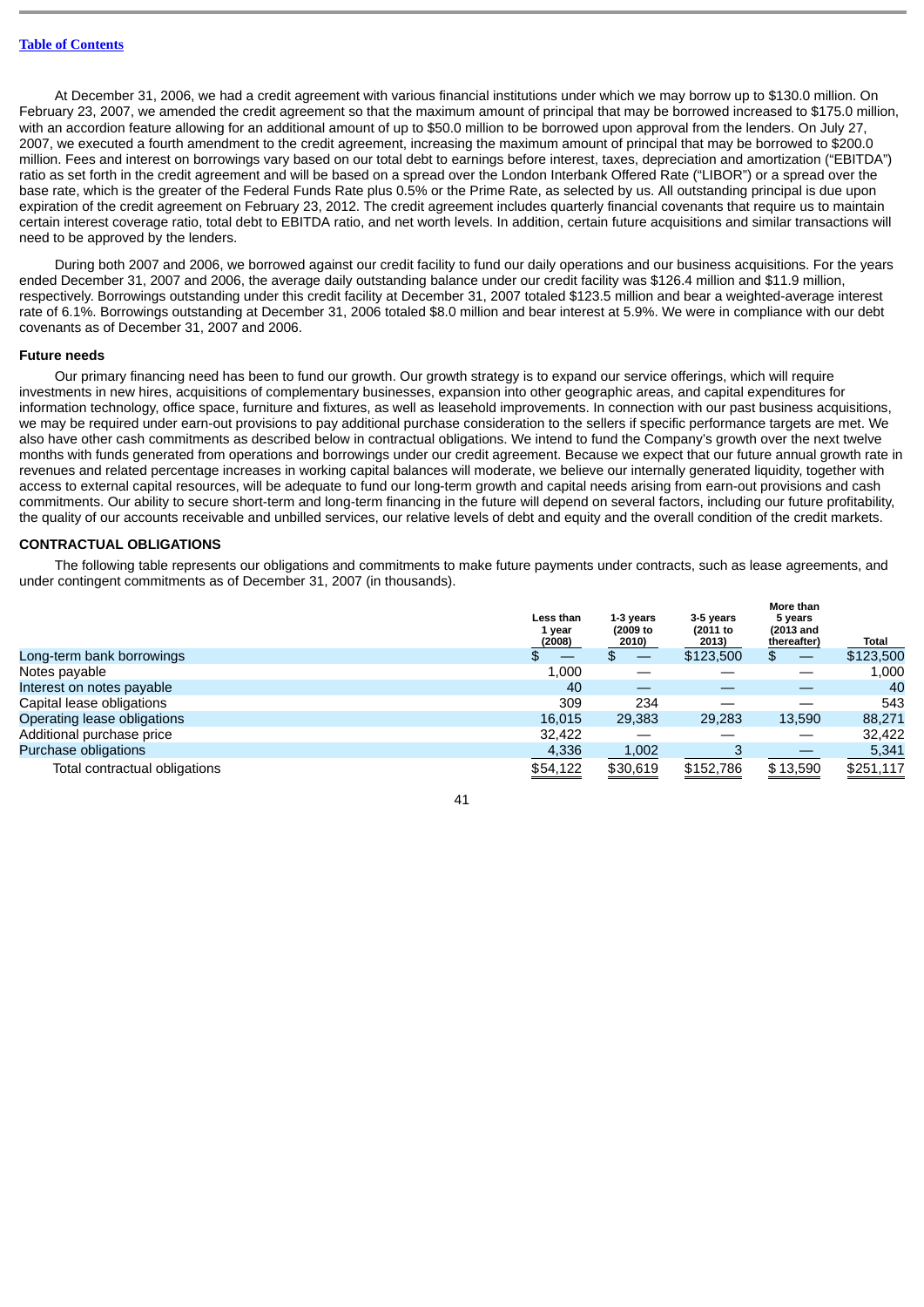We lease our facilities and certain equipment under operating and capital lease arrangements expiring on various dates through 2016, with various renewal options. We lease office facilities under noncancelable operating leases that include fixed or minimum payments plus, in some cases, scheduled base rent increases over the term of the lease. Certain leases provide for monthly payments of real estate taxes, insurance and other operating expense applicable to the property. Some of the leases contain provisions whereby the future rental payments may be adjusted for increases in operating expense above the specified amount.

In connection with certain business acquisitions, we may be required to pay additional purchase consideration to the sellers if specific performance targets and conditions are met over a number of years as specified in the related purchase agreements. These amounts are generally calculated and payable at the end of each year. There is no limitation to the maximum amount of additional purchase consideration and such amount is not determinable at this time, but the aggregate amount that potentially may be paid could be significant. We would expect, however, to fund such payments using cash flows generated from our operations.

Purchase obligations include information technology, marketing events, sponsorships, subscriptions to research tools and other commitments to purchase services where we cannot cancel or would be required to pay a termination fee in the event of cancellation.

As of December 31, 2007, our non-current liability for uncertain tax positions totaled \$0.7 million. We are not able to reasonably estimate the timing of future cash flows related to this amount as it is dependent on examinations by taxing authorities.

### **OFF BALANCE SHEET ARRANGEMENTS**

We have not entered into any off-balance sheet arrangements.

#### **RECENT ACCOUNTING PRONOUNCEMENTS**

In September 2006, the Financial Accounting Standards Board ("FASB") issued SFAS No. 157, "Fair Value Measurements." SFAS No. 157 defines fair value, establishes a framework for measuring fair value in generally accepted accounting principles ("GAAP"), and expands disclosures about fair value measurements. SFAS No. 157 does not require any new fair value measurements in financial statements, but standardizes its definition and guidance in GAAP. Thus, for some entities, the application of this statement may change current practice. We adopted SFAS No. 157 effective beginning on January 1, 2008. In February 2008, the FASB issued FASB Staff Position ("FSP") FAS 157-2, "Effective Date of FASB Statement No. 157," which delayed by one year the effective date of SFAS No. 157 for all nonfinancial assets and nonfinancial liabilities, except those that are recognized or disclosed at fair value in the financial statements on a recurring basis (at least annually). The adoption of SFAS No. 157 did not have a material impact on our financial statements and is not expected to have a material impact on our future financial position, results of operations, earnings per share, or cash flows.

In February 2007, the FASB issued SFAS No. 159, "The Fair Value Option for Financial Assets and Financial Liabilities—Including an amendment of FASB Statement No. 115." SFAS No. 159 permits entities to choose to measure many financial instruments and certain other items at fair value. The objective of this statement is to improve financial reporting by providing entities with the opportunity to mitigate volatility in reported earnings caused by measuring related assets and liabilities differently without having to apply complex hedge accounting provisions. We adopted SFAS No. 159 effective beginning on January 1, 2008. The adoption of this statement did not have a material impact on our financial statements and is not expected to have a material impact on our future financial position, results of operations, earnings per share, or cash flows.

In December 2007, the FASB issued SFAS No. 141 (revised 2007), "Business Combinations," ("SFAS No. 141R"). SFAS No. 141R was issued to improve the relevance, representational faithfulness, and comparability of information in financial statements about a business combination and its effects. SFAS No. 141R will be effective for us beginning on January 1, 2009 and will apply prospectively to business combinations that we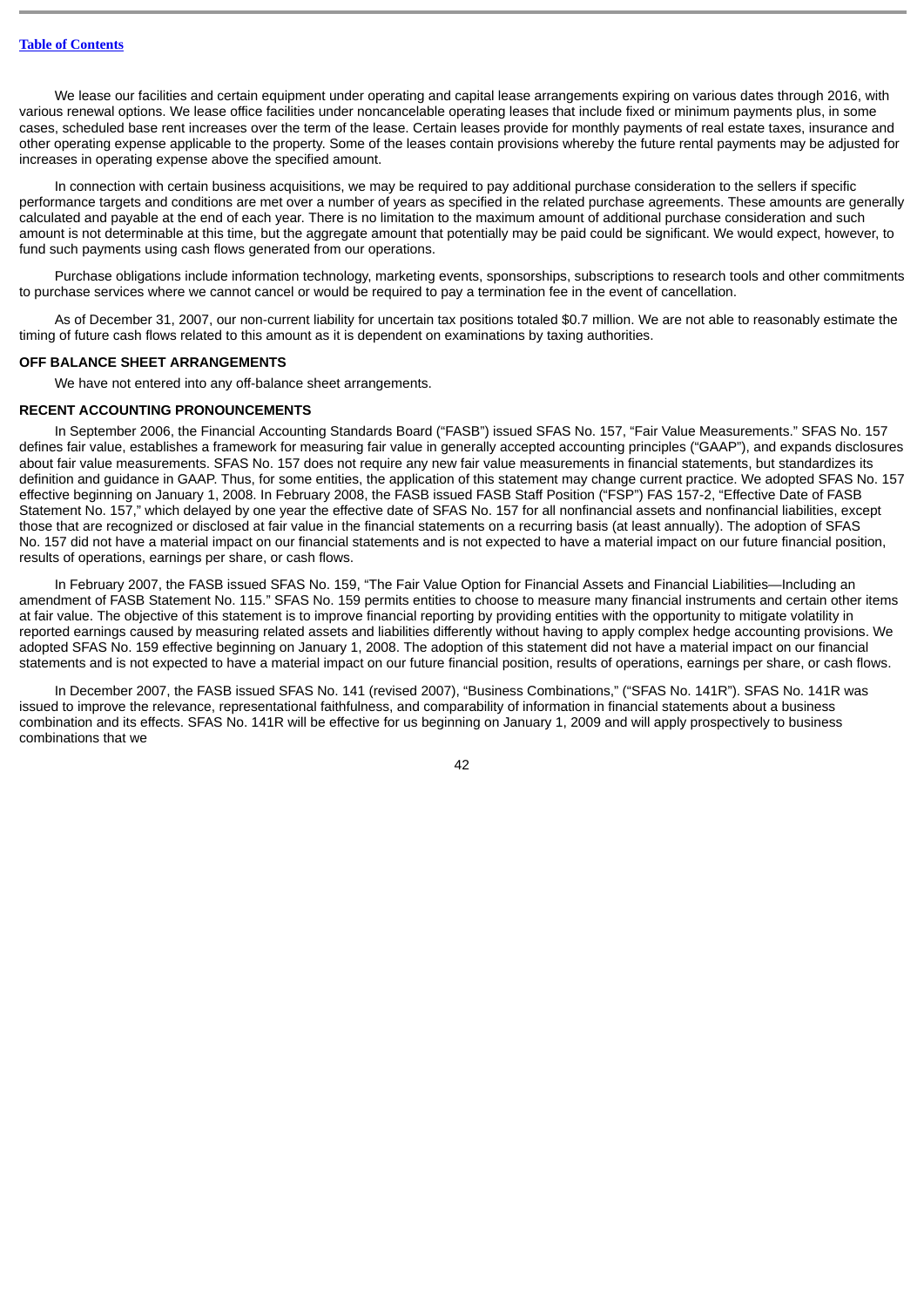complete on or after that date. This statement retains the purchase method of accounting for business combinations, but requires a number of changes. The changes that may have the most significant impact on us include: contingent consideration, such as earn-outs, will be recognized at its fair value on the acquisition date and, for certain arrangements, changes in fair value will be recognized in earnings until settled; acquisitionrelated transaction and restructuring costs will be expensed as incurred; previously-issued financial information will be revised for subsequent adjustments made to finalize the purchase price accounting; reversals of valuation allowances related to acquired deferred tax assets and changes to acquired income tax uncertainties will be recognized in earnings, except in certain situations. We are currently evaluating the impact that the adoption of this statement may have on our future financial position, results of operations, earnings per share, and cash flows.

In December 2007, the FASB issued SFAS No. 160, "Noncontrolling Interests in Consolidated Financial Statements – an amendment of ARB No. 51." SFAS No. 160 was issued to improve the relevance, comparability, and transparency of financial information provided in financial statements by establishing accounting and reporting standards for the noncontrolling interest in a subsidiary and for the deconsolidation of a subsidiary. SFAS No. 160 will be effective for us beginning on January 1, 2009 and will apply prospectively, except for the presentation and disclosure requirements, which will apply retrospectively. We are currently evaluating the impact that the adoption of this statement may have on our future financial position, results of operations, earnings per share, and cash flows.

### **ITEM 7A. QUANTITATIVE AND QUALITATIVE DISCLOSURES ABOUT MARKET RISK.**

We are exposed to market risks related to interest rates and changes in the market value of our investments. We generally do not enter into interest rate caps or collars or other hedging instruments.

Our exposure to changes in interest rates is limited to borrowings under our bank credit agreement, which has variable interest rates tied to the LIBOR, Federal Funds rate or prime rate. At December 31, 2007, we had borrowings outstanding totaling \$123.5 million that bear a weightedaverage interest rate of 6.1%. A one percent change in this interest rate would have a \$1.2 million effect on our pre-tax income.

At December 31, 2007, we had a \$1.0 million note that bears a fixed interest rate of 4% and is payable on May 8, 2008. We are not exposed to significant interest rate risks in respect to this note due to its short-term maturity.

From time to time, we invest excess cash in marketable securities. These investments principally consist of overnight sweep accounts and short-term commercial paper. Due to the short maturity of our investments and debt obligations, we have concluded that we do not have material market risk exposure.

## **ITEM 8. FINANCIAL STATEMENTS AND SUPPLEMENTARY DATA.**

The Company's consolidated financial statements and supplementary data begin on page F-1 of this annual report on Form 10-K.

# **ITEM 9. CHANGES IN AND DISAGREEMENTS WITH ACCOUNTANTS ON ACCOUNTING AND FINANCIAL DISCLOSURE.**

None.

## **ITEM 9A. CONTROLS AND PROCEDURES.**

## **Disclosure Controls and Procedures**

Our management, with the participation of the Company's Chief Executive Officer and Chief Financial Officer, has evaluated the effectiveness of our disclosure controls and procedures (as such term is defined in Rules 13a-15(e) and 15d-15(e) under the Securities Exchange Act of 1934, as amended (the "Exchange Act")) as of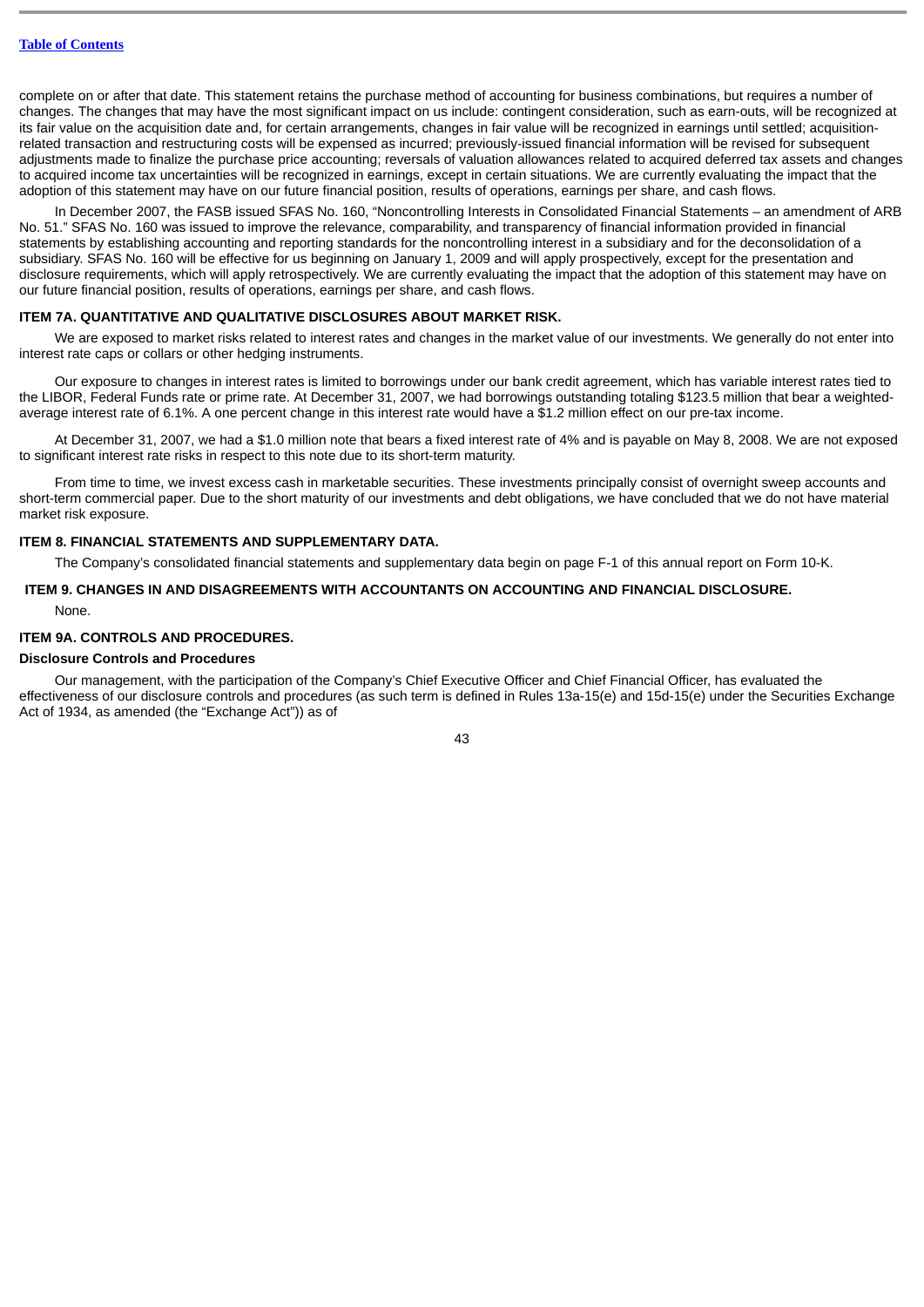December 31, 2007. Based on this evaluation, our Chief Executive Officer and Chief Financial Officer have concluded that, as of December 31, 2007, our disclosure controls and procedures are effective in recording, processing, summarizing and reporting, on a timely basis, information required to be disclosed by us in the reports we file or submit under the Exchange Act. Such information is accumulated and communicated to management as appropriate to allow timely decisions regarding required disclosure.

### **Management's Report on Internal Control Over Financial Reporting**

Our management is responsible for establishing and maintaining adequate internal control over financial reporting for the Company. Internal control over financial reporting is a process designed to provide reasonable assurance regarding the reliability of financial reporting and the preparation of financial statements for external purposes in accordance with generally accepted accounting principles and includes those policies and procedures that:

(i) Pertain to the maintenance of records that in reasonable detail accurately and fairly reflect the transactions and dispositions of the assets of the Company;

(ii) Provide reasonable assurance that transactions are recorded as necessary to permit preparation of financial statements in accordance with generally accepted accounting principles, and that receipts and expenditures of the Company are being made only in accordance with authorizations of management and directors of the Company; and

(iii) Provide reasonable assurance regarding prevention or timely detection of unauthorized acquisition, use or disposition of the Company's assets that could have a material effect on the financial statements.

Due to its inherent limitations, internal control over financial reporting may not prevent or detect misstatements. Also, projections of any evaluation of effectiveness to future periods are subject to the risk that controls may become inadequate because of changes in conditions, or that the degree of compliance with the policies or procedures may deteriorate.

Under the supervision and participation of our Chief Executive Officer and Chief Financial Officer, we conducted an evaluation of the effectiveness of the Company's internal control over financial reporting based on the framework in Internal Control—Integrated Framework issued by the Committee of Sponsoring Organizations of the Treadway Commission. Based on this evaluation, we have concluded that the Company's internal control over financial reporting was effective as of December 31, 2007.

The effectiveness of the Company's internal control over financial reporting as of December 31, 2007 has been audited by PricewaterhouseCoopers LLP, an independent registered public accounting firm, as stated in their report appearing on page F-2 of this annual report on Form 10-K.

## **Changes in Internal Control Over Financial Reporting**

There has been no change in our internal control over financial reporting (as such term is defined in Rules 13a-15(f) and 15d-15(f) under the Exchange Act) that occurred during the quarter ended December 31, 2007 that has materially affected, or is reasonably likely to materially affect, our internal control over financial reporting.

## **ITEM 9B. OTHER INFORMATION.**

None.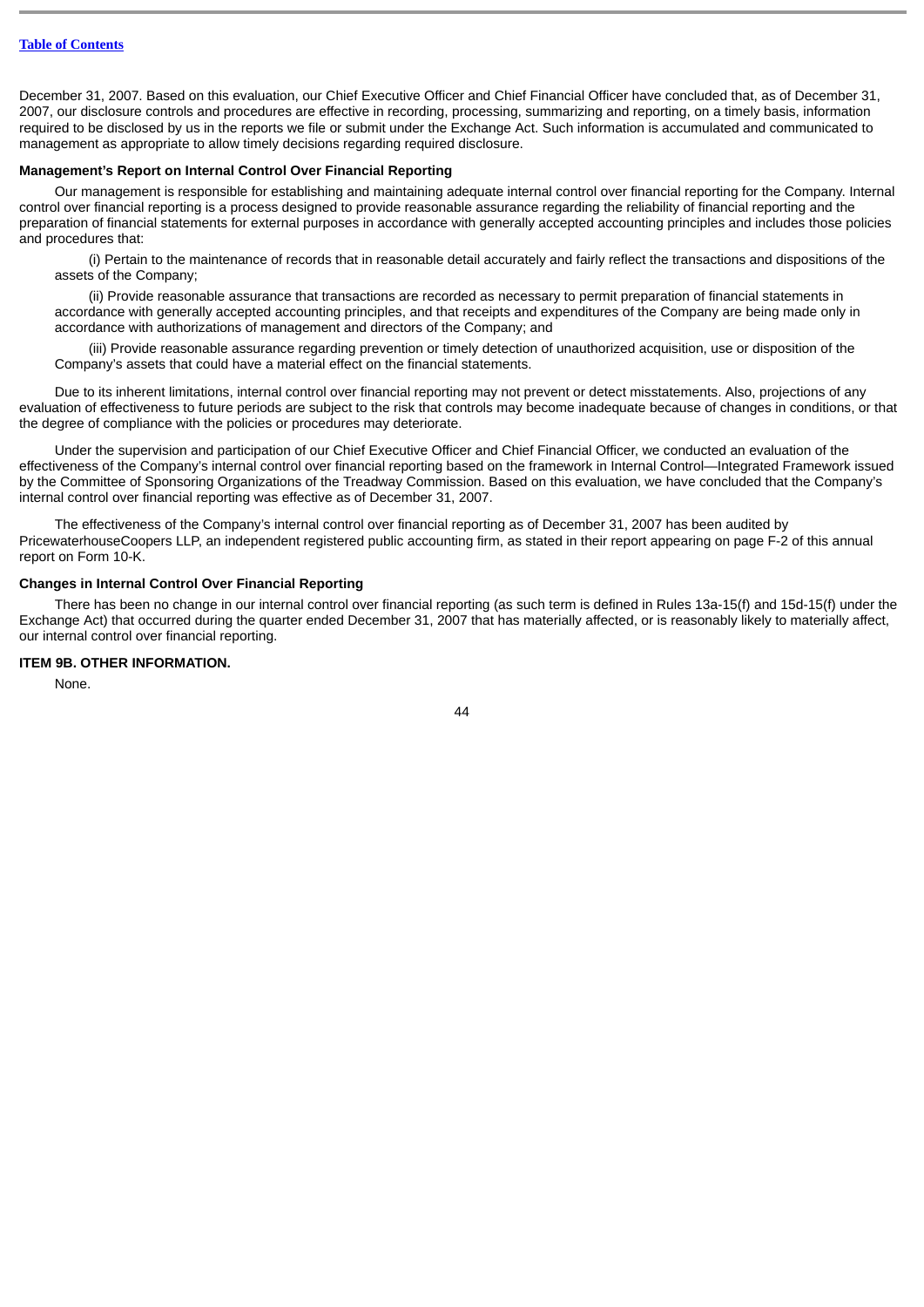## **PART III**

# **ITEM 10. DIRECTORS, EXECUTIVE OFFICERS AND CORPORATE GOVERNANCE.**

# **Directors, Executive Officers, Promoters and Control Persons**

The information required by this item is incorporated by reference from portions of our definitive proxy statement for our annual meeting of stockholders to be filed with the SEC pursuant to Regulation 14A by April 30, 2008 (the "Proxy Statement") under "Nominees to Board of Directors," "Directors Not Standing For Election" and "Executive Officers."

# **Compliance with Section 16(a) of the Exchange Act**

The information required by this item is incorporated by reference from a portion of the Proxy Statement under "Section 16(a) Beneficial Ownership Reporting Compliance."

# **Code of Business Conduct and Ethics**

We have adopted a Code of Business Conduct and Ethics (the "Code") that is applicable to all of our employees, officers and directors. The Code is available on our website at *www.huronconsultinggroup.com*. If we make any amendments to or grant any waivers from the Code which are required to be disclosed pursuant to the Securities Exchange Act of 1934, we will make such disclosures on our website.

# **Corporate Governance**

The information required by this item is incorporated by reference from a portion of the Proxy Statement under "Board Meetings and Committees."

# **ITEM 11. EXECUTIVE COMPENSATION.**

# **Executive Compensation**

The information required by this item is incorporated by reference from a portion of the Proxy Statement under "Executive Compensation."

# **Compensation Committee Interlocks and Insider Participation**

The information required by this item is incorporated by reference from a portion of the Proxy Statement under "Compensation Committee Interlocks and Insider Participation."

## **Compensation Committee Report**

The information required by this item is incorporated by reference from a portion of the Proxy Statement under "Compensation Committee Report."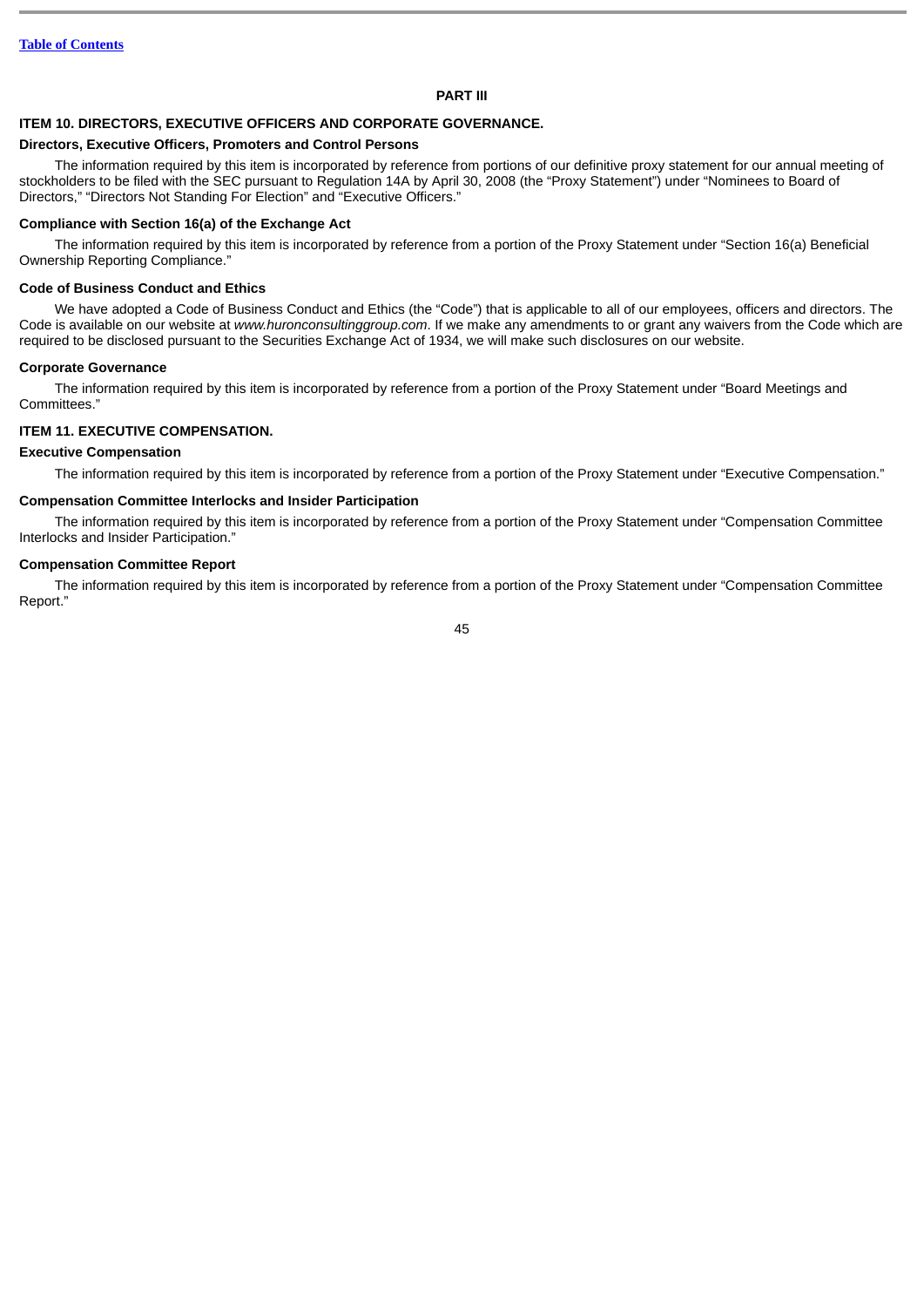# **ITEM 12. SECURITY OWNERSHIP OF CERTAIN BENEFICIAL OWNERS AND MANAGEMENT AND RELATED STOCKHOLDER MATTERS.**

## **Securities Authorized for Issuance Under Equity Compensation Plans**

The following table summarizes information as of December 31, 2007 with respect to equity compensation plans approved by shareholders. We do not have equity compensation plans that have not been approved by shareholders.

| <b>Plan Category</b>                               | <b>Number of Shares to</b><br>be Issued Upon<br><b>Exercise of</b><br><b>Outstanding Options</b> | <b>Weighted-Average</b><br><b>Exercise Price of</b><br><b>Outstanding Options</b> | <b>Number of Shares</b><br><b>Remaining Available</b><br>for Future Issuance<br>(excluding shares in<br>1 <sup>st</sup> column) |
|----------------------------------------------------|--------------------------------------------------------------------------------------------------|-----------------------------------------------------------------------------------|---------------------------------------------------------------------------------------------------------------------------------|
| Equity compensation plans approved by shareholders |                                                                                                  |                                                                                   |                                                                                                                                 |
| $(1)$ :                                            |                                                                                                  |                                                                                   |                                                                                                                                 |
| 2002 Equity Incentive Plan                         | 112.101                                                                                          | \$<br>0.02                                                                        | $-$ (2)                                                                                                                         |
| 2002 Equity Incentive Plan (California)            | 10.655                                                                                           | \$<br>1.02                                                                        | $-$ (2)                                                                                                                         |
| 2003 Equity Incentive Plan                         | 365.381                                                                                          | \$<br>1.16                                                                        | (2)                                                                                                                             |
| 2004 Omnibus Stock Plan                            | 68,970                                                                                           | \$<br>15.50                                                                       | 1,672,617                                                                                                                       |
| Equity compensation plans not approved by          |                                                                                                  |                                                                                   |                                                                                                                                 |
| shareholders:                                      | N/A                                                                                              | N/A                                                                               | N/A                                                                                                                             |
| Total                                              | 557,107                                                                                          | 2.70                                                                              | 1.672.617                                                                                                                       |
|                                                    |                                                                                                  |                                                                                   |                                                                                                                                 |

(1) Our equity compensation plans were approved by the existing shareholders prior to our initial public offering. At our annual meeting of stockholders on May 2, 2006 our stockholders approved an amendment to our 2004 Omnibus Stock Plan to increase the number of shares available for issuance by 2,100,000 shares.

(2) Prior to the completion of our initial public offering, we established the 2004 Omnibus Stock Plan. We terminated the 2002 Equity Incentive Plan, 2002 Equity Incentive Plan (California) and 2003 Equity Incentive Plan with respect to future awards and no further awards will be granted under these plans.

## **Security Ownership of Certain Beneficial Owners and Management**

The other information required by this item is incorporated by reference from a portion of the Proxy Statement under "Stock Ownership of Certain Beneficial Owners and Management."

# **ITEM 13. CERTAIN RELATIONSHIPS AND RELATED TRANSACTIONS, AND DIRECTOR INDEPENDENCE.**

## **Certain Relationships and Related Transactions**

The information required by this item is incorporated by reference from a portion of the Proxy Statement under "Certain Relationships and Related Transactions."

## **Director Independence**

The information required by this item is incorporated by reference from a portion of the Proxy Statement under "Nominees to Board of Directors," "Directors Not Standing For Election," and "Board Meetings and Committees."

## **ITEM 14. PRINCIPAL ACCOUNTING FEES AND SERVICES.**

The information required by this item is incorporated by reference from a portion of the Proxy Statement under "Audit and Non-Audit Fees."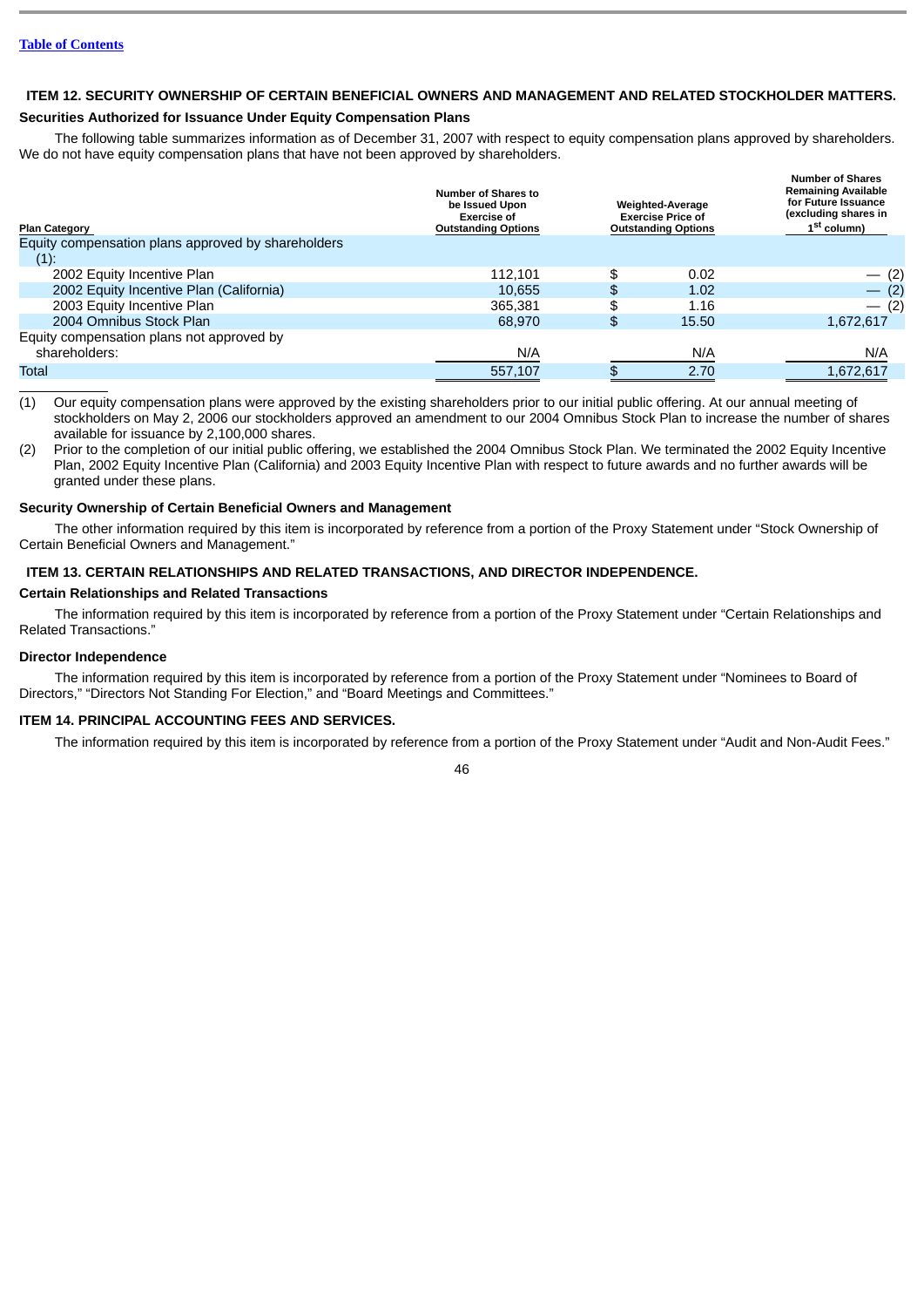## **PART IV**

## **ITEM 15. EXHIBITS AND FINANCIAL STATEMENT SCHEDULES.**

(a) Documents filed as part of this annual report on Form 10-K.

**1. Financial Statements** – Our independent registered public accounting firm's report and our consolidated financial statements are listed below and begin on page F-1 of this annual report on Form 10-K.

Report of Independent Registered Public Accounting Firm

Consolidated Balance Sheets

Consolidated Statements of Income

Consolidated Statements of Stockholders' Equity

Consolidated Statements of Cash Flows

Notes to Consolidated Financial Statements

**2. Financial Statement Schedules** – The financial statement schedules required by this item are included in the consolidated financial statements and accompanying notes.

## **3. Exhibit Index**

|                          |                                                                                                                                                                                                                             |               | <b>Incorporated by Reference</b> |                  |                |                |
|--------------------------|-----------------------------------------------------------------------------------------------------------------------------------------------------------------------------------------------------------------------------|---------------|----------------------------------|------------------|----------------|----------------|
| Exhibit<br><b>Number</b> | <b>Exhibit Description</b>                                                                                                                                                                                                  | here-<br>with | Form                             | Period<br>Ending | <b>Exhibit</b> | Filing<br>Date |
| 2.1                      | Asset Purchase Agreement by and between MSGalt & Company, LLC,<br>Huron Consulting Services LLC, M. Scott Gillis, Joseph R. Shalleck<br>and Leroy J. Mergy, dated as of March 31, 2006.                                     |               | $8-K$                            |                  | 2.1            | 4/6/06         |
| 2.2                      | Membership Interest Purchase and Sale Agreement by and among<br>Huron Consulting Group Holdings LLC, Document Review Consulting<br>Services LLC and Robert Rowe, dated as of July 31, 2006.                                 |               | $8-K$                            |                  | 2.1            | 8/3/06         |
| 2.3                      | Stock Purchase Agreement by and among Wellspring Partners LTD,<br>the Shareholders of Wellspring Partners LTD and Huron Consulting<br>Group Holdings LLC, dated as of December 29, 2006.                                    |               | 8-K                              |                  | 2.1            | 1/8/07         |
| 2.4                      | Stock Purchase Agreement by and among Glass & Associates, Inc.,<br>the Shareholders of Glass & Associates, Inc. and Huron Consulting<br>Group Holdings LLC and Huron Consulting Group Inc., dated as of<br>January 2, 2007. |               | $8-K$                            |                  | 2.2            | 1/8/07         |
| 2.5                      | Joinder Agreement by and between John DiDonato and Huron<br>Consulting Group Holdings LLC.                                                                                                                                  |               | $8-K$                            |                  | 2.3            | 1/8/07         |
| 2.6                      | Joinder Agreement by and between Anthony Wolf and Huron<br>Consulting Group Holdings LLC.                                                                                                                                   |               | 8-K                              |                  | 2.4            | 1/8/07         |
| 2.7                      | Joinder Agreement by and between Shaun Martin and Huron<br>Consulting Group Holdings LLC.                                                                                                                                   |               | $8-K$                            |                  | 2.5            | 1/8/07         |
| 2.8                      | Joinder Agreement by and between Sanford Edlein and Huron<br>Consulting Group Holdings LLC.                                                                                                                                 |               | $8-K$                            |                  | 2.6            | 1/8/07         |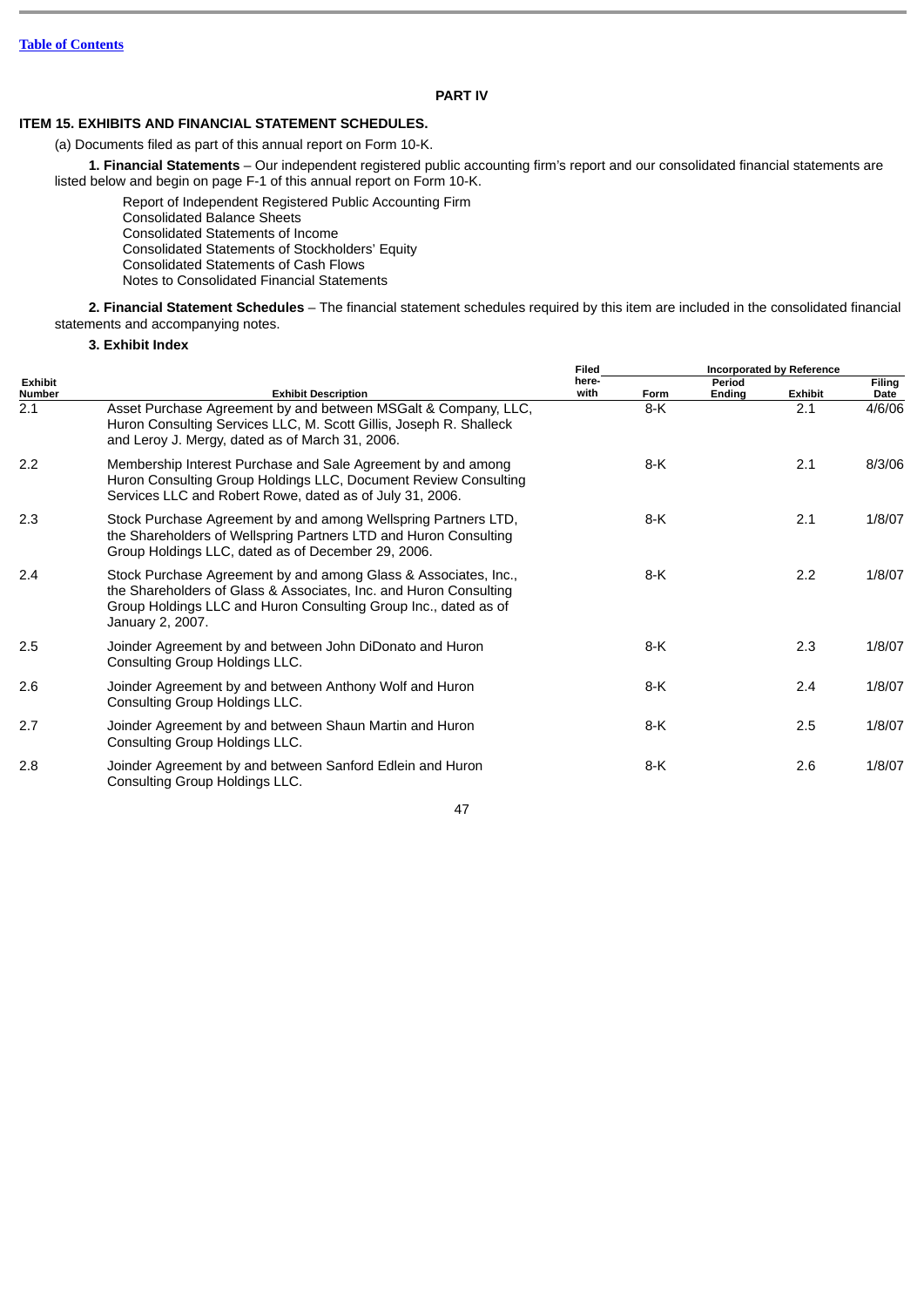# **Table of [Contents](#page-1-0)**

|                          |                                                                                                                                                                                                                               | Filed         | <b>Incorporated by Reference</b>  |                  |         |                |  |
|--------------------------|-------------------------------------------------------------------------------------------------------------------------------------------------------------------------------------------------------------------------------|---------------|-----------------------------------|------------------|---------|----------------|--|
| <b>Exhibit</b><br>Number | <b>Exhibit Description</b>                                                                                                                                                                                                    | here-<br>with | Form                              | Period<br>Ending | Exhibit | Filina<br>Date |  |
| 2.9                      | Joinder Agreement by and between Dalton Edgecomb and Huron<br>Consulting Group Holdings LLC.                                                                                                                                  |               | $8-K$                             |                  | 2.7     | 1/8/07         |  |
| 2.10                     | Asset Purchase Agreement by and among Callaway Partners, LLC, Huron<br>Demand LLC, and certain current and former members of Callaway<br>Partners, LLC, dated as of July 28, 2007.                                            |               | $8-K$                             |                  | 2.1     | 8/2/07         |  |
| 3.1                      | Third Amended and Restated Certificate of Incorporation of Huron<br>Consulting Group Inc.                                                                                                                                     |               | $10-K$                            | 12/31/04         | 3.1     | 2/16/05        |  |
| 3.2                      | Amended and Restated Bylaws of Huron Consulting Group Inc.                                                                                                                                                                    |               | $8-K$                             |                  | 3.2     | 5/14/07        |  |
| 4.1                      | Specimen Stock Certificate.                                                                                                                                                                                                   |               | $S-1$<br>(File No.<br>333-115434) |                  | 4.1     | 10/5/04        |  |
| 10.1                     | Office Lease, dated December 2003, between Union Tower, LLC and<br>Huron Consulting Services LLC (formerly known as Huron Consulting<br>Group LLC).                                                                           |               | $S-1$<br>(File No.<br>333-115434) |                  | 10.1    | 10/5/04        |  |
| 10.2                     | Restricted Shares Award Agreement, dated December 10, 2002, between<br>Huron Consulting Group Inc., Huron Consulting Services LLC (formerly<br>known as Huron Consulting Group LLC), HCG Holdings LLC and Gary E.<br>Holdren. |               | $S-1$<br>(File No.<br>333-115434) |                  | 10.5    | 10/5/04        |  |
| 10.3                     | Restricted Shares Award Agreement, dated December 31, 2002, between<br>Huron Consulting Group Inc. and Gary E. Holdren.                                                                                                       |               | $S-1$<br>(File No.<br>333-115434) |                  | 10.6    | 10/5/04        |  |
| 10.4                     | Senior Management Agreement, effective as of May 15, 2002, between<br>Huron Consulting Services LLC (formerly known as Huron Consulting<br>Group LLC) and Daniel Broadhurst.                                                  |               | $S-1$<br>(File No.<br>333-115434) |                  | 10.9    | 10/5/04        |  |
| 10.5                     | First Amendment to Senior Management Agreement between Huron<br>Consulting Services LLC (formerly known as Huron Consulting Group<br>LLC) and Daniel Broadhurst.                                                              |               | $S-1$<br>(File No.<br>333-115434) |                  | 10.9    | 10/5/04        |  |
| 10.6                     | Senior Management Agreement, effective as of May 1, 2002, between<br>Huron Consulting Services LLC (formerly known as Huron Consulting<br>Group LLC) and Mary Sawall.                                                         |               | $S-1$<br>(File No.<br>333-115434) |                  | 10.11   | 10/5/04        |  |
| 10.7                     | First Amendment to Senior Management Agreement between Huron<br>Consulting Services LLC (formerly known as Huron Consulting Group<br>LLC) and Mary Sawall.                                                                    |               | $S-1$<br>(File No.<br>333-115434) |                  | 10.12   | 10/5/04        |  |
| 10.8                     | Huron Consulting Group Inc. 2002 Equity Incentive Plan and form of<br>option agreement thereunder.                                                                                                                            |               | $S-1$<br>(File No.<br>333-115434) |                  | 10.13   | 10/5/04        |  |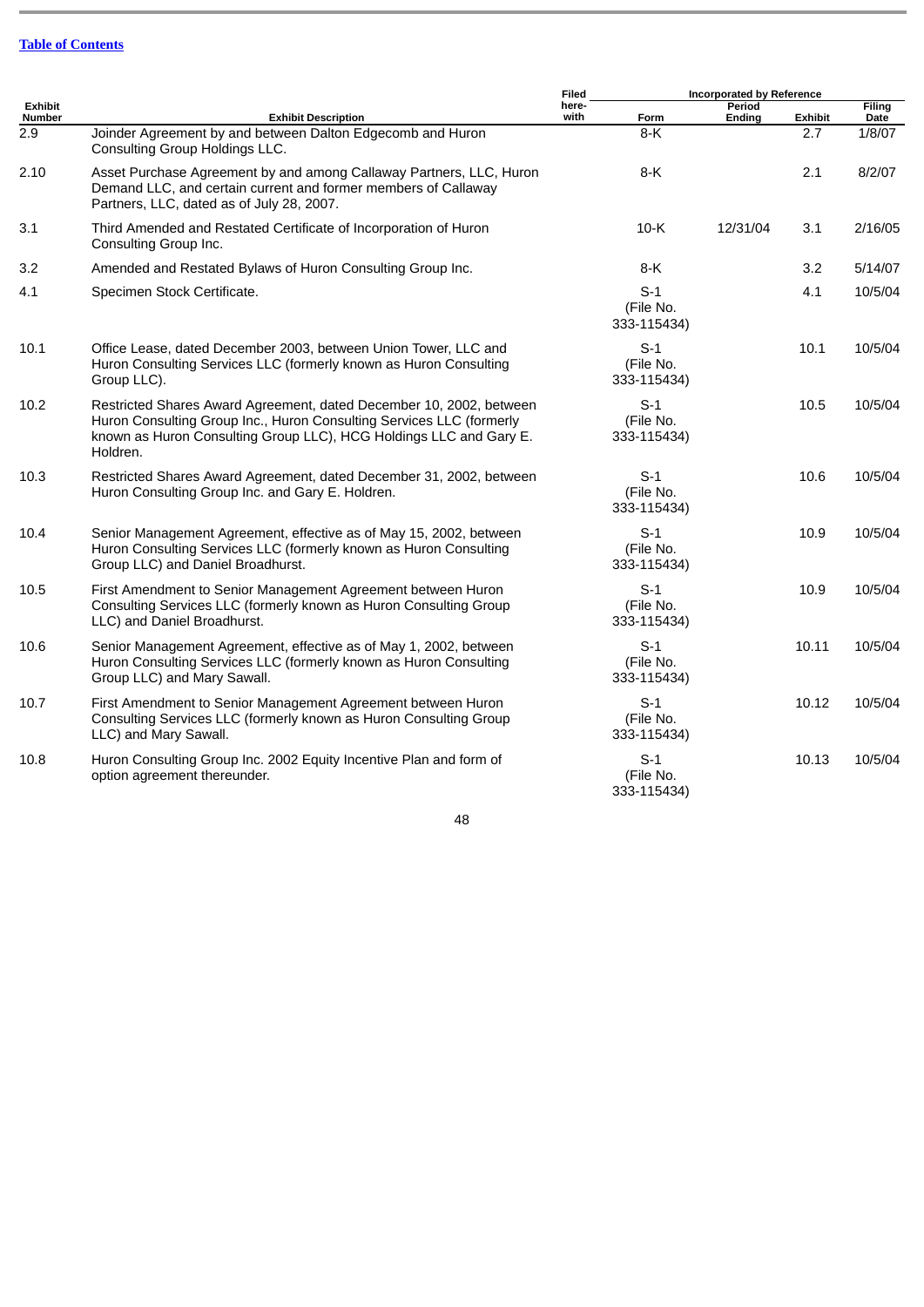# **Table of [Contents](#page-1-0)**

J.

|                          |                                                                                                                                                                                                                                                                                                                                                                                 |                |                                   | <b>Incorporated by Reference</b> |                |                |
|--------------------------|---------------------------------------------------------------------------------------------------------------------------------------------------------------------------------------------------------------------------------------------------------------------------------------------------------------------------------------------------------------------------------|----------------|-----------------------------------|----------------------------------|----------------|----------------|
| <b>Exhibit</b><br>Number | <b>Exhibit Description</b>                                                                                                                                                                                                                                                                                                                                                      | here-<br>with  | Form                              | Period<br>Ending                 | <b>Exhibit</b> | Filing<br>Date |
| 10.9                     | Amendment No. 1 to Huron Consulting Group Inc. 2002 Equity Incentive Plan.                                                                                                                                                                                                                                                                                                      |                | $S-1$<br>(File No.<br>333-115434) |                                  | 10.14          | 10/5/04        |
| 10.10                    | Amended and Restated Huron Consulting Group Inc. 2002 Equity Incentive Plan<br>(California) and form of option agreement thereunder.                                                                                                                                                                                                                                            |                | $S-1$<br>(File No.<br>333-115434) |                                  | 10.15          | 10/5/04        |
| 10.11                    | Huron Consulting Group Inc. 2003 Equity Incentive Plan and form of option<br>agreement thereunder.                                                                                                                                                                                                                                                                              |                | $S-1$<br>(File No.<br>333-115434) |                                  | 10.16          | 10/5/04        |
| 10.12                    | Huron Consulting Group Inc. 2004 Omnibus Stock Plan and form of option and<br>restricted stock agreement thereunder.                                                                                                                                                                                                                                                            |                | $S-1$<br>(File No.<br>333-115434) |                                  | 10.17          | 10/5/04        |
| 10.13                    | Senior Management Agreement, effective as of November 25, 2002, between<br>Huron Consulting Services LLC (formerly known as Huron Consulting Group<br>LLC) and Gary L. Burge.                                                                                                                                                                                                   |                | $10-K$                            | 12/31/04                         | 10.22          | 2/16/05        |
| 10.14                    | First Amendment to Senior Management Agreement between Huron Consulting<br>Services LLC (formerly known as Huron Consulting Group LLC) and Gary L.<br>Burge.                                                                                                                                                                                                                    |                | $10-K$                            | 12/31/04                         | 10.23          | 2/16/05        |
| 10.15                    | Executive Officers' Compensation for 2007 and 2008 Summary Sheet.                                                                                                                                                                                                                                                                                                               | X              |                                   |                                  |                |                |
| 10.16                    | Directors' Compensation for 2007 and 2008 Summary Sheet.                                                                                                                                                                                                                                                                                                                        | $\pmb{\times}$ |                                   |                                  |                |                |
| 10.17                    | Senior Management Change of Control Agreement, effective as of November 2,<br>2004, between Huron Consulting Services LLC, Huron Consulting Group Inc.<br>and Natalia Delgado.                                                                                                                                                                                                  |                | $S-1$<br>(File No.<br>333-115434) |                                  | 10.30          | 10/5/04        |
| 10.18                    | Credit Agreement Dated as of June 7, 2006, among Huron Consulting Group<br>Inc., as the Company, the Various Financial Institutions Party Hereto, as<br>Lenders, LaSalle Bank National Association, as Administrative Agent, LaSalle<br>Bank National Association, as Arranger, and JPMorgan Chase Bank National<br>Association, as Syndication Agent (the "Credit Agreement"). |                | $8-K$                             |                                  | 10.1           | 6/12/06        |
| 10.19                    | Guaranty Agreement dated as of June 7, 2006 among Huron Consulting Group<br>Holdings LLC, Huron Consulting Services LLC, Wellspring Management<br>Services (formerly known as Speltz & Weis LLC), and Huron (UK) Limited, as<br>Guarantors, and LaSalle Bank National Association, as the Administrative<br>Agent.                                                              |                | $8-K$                             |                                  | 10.2           | 6/12/06        |
| 10.20                    | Huron Consulting Group Deferred Compensation Plan.                                                                                                                                                                                                                                                                                                                              |                | $8-K$                             |                                  | 10.1           | 7/6/06         |
|                          |                                                                                                                                                                                                                                                                                                                                                                                 |                |                                   |                                  |                |                |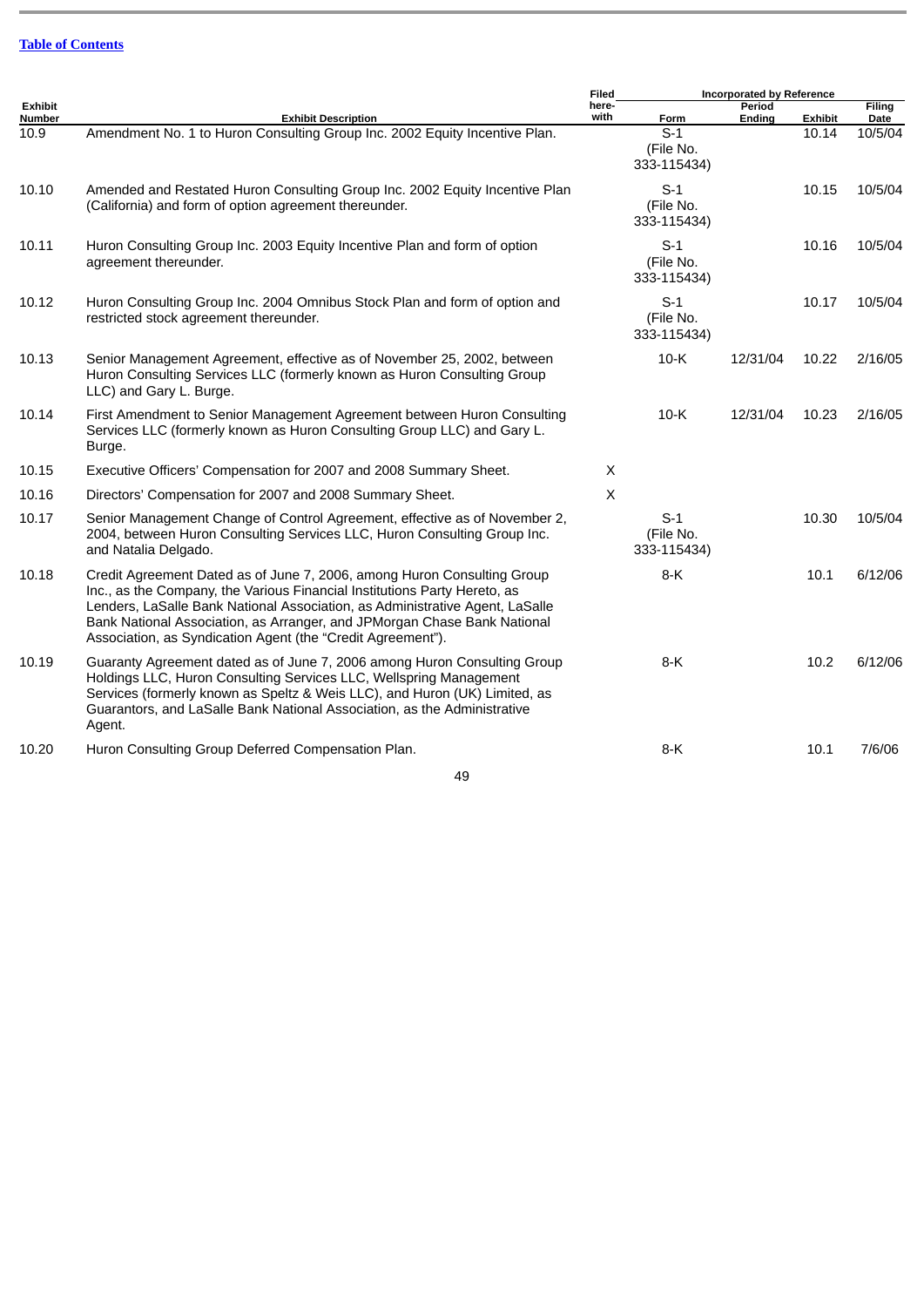# **Table of [Contents](#page-1-0)**

|                          |                                                                                                                                                                   | <b>Filed</b>  | <b>Incorporated by Reference</b>  |                  |                |                |
|--------------------------|-------------------------------------------------------------------------------------------------------------------------------------------------------------------|---------------|-----------------------------------|------------------|----------------|----------------|
| <b>Exhibit</b><br>Number | <b>Exhibit Description</b>                                                                                                                                        | here-<br>with | Form                              | Period<br>Ending | <b>Exhibit</b> | Filing<br>Date |
| 10.21                    | Amendment No. 1 to the Huron Consulting Group Inc. 2004 Omnibus<br>Stock Plan.                                                                                    |               | $S-8$<br>(File No.<br>333-137107) |                  | 10.1           | 9/5/06         |
| 10.22                    | First Amendment to Credit Agreement, dated as of December 29, 2006.                                                                                               |               | $8-K$                             |                  | 10.1           | 1/8/07         |
| 10.23                    | Amended and Restated Senior Management Agreement By and Between<br>Huron Consulting Group Inc. and Gary E. Holdren, effective as of<br>January 29, 2007.          |               | $8-K$                             |                  | 10.1           | 2/2/07         |
| 10.24                    | Second Amendment to Credit Agreement, dated as of February 23, 2007.                                                                                              |               | $8-K$                             |                  | 10.1           | 2/28/07        |
| 10.25                    | Third Amendment to Credit Agreement, dated as of May 25, 2007.                                                                                                    |               | $10-°$                            | 6/30/07          | 10.1           | 8/7/07         |
| 10.26                    | Fourth Amendment to Credit Agreement, dated as of July 27, 2007.                                                                                                  |               | $8-K$                             |                  | 10.1           | 8/2/07         |
| 21.1                     | List of Subsidiaries of Huron Consulting Group Inc.                                                                                                               | $\times$      |                                   |                  |                |                |
| 23.1                     | Consent of PricewaterhouseCoopers LLP.                                                                                                                            | X             |                                   |                  |                |                |
| 31.1                     | Certification of the Chief Executive Officer, pursuant to Rule 13a-<br>14(a)/15d-14(a), as adopted pursuant to Section 302 of the Sarbanes-<br>Oxley Act of 2002. | $\times$      |                                   |                  |                |                |
| 31.2                     | Certification of the Chief Financial Officer, pursuant to Rule 13a-14(a)/15d-<br>14(a), as adopted pursuant to Section 302 of the Sarbanes-Oxley Act of<br>2002.  | $\times$      |                                   |                  |                |                |
| 32.1                     | Certification of the Chief Executive Officer, pursuant to 18 U.S.C. Section<br>1350, as adopted pursuant to Section 906 of the Sarbanes-Oxley Act of<br>2002.     | $\times$      |                                   |                  |                |                |
| 32.2                     | Certification of the Chief Financial Officer, pursuant to 18 U.S.C. Section<br>1350, as adopted pursuant to Section 906 of the Sarbanes-Oxley Act of<br>2002.     | X             |                                   |                  |                |                |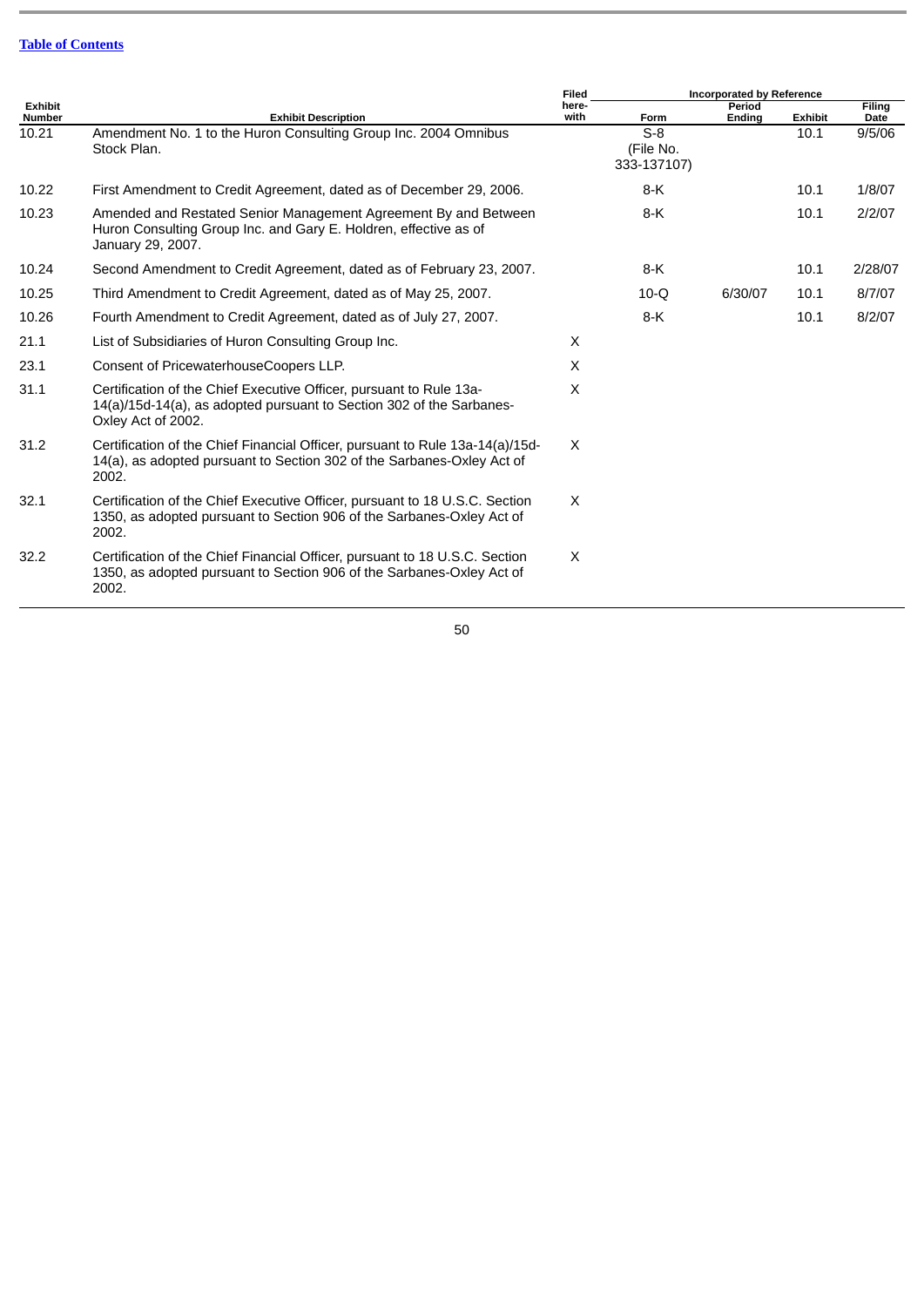# **SIGNATURES**

Pursuant to the requirements of Section 13 or 15(d) of the Securities Exchange Act of 1934, the registrant has duly caused this report to be signed on its behalf by the undersigned, thereunto duly authorized.

| Huron Consulting Group Inc.<br>(Registrant)           |                                                                                                                                           |                   |
|-------------------------------------------------------|-------------------------------------------------------------------------------------------------------------------------------------------|-------------------|
| Signature                                             | <b>Title</b>                                                                                                                              | Date              |
| <b>GARY E. HOLDREN</b><br>/s/<br>Gary E. Holdren      | Chairman, Chief Executive Officer and President                                                                                           | February 20, 2008 |
| of the registrant and in the capacities indicated.    | Pursuant to the requirements of the Securities Exchange Act of 1934, this report has been signed below by the following persons on behalf |                   |
| Signature                                             | Title                                                                                                                                     | Date              |
| <b>GARY E. HOLDREN</b><br>/s/<br>Gary E. Holdren      | Chairman, Chief Executive Officer and President<br>(Principal Executive Officer)                                                          | February 20, 2008 |
| <b>GEORGE E. MASSARO</b><br>/s/<br>George E. Massaro  | Vice Chairman                                                                                                                             | February 20, 2008 |
| <b>GARY L. BURGE</b><br>/s/<br>Gary L. Burge          | Vice President, Chief Financial Officer and Treasurer<br>(Principal Financial and Accounting Officer)                                     | February 20, 2008 |
| <b>DUBOSE AUSLEY</b><br>/s/<br><b>DuBose Ausley</b>   | <b>Director</b>                                                                                                                           | February 20, 2008 |
| JAMES D. EDWARDS<br>/s/<br><b>James D. Edwards</b>    | <b>Director</b>                                                                                                                           | February 20, 2008 |
| H. EUGENE LOCKHART<br>/s/<br>H. Eugene Lockhart       | Director                                                                                                                                  | February 20, 2008 |
| <b>JOHN MCCARTNEY</b><br>/s/<br><b>John McCartney</b> | <b>Director</b>                                                                                                                           | February 20, 2008 |
| JOHN S. MOODY<br>/s/<br>John S. Moody                 | <b>Director</b>                                                                                                                           | February 20, 2008 |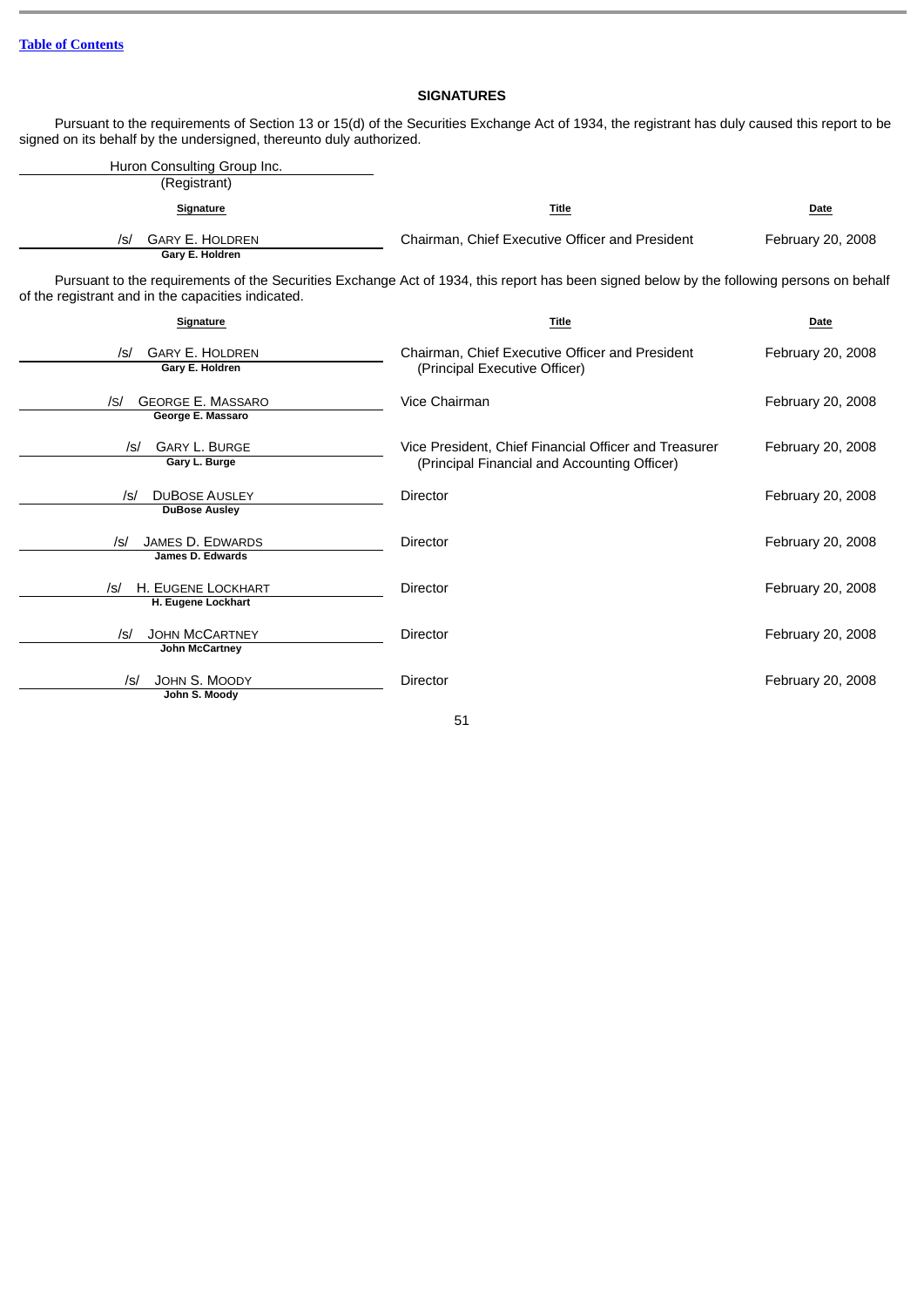# **HURON CONSULTING GROUP INC.** CONSOLIDATED FINANCIAL STATEMENTS INDEX

|                                                                                                      | Page  |
|------------------------------------------------------------------------------------------------------|-------|
| Report of Independent Registered Public Accounting Firm                                              | $F-2$ |
| Consolidated Balance Sheets at December 31, 2007 and 2006                                            | $F-3$ |
| Consolidated Statements of Income for the years ended December 31, 2007, 2006 and 2005               | F-4   |
| Consolidated Statements of Stockholders' Equity for the years ended December 31, 2007, 2006 and 2005 |       |
|                                                                                                      | F-5   |
| <u>Consolidated Statements of Cash Flows for the years ended December 31, 2007, 2006 and 2005</u>    | F-6   |
| Notes to Consolidated Financial Statements                                                           | $F-7$ |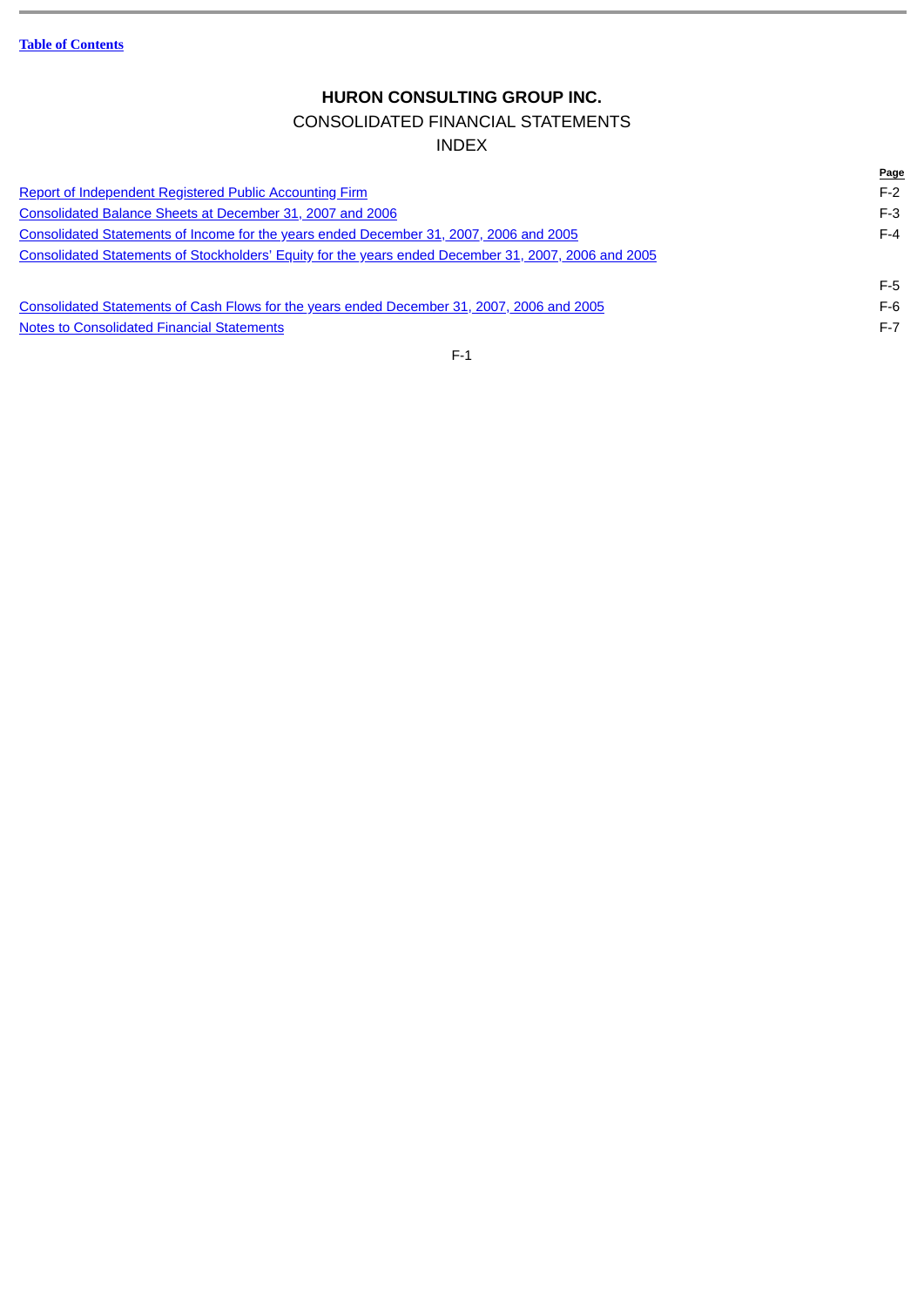### **Report of Independent Registered Public Accounting Firm**

<span id="page-54-0"></span>To the Board of Directors and Stockholders of Huron Consulting Group Inc.:

In our opinion, the accompanying consolidated balance sheets and the related consolidated statements of income, stockholders' equity and cash flows present fairly, in all material respects, the financial position of Huron Consulting Group Inc. and its subsidiaries at December 31, 2007 and December 31, 2006, and the results of their operations and their cash flows for each of the three years in the period ended December 31, 2007 in conformity with accounting principles generally accepted in the United States of America. Also in our opinion, the Company maintained, in all material respects, effective internal control over financial reporting as of December 31, 2007, based on criteria established in *Internal Control— Integrated Framework* issued by the Committee of Sponsoring Organizations of the Treadway Commission (COSO). The Company's management is responsible for these financial statements, for maintaining effective internal control over financial reporting and for its assessment of the effectiveness of internal control over financial reporting, included in Management's Report on Internal Control Over Financial Reporting appearing under Item 9A. Our responsibility is to express opinions on these financial statements and on the Company's internal control over financial reporting based on our integrated audits. We conducted our audits in accordance with the standards of the Public Company Accounting Oversight Board (United States). Those standards require that we plan and perform the audits to obtain reasonable assurance about whether the financial statements are free of material misstatement and whether effective internal control over financial reporting was maintained in all material respects. Our audits of the financial statements included examining, on a test basis, evidence supporting the amounts and disclosures in the financial statements, assessing the accounting principles used and significant estimates made by management, and evaluating the overall financial statement presentation. Our audit of internal control over financial reporting included obtaining an understanding of internal control over financial reporting, assessing the risk that a material weakness exists, and testing and evaluating the design and operating effectiveness of internal control based on the assessed risk. Our audits also included performing such other procedures as we considered necessary in the circumstances. We believe that our audits provide a reasonable basis for our opinions.

As discussed in Note 12 and Note 2 to the consolidated financial statements, respectively, the Company changed the manner in which it accounts for tax benefits from uncertain tax positions in 2007 and the manner in which it accounts for share-based compensation in 2006.

A company's internal control over financial reporting is a process designed to provide reasonable assurance regarding the reliability of financial reporting and the preparation of financial statements for external purposes in accordance with generally accepted accounting principles. A company's internal control over financial reporting includes those policies and procedures that (i) pertain to the maintenance of records that, in reasonable detail, accurately and fairly reflect the transactions and dispositions of the assets of the company; (ii) provide reasonable assurance that transactions are recorded as necessary to permit preparation of financial statements in accordance with generally accepted accounting principles, and that receipts and expenditures of the company are being made only in accordance with authorizations of management and directors of the company; and (iii) provide reasonable assurance regarding prevention or timely detection of unauthorized acquisition, use, or disposition of the company's assets that could have a material effect on the financial statements.

Because of its inherent limitations, internal control over financial reporting may not prevent or detect misstatements. Also, projections of any evaluation of effectiveness to future periods are subject to the risk that controls may become inadequate because of changes in conditions, or that the degree of compliance with the policies or procedures may deteriorate.

/s/ PricewaterhouseCoopers LLP Chicago, IL February 19, 2008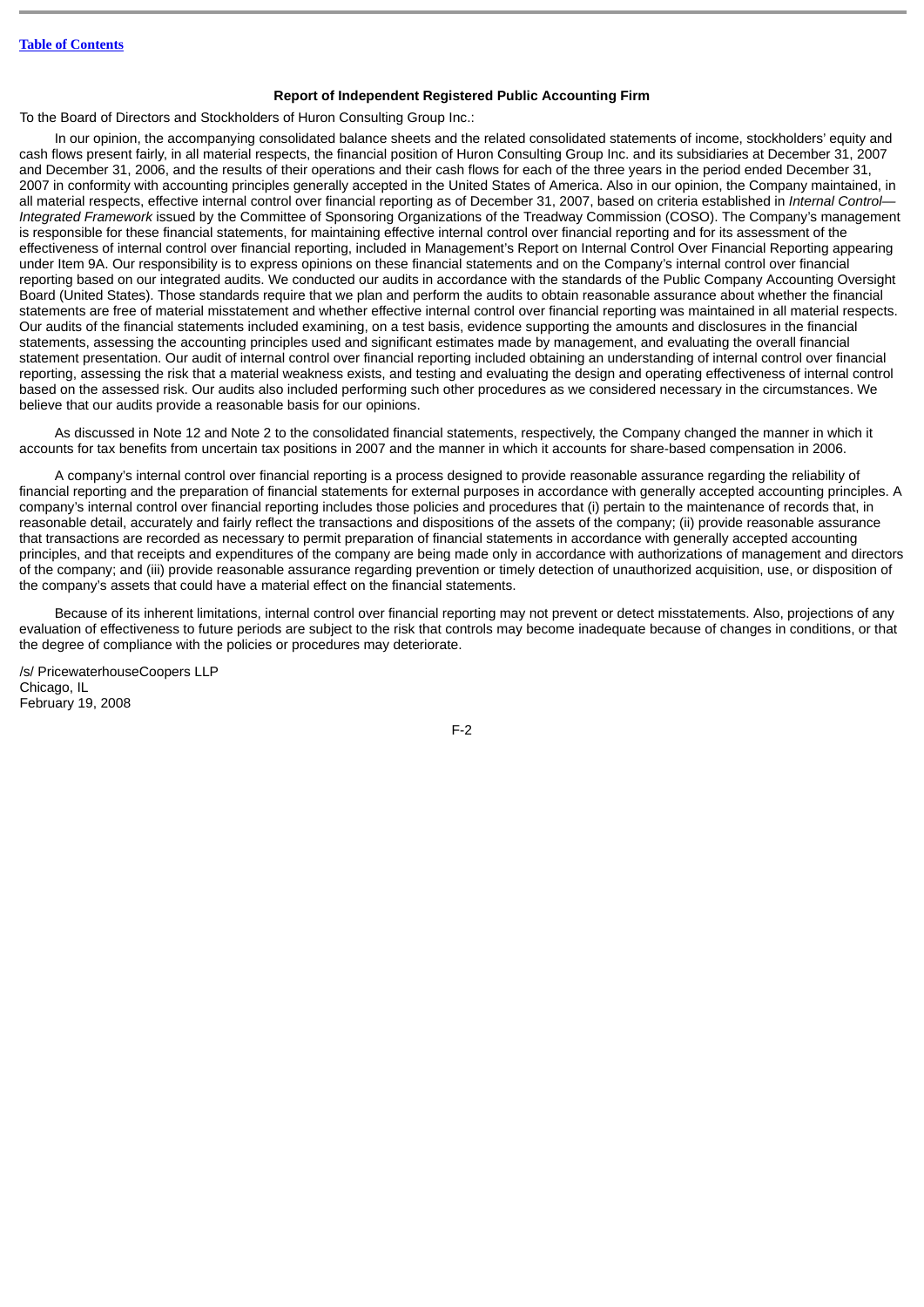# **HURON CONSULTING GROUP INC. CONSOLIDATED BALANCE SHEETS (In thousands, except share and per share amounts)**

<span id="page-55-0"></span>

|                                                                                                           |             | December 31, |
|-----------------------------------------------------------------------------------------------------------|-------------|--------------|
|                                                                                                           | 2007        | 2006         |
| <b>Assets</b>                                                                                             |             |              |
| Current assets:                                                                                           |             |              |
| Cash and cash equivalents                                                                                 | 2,993<br>\$ | \$16.572     |
| Receivables from clients, net                                                                             | 86,867      | 41,848       |
| Unbilled services, net                                                                                    | 28,245      | 22,627       |
| Income tax receivable                                                                                     | 13,492      | 3,637        |
| Deferred income taxes                                                                                     | 13,680      | 15,290       |
| Other current assets                                                                                      | 10,435      | 6,435        |
| Total current assets                                                                                      | 155,712     | 106,409      |
| Property and equipment, net                                                                               | 38,147      | 27,742       |
| Deferred income taxes                                                                                     | 3,628       | 5,433        |
| Deposits and other assets                                                                                 | 8,737       | 2,294        |
| Intangible assets, net                                                                                    | 13,936      | 4,238        |
| Goodwill                                                                                                  | 223,053     | 53,328       |
| <b>Total assets</b>                                                                                       | \$443,213   | \$199,444    |
| Liabilities and stockholders' equity                                                                      |             |              |
| Current liabilities:                                                                                      |             |              |
| Accounts payable                                                                                          | \$<br>5,823 | \$2.684      |
| Accrued expenses                                                                                          | 17,748      | 12,712       |
| Accrued payroll and related benefits                                                                      | 58,279      | 41,649       |
| Accrued consideration for business acquisitions                                                           | 32,422      |              |
| Income tax payable                                                                                        | 1,342       |              |
| Deferred revenues                                                                                         | 5,278       | 4,035        |
| <b>Bank borrowings</b>                                                                                    |             | 8,000        |
| Current portion of notes payable and capital lease obligations                                            | 1,309       | 1,282        |
| <b>Total current liabilities</b>                                                                          | 122,201     | 70,362       |
| Non-current liabilities:                                                                                  |             |              |
| Deferred compensation and other liabilities                                                               | 3,795       | 1,169        |
| Notes payable and capital lease obligations, net of current portion                                       | 234         | 1,000        |
| Bank borrowings                                                                                           | 123,500     |              |
| Deferred lease incentives                                                                                 | 9,699       | 10,333       |
| Total non-current liabilities                                                                             | 137,228     | 12,502       |
| Commitments and contingencies                                                                             |             |              |
| <b>Stockholders' equity</b>                                                                               |             |              |
| Common stock; \$0.01 par value; 500,000,000 shares authorized; 19,279,176 and 18,470,623 shares issued at |             |              |
| December 31, 2007 and 2006, respectively                                                                  | 182         | 178          |
| Treasury stock, at cost, 589,755 and 398,783 shares at December 31, 2007 and 2006, respectively           | (20, 703)   | (9, 396)     |
| Additional paid-in capital                                                                                | 116,148     | 79,598       |
| Retained earnings                                                                                         | 88,101      | 46,200       |
| Accumulated other comprehensive income                                                                    | 56          |              |
| Total stockholders' equity                                                                                | 183,784     | 116,580      |
| Total liabilities and stockholders equity                                                                 | \$443,213   | \$199,444    |

*The accompanying notes are an integral part of the consolidated financial statements.*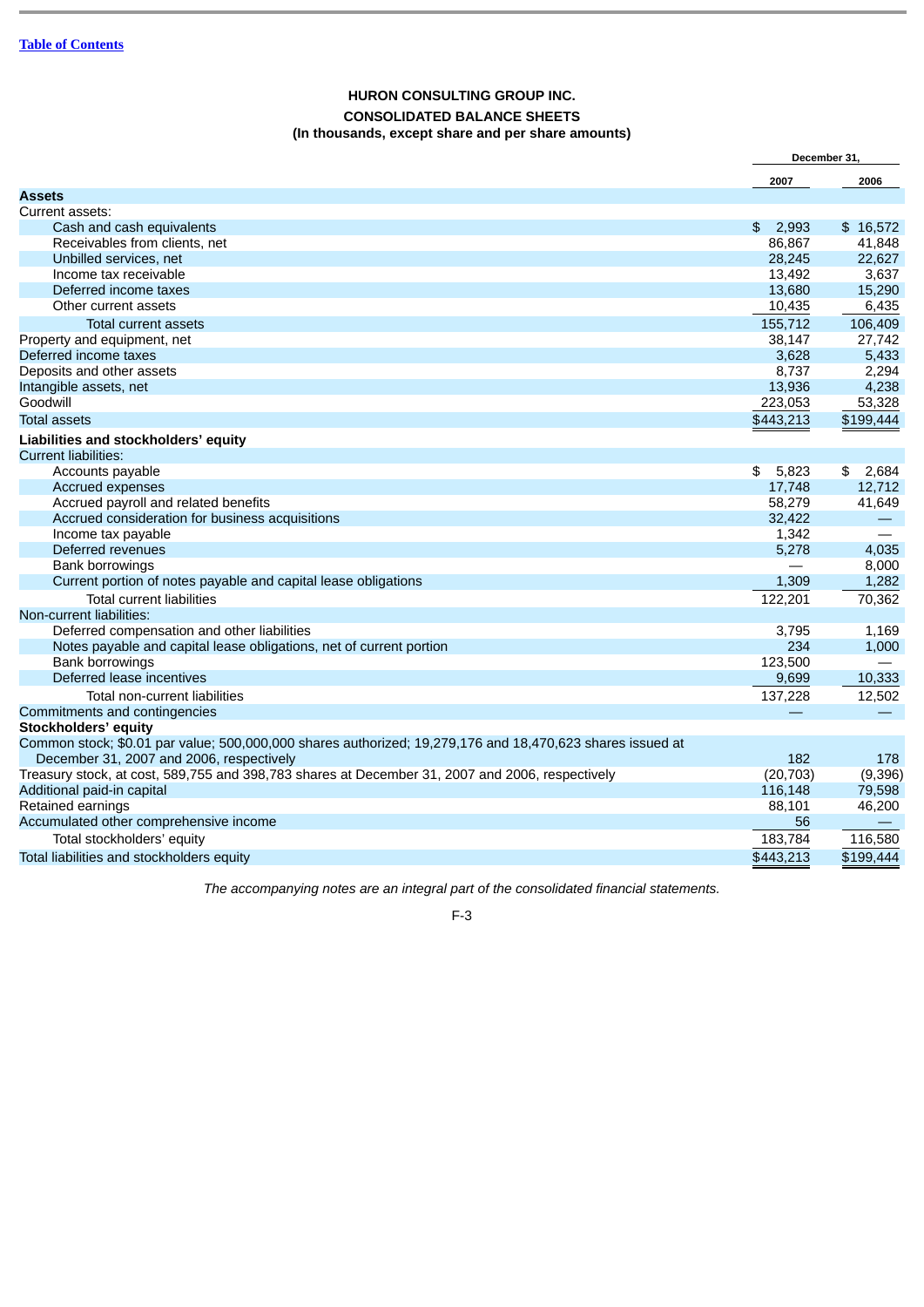# **HURON CONSULTING GROUP INC. CONSOLIDATED STATEMENTS OF INCOME (In thousands, except per share amounts)**

<span id="page-56-0"></span>

|                                                                                                                     | Year ended December 31, |            |            |  |
|---------------------------------------------------------------------------------------------------------------------|-------------------------|------------|------------|--|
|                                                                                                                     | 2007                    | 2006       | 2005       |  |
| Revenues and reimbursable expenses:                                                                                 |                         |            |            |  |
| Revenues                                                                                                            | \$504,292               | \$288,588  | \$207,213  |  |
| Reimbursable expenses                                                                                               | 43,661                  | 33,330     | 18,749     |  |
| Total revenues and reimbursable expenses                                                                            | 547,953                 | 321,918    | 225,962    |  |
| Direct costs and reimbursable expenses (exclusive of depreciation and amortization shown in<br>operating expenses): |                         |            |            |  |
| Direct costs                                                                                                        | 293,387                 | 163,569    | 117,768    |  |
| Intangible assets amortization                                                                                      | 7,993                   | 2,207      | 1,314      |  |
| Reimbursable expenses                                                                                               | 43,449                  | 33,506     | 18,982     |  |
| Total direct costs and reimbursable expenses                                                                        | 344,829                 | 199,282    | 138,064    |  |
| <b>Operating expenses:</b>                                                                                          |                         |            |            |  |
| Selling, general and administrative                                                                                 | 102,176                 | 65,926     | 51,035     |  |
| Depreciation and amortization                                                                                       | 17,207                  | 9,201      | 5,282      |  |
| Total operating expenses                                                                                            | 119,383                 | 75,127     | 56,317     |  |
| Operating income                                                                                                    | 83,741                  | 47,509     | 31,581     |  |
| Other income (expense):                                                                                             |                         |            |            |  |
| Interest income (expense), net                                                                                      | (8, 263)                | (703)      | 472        |  |
| Other income (expense)                                                                                              | 19                      | 16         | (37)       |  |
| Total other income (expense)                                                                                        | (8, 244)                | (687)      | 435        |  |
| Income before provision for income taxes                                                                            | 75,497                  | 46,822     | 32,016     |  |
| Provision for income taxes                                                                                          | 33,596                  | 20,133     | 14,247     |  |
| Net income                                                                                                          | \$<br>41,901            | \$26,689   | \$17,769   |  |
| Earnings per share:                                                                                                 |                         |            |            |  |
| <b>Basic</b>                                                                                                        | \$<br>2.47              | 1.63<br>\$ | \$<br>1.13 |  |
| <b>Diluted</b>                                                                                                      | 2.32<br>\$              | \$<br>1.54 | \$<br>1.05 |  |
| Weighted average shares used in calculating earnings per share:                                                     |                         |            |            |  |
| <b>Basic</b>                                                                                                        | 16.944                  | 16,359     | 15,741     |  |
| <b>Diluted</b>                                                                                                      | 18,033                  | 17,317     | 16,858     |  |

*The accompanying notes are an integral part of the consolidated financial statements.*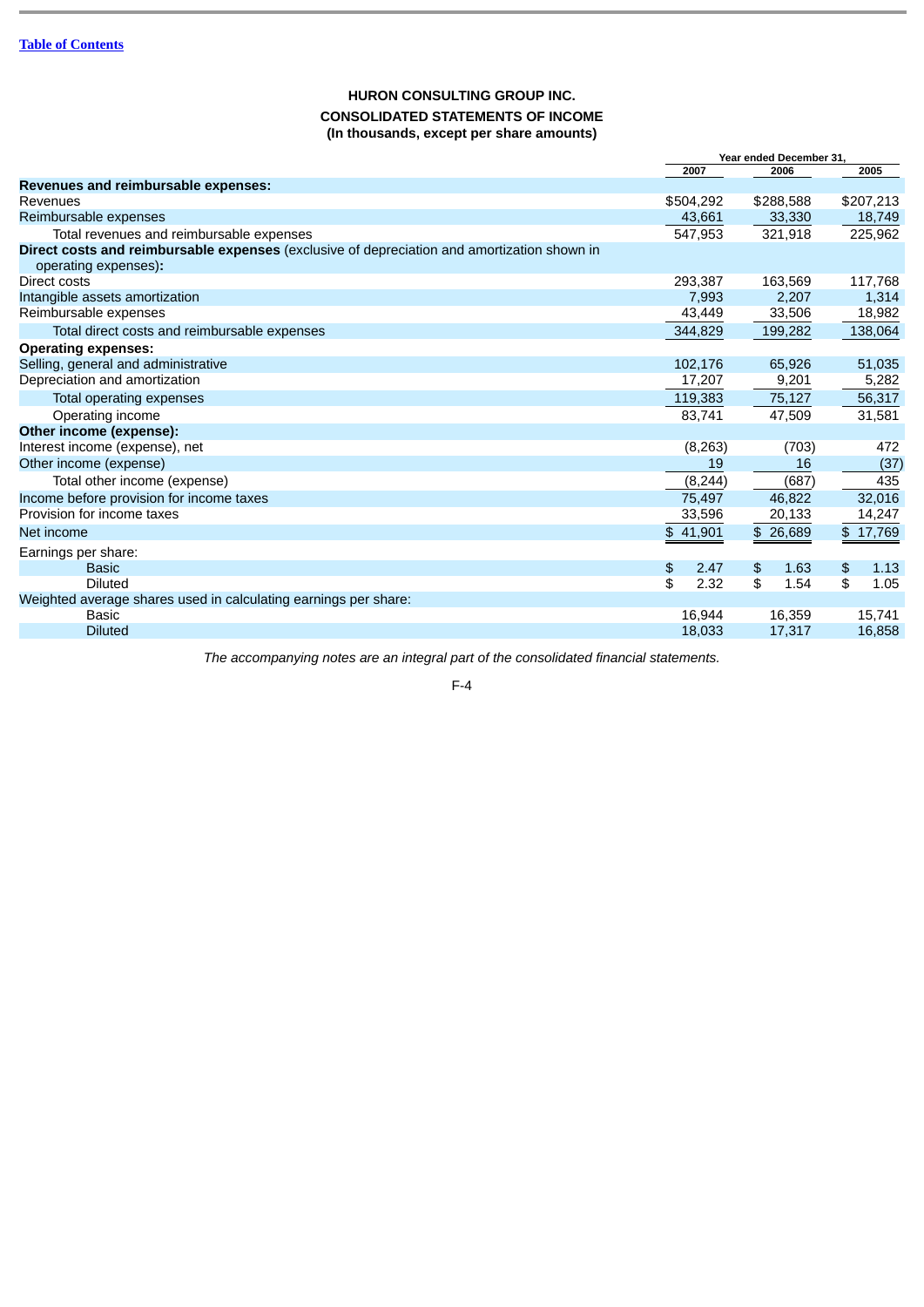# **HURON CONSULTING GROUP INC. CONSOLIDATED STATEMENT OF STOCKHOLDERS' EQUITY (In thousands, except share amounts)**

<span id="page-57-0"></span>

|                                                | <b>Common Stock</b> |                |                                 | <b>Additional</b>  |                             | Accumulated<br>Other           |                                |
|------------------------------------------------|---------------------|----------------|---------------------------------|--------------------|-----------------------------|--------------------------------|--------------------------------|
|                                                | <b>Shares</b>       | Amount         | <b>Treasury</b><br><b>Stock</b> | Paid-In<br>Capital | Retained<br><b>Earnings</b> | Comprehensive<br>Income        | Stockholders'<br><b>Equity</b> |
| Balance at December 31, 2004                   | 16,364,574          | \$164          | \$                              | \$47,327           | $$1,742$ \$                 |                                | \$<br>49,233                   |
| Net income                                     |                     |                |                                 |                    | 17,769                      |                                | 17,769                         |
| Issuance of common stock in connection with:   |                     |                |                                 |                    |                             |                                |                                |
| Restricted stock awards, net of cancellations  | 752.397             | 7              | (1,704)                         | 1,697              |                             |                                |                                |
| Exercise of stock options                      | 280,341             | 3              |                                 | 154                |                             |                                | 157                            |
| Share-based compensation                       |                     |                |                                 | 6,943              |                             |                                | 6,943                          |
| Shares redeemed for employee tax withholdings  |                     |                | (1, 357)                        |                    |                             |                                | (1, 357)                       |
| Income tax benefit on share-based compensation |                     |                |                                 | 2,762              |                             |                                | 2,762                          |
| Refund of initial public offering costs        |                     |                |                                 | 25                 |                             |                                | 25                             |
| Balance at December 31, 2005                   | 17,397,312          | 174<br>\$      | (3,061)<br>\$                   | \$58,908           | \$19,511                    | \$<br>$\overline{\phantom{0}}$ | 75,532<br>\$                   |
| Net income                                     |                     |                |                                 |                    | 26,689                      |                                | 26,689                         |
| Issuance of common stock in connection with:   |                     |                |                                 |                    |                             |                                |                                |
| Restricted stock awards, net of cancellations  | 5,000               |                | (2, 875)                        | 2,875              |                             |                                |                                |
| Exercise of stock options                      | 426,011             | 4              |                                 | 384                |                             |                                | 388                            |
| Share-based compensation                       |                     |                |                                 | 9,839              |                             |                                | 9,839                          |
| Shares redeemed for employee tax withholdings  |                     |                | (3,460)                         |                    |                             |                                | (3,460)                        |
| Income tax benefit on share-based compensation |                     |                |                                 | 7,592              |                             |                                | 7,592                          |
| <b>Balance at December 31, 2006</b>            | 17,828,323          | 178<br>\$      | (9, 396)<br>\$                  | \$79,598           | \$46,200                    | \$                             | 116,580<br>\$                  |
| Comprehensive Income:                          |                     |                |                                 |                    |                             |                                |                                |
| Net income                                     |                     |                |                                 |                    | 41,901                      |                                | 41,901                         |
| Foreign currency translation adjustment        |                     |                |                                 |                    |                             | 56                             | 56                             |
| Total comprehensive income                     |                     |                |                                 |                    |                             |                                | 41,957                         |
| Issuance of common stock in connection with:   |                     |                |                                 |                    |                             |                                |                                |
| Restricted stock awards, net of cancellations  | 189.790             | 2              | (1,223)                         | 1.221              |                             |                                |                                |
| Exercise of stock options                      | 225,960             | $\overline{2}$ |                                 | 560                |                             |                                | 562                            |
| Share-based compensation                       |                     |                |                                 | 19.812             |                             |                                | 19.812                         |
| Shares redeemed for employee tax withholdings  |                     |                | (10,084)                        |                    |                             |                                | (10,084)                       |
| Income tax benefit on share-based compensation |                     |                |                                 | 14,957             |                             |                                | 14,957                         |
| <b>Balance at December 31, 2007</b>            | 18,244,073          | 182<br>\$      | \$(20, 703)                     | \$116,148          | \$88,101                    | 56<br>\$                       | $\mathfrak{L}$<br>183,784      |

*The accompanying notes are an integral part of the consolidated financial statements.*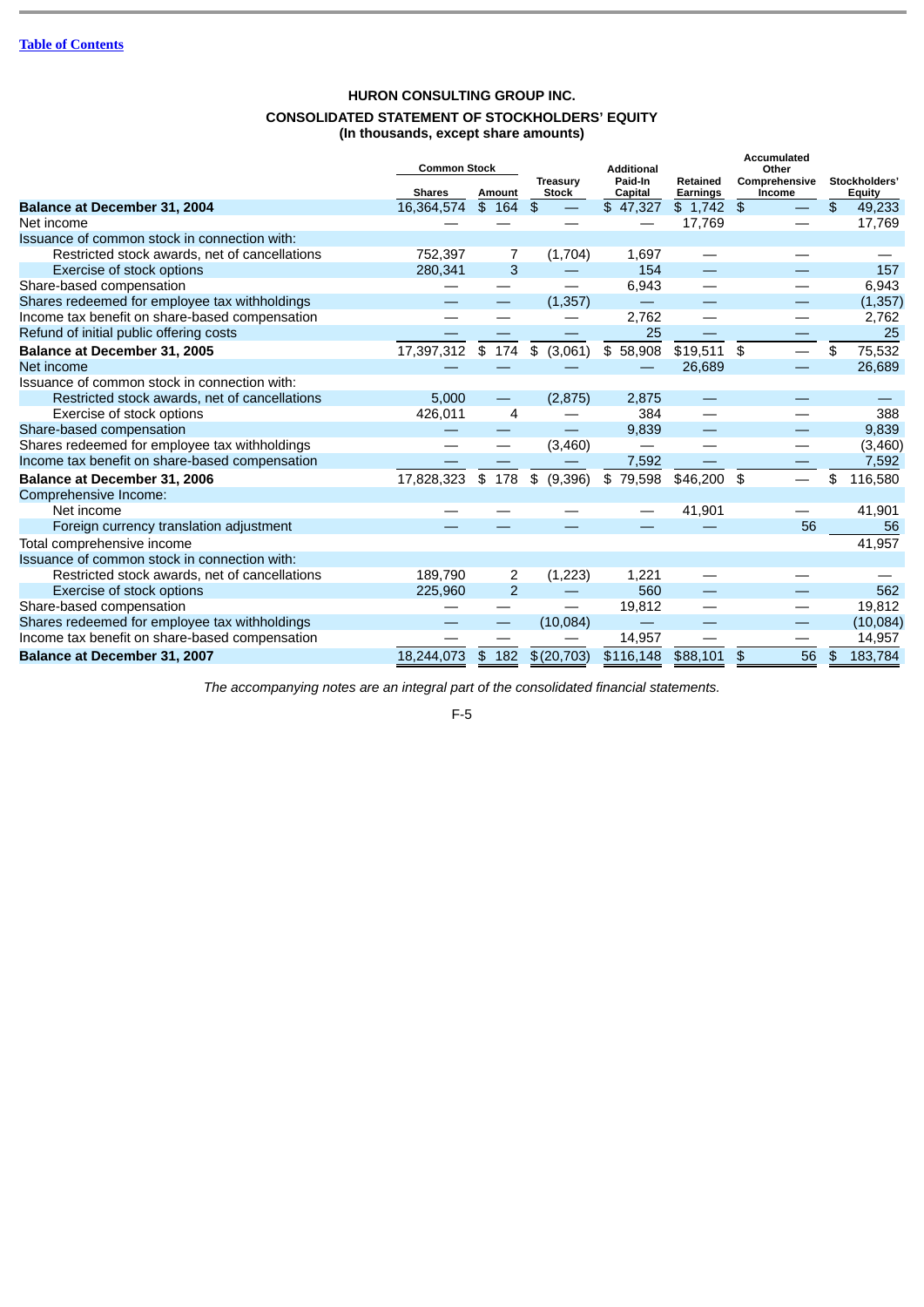# **HURON CONSULTING GROUP INC. CONSOLIDATED STATEMENTS OF CASH FLOWS (In thousands)**

<span id="page-58-0"></span>

|                                                                                   | Year ended December 31, |            |                          |                   |
|-----------------------------------------------------------------------------------|-------------------------|------------|--------------------------|-------------------|
|                                                                                   |                         | 2007       | 2006                     | 2005              |
| Cash flows from operating activities:                                             |                         |            |                          |                   |
| Net income                                                                        | \$                      | 41,901     | 26,689<br>\$             | \$17,769          |
| Adjustments to reconcile net income to net cash provided by operating activities: |                         |            |                          |                   |
| Depreciation and amortization                                                     |                         | 25,200     | 11,408                   | 6,596             |
| Deferred income taxes                                                             |                         | 1,384      | (6, 463)                 | (5, 338)          |
| Share-based compensation                                                          |                         | 19,812     | 9,839                    | 6,943             |
| Tax benefit from share-based compensation                                         |                         |            |                          | 2,762             |
| Allowances for doubtful accounts and unbilled services                            |                         | 7,306      | 569                      | 279               |
| Other                                                                             |                         | 15         | 194                      | 39                |
| Changes in operating assets and liabilities, net of businesses acquired:          |                         |            |                          |                   |
| Increase in receivables from clients                                              |                         | (30, 957)  | (6, 962)                 | (6, 322)          |
| Increase in unbilled services                                                     |                         | (8,016)    | (4, 429)                 | (8,480)           |
| (Increase) decrease in income tax receivable / payable, net                       |                         | (8,512)    | (3,896)                  | (197)             |
| Increase in other assets                                                          |                         | (9,622)    | (1, 229)                 | (2,903)           |
| Increase in accounts payable and accrued liabilities                              |                         | 4,271      | 7,821                    | 2,095             |
| Increase in accrued payroll and related benefits                                  |                         | 13,964     | 9,575                    | 11,579            |
| (Decrease) increase in deferred revenues                                          |                         | (3,062)    | (574)                    | 1,172             |
| Net cash provided by operating activities                                         |                         | 53,684     | 42,542                   | 25,994            |
| Cash flows from investing activities:                                             |                         |            |                          |                   |
| Purchases of property and equipment, net                                          |                         | (18,909)   | (18, 110)                | (8, 166)          |
| Purchases of businesses, net of cash acquired                                     |                         | (168, 209) | (51,073)                 | (12, 450)         |
| Acquisition of intangibles                                                        |                         |            |                          | (475)             |
| Net cash used in investing activities                                             |                         | (187, 118) | (69, 183)                | (21,091)          |
| Cash flows from financing activities:                                             |                         |            |                          |                   |
| Proceeds from exercise of stock options                                           |                         | 562        | 388                      | 157               |
| Shares redeemed for employee tax withholdings                                     |                         | (10,084)   | (3,460)                  | (1, 357)          |
| Tax benefit from share-based compensation                                         |                         | 14,957     | 7,592                    |                   |
| Proceeds from borrowings under line of credit                                     |                         | 340,500    | 114,700                  |                   |
| Repayments on line of credit                                                      |                         | (225,000)  | (106, 700)               | $\qquad \qquad =$ |
| Principal payments of notes payable and capital lease obligations                 |                         | (1, 136)   | (1, 127)                 |                   |
| Refund of initial public offering costs                                           |                         |            |                          | 25                |
| Net cash provided by (used in) financing activities                               |                         | 119,799    | 11,393                   | (1, 175)          |
|                                                                                   |                         |            |                          |                   |
| Effect of exchange rate changes on cash                                           |                         | 56         |                          |                   |
| Net (decrease) increase in cash and cash equivalents                              |                         | (13, 579)  | (15, 248)                | 3,728             |
| Cash and cash equivalents at beginning of the period                              |                         | 16,572     | 31,820                   | 28,092            |
| Cash and cash equivalents at end of the period                                    | \$                      | 2,993      | \$<br>16,572             | \$31,820          |
| Supplemental disclosure of cash flow information:                                 |                         |            |                          |                   |
| Non-cash investing and financing activities:                                      |                         |            |                          |                   |
| Issuance of notes payable for purchase of a business                              | \$                      |            | \$                       | \$<br>3,000       |
| Capitalized lease obligations incurred                                            | \$                      | 398        | \$                       | \$<br>409         |
| Cash paid during the year for:                                                    |                         |            |                          |                   |
| Cash paid for interest                                                            | \$                      | 7,138      | 1,071<br>\$              | \$<br>80          |
| Cash paid for income taxes                                                        | \$                      | 25,475     | $\mathfrak{D}$<br>23,038 | \$17.088          |
|                                                                                   |                         |            |                          |                   |

*The accompanying notes are an integral part of the consolidated financial statements.*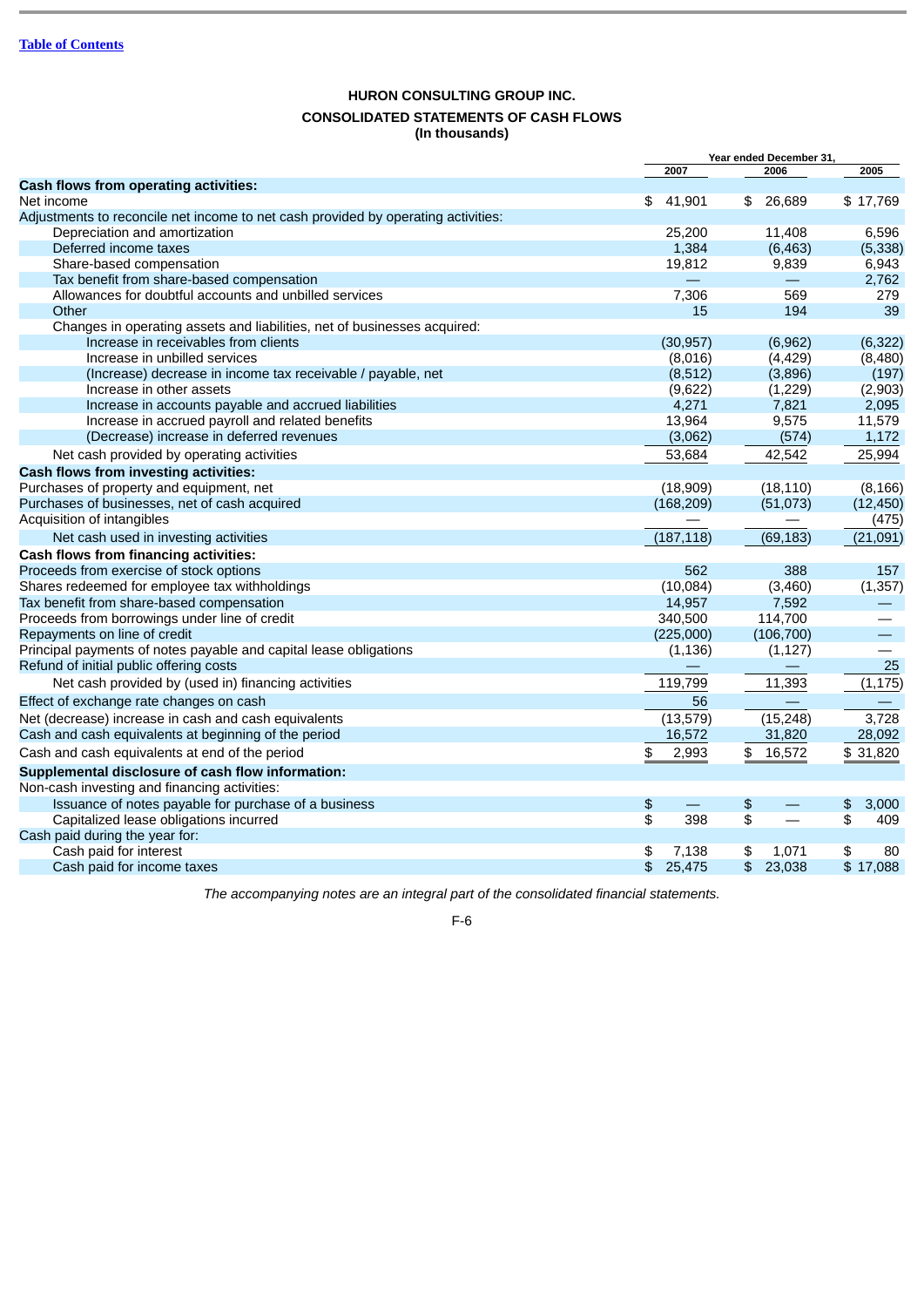# **HURON CONSULTING GROUP INC. NOTES TO CONSOLIDATED FINANCIAL STATEMENTS (Tabular amounts in thousands, except per share amounts)**

## <span id="page-59-0"></span>**1. Description of Business**

Huron Consulting Group Inc. was formed in March 2002 and commenced operations in May 2002. Huron Consulting Group Inc., together with its 100% owned operating subsidiaries (collectively, the "Company"), is an independent provider of financial and operational consulting services, whose clients include Fortune 500 companies, medium-sized businesses, leading academic institutions, healthcare organizations, and the law firms that represent these various organizations.

### **2. Summary of Significant Accounting Policies**

## **Basis of Presentation and Principles of Consolidation**

The accompanying consolidated financial statements reflect the results of operations and cash flows for the years ended December 31, 2007, 2006 and 2005. The consolidated financial statements include the accounts of Huron Consulting Group Inc. and its 100% owned subsidiaries. All material intercompany balances and transactions have been eliminated in consolidation.

### **Use of Estimates**

The preparation of financial statements in conformity with accounting principles generally accepted in the United States of America requires management to make estimates and assumptions that affect the amounts that are reported in the consolidated financial statements and accompanying disclosures. Actual results may differ from these estimates.

### **Revenue Recognition**

The Company recognizes revenues in accordance with Staff Accounting Bulletin ("SAB") No. 101, "Revenue Recognition in Financial Statements," as amended by SAB No. 104, "Revenue Recognition." Revenue is recognized when persuasive evidence of an arrangement exists, the related services are provided, the price is fixed or determinable and collectibility is reasonably assured. Most of these services are rendered under arrangements that require the client to pay based on either the number of hours incurred or units produced by our revenue-generating professionals at agreed-upon rates and recognized as services are provided. Revenues related to fixed-fee engagements are recognized based on estimates of work completed versus the total services to be provided under the engagement. Losses, if any, on fixed-fee engagements are recognized in the period in which the loss first becomes probable and reasonably estimable. The Company also earns revenues on a performancebased fee basis and recognizes such revenues when all performance criteria are met. The Company also has contracts with clients to deliver multiple services that are covered under both individual and separate engagement letters. These arrangements allow for the Company's services to be valued and accounted for on a separate basis. Direct costs incurred on engagements, including performance-based fee engagements, are expensed in the period incurred.

Provisions are recorded for the estimated realization adjustments on all engagements, including engagements for which fees are subject to review by the bankruptcy courts. Expense reimbursements that are billable to clients are included in total revenues and reimbursable expenses, and typically an equivalent amount of reimbursable expenses are included in total direct costs and reimbursable expenses. Reimbursable expenses related to time-and-expense and fixed-fee engagements are recognized as revenue in the period in which the expense is incurred. Reimbursable expenses subject to performance-based criteria are recognized as revenue when all performance criteria are met. Subcontractors that are billed to clients at cost are also included in reimbursable expenses.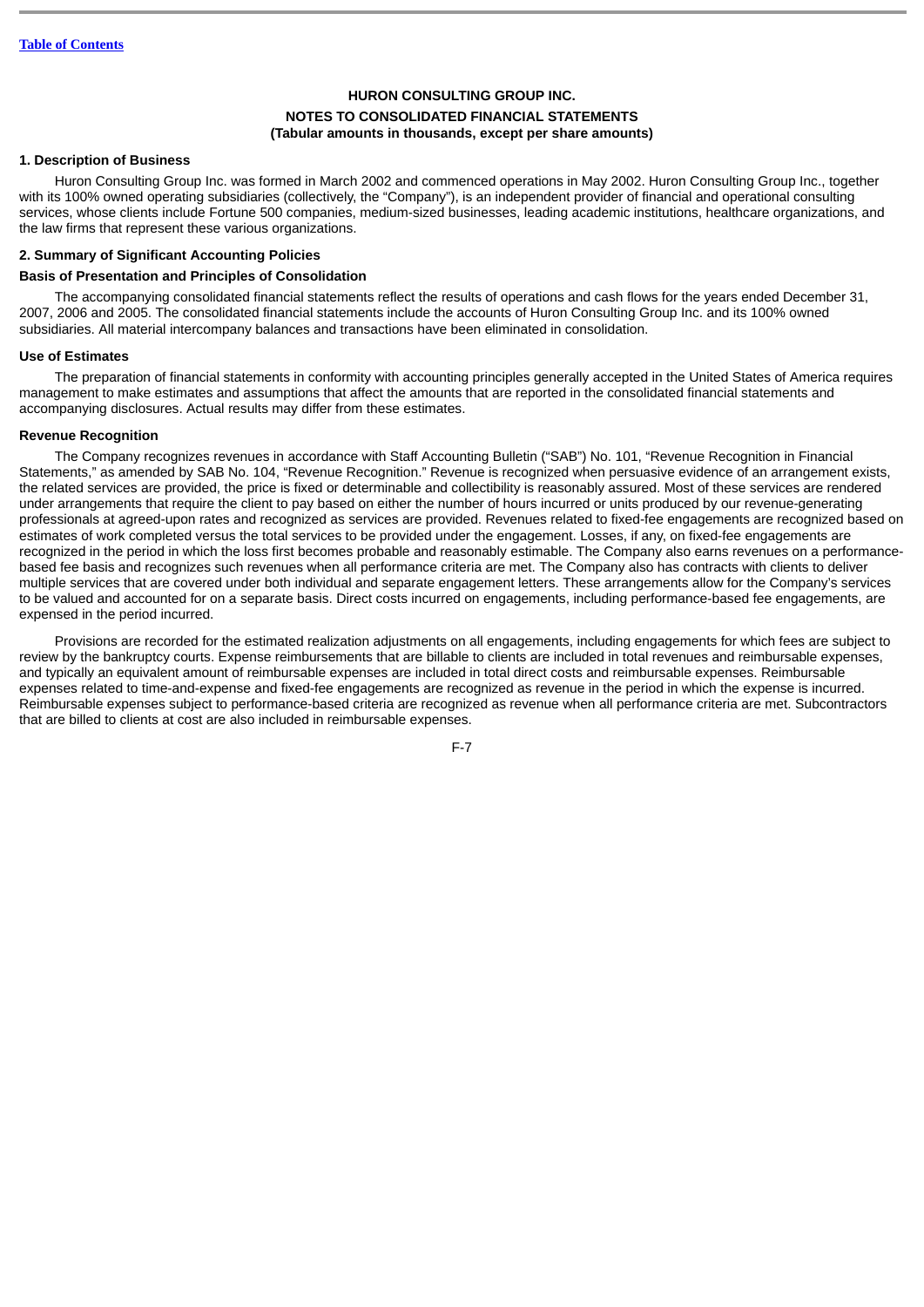## **NOTES TO CONSOLIDATED FINANCIAL STATEMENTS—(Continued) (Tabular amounts in thousands, except per share amounts)**

Differences between the timing of billings and the recognition of revenue are recognized as either unbilled services or deferred revenues in the accompanying consolidated balance sheets. Revenues recognized for services performed but not yet billed to clients are recorded as unbilled services. Client prepayments and retainers are classified as deferred (i.e., unearned) revenues and recognized over future periods as earned in accordance with the applicable engagement agreement.

### **Allowances for Doubtful Accounts and Unbilled Services**

The Company maintains allowances for doubtful accounts and for services performed but not yet billed for estimated losses based on several factors, including the estimated cash realization from amounts due from clients, an assessment of a client's ability to make required payments, and the historical percentages of fee adjustments and write-offs by practice group. The allowances are assessed by management on a regular basis.

The provision for doubtful accounts and unbilled services is recorded as a reduction in revenue to the extent the provision relates to fee adjustments and other discretionary pricing adjustments. To the extent the provision relates to a client's inability to make required payments on accounts receivables, the provision is recorded in operating expenses.

#### **Direct Costs and Reimbursable Expenses**

Direct costs and reimbursable expenses consist primarily of revenue-generating employee compensation and their related benefit and sharebased compensation costs, the cost of outside consultants or subcontractors assigned to revenue-generating activities and direct expenses to be reimbursed by clients.

## **Cash and Cash Equivalents**

The Company considers all highly liquid investments, including overnight investments and commercial paper, with original maturities of three months or less to be cash equivalents.

### **Concentrations of Credit Risk**

To the extent receivables from clients become delinquent, collection activities commence. No single client balance is considered large enough to pose a material credit risk. The allowances for doubtful accounts and unbilled services are based upon the expected ability to collect accounts receivable, and bill and collect unbilled services. Management does not anticipate incurring losses on accounts receivable in excess of established allowances. See note "16. Segment Information" for concentration of accounts receivable and unbilled services.

#### **Fair Value of Financial Instruments**

Cash and cash equivalents are stated at cost, which approximates fair market value. The carrying values for receivables from clients, unbilled services, accounts payable, deferred revenues and other accrued liabilities reasonably approximate fair market value due to the nature of the financial instrument and the short term maturity of these items.

### **Property and Equipment**

Property and equipment is stated at cost, less accumulated depreciation. Depreciation of property and equipment is computed on a straightline basis over the estimated useful life of the asset. Software, computers and related equipment are depreciated over an estimated useful life of 2 to 4 years. Furniture and fixtures are depreciated over 5 years. Leasehold improvements are amortized over the lesser of the estimated useful life of the asset or the initial term of the lease.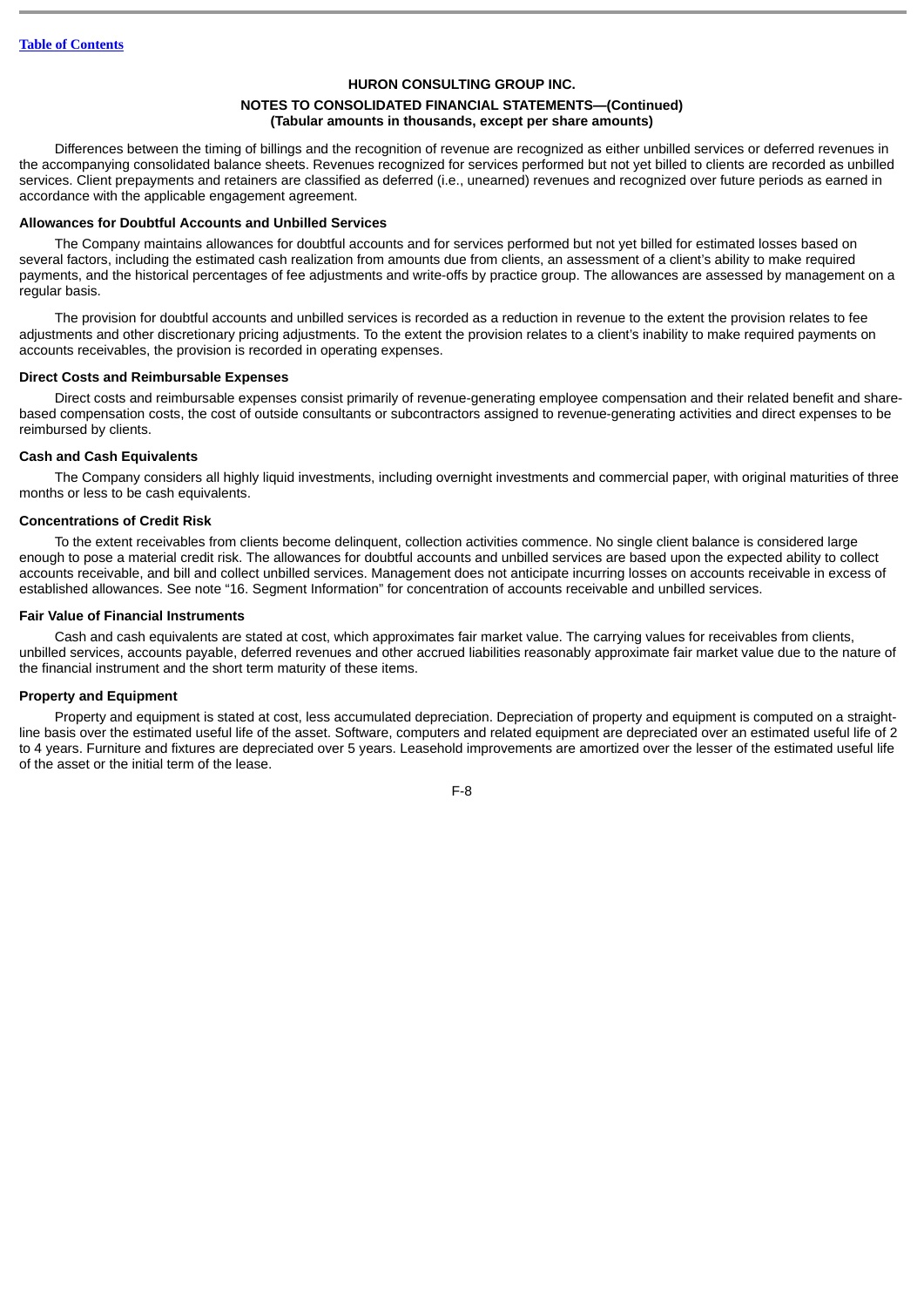### **NOTES TO CONSOLIDATED FINANCIAL STATEMENTS—(Continued) (Tabular amounts in thousands, except per share amounts)**

## **Long-Lived Assets**

Long-lived assets, including property and equipment, are reviewed for impairment whenever events or changes in circumstances indicate that the carrying amount of an asset may not be recoverable in accordance with Statement of Financial Accounting Standards ("SFAS") No. 144, "Accounting for the Impairment of Long-Lived Assets." For the year ended December 31, 2005, the Company recorded an impairment charge of \$0.6 million pertaining to an intangible asset as described in note "4. Goodwill and Intangible Assets." No impairment charges were recorded in 2007 or 2006.

### **Intangible Assets Other Than Goodwill**

The Company accounts for intangible assets in accordance with SFAS No. 142, "Goodwill and Other Intangible Assets." This statement requires that certain identifiable intangible assets be amortized over their expected useful lives.

### **Goodwill**

Goodwill represents the excess of the cost of an acquired entity over the net of the amounts assigned to assets acquired and liabilities assumed. Under the provisions of SFAS No. 142, goodwill is required to be tested for impairment on an annual basis and between annual tests whenever indications of impairment exist. Impairment exists when the carrying amount of goodwill exceeds its implied fair value, resulting in an impairment charge for the excess. Pursuant to the Company's policy, management performed the annual goodwill impairment assessment as of April 30, 2007 and determined that no impairment of goodwill existed as of that date. Further, management believes no indications of impairment have arisen since that date.

### **Non-Current Liabilities**

The Company records certain liabilities that are expected to be settled over a period that exceeds one year as non-current liabilities. The Company has also recorded as non-current the portion of the deferred lease incentive liability that the Company expects to recognize over a period greater than one year. The deferred lease incentive liability at December 31, 2007 and 2006 totaled \$9.7 million and \$10.3 million, respectively, primarily generated from tenant improvement allowances and rent abatement. Deferred lease incentives are amortized on a straight-line basis over the life of the lease. The payments that will be paid within twelve months of the balance sheet date related to the deferred lease incentive are classified as current liabilities. The Company monitors the classification of such liabilities based on the expectation of their utilization periods.

#### **Sponsorship and Advertising Costs**

Sponsorship and advertising costs are expensed as incurred. Such expenses for 2007, 2006 and 2005 totaled \$3.8 million, \$1.7 million and \$1.2 million, respectively, and are a component of selling, general and administrative expense in the consolidated statement of income.

### **Income Taxes**

Current tax liabilities and assets are recognized for the estimated taxes payable or refundable on the tax returns for the current year. Deferred tax assets and liabilities are recognized for the future tax consequences attributable to differences between the financial statement carrying amounts of existing assets and liabilities and their respective tax bases. Deferred tax assets and liabilities are measured using enacted tax rates expected to apply to taxable income in the years in which those temporary differences are expected to be recovered or settled.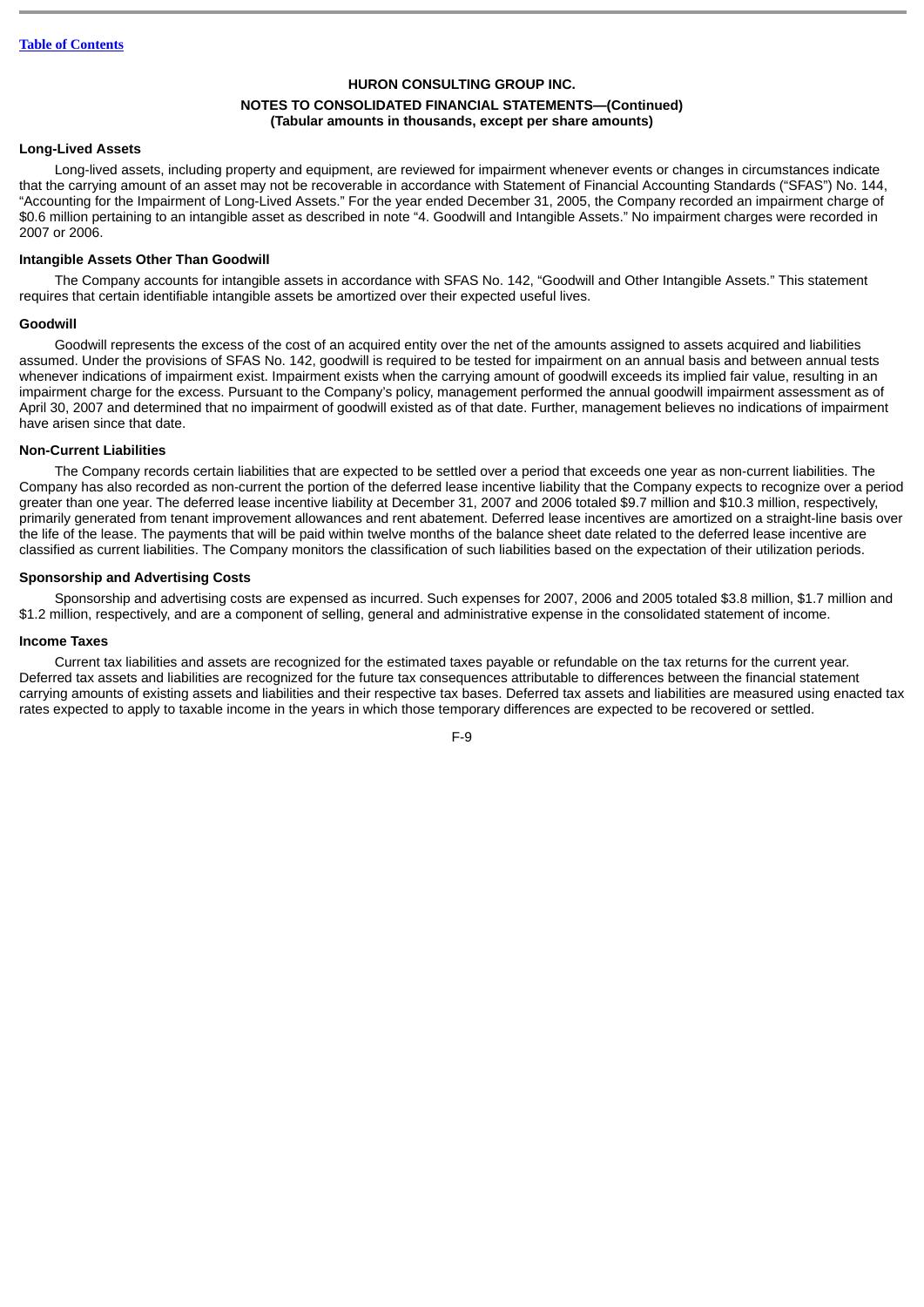# **HURON CONSULTING GROUP INC. NOTES TO CONSOLIDATED FINANCIAL STATEMENTS—(Continued) (Tabular amounts in thousands, except per share amounts)**

### **Share-Based Compensation**

Effective January 1, 2006, the Company adopted the provisions of SFAS No. 123R, "Share-based Payment," using the modified prospective application transition method. Under this method, compensation cost for the portion of awards for which the requisite service has not yet been rendered that are outstanding as of the adoption date is recognized over the remaining service period. The compensation cost for that portion of awards is based on the grant-date fair value of those awards as calculated for pro forma disclosures under SFAS No. 123, as originally issued. All new awards and awards that are modified, repurchased or cancelled after the adoption date are accounted for under the provisions of SFAS No. 123R. Prior periods have not been restated under this transition method. The Company recognizes share-based compensation ratably using the straight-line attribution method over the requisite service period. In addition, pursuant to SFAS No. 123R, the Company estimates the amount of expected forfeitures when calculating share-based compensation, instead of accounting for forfeitures as they occur, which was the Company's practice prior to the adoption of SFAS No. 123R. As of January 1, 2006, the cumulative effect of adopting the estimated forfeiture method was not material.

Prior to January 1, 2006, the Company accounted for share-based compensation using the intrinsic value method prescribed by Accounting Principles Board Opinion No. 25 ("APB 25"), "Accounting for Stock Issued to Employees," and related interpretations and elected the disclosure option of SFAS No. 123, as amended by SFAS No. 148, "Accounting for Stock-Based Compensation—Transition and Disclosure." SFAS No. 123 requires that companies either recognize compensation expense for grants of stock, stock options and other equity instruments based on fair value, or provide pro forma disclosure of net income and earnings per share in the notes to the financial statements. Accordingly, the Company measured compensation expense for stock options as the excess, if any, of the estimated fair market value of the Company's stock at the date of grant over the exercise price.

The following table details the effect on net income and earnings per share if compensation expense for the stock plans had been recorded based on the fair value method under SFAS No. 123.

|                                                                                                                                              |     | <b>Year ended</b><br>December 31,<br>2005 |
|----------------------------------------------------------------------------------------------------------------------------------------------|-----|-------------------------------------------|
| Net income                                                                                                                                   | \$. | 17,769                                    |
| Add: Total share-based employee compensation expense included in reported net income, net of related tax effects                             |     | 4.075                                     |
| Deduct: Total share-based employee compensation expense determined under the fair value method for all awards, net of<br>related tax effects |     | (4,268)                                   |
| Pro forma net income                                                                                                                         |     | 17,576                                    |
| Earnings per share:                                                                                                                          |     |                                           |
| Basic – as reported                                                                                                                          | \$  | 1.13                                      |
| Basic – pro forma                                                                                                                            | \$  | 1.12                                      |
| Diluted - as reported                                                                                                                        | \$  | 1.05                                      |
| Diluted - pro forma                                                                                                                          | \$  | 1.04                                      |

#### **Segment Reporting**

SFAS No. 131, "Disclosures about Segments of an Enterprise and Related Information," establishes annual and interim reporting standards for an enterprise's business segments and related disclosures about its products, services, geographic areas and major customers. Historically, the Company provided financial results under two operating segments: Financial Consulting and Operational Consulting. In response to the Company's continued growth and acquisitions of complementary businesses, effective January 1, 2007, the Company reorganized its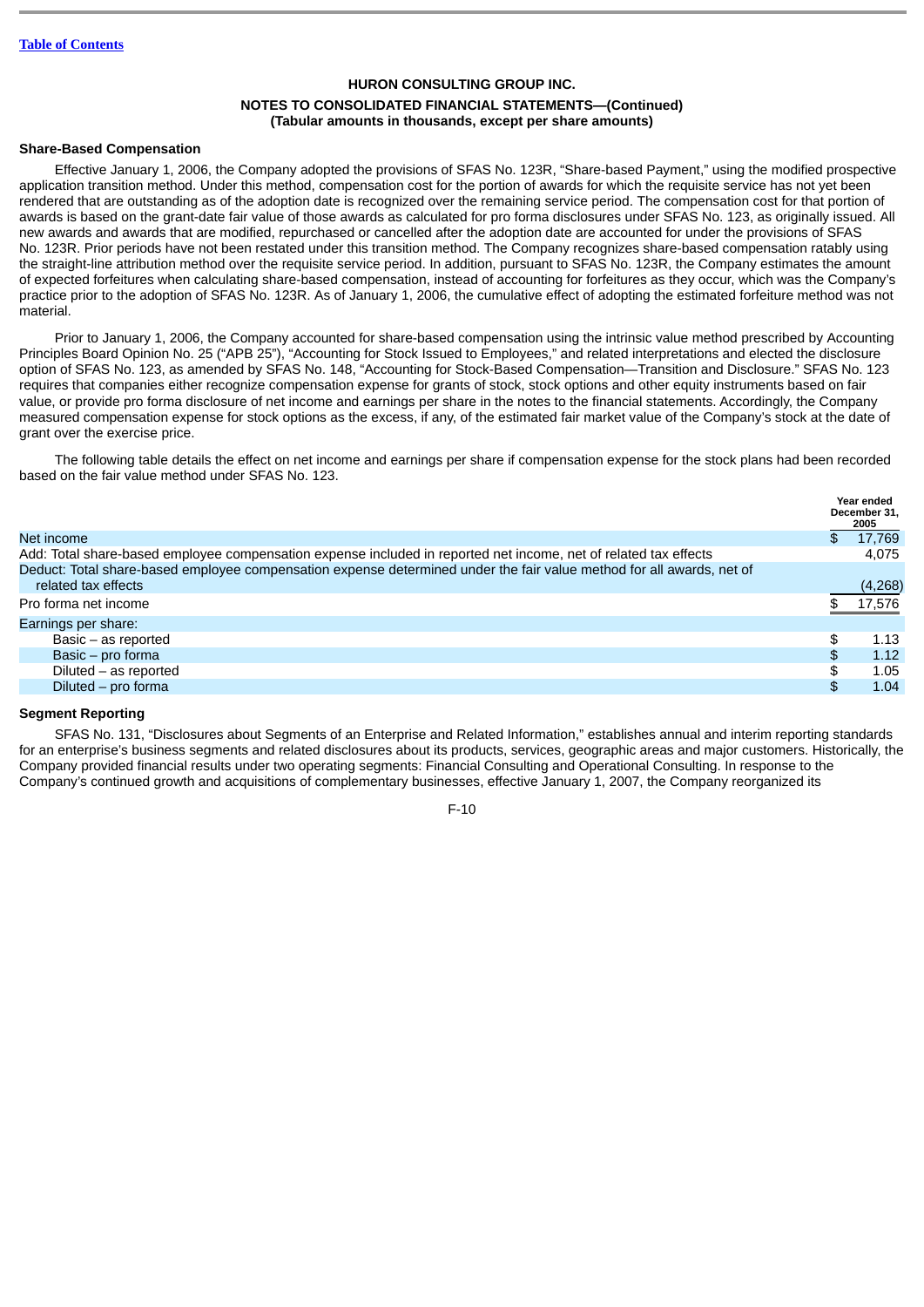## **NOTES TO CONSOLIDATED FINANCIAL STATEMENTS—(Continued) (Tabular amounts in thousands, except per share amounts)**

practice areas and service lines to better meet market demands and serve its clients. Under the current organizational structure, the Company's chief operating decision maker manages the business under four operating segments: Financial Consulting, Legal Consulting, Health and Education Consulting, and Corporate Consulting.

#### **Recent Accounting Pronouncements**

In September 2006, the Financial Accounting Standards Board ("FASB") issued SFAS No. 157, "Fair Value Measurements." SFAS No. 157 defines fair value, establishes a framework for measuring fair value in generally accepted accounting principles ("GAAP"), and expands disclosures about fair value measurements. SFAS No. 157 does not require any new fair value measurements in financial statements, but standardizes its definition and guidance in GAAP. Thus, for some entities, the application of this statement may change current practice. The Company adopted SFAS No. 157 effective beginning on January 1, 2008. In February 2008, the FASB issued FASB Staff Position ("FSP") FAS 157-2, "Effective Date of FASB Statement No. 157," which delayed by one year the effective date of SFAS No. 157 for all nonfinancial assets and nonfinancial liabilities, except those that are recognized or disclosed at fair value in the financial statements on a recurring basis (at least annually). The adoption of SFAS No. 157 did not have a material impact on the Company's financial statements and is not expected to have a material impact on its future financial position, results of operations, earnings per share, or cash flows.

In February 2007, the FASB issued SFAS No. 159, "The Fair Value Option for Financial Assets and Financial Liabilities—Including an amendment of FASB Statement No. 115." SFAS No. 159 permits entities to choose to measure many financial instruments and certain other items at fair value. The objective of this statement is to improve financial reporting by providing entities with the opportunity to mitigate volatility in reported earnings caused by measuring related assets and liabilities differently without having to apply complex hedge accounting provisions. The Company adopted SFAS No. 159 effective beginning on January 1, 2008. The adoption of this statement did not have a material impact on the Company's financial statements and is not expected to have a material impact on its future financial position, results of operations, earnings per share, or cash flows.

In December 2007, the FASB issued SFAS No. 141 (revised 2007), "Business Combinations," ("SFAS No. 141R"). SFAS No. 141R was issued to improve the relevance, representational faithfulness, and comparability of information in financial statements about a business combination and its effects. SFAS No. 141R will be effective for the Company beginning on January 1, 2009 and will apply prospectively to business combinations that the Company completes on or after that date. This statement retains the purchase method of accounting for business combinations, but requires a number of changes. The changes that may have the most significant impact to the Company include: contingent consideration, such as earn-outs, will be recognized at its fair value on the acquisition date and, for certain arrangements, changes in fair value will be recognized in earnings until settled; acquisition-related transaction and restructuring costs will be expensed as incurred; previously-issued financial information will be revised for subsequent adjustments made to finalize the purchase price accounting; reversals of valuation allowances related to acquired deferred tax assets and changes to acquired income tax uncertainties will be recognized in earnings, except in certain situations. The Company is currently evaluating the impact that the adoption of this statement may have on its future financial position, results of operations, earnings per share, and cash flows.

In December 2007, the FASB issued SFAS No. 160, "Noncontrolling Interests in Consolidated Financial Statements – an amendment of ARB No. 51." SFAS No. 160 was issued to improve the relevance, comparability, and transparency of financial information provided in financial statements by establishing accounting and reporting standards for the noncontrolling interest in a subsidiary and for the deconsolidation of a subsidiary. SFAS No. 160 will be effective for the Company beginning on January 1, 2009 and will apply prospectively, except for the presentation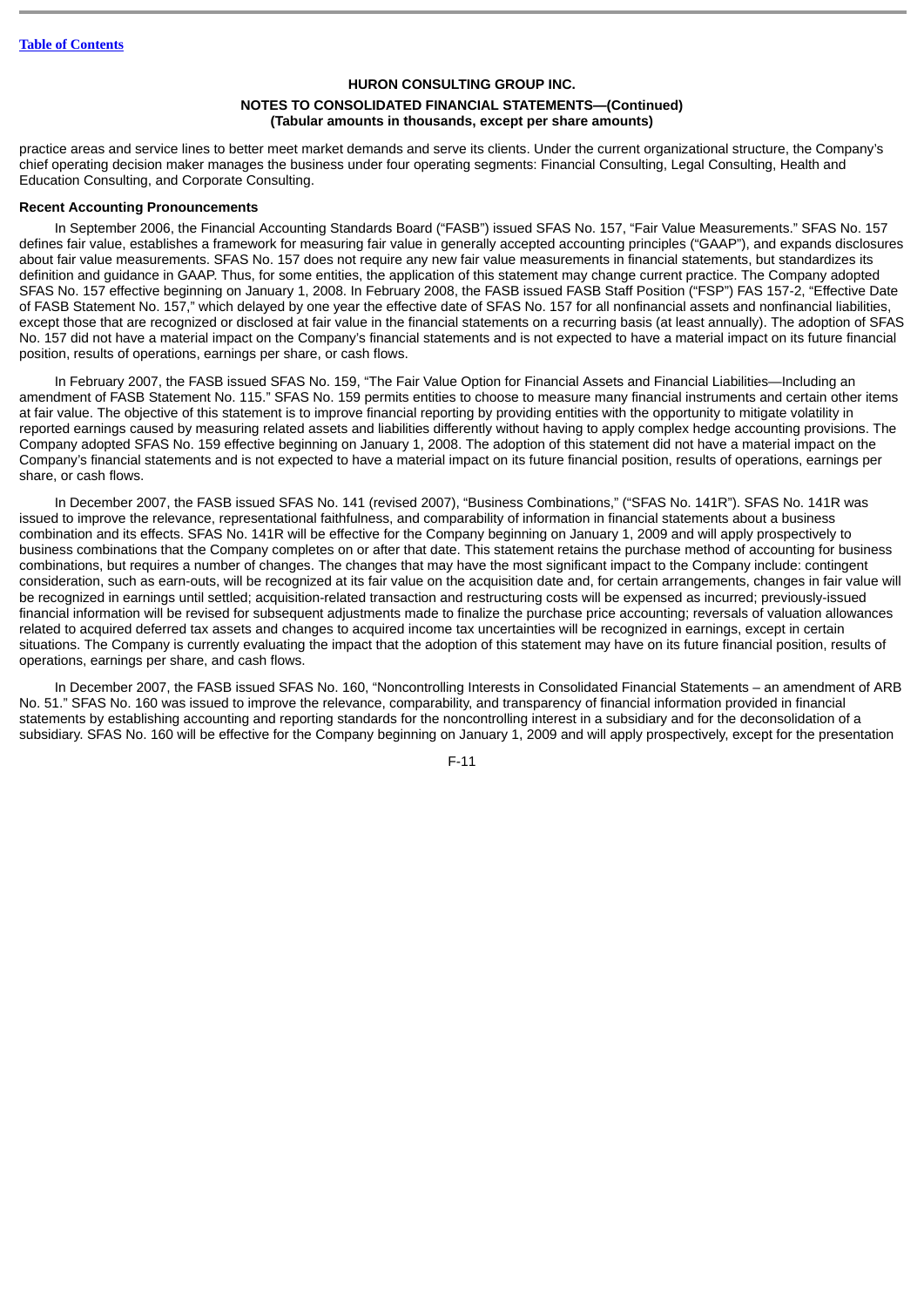## **NOTES TO CONSOLIDATED FINANCIAL STATEMENTS—(Continued) (Tabular amounts in thousands, except per share amounts)**

and disclosure requirements, which will apply retrospectively. The Company is currently evaluating the impact that the adoption of this statement may have on its future financial position, results of operations, earnings per share, and cash flows.

### **3. Business Combinations**

During the years ended December 31, 2007, 2006 and 2005, the Company completed the material acquisitions described below.

#### **2007 Acquisitions**

## **Callaway Partners, LLC**

In July 2007, the Company acquired Callaway Partners, LLC ("Callaway"), a professional services firm that specializes in finance and accounting projects, financial reporting, internal audit and controls, and corporate tax solutions. With Callaway's extensive senior consultant and project management skills, along with its variable, on-demand workforce, the Company is better positioned to assist clients with their accounting and corporate compliance challenges. This acquisition was consummated on July 29, 2007 and the results of operations of Callaway have been included within the Company's Financial Consulting segment since that date.

The aggregate purchase price of this acquisition was approximately \$65.4 million, consisting of \$58.5 million in cash paid at closing, \$0.6 million of transaction costs, a \$4.8 million working capital adjustment, and \$1.5 million held back pending the collection of receivables acquired. The \$58.5 million paid at closing was financed with borrowings under the Company's bank credit agreement. Additional purchase consideration may be payable if specific performance targets are met over a five-year period beginning on January 1, 2008 and ending on December 31, 2012. Such amounts will be recorded as additional purchase price and an adjustment to goodwill. Also, additional payments may be made based on the amount of revenues the Company receives from referrals made by employees of Callaway over a period beginning on August 1, 2007 and ending on December 31, 2012. Such amounts will be recorded as an expense.

The identifiable intangible assets that were acquired totaled \$5.7 million and have an estimated weighted average useful life of 27 months, which consists of customer contracts totaling \$1.9 million (5 months useful life), customer relationships totaling \$2.4 million (19 months useful life), and non-competition agreements totaling \$1.4 million (72 months useful life). Additionally, the Company recorded approximately \$49.0 million of goodwill, which the Company intends to deduct for income tax purposes.

### **Wellspring Partners LTD**

In January 2007, the Company acquired Wellspring Partners LTD ("Wellspring"), a management consulting firm specializing in integrated performance improvement services for hospitals and health systems. With the acquisition of Wellspring, the Company expanded its national presence in the healthcare provider sector and now provides a full complement of services to a wide spectrum of hospitals and multi-hospital systems. This acquisition was consummated on January 2, 2007 and the results of operations of Wellspring have been included within the Company's Health and Education Consulting segment since that date.

The aggregate purchase price of this acquisition was approximately \$90.9 million, consisting of \$64.7 million in cash paid at closing, \$0.4 million of transaction costs, a \$1.5 million working capital adjustment, \$0.3 million held back pending the collection of receivables acquired, and \$24.0 million of additional purchase price earned by selling shareholders subsequent to the acquisition, as certain performance targets were met. The Company financed this acquisition with a combination of cash on hand and borrowings of \$55.0 million under the Company's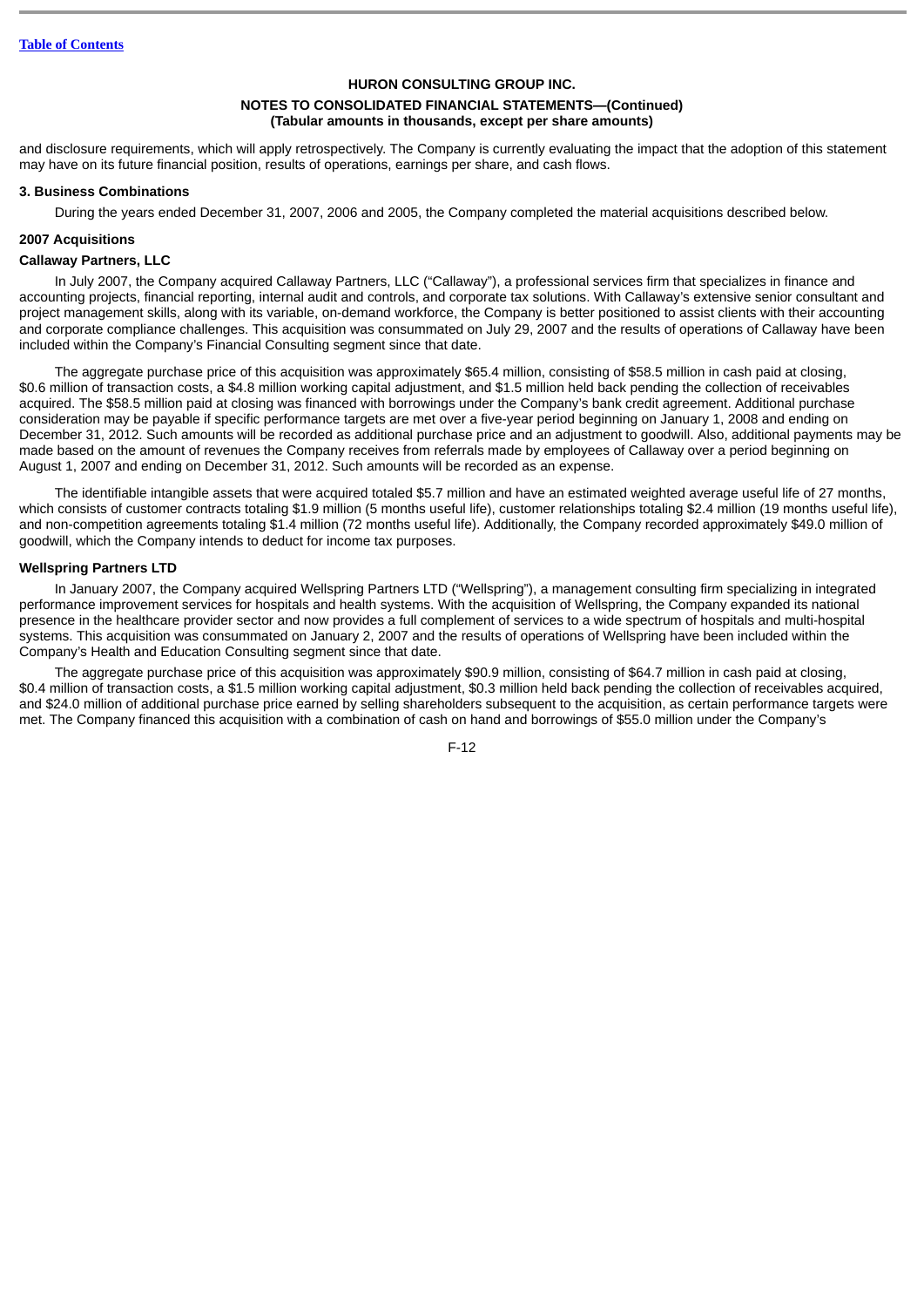## **NOTES TO CONSOLIDATED FINANCIAL STATEMENTS—(Continued) (Tabular amounts in thousands, except per share amounts)**

bank credit agreement. Additional purchase consideration may be payable if specific performance targets are met over a five-year period. Such amounts will be recorded as additional purchase price and an adjustment to goodwill.

The identifiable intangible assets that were acquired totaled \$13.1 million and have an estimated weighted average useful life of 26 months, which consists of customer contracts totaling \$4.7 million (9 months useful life), customer relationships totaling \$3.9 million (20 months useful life), non-competition agreements totaling \$2.4 million (72 months useful life), and a tradename valued at \$2.1 million (24 months useful life). Additionally, the Company recorded approximately \$80.5 million of goodwill, which the Company does not intend to deduct for income tax purposes.

### **Glass & Associates, Inc.**

Also in January 2007, the Company acquired Glass & Associates, Inc. ("Glass"), a turnaround and restructuring consulting firm that provides advice and leadership to troubled businesses in the United States and Europe. With the acquisition of Glass, the Company expanded its position in the consulting and restructuring marketplace, as well as expanded its interim management capabilities to distressed companies in industries beyond healthcare. The stock purchase agreement for this acquisition was executed on January 2, 2007 and the transaction was consummated on January 9, 2007 upon the satisfaction of certain closing conditions. The results of operations of Glass have been included within the Company's Corporate Consulting segment since January 2, 2007.

The aggregate purchase price of this acquisition was approximately \$35.0 million, consisting of \$30.0 million in cash paid at closing, \$0.8 million of transaction costs, a \$1.0 million working capital adjustment, \$1.6 million cash paid to sellers for a tax election reimbursement, and \$1.6 million of additional purchase price earned by selling shareholders subsequent to the acquisition. The Company financed this acquisition with a combination of cash on hand and borrowings of \$20.0 million under the Company's bank credit agreement. Additional purchase consideration may be payable if specific performance targets are met over a four-year period. Such amounts will be recorded as additional purchase price and an adjustment to goodwill. Also, additional payments may be made based on the amount of revenues the Company receives from referrals made by certain employees of Glass over a four-year period. Such amounts will be recorded as an expense.

The identifiable intangible assets that were acquired totaled \$4.3 million and have an estimated weighted average useful life of 37 months, which consists of customer contracts totaling \$1.0 million (6 months useful life), customer relationships totaling \$1.1 million (19 months useful life), and non-competition agreements totaling \$2.2 million (60 months useful life). Additionally, the Company recorded approximately \$29.5 million of goodwill, which the Company intends to deduct for income tax purposes.

## **2006 Acquisition**

### **MSGalt & Company, LLC**

In April 2006, the Company acquired substantially all of the assets of MSGalt & Company, LLC ("Galt"), a specialized advisory firm that designs and implements corporate-wide programs to improve shareholder returns. With the acquisition of Galt, the Company expanded its value and service offerings to the offices of the chief executive officer and boards of Fortune 500 companies. This acquisition was consummated on April 3. 2006 and the results of operations of Galt have been included within the Company's Corporate Consulting segment since that date.

The aggregate purchase price of this acquisition was \$34.2 million, which consisted of \$20.4 million in cash paid at closing, \$0.3 million of transaction costs, and \$13.5 million of additional purchase price earned by selling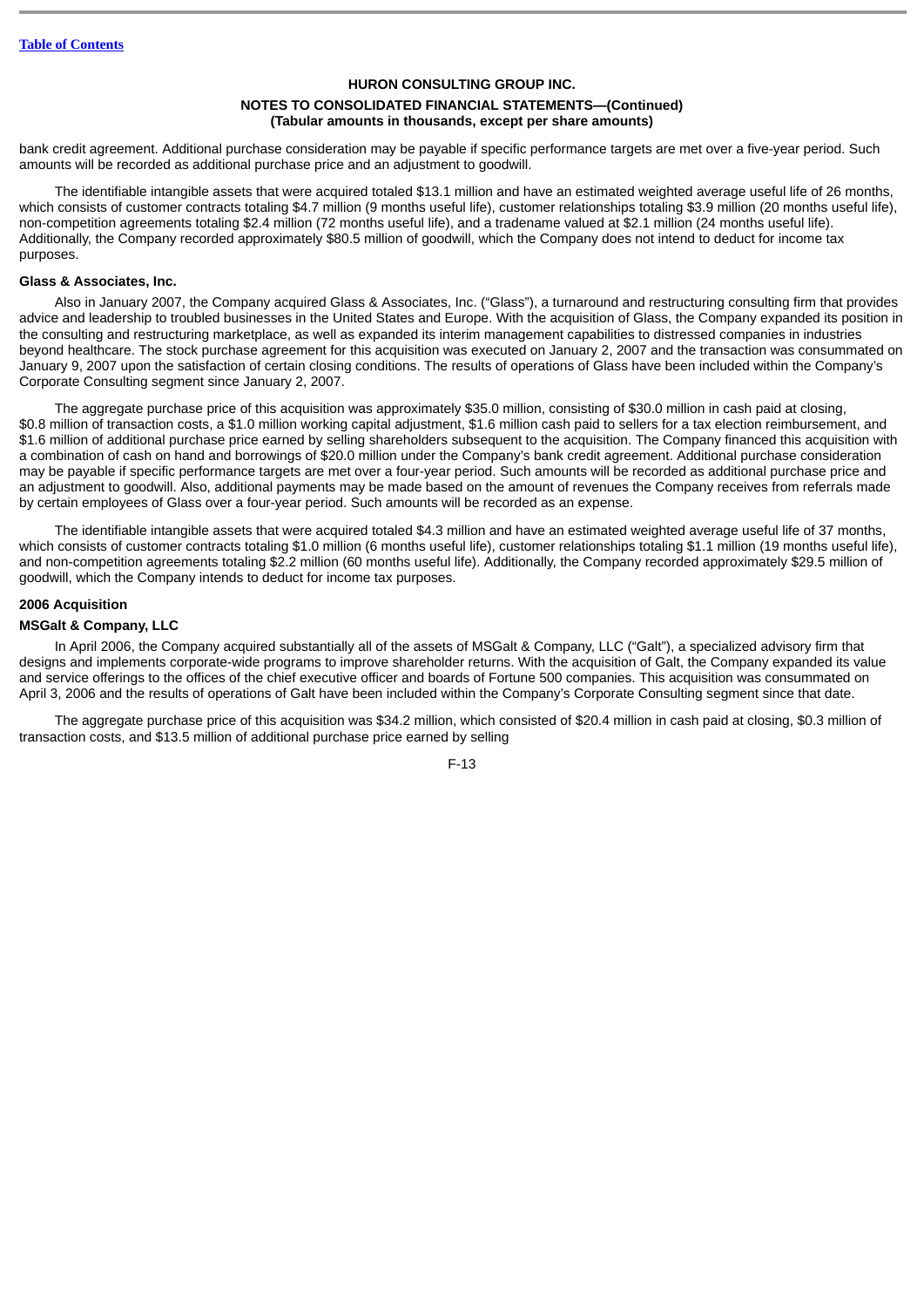## **NOTES TO CONSOLIDATED FINANCIAL STATEMENTS—(Continued) (Tabular amounts in thousands, except per share amounts)**

shareholders subsequent to the acquisition, as certain performance targets and conditions were met. The Company financed this acquisition with cash on hand and borrowings of \$6.5 million under the Company's bank credit agreement. Additional purchase consideration may be payable if specific performance targets are met over a four-year period. Such amounts will be recorded as additional purchase price and an adjustment to goodwill. Also, additional payments may be made based on the amount of revenues the Company receives from referrals made by Galt employees over a four-year period. Such amounts will be recorded as an expense.

The identifiable intangible assets that were acquired totaled \$4.3 million and have an estimated weighted average useful life of 20 months, which consisted of customer contracts totaling \$1.7 million (3 months weighted average useful life), customer relationships totaling \$1.4 million (6 months weighted average useful life), and non-competition agreements totaling \$1.2 million (60 months weighted average useful life). The Company assigned relatively short lives to the customer contracts and customer relationships due to the short-term nature of the services and relationships provided under these contracts. Additionally, the Company recorded \$29.9 million of goodwill, which the Company intends to deduct for income tax purposes.

## **2005 Acquisition**

### **Speltz & Weis LLC**

In May 2005, the Company acquired Speltz & Weis LLC ("Speltz & Weis," renamed in 2007 to Wellspring Management Services LLC), a specialized consulting firm that provides interim management and crisis management services to healthcare facilities. With the acquisition of Speltz & Weis, the Company began to provide full-service offerings to distressed hospitals and other healthcare facilities. This acquisition was consummated on May 9, 2005 and the results of operations of Speltz & Weis have been included within the Health and Education Consulting segment since that date.

The aggregate purchase price of the acquisition was \$17.2 million, which consisted of \$14.0 million in cash paid at closing, notes totaling \$3.0 million payable in three equal annual installments of \$1.0 million (together with accrued interest at 4% per annum) that began on May 8, 2006, and \$0.2 million of transaction costs.

The identifiable intangible assets that were acquired totaled \$2.6 million and have an estimated weighted average useful life of 10 months, which consisted of customer contracts of \$1.9 million (8 months weighted average useful life) and customer relationships of \$0.7 million (15 months weighted average useful life). The Company assigned relatively short lives to the customer contracts and customer relationships due to the short-term nature of the services and relationships provided under these contracts. During the third quarter of 2005, the Company wrote off a portion of the intangible assets pertaining to a customer contract as described in note "4. Goodwill and Intangible Assets" below. The Company also recorded \$14.6 million of goodwill, which the Company intends to deduct for income tax purposes.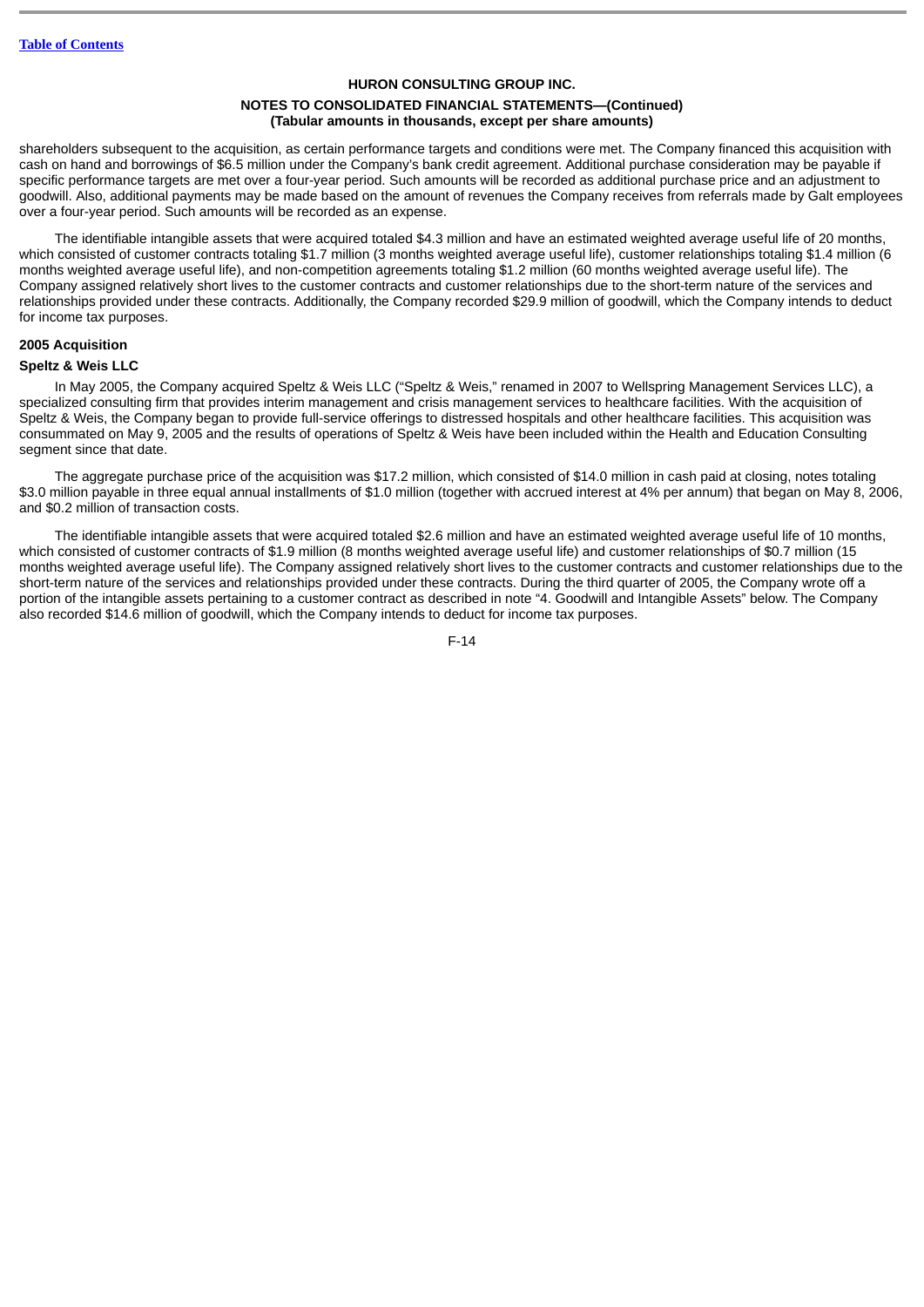# **HURON CONSULTING GROUP INC. NOTES TO CONSOLIDATED FINANCIAL STATEMENTS—(Continued) (Tabular amounts in thousands, except per share amounts)**

## **Purchase Price Allocations**

The following table summarizes the fair values of the assets acquired and liabilities assumed for the Company's significant business acquisitions.

|                            | Callaway<br><b>July 29,</b><br>2007 | Wellspring<br>January 2,<br>2007 | Glass<br>January 2,<br>2007 | Galt<br>April 3,<br>2006 | Speltz &<br>Weis<br>May 9,<br>2005 |
|----------------------------|-------------------------------------|----------------------------------|-----------------------------|--------------------------|------------------------------------|
| <b>Assets Acquired:</b>    |                                     |                                  |                             |                          |                                    |
| Current assets             | \$11,685                            | \$10.292                         | \$2.705                     | \$                       | \$2,291                            |
| Property and equipment     | 698                                 | 1.073                            | 215                         | 11                       | 16                                 |
| Non-current assets         | 756                                 |                                  | 23                          |                          |                                    |
| Intangible assets          | 5.700                               | 13.100                           | 4.300                       | 4.300                    | 2,600                              |
| Goodwill                   | 48,981                              | 80,479                           | 29,511                      | 29,877                   | 14,637                             |
|                            | 67.820                              | 104.944                          | 36.754                      | 34.188                   | 19.544                             |
| Liabilities Assumed:       |                                     |                                  |                             |                          |                                    |
| <b>Current liabilities</b> | 2.354                               | 8,768                            | 1,727                       |                          | 2,307                              |
| Non-current liabilities    | 94                                  | 5,278                            |                             |                          |                                    |
|                            | 2,448                               | 14,046                           | 1,727                       |                          | 2,307                              |
| Net Assets Acquired        | \$65,372                            | 90,898<br>\$                     | \$35,027                    | \$34,188                 | \$17,237                           |

## **Pro Forma Financial Data**

## **2007 Acquisitions**

The following unaudited pro forma financial data gives effect to the acquisitions of Callaway, Wellspring, and Glass as if they had been completed at the beginning of the period presented. The actual results from the acquisition of Callaway have been included within the Company's consolidated financial results since July 29, 2007. The actual results from the acquisitions of Wellspring and Glass have been included within the Company's consolidated financial results since January 2, 2007; therefore 2007 pro forma financial information is not presented.

|                                          | <b>Historical Huron and</b><br><b>Historical Callaway</b><br>2007<br>Pro forma | 2006<br>Pro forma | <b>Historical</b><br>Huron and<br><b>Historical</b><br>Wellspring<br>2006<br>Pro forma | <b>Historical</b><br>Huron and<br><b>Historical</b><br>Glass<br>2006<br>Pro forma |
|------------------------------------------|--------------------------------------------------------------------------------|-------------------|----------------------------------------------------------------------------------------|-----------------------------------------------------------------------------------|
| Revenues, net of reimbursable expenses   | \$539,635                                                                      | \$361,651         | \$339,573                                                                              | \$312,919                                                                         |
| Operating income                         | \$87,204                                                                       | \$56,980          | \$52,751                                                                               | \$51,189                                                                          |
| Income before provision for income taxes | \$76,648                                                                       | \$52,413          | \$49,277                                                                               | \$49,191                                                                          |
| Net income                               | \$42,581                                                                       | \$29,993          | \$28,140                                                                               | \$28,089                                                                          |
| Earnings per share:                      |                                                                                |                   |                                                                                        |                                                                                   |
| <b>Basic</b>                             | \$<br>2.51                                                                     | \$<br>1.83        | \$<br>1.72                                                                             | \$<br>1.73                                                                        |
| <b>Diluted</b>                           | \$<br>2.36                                                                     | \$<br>1.73        | \$<br>1.62                                                                             | \$<br>1.63                                                                        |
|                                          |                                                                                |                   |                                                                                        |                                                                                   |

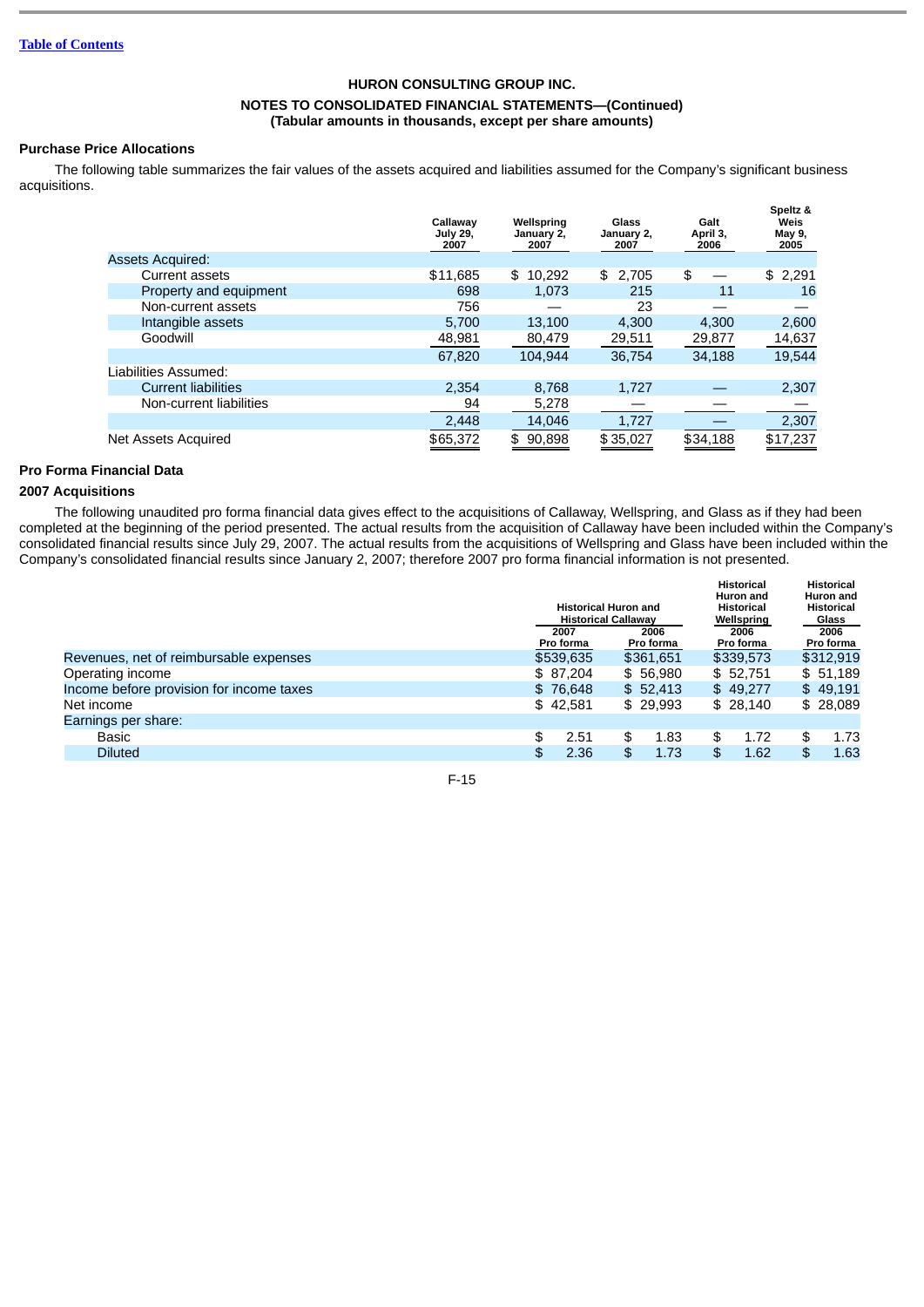## **NOTES TO CONSOLIDATED FINANCIAL STATEMENTS—(Continued) (Tabular amounts in thousands, except per share amounts)**

## **2006 Acquisition**

The following unaudited pro forma financial data gives effect to the acquisition of Galt as if it had been completed at the beginning of the period presented. The actual results from the acquisition of Galt have been included within the Company's consolidated financial results since April 3, 2006.

| <b>Historical Huron and</b><br><b>Historical Galt</b> |                   |  |
|-------------------------------------------------------|-------------------|--|
| 2006<br>Pro forma                                     | 2005<br>Pro forma |  |
| \$292,657                                             | \$223,335         |  |
| \$49.229                                              | \$35.958          |  |
| \$48,329                                              | \$35,539          |  |
| \$27.590                                              | \$19,876          |  |
|                                                       |                   |  |
| 1.69<br>\$.                                           | 1.26<br>\$.       |  |
| 1.59                                                  | 1.18              |  |
|                                                       |                   |  |

## **2005 Acquisition**

The following unaudited pro forma financial data gives effect to the acquisition of Speltz & Weis as if it had been completed at the beginning of the period presented. The actual results from the acquisition of Speltz & Weis have been included within the Company's consolidated financial results since May 5, 2005.

|                                          | <b>Historical</b><br><b>Huron</b> and<br><b>Historical</b><br><b>Speltz &amp; Weis</b><br>2005<br>Pro forma |
|------------------------------------------|-------------------------------------------------------------------------------------------------------------|
| Revenues, net of reimbursable expenses   | \$215,495                                                                                                   |
| Operating income                         | \$<br>32,450                                                                                                |
| Income before provision for income taxes | \$<br>32,848                                                                                                |
| Net income                               | \$<br>18,140                                                                                                |
| Earnings per share:                      |                                                                                                             |
| Basic                                    | \$<br>1.15                                                                                                  |
| <b>Diluted</b>                           | \$<br>1.08                                                                                                  |

The above unaudited pro forma financial data are not necessarily indicative of the operating results that would have been achieved if the acquisitions had occurred on the dates indicated, nor are they necessarily indicative of future results.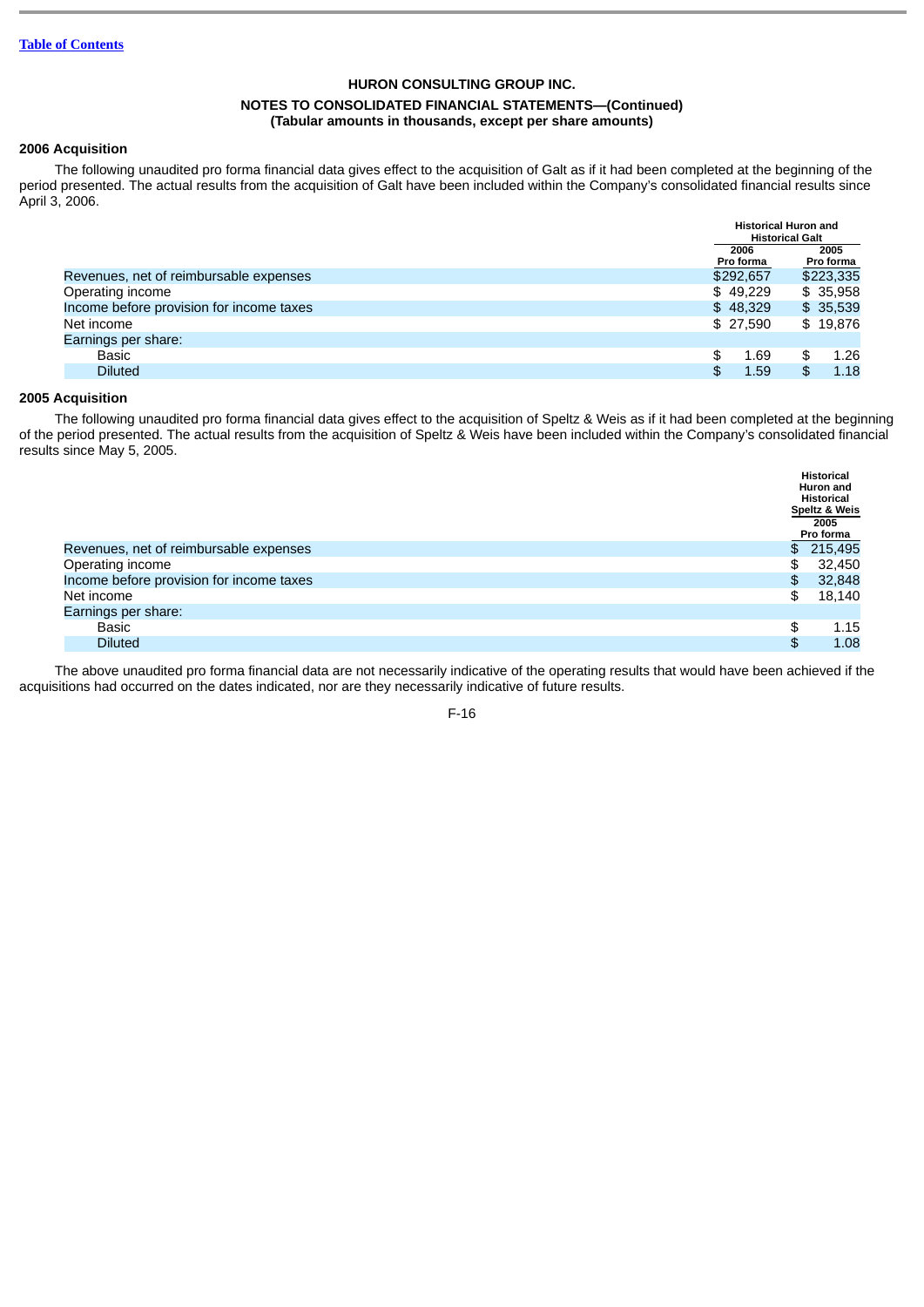## **HURON CONSULTING GROUP INC. NOTES TO CONSOLIDATED FINANCIAL STATEMENTS—(Continued) (Tabular amounts in thousands, except per share amounts)**

# **4. Goodwill and Intangible Assets**

The table below sets forth the changes in the carrying amount of goodwill by segment for the years ended December 31, 2007 and 2006. Goodwill has been reallocated under the new operating segment structure as described in note "16. Segment Information."

| <b>Financial</b> | Legal<br>Consulting | <b>Education</b><br>Consulting                          | Corporate<br>Consulting | Total     |
|------------------|---------------------|---------------------------------------------------------|-------------------------|-----------|
| £.               | \$.                 | \$11.256                                                | \$2,898                 | \$14,637  |
|                  | 13,467              |                                                         | 16.361                  | 30.679    |
|                  | 304                 |                                                         | 7,708                   | 8,012     |
|                  | \$13.771            | \$11.256                                                | \$26.967                | \$53.328  |
|                  |                     | 58.305                                                  | 29.469                  | 136.754   |
|                  |                     |                                                         |                         |           |
|                  | 1,541               | 24,000                                                  | 7,430                   | 32,971    |
|                  | \$15.312            | \$93,561                                                | \$63,866                | \$223,053 |
|                  |                     | Consulting<br>483<br>851<br>1.334<br>48,980<br>\$50.314 |                         |           |

(1) Primarily consists of additional purchase price earned by selling shareholders subsequent to the business combination, as certain performance targets and conditions were met.

Intangible assets as of December 31, 2007 and 2006 consisted of the following:

|                            |                                 | December 31, 2007           |                                 | December 31, 2006           |  |  |  |
|----------------------------|---------------------------------|-----------------------------|---------------------------------|-----------------------------|--|--|--|
|                            | <b>Gross Carrying</b><br>Amount | Accumulated<br>Amortization | <b>Gross Carrying</b><br>Amount | Accumulated<br>Amortization |  |  |  |
| Customer relationships     | 10.126                          | 4.114                       | 2.266                           | 311                         |  |  |  |
| Non-competition agreements | 8.273                           | 1.690                       | 2,105                           | 273                         |  |  |  |
| Tradename                  | 2,100                           | 1,050                       |                                 |                             |  |  |  |
| Technology and software    | 585                             | 294                         | 585                             | 134                         |  |  |  |
| Total                      | 21.084                          | .148                        | 4.956                           | 718                         |  |  |  |

Identifiable intangible assets with finite lives are amortized over their estimated useful lives. Intangible assets amortization expense for the years ended December 31, 2007 and 2006 was \$14.3 million and \$4.5 million, respectively. Intangible assets amortization expense for the year ended December 31, 2005 was \$2.2 million, which included a charge of \$0.6 million pertaining to the write-off of a customer contract as described in note "14. Client Bankruptcy Case." Estimated intangible assets amortization expense is \$6.8 million for 2008, \$3.4 million for 2009, \$1.8 million for 2010, \$1.2 million for 2011, and \$0.6 million for 2012. Actual amortization expense could differ from these estimated amounts as a result of future acquisitions and other factors.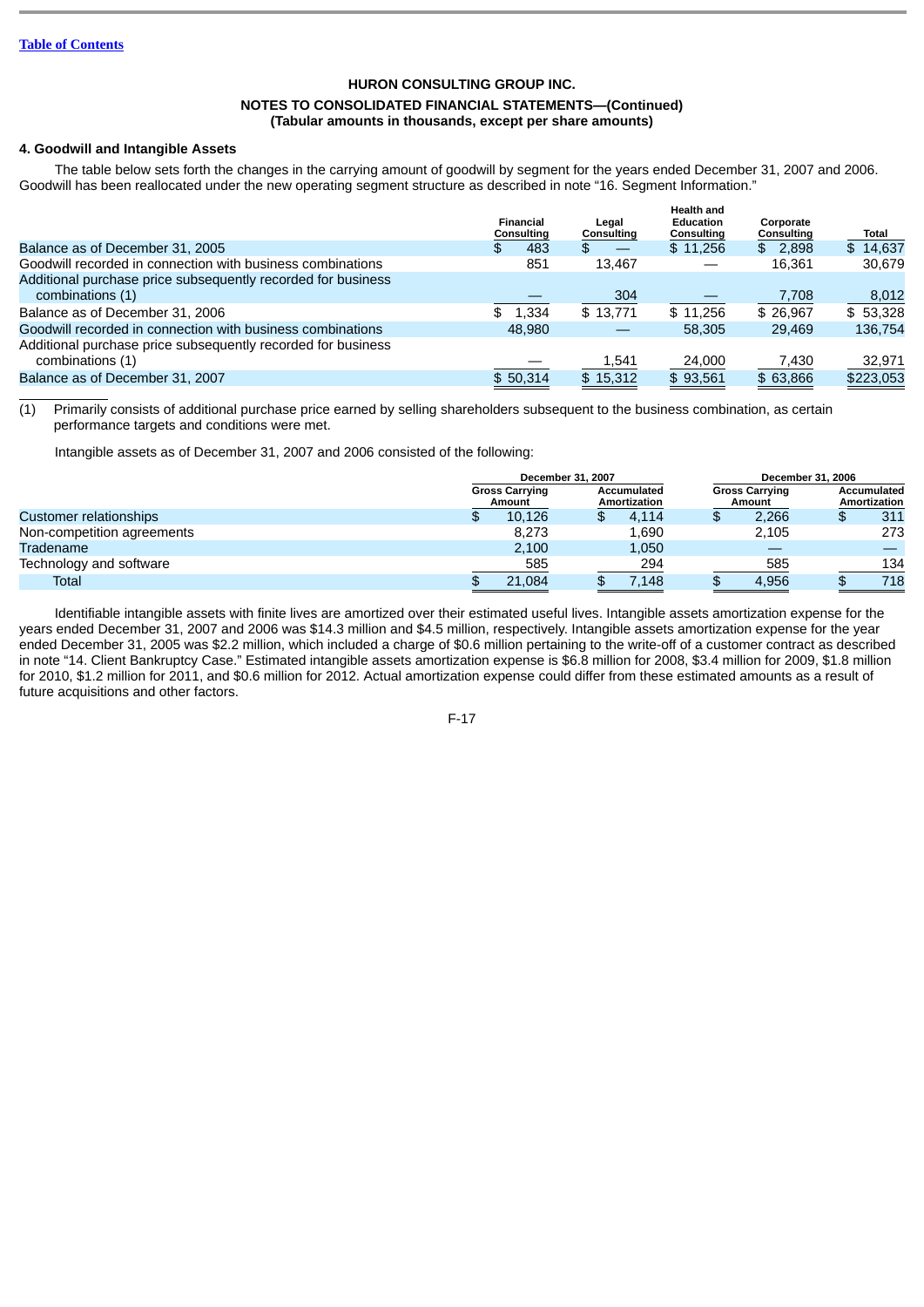### **NOTES TO CONSOLIDATED FINANCIAL STATEMENTS—(Continued) (Tabular amounts in thousands, except per share amounts)**

## **5. Property and Equipment**

Depreciation expense for property and equipment was \$10.9 million, \$6.9 million and \$4.4 million for 2007, 2006 and 2005, respectively. Property and equipment at December 31, 2007 and 2006 are detailed below:

|                                           |           | December 31, |
|-------------------------------------------|-----------|--------------|
|                                           | 2007      | 2006         |
| Computers, related equipment and software | \$30,026  | \$15.799     |
| Furniture and fixtures                    | 11.325    | 8.092        |
| Leasehold improvements                    | 20,473    | 17,353       |
| Assets under capital lease                | 806       | 409          |
| Assets under construction                 | 111       | 191          |
| Property and equipment                    | 62.741    | 41.844       |
| Accumulated depreciation and amortization | (24, 594) | (14, 102)    |
| Property and equipment, net               | \$38,147  | \$27,742     |
|                                           |           |              |

## **6. Notes Payable**

At December 31, 2007 and 2006, notes payable outstanding totaled \$1.0 million and \$2.0 million, respectively. As described in note "3. Business Combinations," the Company issued notes totaling \$3.0 million in connection with the acquisition of Speltz & Weis. These notes are payable in three equal annual installments of \$1.0 million, together with accrued interest at 4% per annum, that began on May 8, 2006. Accrued interest was approximately \$28,000 and \$52,000 at December 31, 2007 and 2006, respectively. The \$1.0 million outstanding at December 31, 2007 will mature in May 2008.

### **7. Line of Credit**

At December 31, 2006, the Company had a credit agreement with various financial institutions under which it could borrow up to \$130.0 million. On February 23, 2007, the Company amended the credit agreement so that the maximum amount of principal that may be borrowed increased to \$175.0 million, with an accordion feature allowing for an additional amount of up to \$50.0 million to be borrowed upon approval from the lenders. On July 27, 2007, the Company executed a fourth amendment to the credit agreement, increasing the maximum amount of principal that may be borrowed to \$200.0 million. Fees and interest on borrowings vary based on the Company's total debt to earnings before interest, taxes, depreciation and amortization ("EBITDA") ratio as set forth in the credit agreement and will be based on a spread over the London Interbank Offered Rate or a spread over the base rate, which is the greater of the Federal Funds Rate plus 0.5% or the Prime Rate, as selected by the Company. All outstanding principal is due upon expiration of the credit agreement on February 23, 2012. The credit agreement includes quarterly financial covenants that require the Company to maintain certain interest coverage ratio, total debt to EBITDA ratio, and net worth levels. In addition, certain acquisitions and similar transactions will need to be approved by the lenders. Borrowings outstanding under this credit facility at December 31, 2007 totaled \$123.5 million and bear a weighted-average interest rate of 6.1%, all of which the Company has classified as long-term as the principal is not due until 2012. Borrowings outstanding at December 31, 2006 were \$8.0 million and bear interest at 5.9%. At both December 31, 2007 and 2006, the Company was in compliance with its financial debt covenants.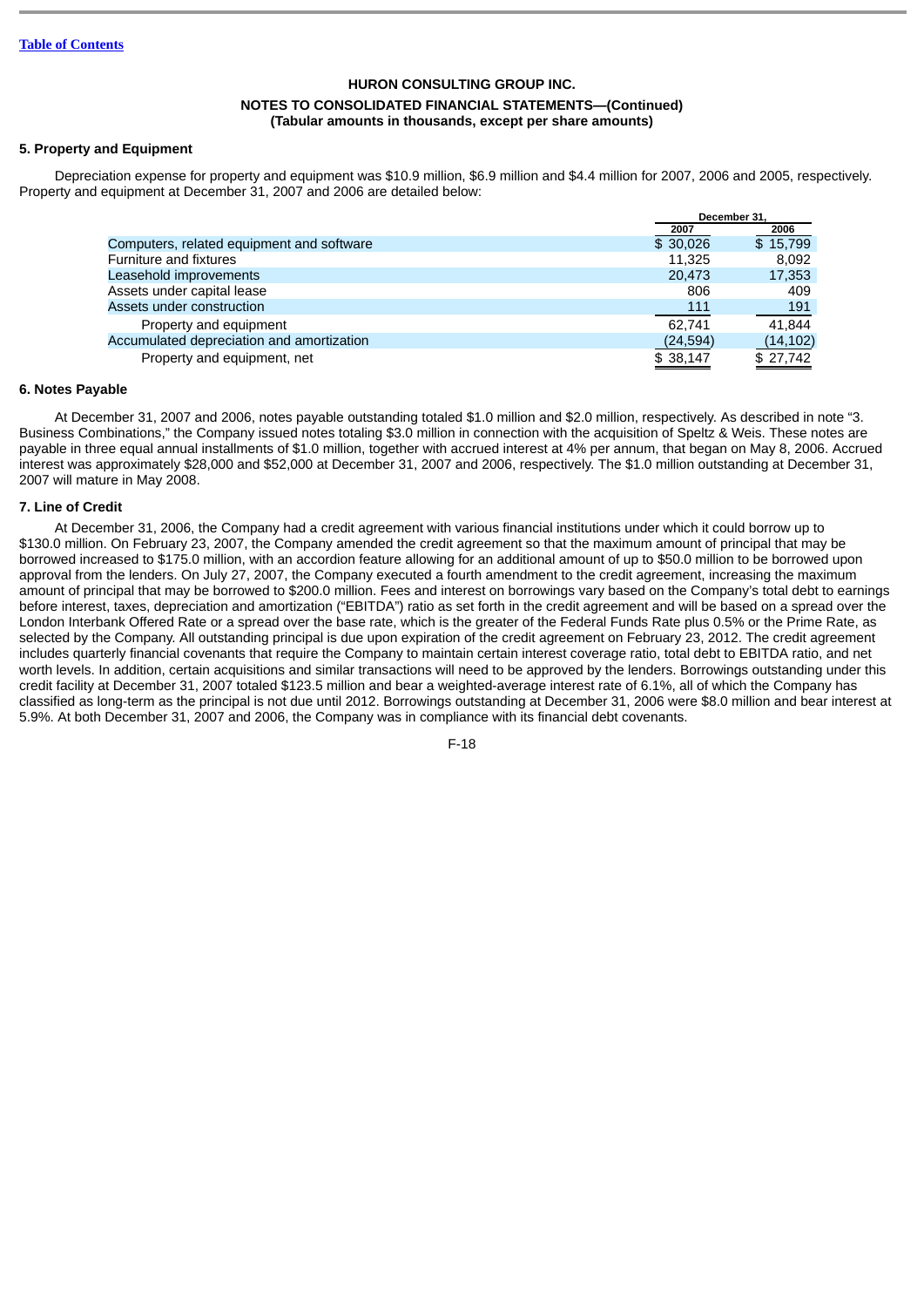# **HURON CONSULTING GROUP INC. NOTES TO CONSOLIDATED FINANCIAL STATEMENTS—(Continued) (Tabular amounts in thousands, except per share amounts)**

## **8. Capital Structure**

### **Preferred Stock**

The Company is expressly authorized to issue up to 50,000,000 shares of preferred stock. The Company's certificate of incorporation authorizes the Company's board of directors, without any further stockholder action or approval, to issue these shares in one or more classes or series, to establish from time to time the number of shares to be included in each class or series, and to fix the rights, preferences and privileges of the shares of each wholly unissued class or series and any of its qualifications, limitations or restrictions. As of December 31, 2007 and 2006, no such preferred stock has been approved or issued.

### **Common Stock**

The Company is authorized to issue up to 500,000,000 shares of common stock, par value \$.01 per share. The holders of common stock are entitled to one vote for each share held of record on each matter submitted to a vote of stockholders. Subject to the rights and preferences of the holders of any series of preferred stock that may at the time be outstanding, holders of common stock are entitled to such dividends as the Company's board of directors may declare. In the event of any liquidation, dissolution or winding-up of the Company's affairs, after payment of all of the Company's debts and liabilities and subject to the rights and preferences of the holders of any series of preferred stock that may at the time be outstanding, holders of common stock will be entitled to receive the distribution of any of the Company's remaining assets.

## **9. Earnings Per Share**

Basic earnings per share excludes dilution and is computed by dividing net income by the weighted average number of common shares outstanding for the period, excluding unvested restricted common stock. Diluted earnings per share reflects the potential reduction in earnings per share that could occur if securities or other contracts to issue common stock were exercised or converted into common stock under the treasury stock method. Earnings per share under the basic and diluted computations are as follows:

|                                                      |                                                                                                                                                | Year ended December 31. |            |  |
|------------------------------------------------------|------------------------------------------------------------------------------------------------------------------------------------------------|-------------------------|------------|--|
|                                                      | 2007                                                                                                                                           | 2006                    | 2005       |  |
| Net income                                           | \$41,901                                                                                                                                       | \$26,689                | \$17,769   |  |
| Weighted average common shares outstanding – basic   | 16.944                                                                                                                                         | 16.359                  | 15,741     |  |
| Weighted average common stock equivalents            | 1,089                                                                                                                                          | 958                     | 1,117      |  |
| Weighted average common shares outstanding – diluted | 18,033                                                                                                                                         | 17,317                  | 16,858     |  |
| Basic earnings per share                             | 2.47<br>$\mathcal{F}$<br><u> Tanzania de la contenentación de la contenentación de la contenentación de la contenentación de la contenenta</u> | 1.63<br>\$.             | 1.13<br>£. |  |
| Diluted earnings per share                           | 2.32                                                                                                                                           | 1.54                    | 1.05       |  |

There were approximately 1,600 anti-dilutive securities for the year ended December 31, 2007 and none for the years ended December 31, 2006 and 2005.

## **10. Employee Benefit and Deferred Compensation Plans**

The Company sponsors a qualified defined contribution 401(k) plan covering substantially all of its employees. Under the plan, employees are entitled to make pre-tax contributions. The Company matches an amount equal to the employees' contributions up to 6% of the employees' salaries. The Company's matching contributions for the years ended December 31, 2007, 2006, and 2005 were \$8.1 million, \$5.0 million and \$3.9 million, respectively.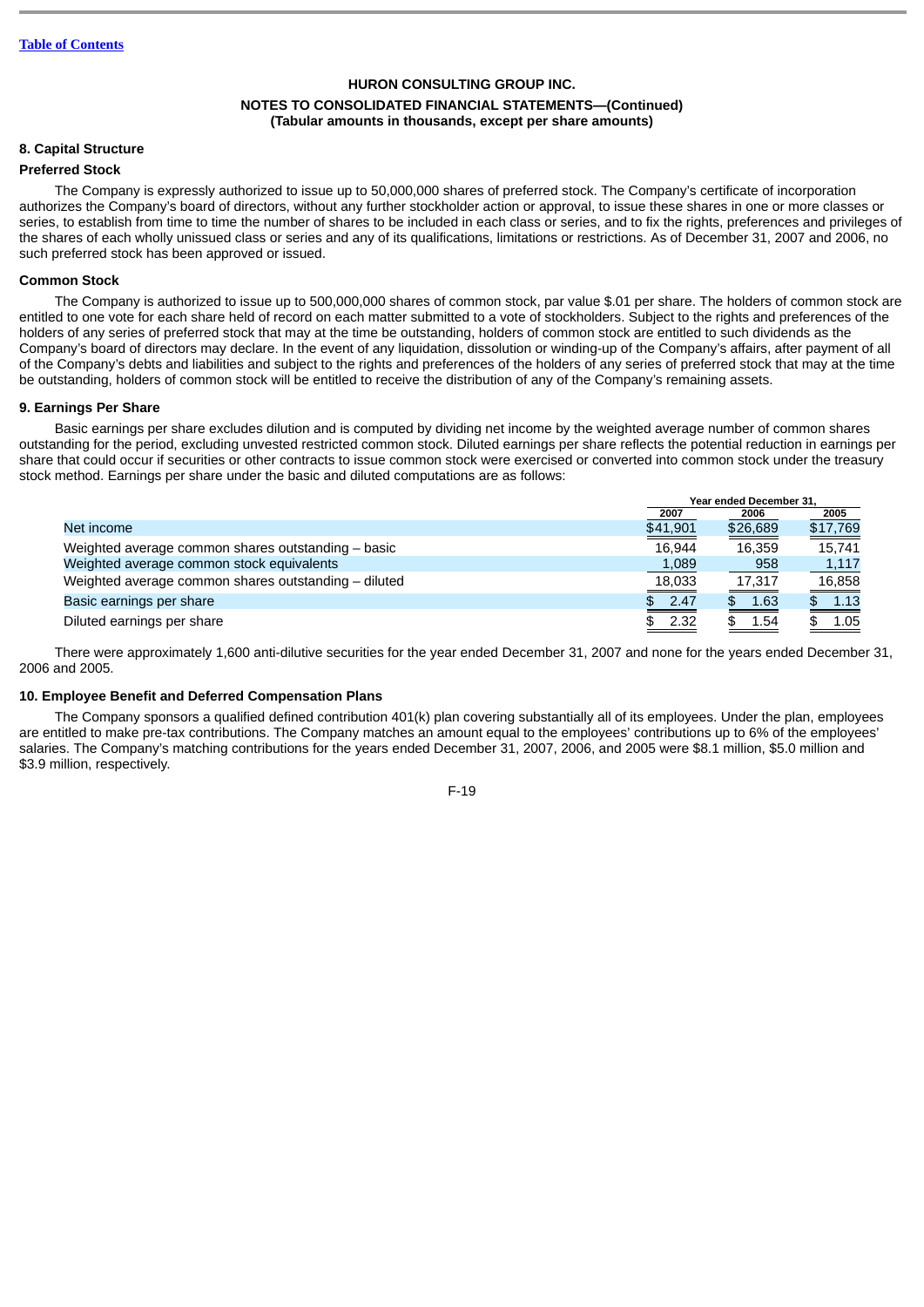## **NOTES TO CONSOLIDATED FINANCIAL STATEMENTS—(Continued) (Tabular amounts in thousands, except per share amounts)**

In 2006, the Company adopted the Huron Consulting Group Deferred Compensation Plan (the "Plan"), which is administered by the Company's board of directors or a committee designated by the board of directors. Under the Plan, members of the board of directors and a select group of employees of the Company may elect to defer the receipt of their director retainers and meeting fees or base salary and bonus, as applicable. Additionally, the Company may credit amounts to a participant's deferred compensation account in accordance with employment or other agreements entered into between the Company and the participant. The Company, at its sole discretion, may, but is not required to, credit any additional amount it desires to any participant's deferred compensation account. Amounts credited by the Company are subject to vesting schedules set forth in the Plan, employment agreement or any other agreement entered into between the Company and the participant. The deferred compensation liability at December 31, 2007 and 2006 was \$2.9 million and \$0.6 million, respectively.

#### **11. Equity Incentive Plans**

In connection with its initial public offering, the Company adopted the 2004 Omnibus Stock Plan (the "Omnibus Plan"), which replaced the Company's then-existing equity plans for grants of share-based awards. The Omnibus Plan permits the grant of stock options, restricted stock, and other share-based awards valued in whole or in part by reference to, or otherwise based on, the Company's common stock. Under the Omnibus Plan, as originally adopted, a total of 2,141,000 shares of common stock were reserved for issuance to eligible employees, executive officers, independent contractors and outside directors. The Plan was amended effective as of May 2, 2006 to increase the number of shares of common stock available for issuance by 2,100,000. As of December 31, 2007, 1,672,617 shares remain available for future issuance.

The Compensation Committee of the board of directors has the responsibility of interpreting the Omnibus Plan and determining all of the terms and conditions of awards made under the Omnibus Plan, including when the awards will become exercisable or otherwise vest. Subject to acceleration under certain conditions, the majority of the Company's stock options and restricted stock vest annually, pro-rata over 4 years. All stock options have a ten-year contractual term.

The weighted average fair values of options granted during 2006 and 2005 were \$23.69 and \$28.59, respectively. No options were granted during 2007. The weighted average fair values were estimated using the Black-Scholes option-pricing model with the following weighted average assumptions for each period:

|                                 |      | ------------ |      |      |  |
|---------------------------------|------|--------------|------|------|--|
|                                 | 2006 | 2005         | 2004 | 2003 |  |
| Expected dividend yield         | 0%   | 0%           | 0%   | 0%   |  |
| <b>Expected volatility</b>      | 40%  | 40%          | 12%  | 1%   |  |
| Risk-free interest rate         | 4.7% | 4.7%         | 2.6% | 2.3% |  |
| Expected option life (in years) |      |              |      |      |  |

**December 31,**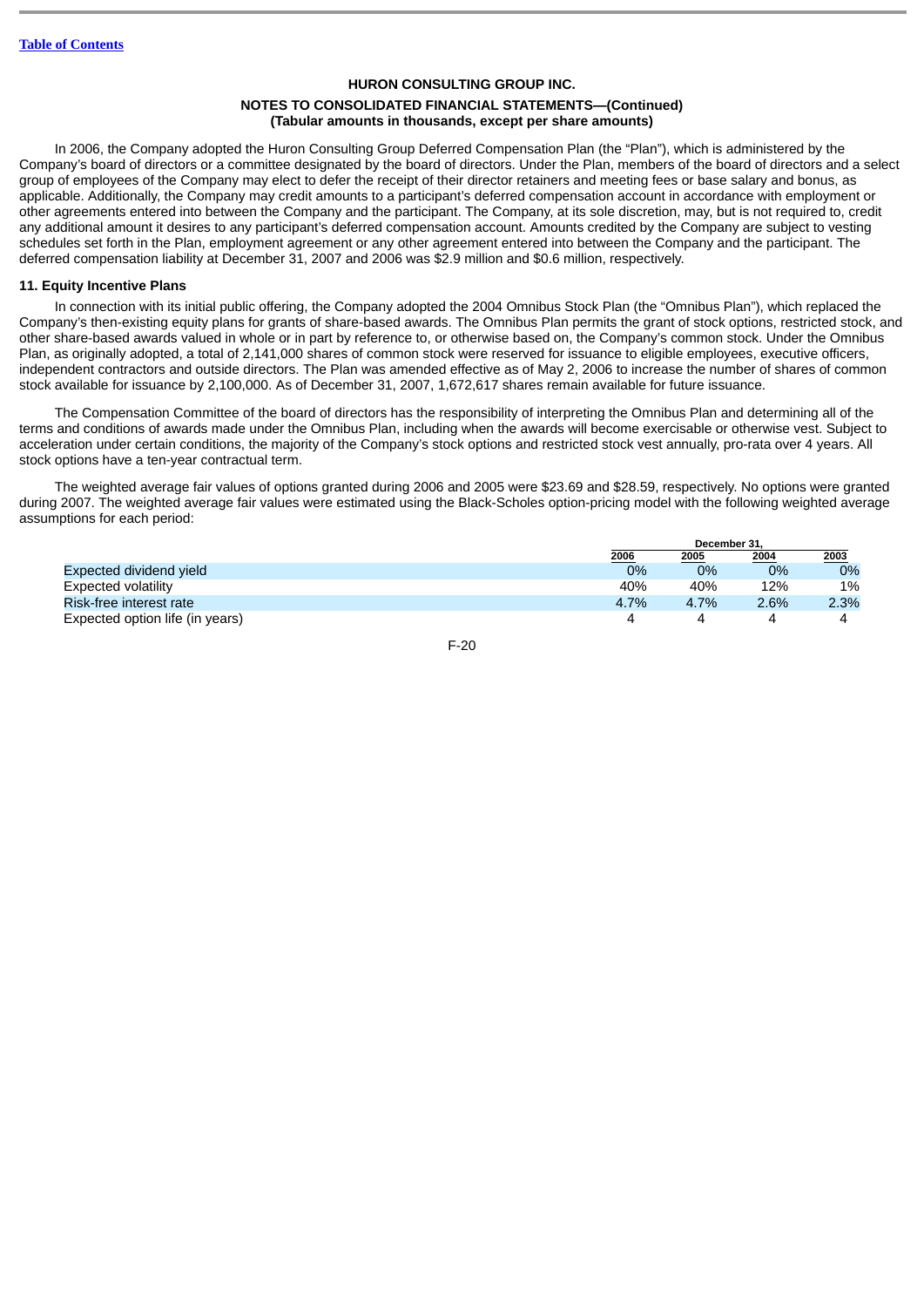# **HURON CONSULTING GROUP INC. NOTES TO CONSOLIDATED FINANCIAL STATEMENTS—(Continued) (Tabular amounts in thousands, except per share amounts)**

Stock option activity for the year ended December 31, 2007 was as follows:

|                                  | Number of<br><b>Options</b><br>(in thousands) | Weighted<br>Average<br>Exercise<br>Price<br>(in dollars) | Weighted<br>Average<br>Remaining<br>Contractual<br>Term<br>(in years) | Aggregate<br><b>Intrinsic</b><br>Value<br>(in millions) |      |
|----------------------------------|-----------------------------------------------|----------------------------------------------------------|-----------------------------------------------------------------------|---------------------------------------------------------|------|
| Outstanding at January 1, 2007   | 804                                           | 2.98<br>\$.                                              |                                                                       |                                                         |      |
| Granted                          |                                               |                                                          |                                                                       |                                                         |      |
| Exercised                        | (226)                                         | 2.51<br>\$                                               |                                                                       |                                                         |      |
| Forfeited or expired             | (21)                                          | \$15.52                                                  |                                                                       |                                                         |      |
| Outstanding at December 31, 2007 | 557                                           | 2.70<br>\$                                               | 5.7                                                                   | \$                                                      | 43.4 |
| Exercisable at December 31, 2007 | 479                                           | 2.45<br>\$                                               | 5.6                                                                   | \$                                                      | 37.4 |

The aggregate intrinsic value of options exercised during 2007, 2006 and 2005 was \$14.8 million, \$13.4 million and \$6.1 million, respectively.

The grant date fair values of the Company's restricted stock awards are measured pursuant to SFAS 123R. Restricted stock activity for the year ended December 31, 2007 was as follows:

|                                       | Number of<br><b>Shares</b><br>(in thousands) | Weighted<br>Average<br>Grant-<br>Date<br><b>Fair Value</b><br>(in dollars) |
|---------------------------------------|----------------------------------------------|----------------------------------------------------------------------------|
| Restricted stock at January 1, 2007   | 1,416                                        | 23.33<br>\$.                                                               |
| Granted                               | 839                                          | 52.10<br>\$.                                                               |
| Vested                                | (489)                                        | 22.56<br>\$.                                                               |
| Forfeited                             | (48)                                         | 26.47<br>\$                                                                |
| Restricted stock at December 31, 2007 | 1,718                                        | 37.77<br>\$.                                                               |

The aggregate fair value of restricted stock that vested during the years ended December 31, 2007, 2006 and 2005 was \$33.4 million, \$12.5 million and \$4.9 million, respectively.

Total share-based compensation cost recognized for the years ended December 31, 2007, 2006 and 2005 was \$19.8 million, \$9.8 million and \$6.9 million, respectively, with related income tax benefits of \$8.1 million, \$4.0 million, and \$2.9 million, respectively. As of December 31, 2007, there was \$50.9 million of total unrecognized compensation cost related to nonvested share-based awards. This cost is expected to be recognized over a weighted-average period of 2.9 years.

#### **12. Income Taxes**

In July 2006, the FASB issued Interpretation No. 48, "Accounting for Uncertainty in Income Taxes" ("FIN 48"), which became effective for the Company on January 1, 2007. FIN 48 addresses the determination of how tax benefits claimed or expected to be claimed on a tax return should be recorded in the financial statements. Under FIN 48, the Company must recognize the tax benefit from an uncertain tax position only if it is more likely than not that the tax position will be sustained on examination by the taxing authorities, based on the technical merits of the position. The tax benefits recognized in the financial statements from such a position are measured based on the largest benefit that has a greater than fifty percent likelihood of being realized upon ultimate resolution.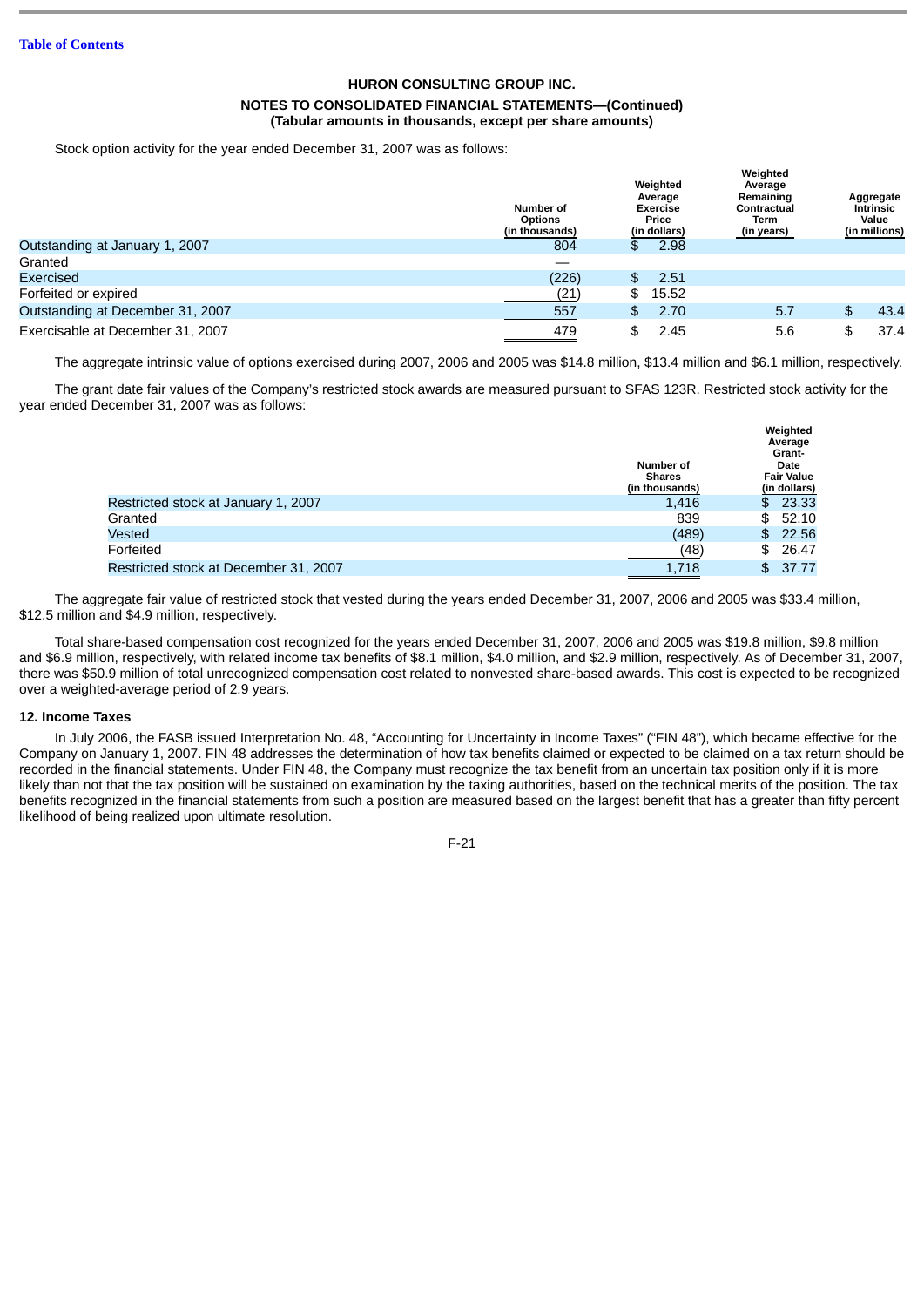## **NOTES TO CONSOLIDATED FINANCIAL STATEMENTS—(Continued) (Tabular amounts in thousands, except per share amounts)**

A reconciliation of the Company's beginning and ending amount of unrecognized tax benefits is as follows:

| Balance at January 1, 2007                                   | \$68                        |
|--------------------------------------------------------------|-----------------------------|
| Additions based on tax positions related to the current year | 81                          |
| Additions for tax positions of prior years                   | 37                          |
| Additions related to acquired companies                      | 525<br>$\sim$ $\sim$ $\sim$ |
| Balance at December 31, 2007                                 | \$711                       |

Of the \$0.7 million of unrecognized tax benefits at December 31, 2007, \$0.2 million would affect the effective tax rate if recognized. The Company does not expect that changes in the liability for unrecognized tax benefits during the next 12 months will have a significant impact on the Company's financial position or results of operations.

Upon adoption on January 1, 2007 and as of December 31, 2007, an accrual for the potential payment of interest and penalties was deemed not necessary. If deemed necessary, the Company will record accrued interest and penalties as a component of provision for income taxes on the consolidated statement of income.

The Company files income tax returns with federal, state, local and foreign jurisdictions. The 2004 Federal and main office state of Illinois tax returns were examined and closed in 2006 and no material adjustments were identified toward any of the Company's tax positions. The Company's 2005 Federal tax return is currently being examined and the 2006 Federal tax return is subject to future examination. For all other states, 2003 through 2006 are subject to future examinations. Prior to 2007, the Company did not have any material foreign income tax filings.

The income tax expense for the years ended December 31, 2007, 2006 and 2005 consists of the following:

|                       |          | Year ended December 31. |          |  |  |  |
|-----------------------|----------|-------------------------|----------|--|--|--|
|                       | 2007     | 2006                    | 2005     |  |  |  |
| Current:              |          |                         |          |  |  |  |
| Federal               | \$11,841 | \$15,170                | \$12,784 |  |  |  |
| <b>State</b>          | 3,796    | 3,803                   | 4,038    |  |  |  |
| Foreign               | 1,292    | 70                      |          |  |  |  |
| <b>Total current</b>  | 16,929   | 19,043                  | 16,822   |  |  |  |
| Deferred:             |          |                         |          |  |  |  |
| Federal               | 12,993   | 878                     | (2,000)  |  |  |  |
| <b>State</b>          | 3,674    | 212                     | (575)    |  |  |  |
| <b>Total deferred</b> | 16,667   | 1,090                   | (2,575)  |  |  |  |
| Income tax expense    | \$33,596 | \$20,133                | \$14,247 |  |  |  |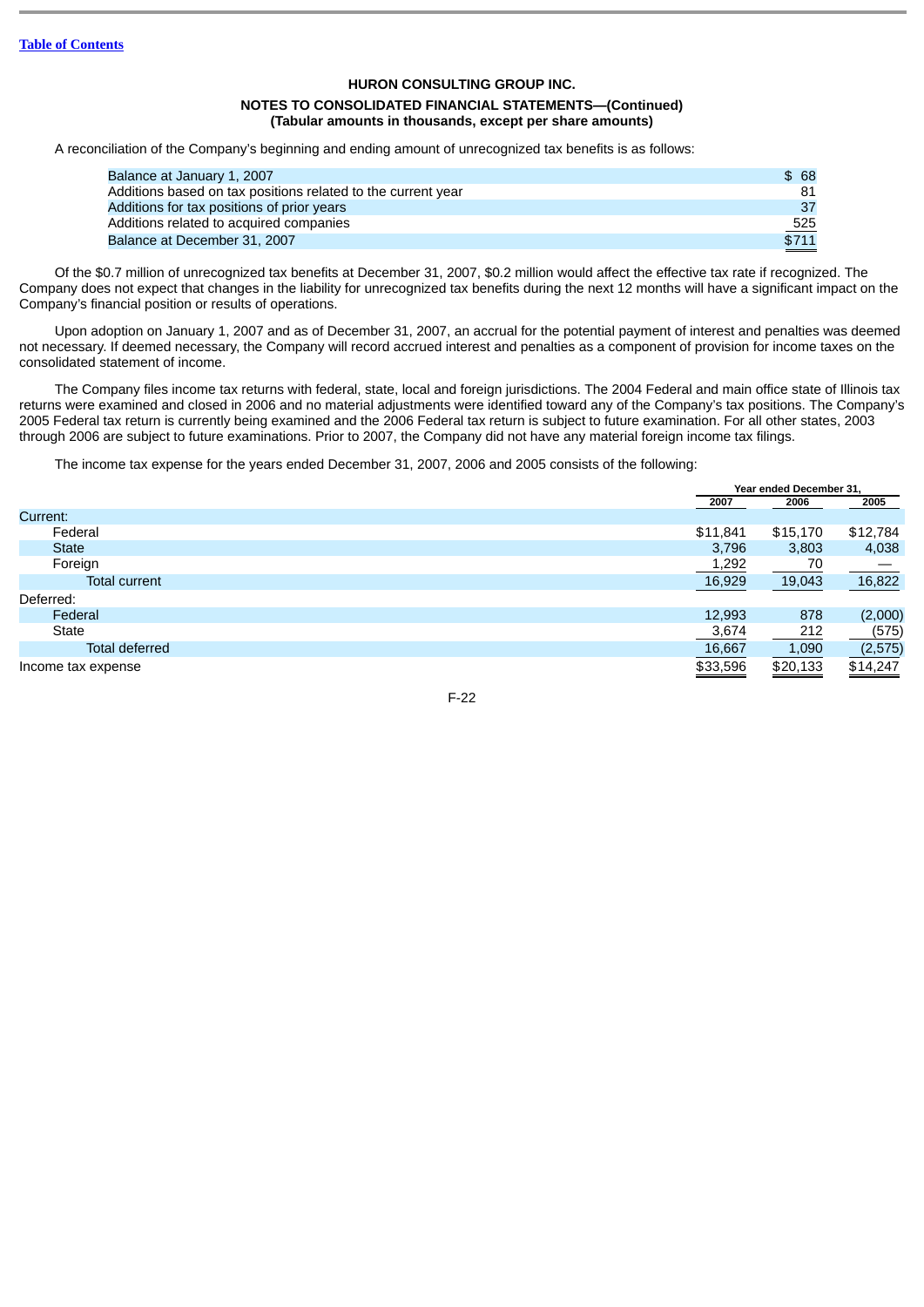## **NOTES TO CONSOLIDATED FINANCIAL STATEMENTS—(Continued) (Tabular amounts in thousands, except per share amounts)**

A reconciliation of the U.S. statutory income tax rate to the Company's effective tax rate is as follows. Other non-deductible items include taxes not deductible for federal income tax purposes.

|                                   |       | Year ended December 31. |       |  |  |
|-----------------------------------|-------|-------------------------|-------|--|--|
|                                   | 2007  | 2006                    | 2005  |  |  |
| Percent of pretax income:         |       |                         |       |  |  |
| At U.S. statutory tax rate        | 35.0% | 35.0%                   | 35.0% |  |  |
| State income taxes                | 6.0   | 5.2                     | 6.3   |  |  |
| Meals and entertainment           | 1.7   | 2.1                     | 1.8   |  |  |
| Valuation allowance               | 1.1   |                         |       |  |  |
| Foreign income taxes              | (0.2) |                         |       |  |  |
| Secondary offering                |       | 0.5                     | 0.7   |  |  |
| Other non-deductible items        | 0.9   | 0.2                     | 0.7   |  |  |
| Effective income tax expense rate | 44.5% | 43.0%                   | 44.5% |  |  |

Deferred tax assets at December 31, 2007 and 2006 consist of the following:

|                                       |          | December 31, |
|---------------------------------------|----------|--------------|
|                                       | 2007     | 2006         |
| Deferred tax assets:                  |          |              |
| Accrued payroll and other liabilities | \$7,864  | \$12,504     |
| Share-based compensation              | 6,215    | 2,873        |
| Deferred lease incentives             | 4,616    | 4,694        |
| Revenue recognition                   | 2,159    | 1,363        |
| Net operating loss carryforward       | 1,069    |              |
| Amortization of intangibles           |          | 2,564        |
| Other                                 |          |              |
| Total deferred tax assets             | 21,923   | 24,007       |
| Less valuation allowance              | (833)    |              |
| Net deferred tax assets               | 21,090   | 24,007       |
| Deferred tax liabilities:             |          |              |
| Prepaid expenses                      | (2,348)  | (1,537)      |
| Property and equipment                | (1,277)  | (1,747)      |
| Amortization of intangibles           | (157)    |              |
| Total deferred tax liabilities        | (3, 782) | (3, 284)     |
| Net deferred tax asset                | \$17,308 | \$20,723     |

As of December 31, 2007, the Company established a valuation allowance of \$0.8 million due to uncertainties relating to the ability to utilize deferred tax assets recorded for foreign operating losses. As of December 31, 2006, the Company determined that no valuation allowance against deferred tax assets was necessary.

# **13. Related Party Transactions**

Pursuant to a registration rights agreement with HCG Holdings LLC, which owned a majority of the issued and outstanding common stock of the Company at December 31, 2005 and was a related party, the Company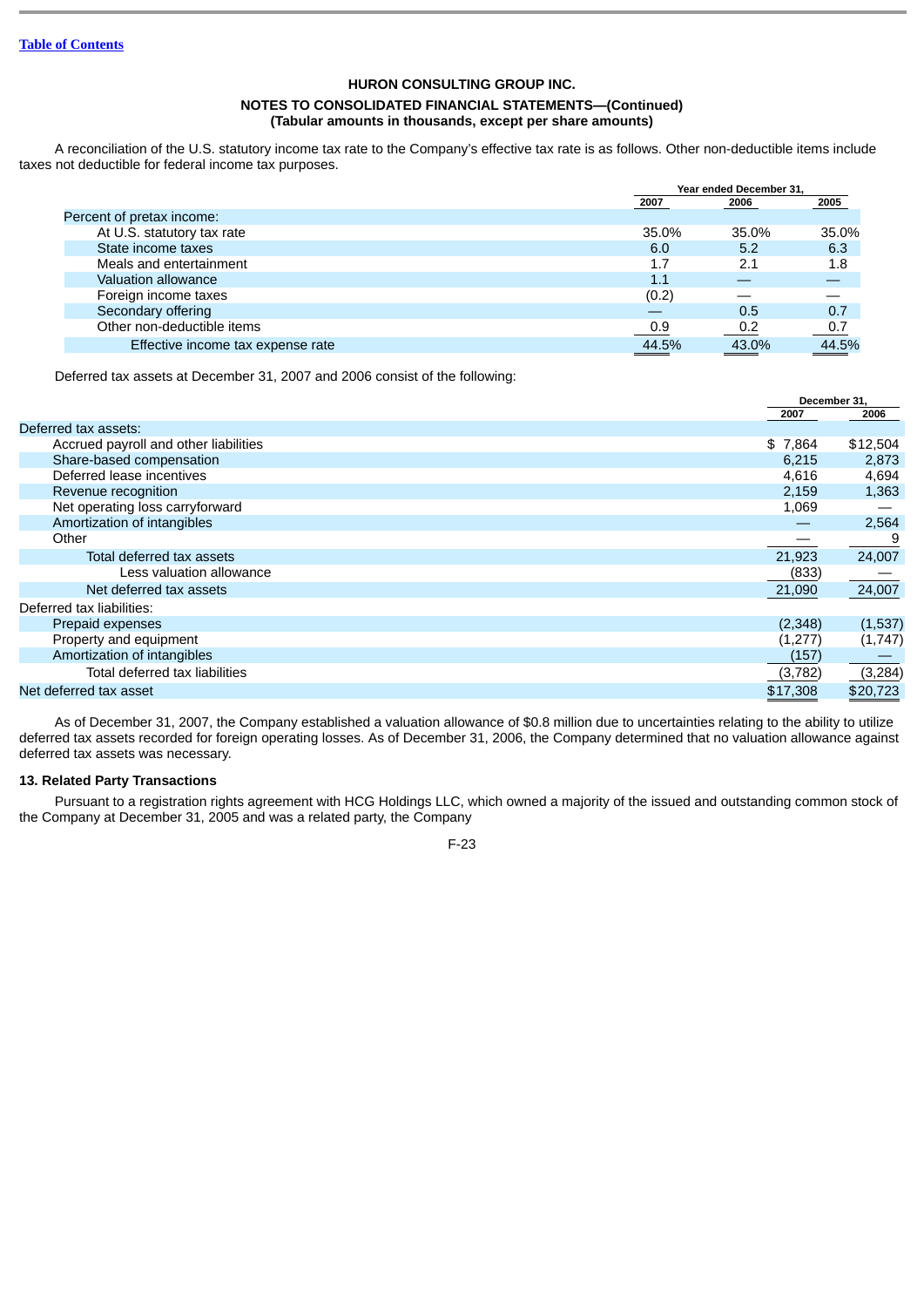## **NOTES TO CONSOLIDATED FINANCIAL STATEMENTS—(Continued) (Tabular amounts in thousands, except per share amounts)**

was obligated to pay all of the expenses relating to any public offerings. In connection with the initial public offering, in which HCG Holdings LLC participated as a selling stockholder, the Company paid all of the offering expenses of HCG Holdings LLC, other than underwriting discounts and commissions and transfer taxes with respect to the shares sold by HCG Holdings LLC. The Company also paid costs associated with an offering that was withdrawn in November 2005 and the secondary offering that was completed in February 2006. During the years ended December 31, 2006 and 2005, these costs totaled \$0.6 million and \$0.5 million, respectively.

Huron Consulting Services LLC entered into an agreement, effective as of September 3, 2003, with Highline Technology LLC, an entity in which one of the Company's former board members owns 50%. Pursuant to the agreement, Highline Technology provides certain management and information technology services to the Company. During 2004, the Company terminated the original agreement and entered into a new agreement with Highline Technology to provide limited consulting services. During each of the years ended December 31, 2006 and 2005, the Company paid to Highline Technology fees totaling \$0.1 million. Highline Technology was not considered a related party in 2007.

#### **14. Client Bankruptcy Case**

On July 5, 2005, one of the Company's clients filed for bankruptcy. Subsequent to the filing of the bankruptcy, the Company continued to provide interim management, revenue cycle management and strategic sourcing services under an engagement contract with the client. In addition, the Company continued to provide services pursuant to a separate engagement contract with the client's bankruptcy counsel to assist with the bankruptcy process.

On October 21, 2005, the client filed an application with the Bankruptcy Court to authorize the retention of the Company during the bankruptcy process. In connection with the application, new financial terms and conditions of the engagement contracts, including billing terms and rates for the Company's services, were negotiated and agreed to with the client and certain other interested parties retroactive to July 5, 2005 pursuant to a new engagement contract that superseded the original contracts. At a hearing held on October 28, 2005, the Bankruptcy Court approved on an interim basis the Company's retention based on these agreed upon terms. On December 14, 2005, the Bankruptcy Court approved the Company's retention on a permanent basis. The client emerged from bankruptcy on August 30, 2007. Objections have been filed to the Company's final fee application. The United States Trustee (the "Trustee") has objected to the fees earned by the Company between November 9, 2006 and November 27, 2006, which total approximately \$0.1 million. The Trustee has also argued that damages should not necessarily be limited to that amount, without specifying any other amount which the Trustee would like to see disallowed. In addition, a general objection was filed by the plaintiff in the litigation discussed in note "15. Commitments, Contingencies and Guarantees" in order to protect its rights. The plaintiff seeks either a deferral of any final ruling on the Company's final fee application or a court order expressly reserving all rights with respect to claims that are or might be raised in the litigation. A hearing on the final fee application is scheduled to be held during the first quarter of 2008. Additional information regarding this litigation is included in note "15. Commitments, Contingencies and Guarantees."

The accompanying consolidated financial statements reflect the effects of the new financial terms and conditions approved by the Bankruptcy Court. The change in financial terms approved by the Bankruptcy Court on December 14, 2005 resulted in \$0.6 million, \$2.2 million and \$2.1 million less revenues than the amounts provided for under the original terms of the interim management contract for the years ended December 31, 2007, 2006 and 2005, respectively. The results for the years ended December 31, 2007, 2006 and 2005 also reflect legal and related costs totaling approximately \$0.5 million, \$0.6 million and \$0.9 million, respectively, associated with the bankruptcy process.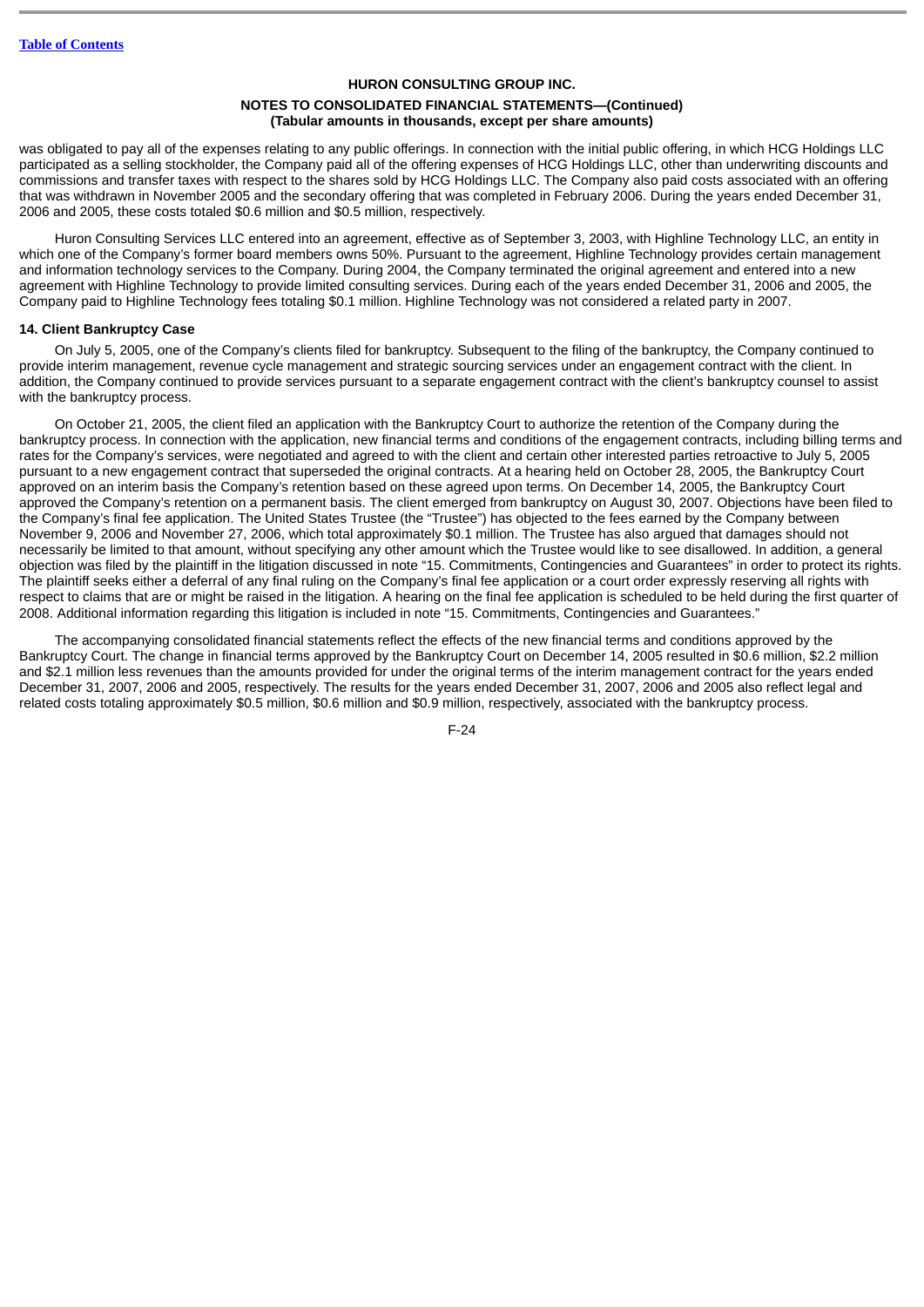## **NOTES TO CONSOLIDATED FINANCIAL STATEMENTS—(Continued) (Tabular amounts in thousands, except per share amounts)**

Based on the projected cash flows under the new financial terms and conditions approved by the Bankruptcy Court, the intangible value that the Company assigned to the interim management contract in connection with the Speltz & Weis acquisition decreased. Accordingly, the Company wrote off the remaining carrying value of this contract in the third quarter of 2005. This charge, totaling \$0.6 million, is included in depreciation and amortization on the Company's consolidated statement of income for the year ended December 31, 2005 and was attributable to the Health and Education Consulting segment.

#### **15. Commitments, Contingencies and Guarantees**

#### **Lease Commitments**

The Company leases office space and certain equipment and software under noncancelable operating and capital lease arrangements expiring on various dates through 2016, with various renewal options. The Company's principal executive offices located in Chicago, Illinois are under a lease that expires in September 2014, with two five-year renewal options. The Company also has office facilities located in New York City, New York under a lease that expires in July 2016, with one five-year renewal option. Office facilities under operating leases include fixed or minimum payments plus, in some cases, scheduled base rent increases over the term of the lease. Certain leases provide for monthly payments of real estate taxes, insurance and other operating expense applicable to the property. Some of the leases contain provisions whereby the future rental payments may be adjusted for increases in operating expense above the specified amount. Rental expense, including operating costs and taxes, for the years ended December 31, 2007, 2006 and 2005 was \$12.2 million, \$8.7 million and \$5.0 million, respectively. Future minimum rental commitments under non-cancelable leases and sublease income as of December 31, 2007, are as follows:

|              | Capital<br>Lease<br>Obligations | Operating<br>Lease<br><b>Obligations</b> | <b>Sublease</b><br>Income |
|--------------|---------------------------------|------------------------------------------|---------------------------|
| 2008         | 309<br>\$                       | \$16,015                                 | \$(1,073)                 |
| 2009         | 137                             | 15,166                                   | (1,054)                   |
| 2010         | 97                              | 14,217                                   | (1,047)                   |
| 2011         |                                 | 11.156                                   |                           |
| 2012         |                                 | 9.621                                    |                           |
| Thereafter   |                                 | 22,096                                   |                           |
| <b>Total</b> | 543<br>\$                       | \$ 88,271                                | \$(3,174)                 |
|              |                                 |                                          |                           |

#### **Litigation**

On July 3, 2007, The Official Committee (the "Committee") of Unsecured Creditors of Saint Vincents Catholic Medical Centers of New York d/b/a Saint Vincent Catholic Medical Centers ("St. Vincents"), et al. filed suit against Huron Consulting Group Inc., certain of its subsidiaries, including Speltz & Weis LLC, and two of the Company's former managing directors, David E. Speltz ("Speltz") and Timothy C. Weis ("Weis"), in the Supreme Court of the State of New York, County of New York. On November 26, 2007, Gray & Associates, LLC ("Gray"), in its capacity as trustee on behalf of the SVCMC Litigation Trust, was substituted as plaintiff in the place of the Committee and on February 19, 2008, Gray filed an amended complaint in the action. Beginning in 2004, St. Vincents retained Speltz & Weis LLC to provide management services to St. Vincents, and its two principals, Speltz and Weis, were made the interim chief executive officer and chief financial officer, respectively, of St. Vincents. In May of 2005, Speltz & Weis LLC was acquired by the Company. On July 5, 2005, St. Vincents filed for bankruptcy in the United States Bankruptcy Court for the Southern District of New York ("Bankruptcy Court"). On December 14, 2005, the Bankruptcy Court approved the retention of Speltz & Weis LLC and the Company in various capacities, including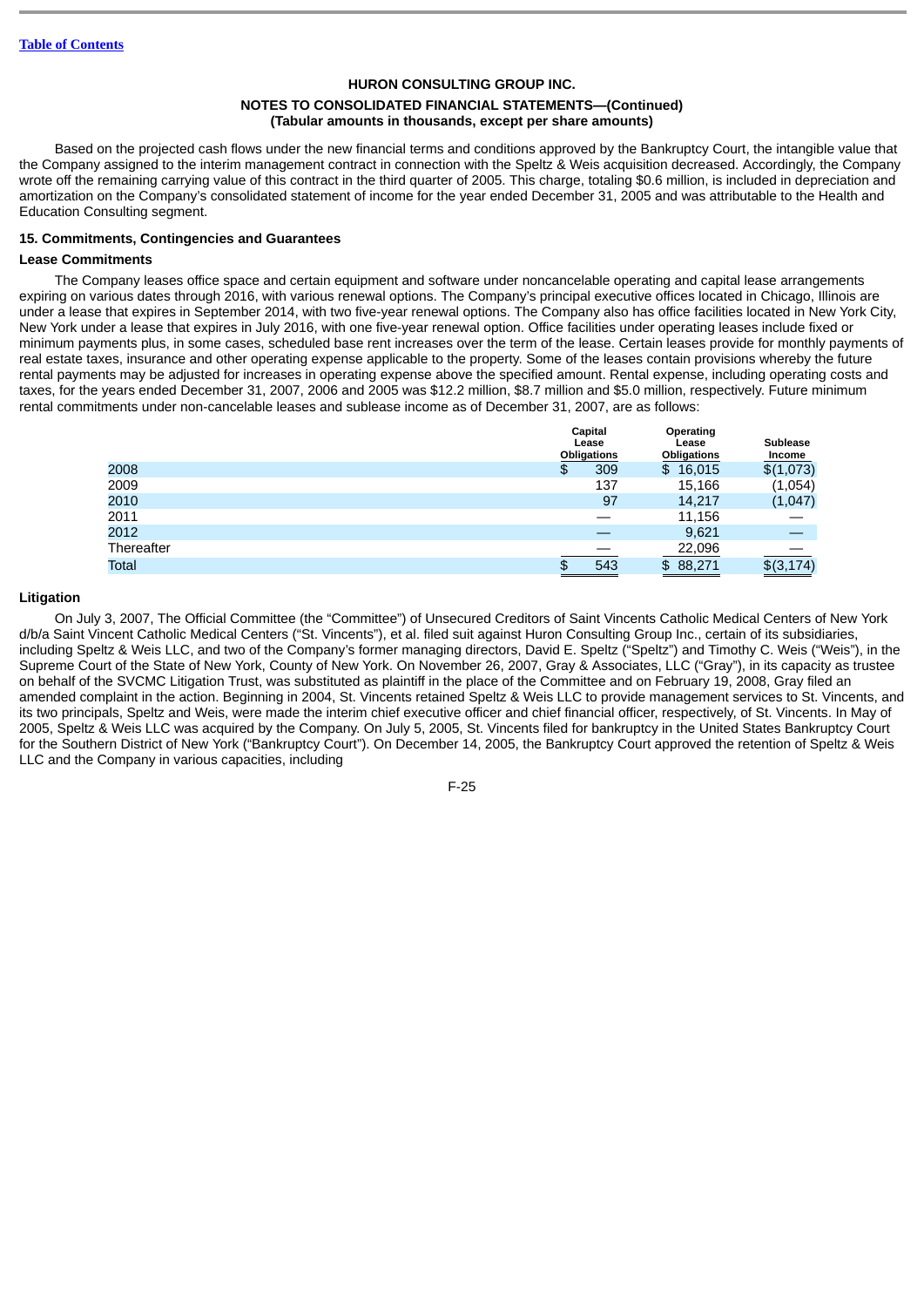## **NOTES TO CONSOLIDATED FINANCIAL STATEMENTS—(Continued) (Tabular amounts in thousands, except per share amounts)**

interim management, revenue cycle management and strategic sourcing services. The amended complaint filed by Gray alleges, among other things, breach of fiduciary duties, breach of the New York Not-For-Profit Corporation Law, malpractice, breach of contract, tortious interference with contract, aiding and abetting breaches of fiduciary duties, certain fraudulent transfers and fraudulent conveyances, breach of the implied duty of good faith and fair dealing, fraud, aiding and abetting fraud, negligent misrepresentation, and civil conspiracy, and seeks at least \$200 million in damages, disgorgement of fees, return of funds or other property transferred to Speltz & Weis LLC, attorneys' fees, and unspecified punitive and other damages. The Company believes that the claims are without merit and intends to vigorously defend itself in this matter. The suit is in the pretrial stage and no trial date has been set.

From time to time, the Company is involved in legal proceedings and litigation arising in the ordinary course of business. As of the date of this annual report on Form 10-K, we are not a party to or threatened with any other litigation or legal proceeding that, in the opinion of management, could have a material adverse effect on the financial position or results of operations of the Company.

#### **Guarantees**

Guarantees in the form of letters of credit totaling \$6.1 million and \$6.3 million were outstanding at December 31, 2007 and 2006, respectively, to support certain office lease obligations.

In connection with certain business acquisitions, the Company may be required to pay additional purchase consideration to the sellers if specific performance targets and conditions are met over a number of years as specified in the related purchase agreements. These amounts are generally calculated and payable at the end of each year. Additional purchase consideration earned by certain sellers totaled \$32.4 million and \$8.0 million for the years ended December 31, 2007 and 2006, respectively. No additional purchase consideration was earned by any sellers for the year ended December 31, 2005. There is no limitation to the maximum amount of additional purchase consideration and such amount is not determinable at this time, but the aggregate amount that potentially may be paid could be significant.

To the extent permitted by law, the Company's by-laws and articles of incorporation require that the Company indemnify its officers and directors against judgments, fines and amounts paid in settlement, including attorney's fees, incurred in connection with civil or criminal action or proceedings, as it relates to their services to the Company if such person acted in good faith. Although there is no limit on the amount of indemnification, the Company may have recourse against its insurance carrier for certain payments made.

## **16. Segment Information**

Segments are defined by SFAS No. 131, "Disclosures about Segments of an Enterprise and Related Information," as components of a company in which separate financial information is available and is evaluated regularly by the chief operating decision maker, or decision-making group, in deciding how to allocate resources and in assessing performance.

Historically, the Company provided financial results under two operating segments: Financial Consulting and Operational Consulting. In response to the Company's continued growth and acquisitions of complementary businesses, effective January 1, 2007, the Company reorganized its practice areas and service lines to better meet market demands and serve its clients. Under the current organizational structure, the Company's chief operating decision maker manages the business under four operating segments: Financial Consulting, Legal Consulting, Health and Education Consulting, and Corporate Consulting.

• **Financial Consulting.** This segment assists corporations with complex accounting and financial reporting matters, financial analysis in business disputes and litigation, as well as valuation analysis related to business acquisitions. This segment also consults with management in the areas of corporate governance, Sarbanes-Oxley compliance, internal audit, and corporate tax. Additionally, the Financial Consulting segment provides experienced, project leadership and credentialed on-demand resources to assist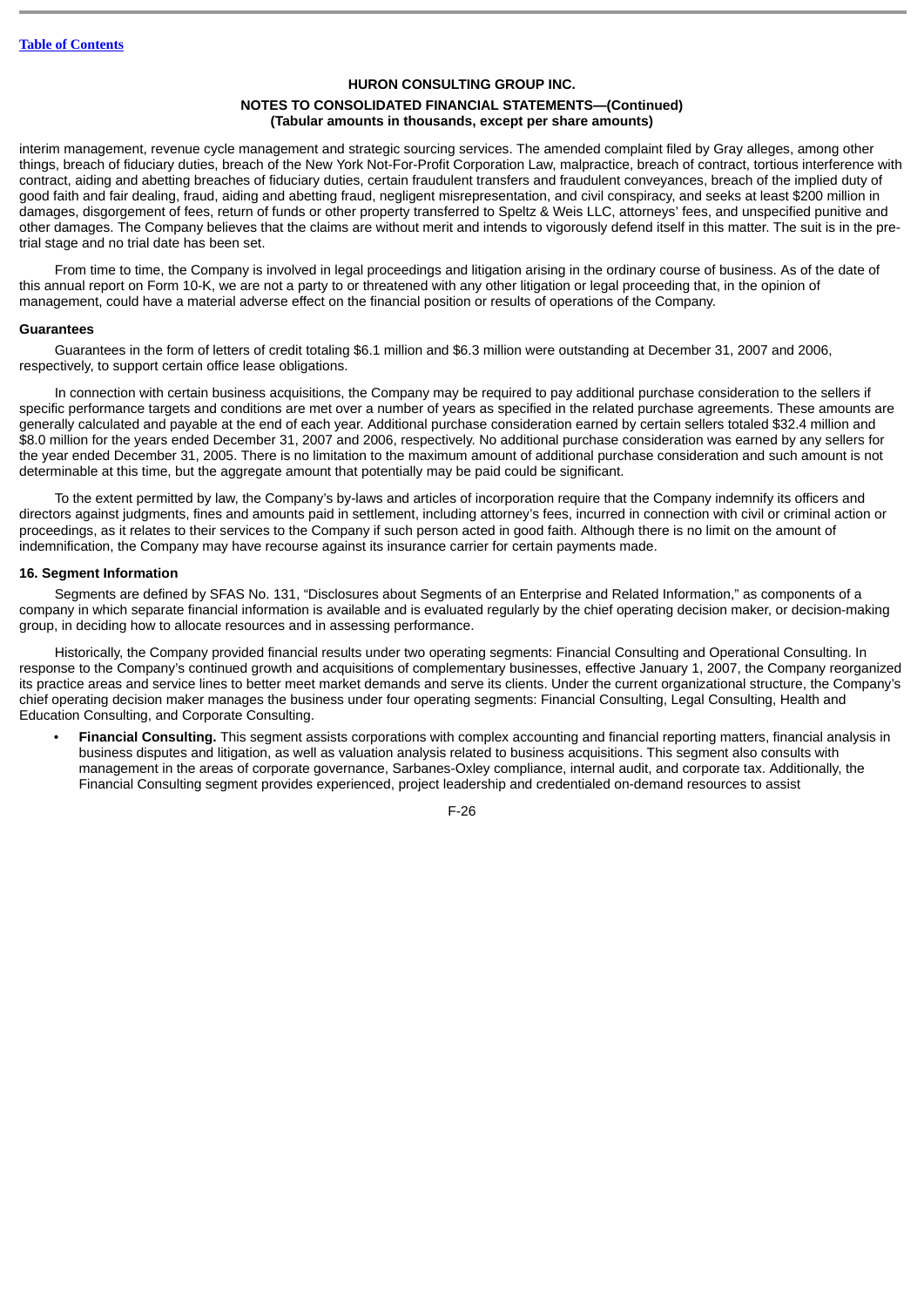## **NOTES TO CONSOLIDATED FINANCIAL STATEMENTS—(Continued) (Tabular amounts in thousands, except per share amounts)**

clients with finance and accounting projects. This segment is comprised of certified public accountants, economists, certified fraud examiners, chartered financial analysts and valuation experts who serve attorneys and corporations as expert witnesses and consultants in connection with business disputes, as well as in regulatory or internal investigations.

- **Legal Consulting.** This segment provides guidance and business services to corporate law departments, law firms and government agencies by helping to reduce legal spending, enhance client service delivery and increase operational effectiveness. These services include digital evidence and discovery services, document review, law firm management services, records management, and strategic and operational improvements.
- **Health and Education Consulting.** This segment provides consulting services to hospitals, health systems, physicians, managed care organizations, academic medical centers, colleges, universities, and pharmaceutical and medical device manufacturers. This segment's professionals develop and implement solutions to help clients address financial management, strategy, operational and organizational effectiveness, research administration, and regulatory compliance. This segment also provides consulting services related to hospital or healthcare organization performance improvement, turnarounds, merger or affiliation strategies, labor productivity, non-labor cost management, information technology, revenue cycle improvement, physician practice management, interim management, clinical quality and medical management, and governance and board development.
- **Corporate Consulting.** This segment leads clients through various stages of transformation that result in measurable and sustainable performance improvement. This segment works with clients to solve complex business problems and implements strategies and solutions to effectively address and manage stagnant or declining stock price, acquisitions and divestitures, process inefficiency, third party contracting difficulties, lack of or misaligned performance measurements, margin and cost pressures, performance issues, bank defaults, covenant violations and liquidity issues.

Segment operating income consists of the revenues generated by a segment, less the direct costs of revenue and selling, general and administrative costs that are incurred directly by the segment. Unallocated corporate costs include costs related to administrative functions that are performed in a centralized manner that are not attributable to a particular segment. These administrative function costs include costs for corporate office support, certain office facility costs, costs relating to accounting and finance, human resources, legal, marketing, information technology and company-wide business development functions, as well as costs related to overall corporate management.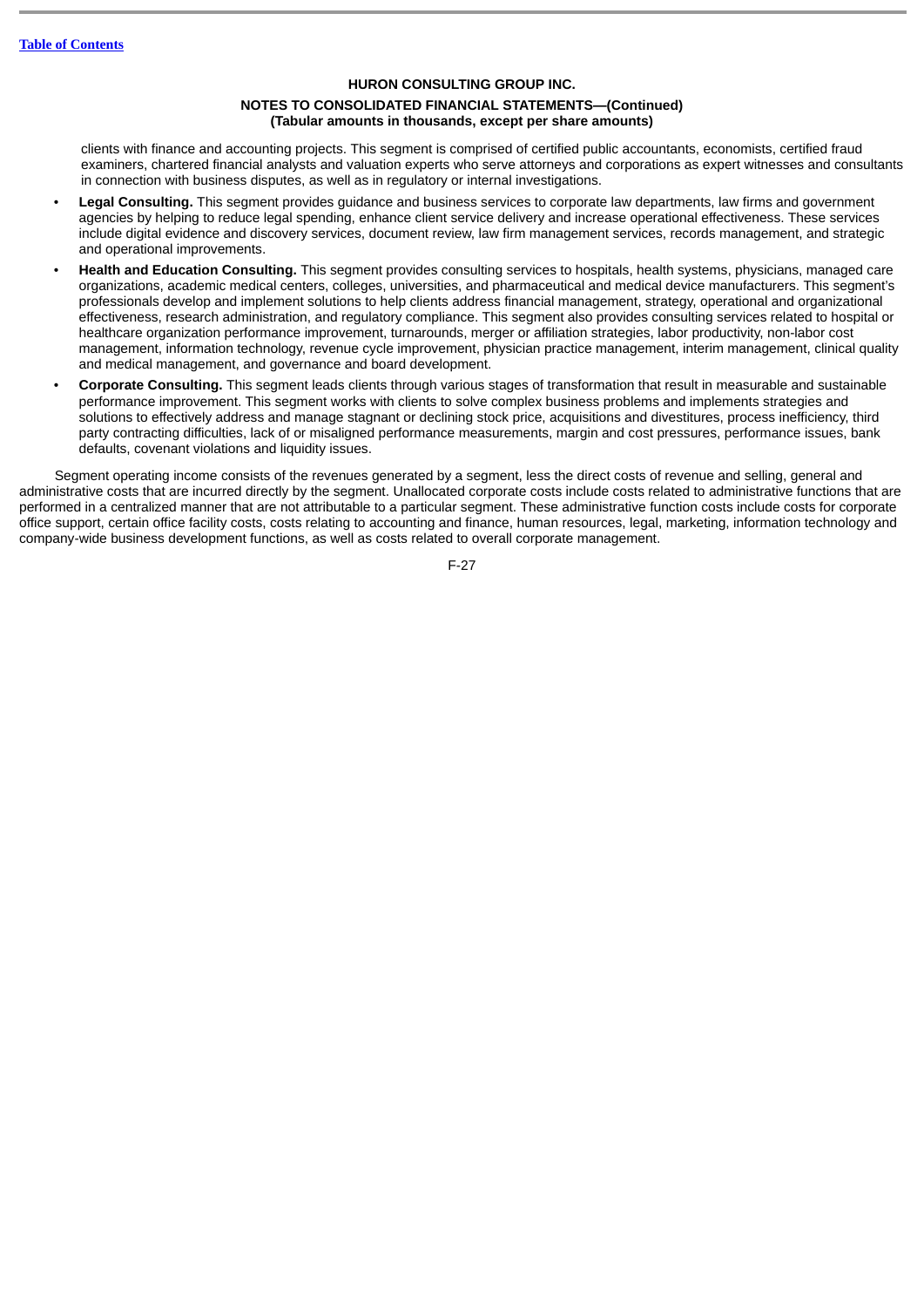## **NOTES TO CONSOLIDATED FINANCIAL STATEMENTS—(Continued) (Tabular amounts in thousands, except per share amounts)**

The table below sets forth information about the Company's operating segments along with the items necessary to reconcile the segment information to the totals reported in the accompanying consolidated financial statements. Segment information for the twelve months ended December 31, 2006 and 2005 has been restated to reflect the new operating segment structure.

|                                                           |           | Year ended December 31, |                      |
|-----------------------------------------------------------|-----------|-------------------------|----------------------|
|                                                           | 2007      | 2006                    | 2005                 |
| <b>Financial Consulting:</b>                              |           |                         |                      |
| Revenues                                                  | \$156,013 | \$109,220               | \$82,390             |
| Operating income                                          | \$60,873  | \$50,304                | \$37,172             |
| Segment operating income as a percent of segment revenues | 39.0%     | 46.1%                   | 45.1%                |
| <b>Legal Consulting:</b>                                  |           |                         |                      |
| Revenues                                                  | \$89,849  | \$47,774                | \$25,503             |
| Operating income                                          | \$28,293  | \$13,884                | $$^{\circ}$<br>8.620 |
| Segment operating income as a percent of segment revenues | 31.5%     | 29.1%                   | 33.8%                |
| <b>Health and Education Consulting:</b>                   |           |                         |                      |
| Revenues                                                  | \$181,439 | \$84,108                | \$61,317             |
| Operating income                                          | \$66,289  | \$25,375                | \$17,652             |
| Segment operating income as a percent of segment revenues | 36.5%     | 30.2%                   | 28.8%                |
| <b>Corporate Consulting:</b>                              |           |                         |                      |
| Revenues                                                  | \$76,991  | \$47,486                | \$38,003             |
| Operating income                                          | \$19,961  | \$17,816                | \$14,912             |
| Segment operating income as a percent of segment revenues | 25.9%     | 37.5%                   | 39.2%                |
| <b>Total Company:</b>                                     |           |                         |                      |
| Revenues                                                  | \$504,292 | \$288,588               | \$207,213            |
| Reimbursable expenses                                     | 43,661    | 33,330                  | 18,749               |
| Total revenues and reimbursable expenses                  | \$547,953 | \$321,918               | \$225,962            |
| <b>Statement of operations reconciliation:</b>            |           |                         |                      |
| Segment operating income                                  | \$175,416 | \$107,379               | \$78,356             |
| Charges not allocated at the segment level:               |           |                         |                      |
| Other selling, general and administrative expenses        | 74,468    | 50,669                  | 41,493               |
| Depreciation and amortization expense                     | 17,207    | 9,201                   | 5,282                |
| Other (income) expense, net                               | 8,244     | 687                     | (435)                |
| Income before provision for income taxes                  | \$75,497  | \$46,822                | \$32,016             |
|                                                           |           |                         |                      |
| <b>Segment assets:</b><br><b>Financial Consulting</b>     | \$38,937  |                         |                      |
|                                                           |           | \$17,659                |                      |
| <b>Legal Consulting</b>                                   | 22,228    | 16,273                  |                      |
| <b>Health and Education Consulting</b>                    | 35,764    | 17,940                  |                      |
| <b>Corporate Consulting</b>                               | 18,183    | 12,603                  |                      |
| Unallocated assets (1)                                    | 328,101   | 134,969                 |                      |
| <b>Total assets</b>                                       | \$443.213 | \$199.444               |                      |

(1) Goodwill and intangible assets are included in unallocated assets, as in assessing segment performance or in allocating resources, management does not evaluate goodwill at the segment level.

For the years ended December 31, 2007, 2006 and 2005, substantially all of the Company's revenues and long-lived assets were attributed to or located in the United States.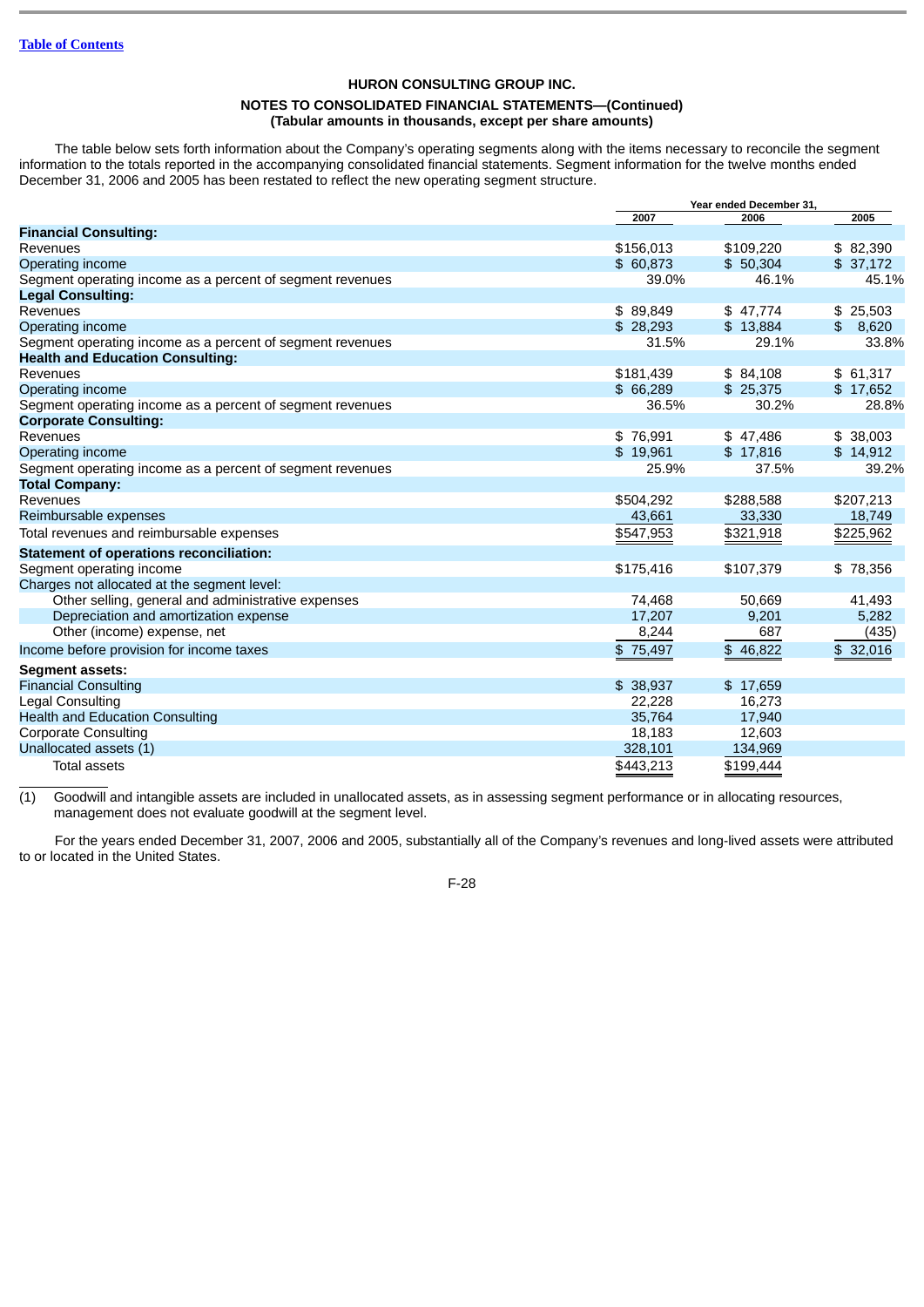## **NOTES TO CONSOLIDATED FINANCIAL STATEMENTS—(Continued) (Tabular amounts in thousands, except per share amounts)**

No single client generated greater than 10% of the Company's consolidated revenues during the year ended December 31, 2007. At December 31, 2007, no single client's total receivables and unbilled services balance represented greater than 10% of the Company's total receivables and unbilled services balance.

During the year ended December 31, 2006, one client generated \$29.3 million, or 10.2%, of the Company's consolidated revenues. Of the \$29.3 million, \$25.8 million was generated by the Financial Consulting segment and \$3.5 million was generated by the Legal Consulting segment. No client accounted for 10% or more of total receivables and unbilled services of the Company at December 31, 2006.

During the year ended December 31, 2005, one client generated \$23.0 million, or 11.1%, of the Company's consolidated revenues. Of the \$23.0 million, \$19.5 million was generated by the Financial Consulting segment, \$3.3 million was generated by the Legal Consulting segment, and \$0.2 million was generated by the Corporate Consulting segment. At December 31, 2005, a separate client's total receivables and unbilled services balance represented 11.3% of the Company's total receivables and unbilled services balance.

## **17. Valuation and Qualifying Accounts**

The following summarizes the activity of the allowances for doubtful accounts and unbilled services and the valuation allowance for deferred tax assets:

|                                                        | <b>Beginning</b><br>balance | <b>Additions (1)</b> | <b>Deductions</b> | Ending<br>balance |
|--------------------------------------------------------|-----------------------------|----------------------|-------------------|-------------------|
| Year ended December 31, 2005:                          |                             |                      |                   |                   |
| Allowances for doubtful accounts and unbilled services | \$ 3.665                    | 7.444                | 7.165             | \$3.944           |
| Year ended December 31, 2006:                          |                             |                      |                   |                   |
| Allowances for doubtful accounts and unbilled services | \$3.944                     | 8.928                | 8.359             | \$4.513           |
| Year ended December 31, 2007:                          |                             |                      |                   |                   |
| Allowances for doubtful accounts and unbilled services | \$4.513                     | 29.281               | 21.071            | \$12,723          |
| Valuation allowance for deferred tax assets            |                             | 833                  |                   | 833               |

(1) Additions to allowances for doubtful accounts and unbilled services primarily include discretionary pricing adjustments; also include provisions for fee adjustments related to estimated overruns on fixed and capped fee engagements, write-offs of accounts receivables, and allowances acquired in business acquisitions.

## **18. Selected Quarterly Financial Data (unaudited)**

|                                                                 | <b>Ouarter Ended</b> |     |           |     |           |     |           |
|-----------------------------------------------------------------|----------------------|-----|-----------|-----|-----------|-----|-----------|
| 2007                                                            | Mar. 31              |     | Jun. 30   |     | Sep. 30   |     | Dec. 31   |
| <b>Revenues</b>                                                 | \$116.009            |     | \$118,266 |     | \$134,051 |     | \$135,966 |
| Reimbursable expenses                                           | \$10.035             | \$  | 10,910    | \$  | 11,286    | \$. | 11,430    |
| Total revenues and reimbursable expenses                        | \$126.044            |     | \$129,176 |     | \$145,337 |     | \$147,396 |
| Gross profit                                                    | \$<br>46,784         | \$  | 49,550    | \$  | 51,784    | \$  | 55,066    |
| Operating income                                                | \$<br>18.915         | \$  | 19,767    | \$  | 21,826    | \$  | 23,233    |
| Net income                                                      | \$<br>9.811          | \$  | 10,101    | \$  | 10,487    | \$. | 11,502    |
| Earnings per share:                                             |                      |     |           |     |           |     |           |
| <b>Basic</b>                                                    | \$<br>0.59           | \$. | 0.60      | \$  | 0.61      | \$. | 0.67      |
| <b>Diluted</b>                                                  | \$<br>0.55           | \$. | 0.56      | -\$ | 0.58      | \$  | 0.63      |
| Weighted average shares used in calculating earnings per share: |                      |     |           |     |           |     |           |
| <b>Basic</b>                                                    | 16,725               |     | 16,842    |     | 17,033    |     | 17,169    |
| <b>Diluted</b>                                                  | 17,768               |     | 17.993    |     | 18.137    |     | 18,228    |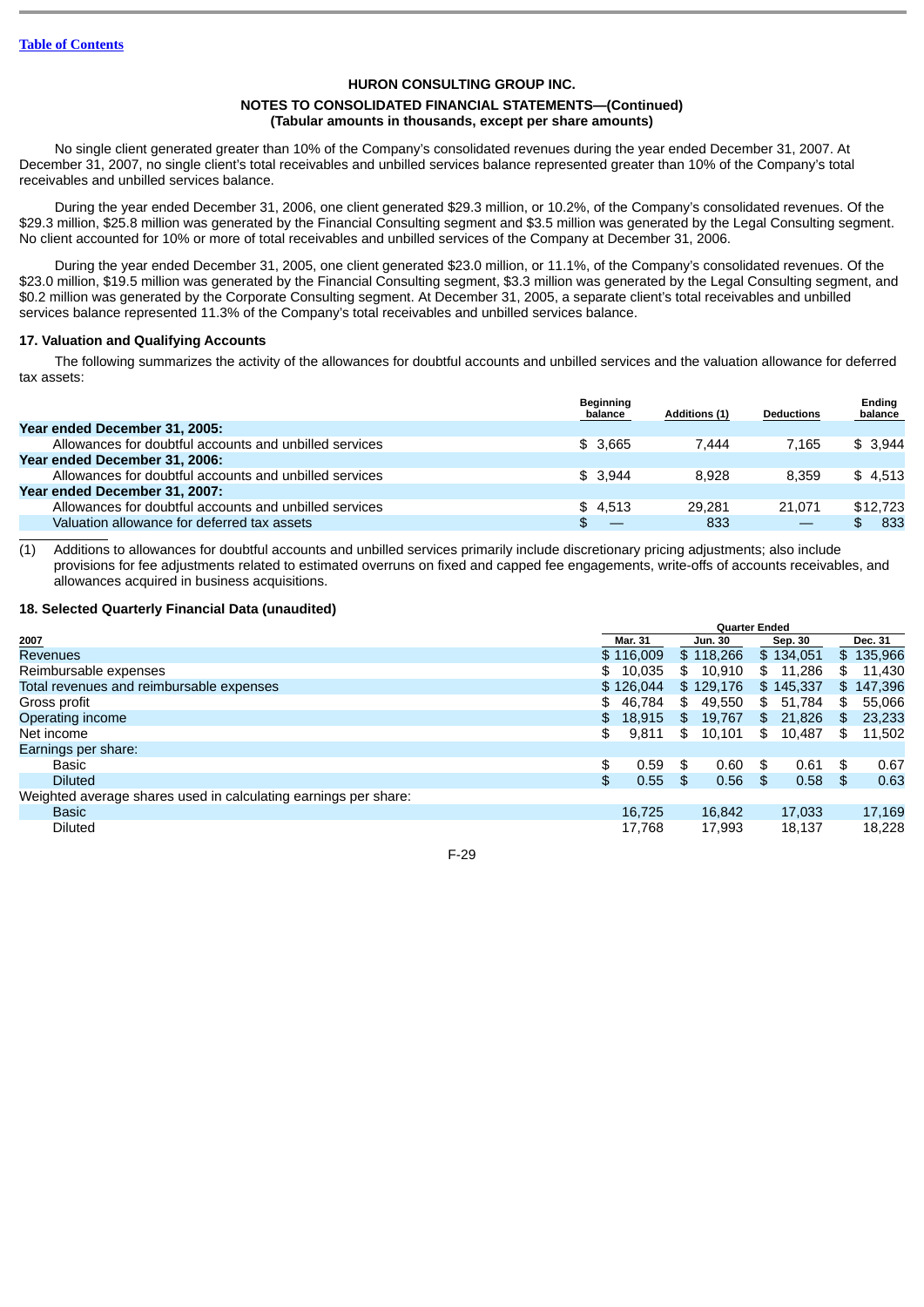#### **NOTES TO CONSOLIDATED FINANCIAL STATEMENTS—(Continued) (Tabular amounts in thousands, except per share amounts)**

|                                                                 |            | <b>Ouarter Ended</b> |                        |                |  |
|-----------------------------------------------------------------|------------|----------------------|------------------------|----------------|--|
| 2006                                                            | Mar. 31    | Jun. 30              | Sep. 30                | <b>Dec. 31</b> |  |
| <b>Revenues</b>                                                 | \$62,187   | \$67,769             | \$75,194               | \$83,438       |  |
| Reimbursable expenses                                           | \$5,439    | \$6,691              | \$7,921                | \$13,279       |  |
| Total revenues and reimbursable expenses                        | \$67,626   | \$74,460             | \$83,115               | \$96,717       |  |
| Gross profit                                                    | \$26,022   | \$28,589             | \$31,768               | \$36,257       |  |
| Operating income                                                | \$9,673    | \$11,307             | \$12,123               | \$14,406       |  |
| Net income                                                      | \$5,596    | \$6,280              | \$6,785                | \$8,028        |  |
| Earnings per share:                                             |            |                      |                        |                |  |
| <b>Basic</b>                                                    | \$<br>0.35 | 0.39<br>\$           | \$<br>0.41             | 0.48<br>\$     |  |
| <b>Diluted</b>                                                  | \$<br>0.33 | 0.36<br>\$           | $\mathfrak{L}$<br>0.39 | 0.46<br>\$     |  |
| Weighted average shares used in calculating earnings per share: |            |                      |                        |                |  |
| <b>Basic</b>                                                    | 16.077     | 16,309               | 16.424                 | 16,616         |  |
| <b>Diluted</b>                                                  | 16,995     | 17,244               | 17,415                 | 17,607         |  |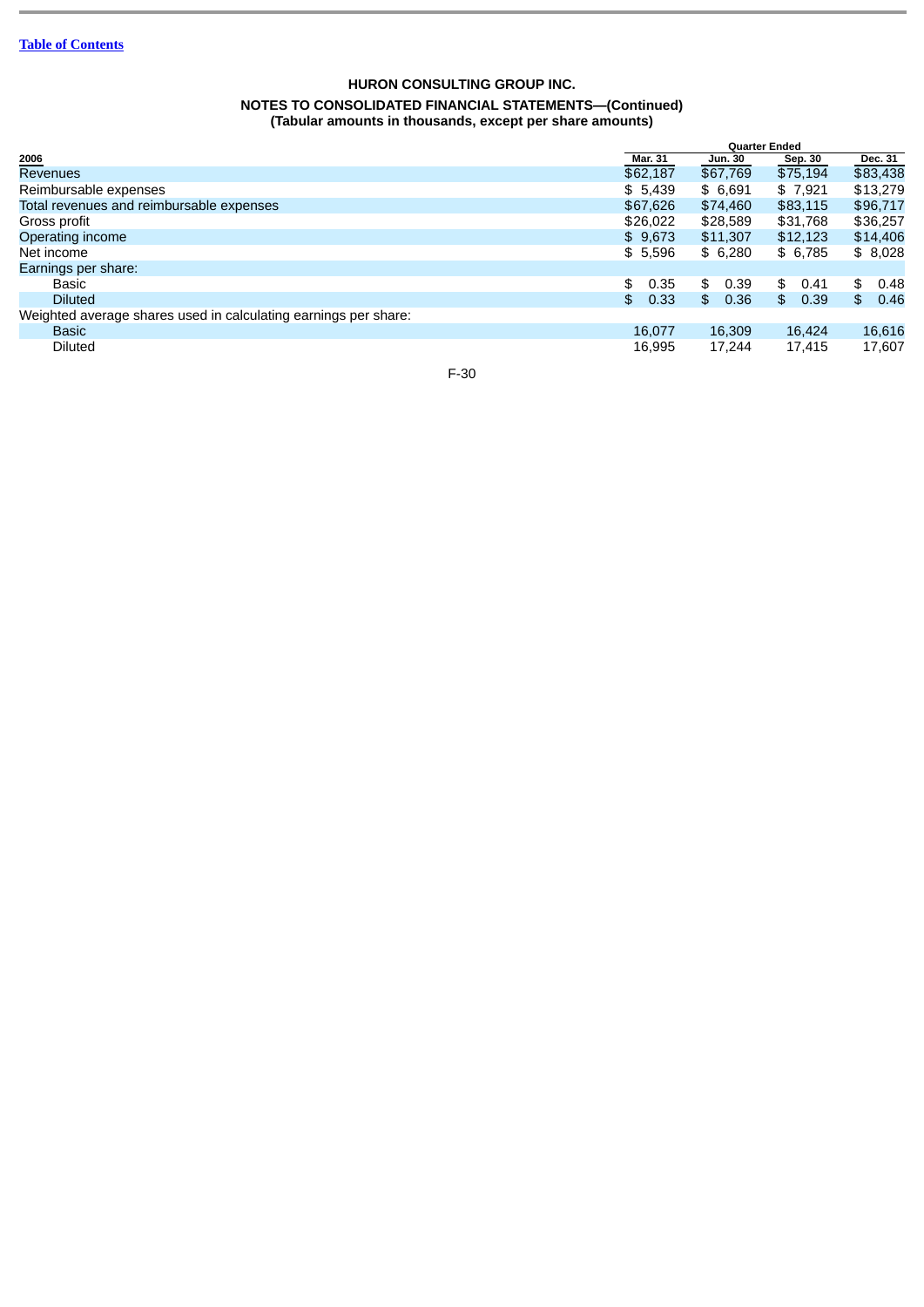# **EXECUTIVE OFFICERS' COMPENSATION FOR 2007 AND 2008 SUMMARY SHEET**

| Name                 | <b>Position</b>                                              | Year | <b>Base Salary</b> | Bonus <sup><math>(1)</math></sup> |
|----------------------|--------------------------------------------------------------|------|--------------------|-----------------------------------|
| Gary E. Holdren      | Chairman of the Board, Chief Executive Officer and President | 2007 | \$1,100,000        | S.                                |
|                      |                                                              | 2008 | \$1,150,000        | \$1,150,000                       |
| Daniel P. Broadhurst | Vice President, Chief Operating Officer                      | 2007 | 600,000<br>S.      | S                                 |
|                      |                                                              | 2008 | 600.000<br>S.      | 600,000<br>S                      |
| Gary L. Burge        | Vice President, Chief Financial Officer and Treasurer        | 2007 | 400,000<br>S.      | S                                 |
|                      |                                                              | 2008 | 400,000<br>S.      | 400,000<br>S.                     |
| Natalia Delgado      | Vice President, General Counsel and Corporate Secretary      | 2007 | 325,000<br>S.      | S                                 |
|                      |                                                              | 2008 | 325,000<br>S.      | 325,000<br>S                      |
| Mary M. Sawall       | Vice President, Human Resources                              | 2007 | 325,000<br>S.      | S                                 |
|                      |                                                              | 2008 | 325,000            | 325,000<br>S.                     |
|                      |                                                              |      |                    |                                   |

(1) Bonuses are performance-based and there is no stated maximum. Bonuses for 2008 are based on targets and actual amounts paid may be greater or smaller than the amounts indicated.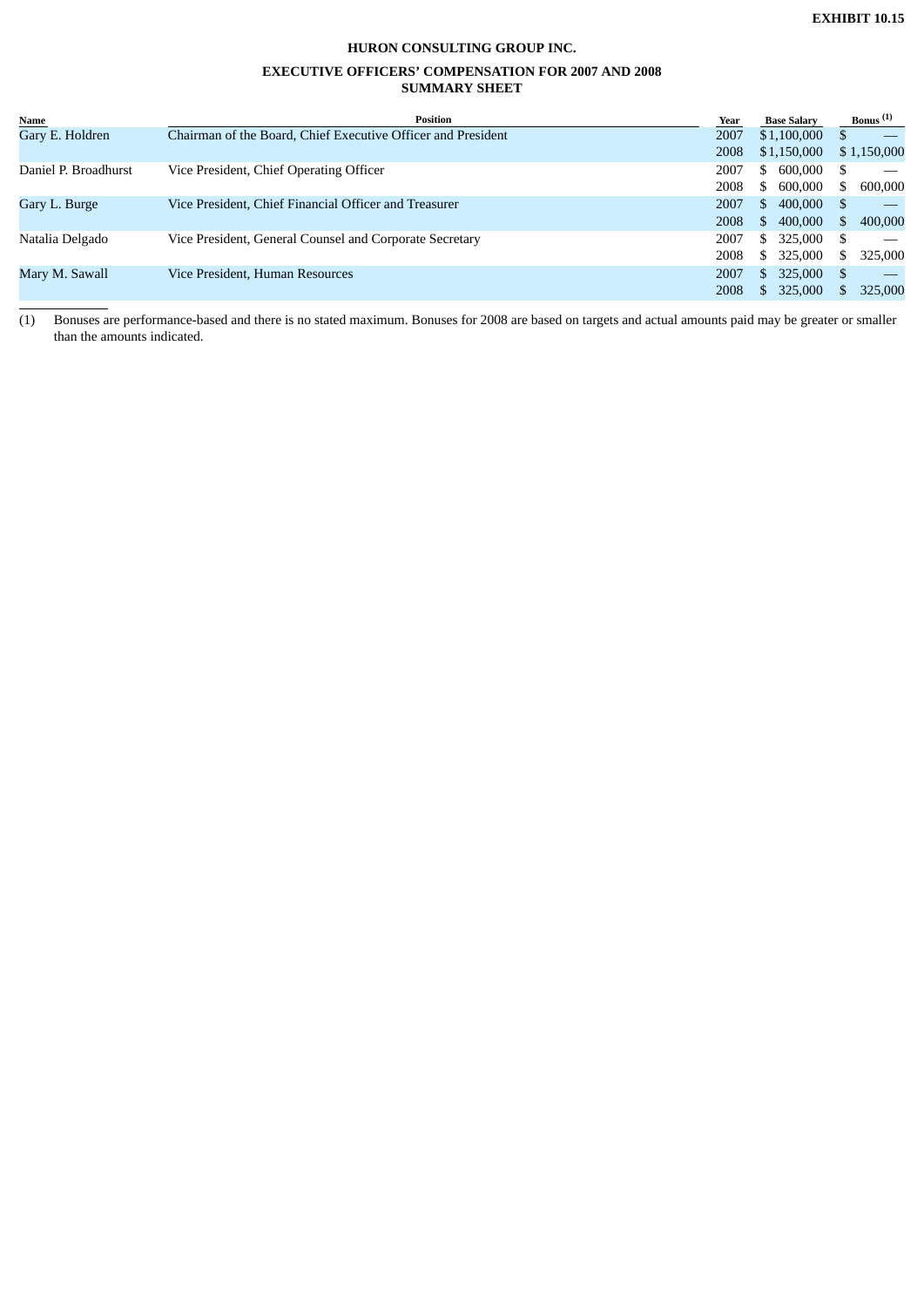# **DIRECTORS' COMPENSATION FOR 2007 AND 2008**

# **SUMMARY SHEET**

|                                                                               |         | 2007            | 2008          |
|-------------------------------------------------------------------------------|---------|-----------------|---------------|
| <b>Cash Compensation</b>                                                      |         |                 |               |
| Annual Board Retainer <sup>(1)</sup>                                          | ¢<br>٠D | 40,000          | \$<br>50,000  |
| Annual Committee Chairmanship Retainer (1):                                   |         |                 |               |
| <b>Audit Committee</b>                                                        |         | 10.000          | 10,000        |
| <b>Compensation Committee</b>                                                 | D       | 7,500           | \$<br>7,500   |
| Nominating and Corporate Governance Committee                                 |         | 7,500           | \$<br>7,500   |
| Board Meeting Fee (per meeting)                                               |         | 1.000           | \$<br>1,000   |
| Committee Meeting Fee (per meeting)                                           |         | 1.000           | \$<br>1,000   |
| <b>Equity Compensation</b>                                                    |         |                 |               |
| Grant of Restricted Common Stock Upon Appointment <sup>(2)</sup>              |         | $15.000$ shares | \$<br>400,000 |
| Annual Grant of Restricted Common Stock <sup>(3)</sup> (aggregate fair value) | S       | 150,000         | \$<br>160,000 |

(1) Annual retainers are paid in four equal installments and are prorated to reflect the portion of the year that the director serves on the board.

(2) Beginning in 2008, upon appointment to the board, independent directors will be granted shares of restricted common stock with an aggregate fair value of \$400,000, based on the closing stock price on the date immediately preceding the date of appointment. Such shares will vest over the following twelve quarters.

(3) On the date of the 2007 annual meeting of stockholders, each independent director was granted shares of restricted common stock with an aggregate fair value of \$150,000. On the date of the 2008 annual meeting of stockholders, each independent director will be granted shares of restricted common stock with an aggregate fair value of \$160,000. The number of shares granted is based on the closing stock price on the date immediately preceding the date of the annual meeting and vest over the following twelve quarters.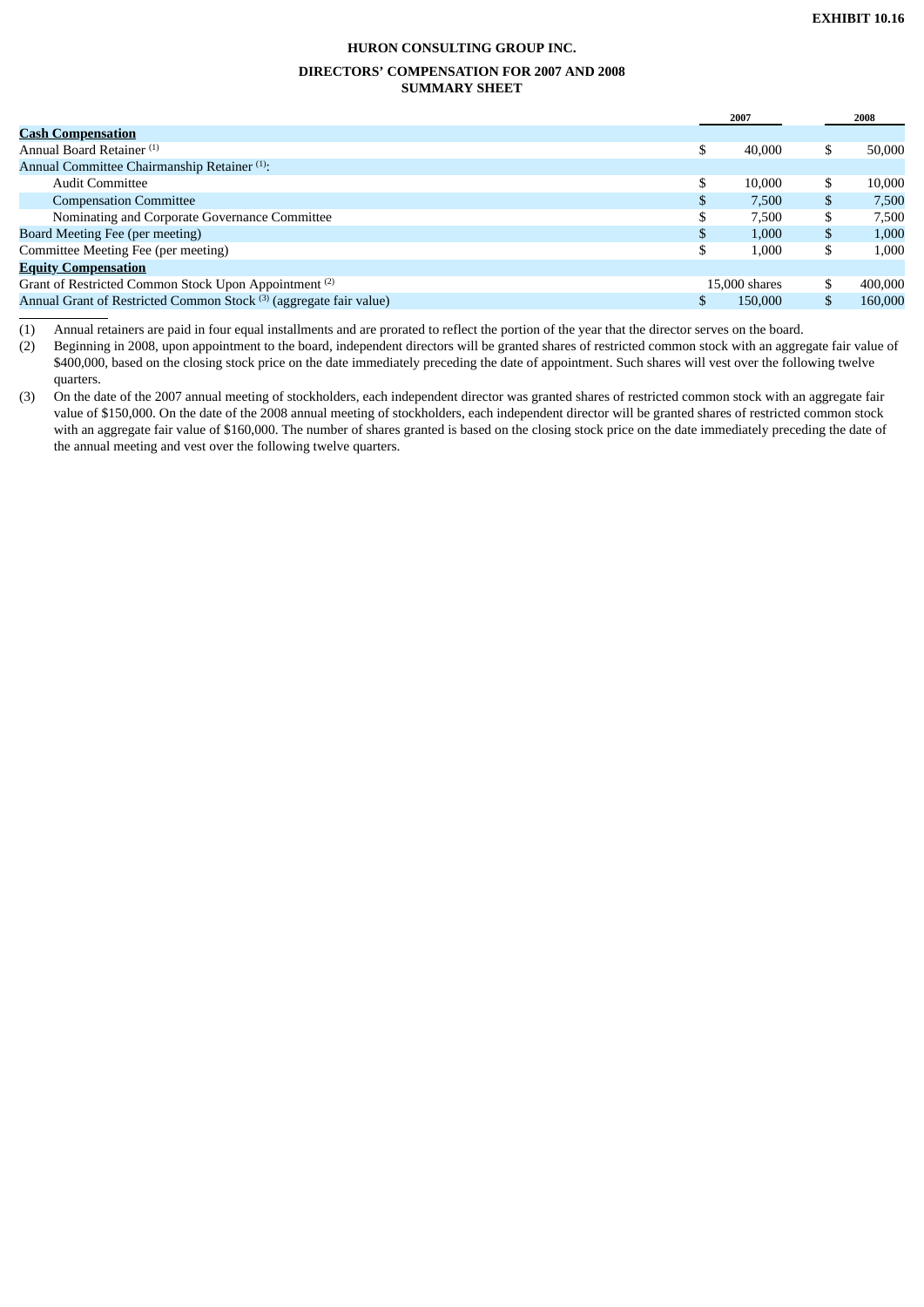# **LIST OF SUBSIDIARIES OF HURON CONSULTING GROUP INC.**

| <b>Name</b>                               | Jurisdiction of Organization |  |  |
|-------------------------------------------|------------------------------|--|--|
| Huron Consulting Group Holdings LLC       | <b>Delaware</b>              |  |  |
| Huron (UK) Limited                        | United Kingdom               |  |  |
| Kabushiki Kaisha Huron Consulting Group   | Japan                        |  |  |
| Huron Consulting Services LLC             | Delaware                     |  |  |
| <b>Wellspring Management Services LLC</b> | New Hampshire                |  |  |
| Wellspring Partners Ltd.                  | Delaware                     |  |  |
| <b>Wellspring Valuation Ltd</b>           | <b>Delaware</b>              |  |  |
| Glass & Associates, Inc.                  | Delaware                     |  |  |
| <b>Glass Europe Limited</b>               | United Kingdom               |  |  |
| Aaxis Technologies, Inc.                  | Virginia                     |  |  |
| FAB Advisory Services, LLC                | <b>Illinois</b>              |  |  |
| Huron Demand LLC                          | Delaware                     |  |  |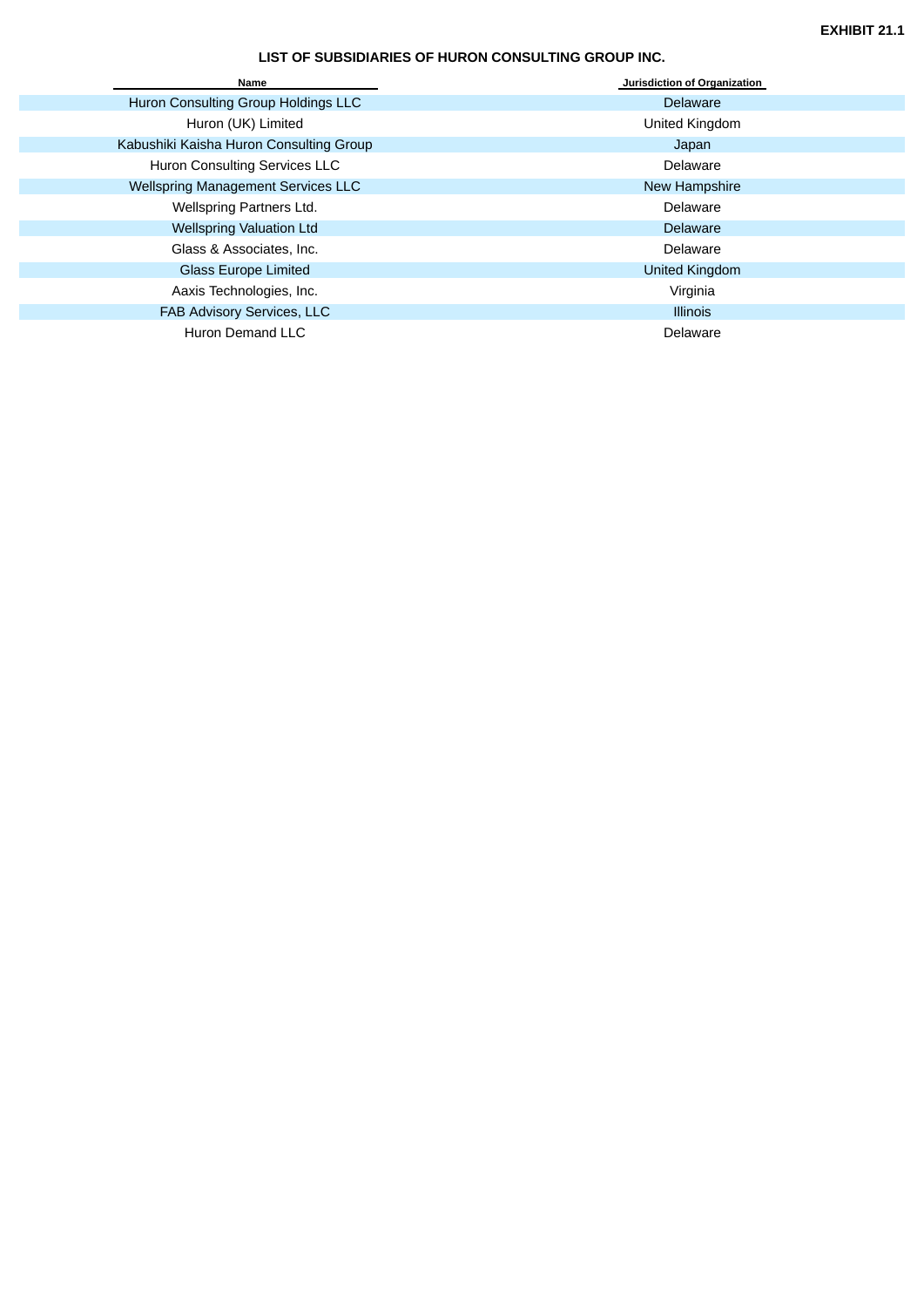## **CONSENT OF INDEPENDENT PUBLIC REGISTERED ACCOUNTING FIRM**

We hereby consent to the incorporation by reference in the Registration Statements on Form S-8 (Nos. 333-119697 and 333-137107) of Huron Consulting Group Inc. of our report dated February 19, 2008 relating to the financial statements and the effectiveness of internal control over financial reporting, which appears in this annual report on Form 10-K.

/s/ PricewaterhouseCoopers LLP Chicago, Illinois February 20, 2008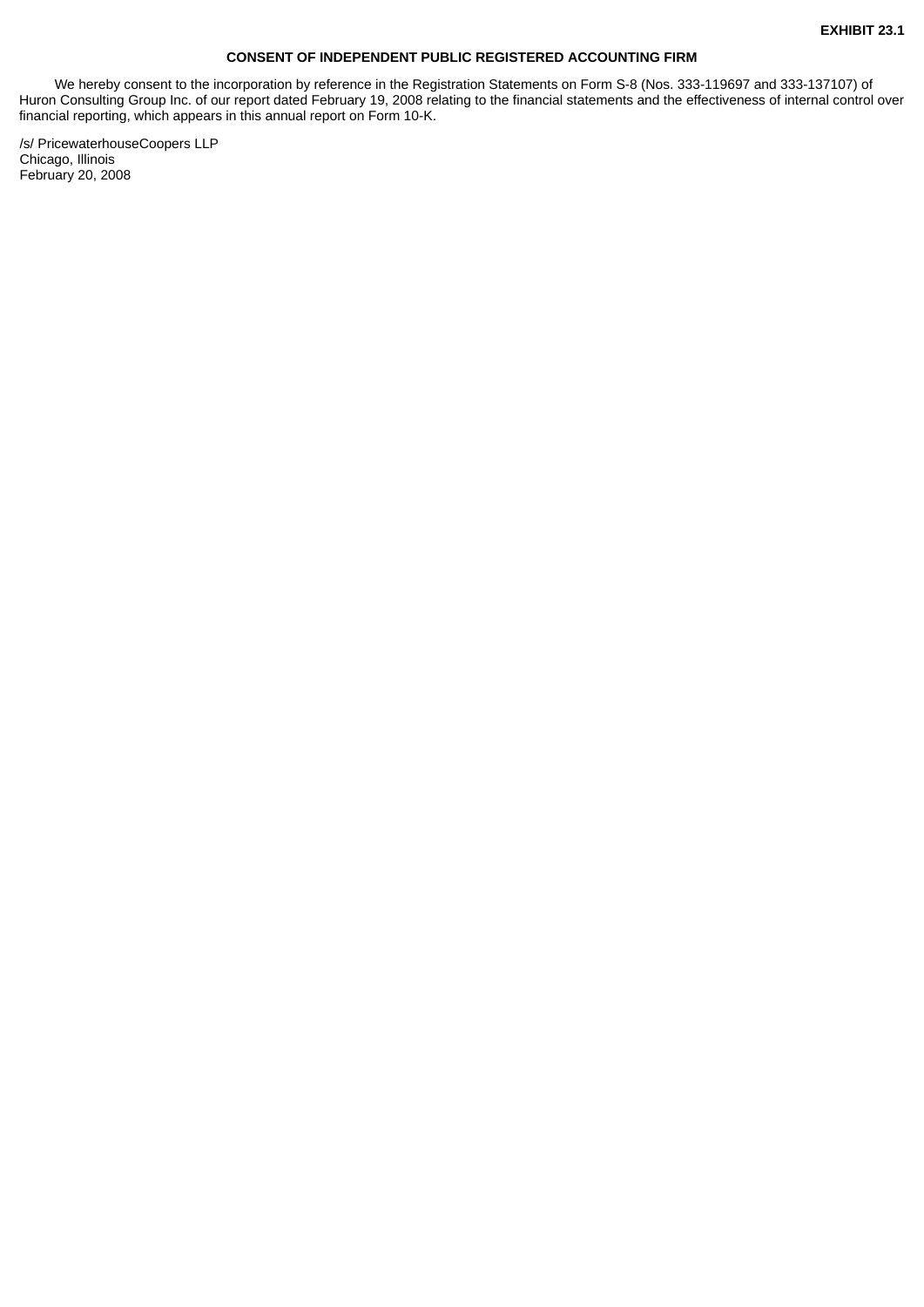## **CERTIFICATION OF THE CHIEF EXECUTIVE OFFICER, PURSUANT TO RULE 13a-14(a)/15d-14(a), AS ADOPTED PURSUANT TO SECTION 302 OF THE SARBANES-OXLEY ACT OF 2002**

I, Gary E. Holdren, certify that:

- 1. I have reviewed this annual report on Form 10-K of Huron Consulting Group Inc.;
- 2. Based on my knowledge, this report does not contain any untrue statement of a material fact or omit to state a material fact necessary to make the statements made, in light of the circumstances under which such statements were made, not misleading with respect to the period covered by this report;
- 3. Based on my knowledge, the financial statements, and other financial information included in this report, fairly present in all material respects the financial condition, results of operations and cash flows of the registrant as of, and for, the periods presented in this report;
- 4. The registrant's other certifying officer and I are responsible for establishing and maintaining disclosure controls and procedures (as defined in Exchange Act Rules 13a-15(e) and 15d-15(e)) and internal control over financial reporting (as defined in Exchange Act Rules 13a-15(f) and 15d-15(f)) for the registrant and have:
	- a) Designed such disclosure controls and procedures, or caused such disclosure controls and procedures to be designed under our supervision, to ensure that material information relating to the registrant, including its consolidated subsidiaries, is made known to us by others within those entities, particularly during the period in which this report is being prepared;
	- b) Designed such internal control over financial reporting, or caused such internal control over financial reporting to be designed under our supervision, to provide reasonable assurance regarding the reliability of financial reporting and the preparation of financial statements for external purposes in accordance with generally accepted accounting principles;
	- c) Evaluated the effectiveness of the registrant's disclosure controls and procedures and presented in this report our conclusions about the effectiveness of the disclosure controls and procedures, as of the end of the period covered by this report based on such evaluation; and
	- d) Disclosed in this report any change in the registrant's internal control over financial reporting that occurred during the registrant's most recent fiscal quarter (the registrant's fourth fiscal quarter in the case of an annual report) that has materially affected, or is reasonably likely to materially affect, the registrant's internal control over financial reporting; and
- 5. The registrant's other certifying officer and I have disclosed, based on our most recent evaluation of internal control over financial reporting, to the registrant's auditors and the audit committee of the registrant's board of directors (or persons performing the equivalent functions):
	- a) All significant deficiencies and material weaknesses in the design or operation of internal control over financial reporting which are reasonably likely to adversely affect the registrant's ability to record, process, summarize and report financial information; and
	- b) Any fraud, whether or not material, that involves management or other employees who have a significant role in the registrant's internal control over financial reporting.

Bv: /s/ GARY E. HOLDREN

**Gary E. Holdren Chairman, Chief Executive Officer and President**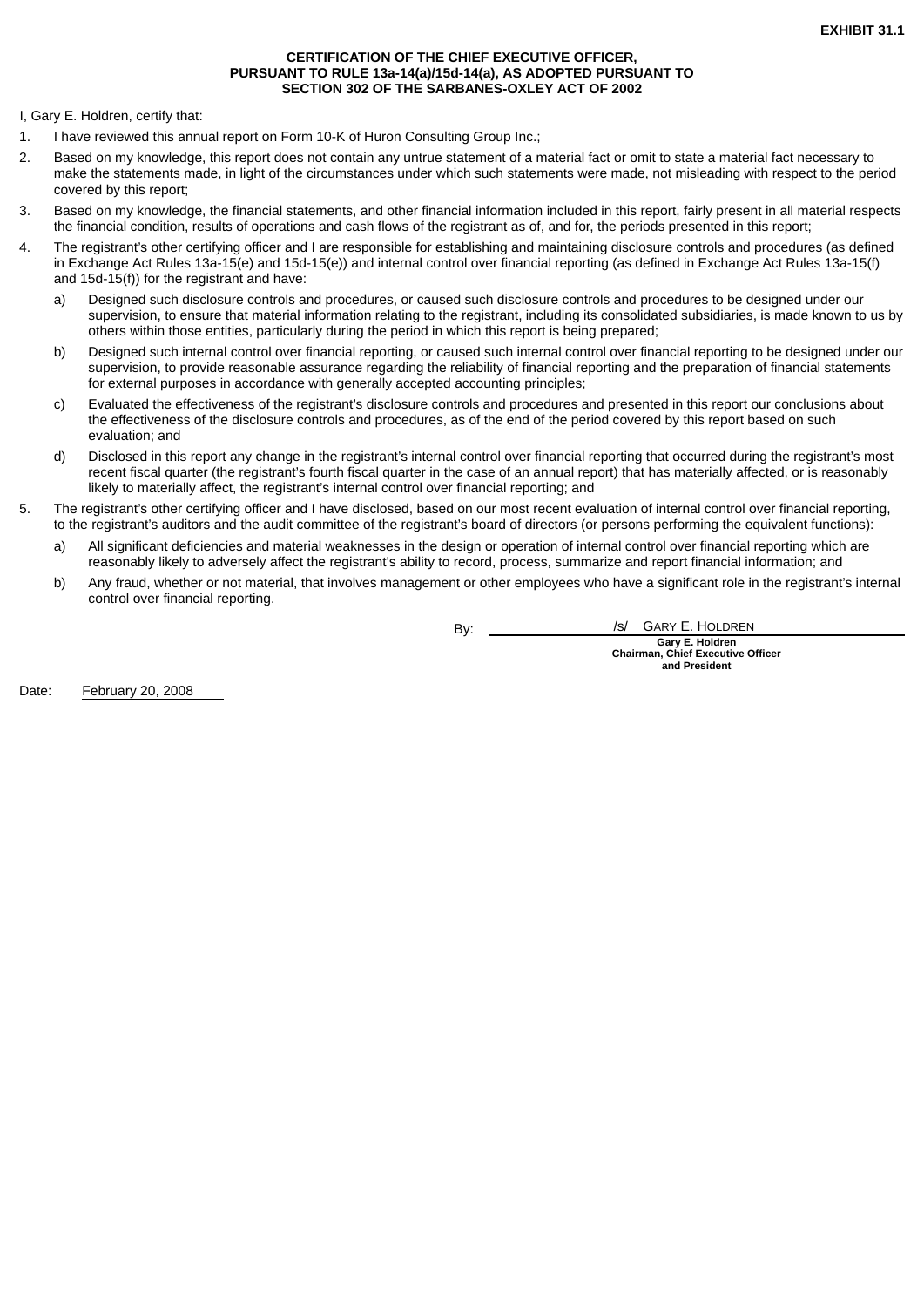## **CERTIFICATION OF THE CHIEF FINANCIAL OFFICER, PURSUANT TO RULE 13a-14(a)/15d-14(a), AS ADOPTED PURSUANT TO SECTION 302 OF THE SARBANES-OXLEY ACT OF 2002**

I, Gary L. Burge, certify that:

- 1. I have reviewed this annual report on Form 10-K of Huron Consulting Group Inc.;
- 2. Based on my knowledge, this report does not contain any untrue statement of a material fact or omit to state a material fact necessary to make the statements made, in light of the circumstances under which such statements were made, not misleading with respect to the period covered by this report;
- 3. Based on my knowledge, the financial statements, and other financial information included in this report, fairly present in all material respects the financial condition, results of operations and cash flows of the registrant as of, and for, the periods presented in this report;
- 4. The registrant's other certifying officer and I are responsible for establishing and maintaining disclosure controls and procedures (as defined in Exchange Act Rules 13a-15(e) and 15d-15(e)) and internal control over financial reporting (as defined in Exchange Act Rules 13a-15(f) and 15d-15(f)) for the registrant and have:
	- a) Designed such disclosure controls and procedures, or caused such disclosure controls and procedures to be designed under our supervision, to ensure that material information relating to the registrant, including its consolidated subsidiaries, is made known to us by others within those entities, particularly during the period in which this report is being prepared;
	- b) Designed such internal control over financial reporting, or caused such internal control over financial reporting to be designed under our supervision, to provide reasonable assurance regarding the reliability of financial reporting and the preparation of financial statements for external purposes in accordance with generally accepted accounting principles;
	- c) Evaluated the effectiveness of the registrant's disclosure controls and procedures and presented in this report our conclusions about the effectiveness of the disclosure controls and procedures, as of the end of the period covered by this report based on such evaluation; and
	- d) Disclosed in this report any change in the registrant's internal control over financial reporting that occurred during the registrant's most recent fiscal quarter (the registrant's fourth fiscal quarter in the case of an annual report) that has materially affected, or is reasonably likely to materially affect, the registrant's internal control over financial reporting; and
- 5. The registrant's other certifying officer and I have disclosed, based on our most recent evaluation of internal control over financial reporting, to the registrant's auditors and the audit committee of the registrant's board of directors (or persons performing the equivalent functions):
	- a) All significant deficiencies and material weaknesses in the design or operation of internal control over financial reporting which are reasonably likely to adversely affect the registrant's ability to record, process, summarize and report financial information; and
	- b) Any fraud, whether or not material, that involves management or other employees who have a significant role in the registrant's internal control over financial reporting.

By: /s/ GARY L. BURGE

**Gary L. Burge Vice President, Chief Financial Officer and Treasurer**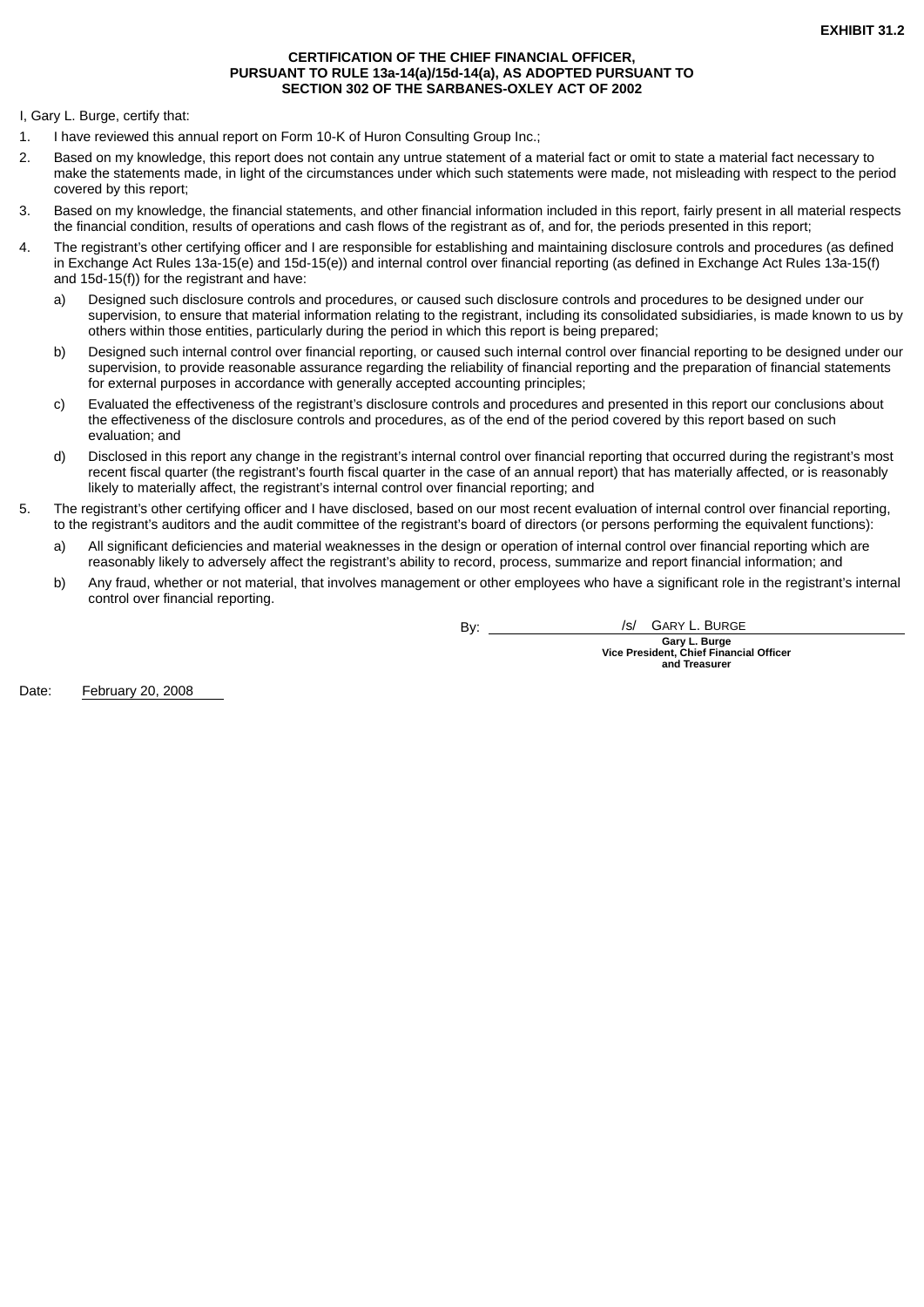## **CERTIFICATION OF THE CHIEF EXECUTIVE OFFICER, PURSUANT TO 18 U.S.C. SECTION 1350, AS ADOPTED PURSUANT TO SECTION 906 OF THE SARBANES-OXLEY ACT OF 2002**

In connection with the annual report of Huron Consulting Group Inc. (the "Company") on Form 10-K for the year ended December 31, 2007 as filed with the Securities and Exchange Commission on the date hereof (the "Report"), I, Gary E. Holdren, Chairman, Chief Executive Officer and President of the Company, hereby certify, pursuant to 18 U.S.C. Section 1350, as adopted pursuant to Section 906 of the Sarbanes-Oxley Act of 2002, that:

- 1. The Report fully complies with the requirements of Section 13(a) or 15(d) of the Securities Exchange Act of 1934; and
- 2. The information contained in the Report fairly presents, in all material respects, the financial condition and results of operations of the Company for the periods presented therein.

By: /s/ GARY E. HOLDREN

**Gary E. Holdren Chairman, Chief Executive Officer and President**